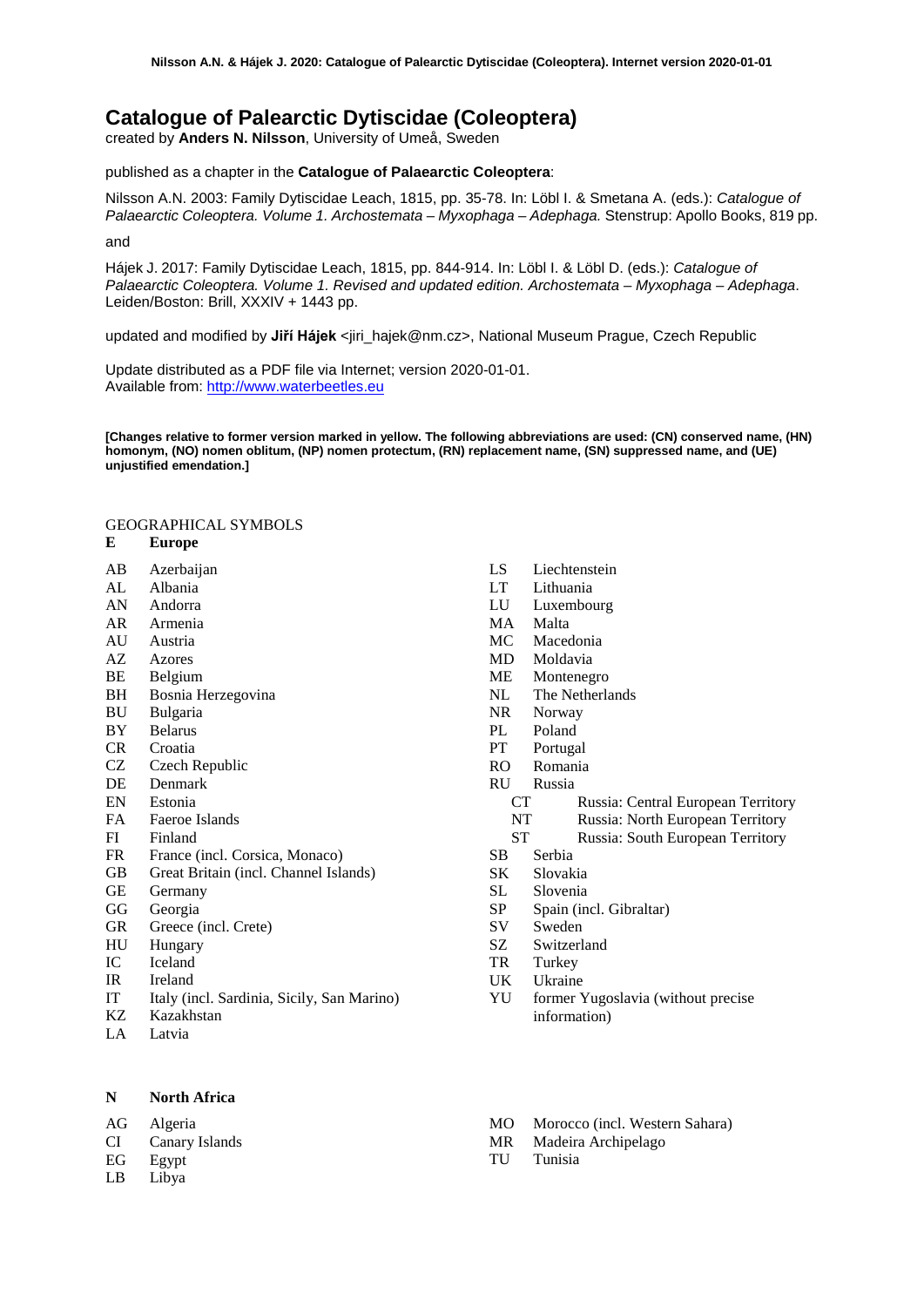| $\mathbf{A}$ | Asia                    |
|--------------|-------------------------|
|              | AE United Arab Emirates |

| AF        | Afghanistan   |                             |  |
|-----------|---------------|-----------------------------|--|
| AP        |               | India: Arunachal Pradesh    |  |
| BA        |               | <b>Bahrain</b>              |  |
| BT        | <b>Bhutan</b> |                             |  |
| <b>CH</b> | China         |                             |  |
|           | <b>ANH</b>    | Anhui (Anhwei)              |  |
|           | BEI           | Beijing (Peking or Peiping) |  |
|           | <b>CHQ</b>    | Chongqing                   |  |
|           | <b>FUJ</b>    | Fujian (Fukien)             |  |
|           | GAN           | Gansu (Kansu)               |  |
|           | <b>GUA</b>    | Guandong (Kwantung)         |  |
|           | GUI           | Guizhou (Kweichow)          |  |
|           | <b>GUX</b>    | Guangxi (Kwangsi)           |  |
|           | HAI           | Hainan                      |  |
|           | HEB           | Hebei (Hopeh)               |  |
|           | HEI           | Heilongjiang (Heilungkiang) |  |
|           | <b>HEN</b>    | Henan (Honana)              |  |
|           | HKG           | Hong Kong                   |  |
|           | <b>HUB</b>    | Hubei (Hupeh)               |  |
|           | <b>HUN</b>    | Hunan                       |  |
|           | JIA           | Jiangsu (Kiangsu)           |  |
|           | JIL           | Jilin (Kirin)               |  |
|           | JIX           | Jiangxi (Kiangsi)           |  |
|           | ${\rm LIA}$   | Liaoning                    |  |
|           | MAC           | Macao                       |  |
|           | <b>NIN</b>    | Ningxia (Ningsia)           |  |
|           | NMO           | Nei Mongol (Inner Mongolia) |  |
|           | QIN           | Qinghai (Tsinghai)          |  |
|           | <b>SCH</b>    | Sichuan (Szechwan)          |  |
|           | SHA           | Shaanxi (Shensi)            |  |
|           | SHG           | Shanghai                    |  |
|           | SHN           | Shandong (Shantung)         |  |
|           | <b>SHX</b>    | Shanxi (Shansi)             |  |
|           | TAI           | Taiwan (Formosa)            |  |
|           | TIA           | Tianjin (Tsiensin)          |  |
|           | XIN           | Xinjiang (Sinkiang)         |  |
|           |               |                             |  |

| XIZ             | Xizang (Tibet)                            |
|-----------------|-------------------------------------------|
|                 | <b>YUN</b><br>Yunnan                      |
| ZHE             | Zhejiang (Chekiang)                       |
| CY              | Cyprus                                    |
| HP              | India: Himachal Pradesh                   |
| IN              | Iran                                      |
| IQ              | Iraq                                      |
| <b>IS</b>       | <b>Israel</b>                             |
| JA              | Japan                                     |
| JO              | Jordan                                    |
| KA              | Kashmir                                   |
| KI              | Kyrgyzstan                                |
| KU              | Kuwait                                    |
| KZ              | Kazakhstan                                |
| LE              | Lebanon                                   |
| MG              | Mongolia                                  |
| NC              | North Korea                               |
| NP              | Nepal                                     |
| OM              | Oman                                      |
| PA.             | Pakistan                                  |
| QA              | Oatar                                     |
| RU              | Russia                                    |
| ES              | Russia: East Siberia                      |
| <b>FE</b><br>WS | Russia: Far East                          |
|                 | Russia: West Siberia<br>Saudi Arabia      |
| SA<br>SC        | South Korea                               |
| SD              | India: Sikkim, Darjeeling District        |
| SI              | Egypt: Sinai                              |
| SY              | Syria                                     |
| TD              | Tajikistan                                |
| TM              | Turkmenistan                              |
| TR              | Turkey                                    |
| UP              | India: Uttarakhand (= Uttaranchal), Uttar |
|                 | Pradesh                                   |
| <b>UZ</b>       | Uzbekistan                                |
| YE              | Yemen (incl. Socotra)                     |
|                 |                                           |
|                 |                                           |
|                 |                                           |
|                 |                                           |
|                 |                                           |
|                 |                                           |

# **World Zoogeographical Regions**

- **AFR** Afrotropical Region
- **AUR** Australian Region
- **NAR** Nearctic Region
- **NTR** Neotropical Region
- **ORR** Oriental Region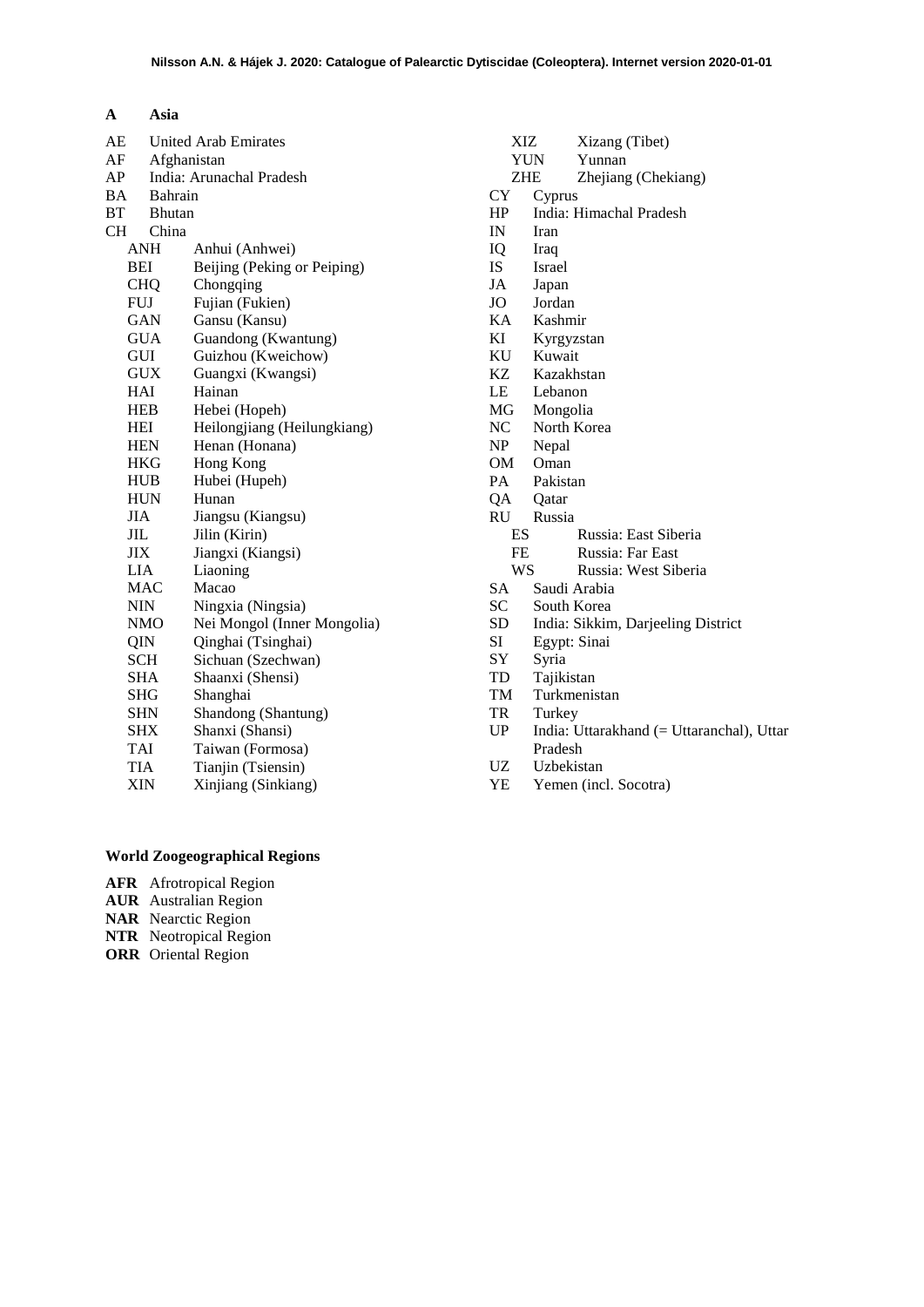# <span id="page-2-0"></span>family **DYTISCIDAE** Leach, 1815 subfamily **Agabinae** Thomson, 1867 tribe Agabini Thomson, 1867

**genus** *Agabus* **Leach, 1817: 69** type species *Agabus paykullii* Leach, 1817 (*= Dytiscus serricornis* Paykull, 1799)

**subgenus** *Acatodes* Thomson, 1859: 13 type species *Dytiscus fuscipennis* Paykull, 1798

- = *Allonychus* Zaitzev, 1905a: 39 [RN] type species *Agabus coxalis* Sharp, 1882
- = *Arctodytes* Thomson, 1874: 541 type species *Dytiscus elongatus* Gyllenhal in C.R. Sahlberg, 1826
- = *Badynectus* Seidlitz, 1872:57 type species *Dytiscus fuscipennis* Paykull, 1798
- *= Heteronychus* Seidlitz, 1887: 81 [HN] type species *Agabus coxalis* Sharp, 1882
- *= Mesogabus* Guéorguiev, 1969: 61 type species *Agabus insignis* Guéorguiev, 1969 (= *Colymbetes alpinus* Motschulsky, 1860)
- = *Scytodytes* Seidlitz, 1887: 81 type species *Dytiscus sturmii* Gyllenhal, 1808
- *abaensis* Šťastný & Hájek, 2016: 312 **A:** CH (GAN SCH)

*aequabilis* Gschwendtner, 1923: 105 (*Gaurodytes*) **A:** CH (SCH XIN) KI UZ

*aequalis* Sharp, 1882: 501 **A:** CH (GAN JIL SCH) MG RU (ES FE)

*amoenus* Solsky, [1](#page-52-0)874: 142 **E:** GG RU (ST) UK A: KZ MG<sup>1</sup> UZ

*angusi* Nilsson, 1994b: 172 **A:** CH (HEI) MG RU (ES)

*arcticus alpinus* Motschulsky, 1860a: 102 (*Colymbetes*) **A:** MG RU (ES WS)

= *insignis* Guéorguiev, 1969: 62

= *punctipennis* J.R. Sahlberg, 1880: 56 (*Gaurodytes*)

= *sibiricus* J.R. Sahlberg, 1880: 56 (*Gaurodytes*)

*arcticus arcticus* Paykull, 1798: 201 (*Dytiscus*) **E:** FI GB IR NR RU (NT) SV **NAR**

= *reticulatus* Kirby, 1837: 71 (*Colymbetes*)

*arcticus ochoticus* Poppius, 1908: 54 **A:** RU (FE)

*bergi* Zaitzev, 1913: 195 **E:** AR GG **A:** TR

*browni* Kamiya, 1934: 181 **A:** CH (BEI) JA SC

= *brunneus* Kamiya, 1935: 8 [HN]

= *orientalis* Kamiya, 1938: 36 [RN]

*clypealis* Thomson, 1867: 107 (*Gaurodytes*) **E:** BY DE FI GE LA LT PL RU (CT NT) SV UK **A:** RU (ES FE WS) **NAR**

= *scholzi* W. Kolbe, 1916: 253

*confinis* Gyllenhal, 1808: 511 (*Dytiscus*) **E:** FI LA NR RU (NT) SV **A:** MG RU (ES FE WS) **NAR**

= *longulus* LeConte, 1878: 596 (*Gaurodytes*)

= *ovoideus* Crotch, 1873: 418 (*Gaurodytes*)

*congener* Thunberg, 1794: 75 (*Dytiscus*) **E:** AN AR AU BE BU BY CR CZ DE EN FI FR GB GE GG GR HU IR IT LA LT LU MC NL NR RO RU (CT NT ST) PL SK SV SZ UK **A:** CH (JIL QIN) JA KZ MG RU (ES FE WS) TR

= *congener* Paykull, 1798: 214 (*Dytiscus*) [HN]

= *daisetsuzanus* Kamiya, 1938: 34

= *foveolatus* Mulsant & Godart, 1860: 177

= *funkii* Seidlitz, 1887: 92

= *venturii* Bertolini, 1870: 242

*conspicuus* Sharp, 1873b: 48 **A**: JA RU (FE) SC

= *deplanatus* Guignot, 1952a: 18

= *procerus* Régimbart, 1899: 281 (*Platynectes*)

*costulatus* Motschulsky, 1859a: 541 (*Colymbetes*) **A:** KI KZ MG RU (ES FE WS)

= *tunkunensis* Zimmermann, 1928: 178 (*Gaurodytes*)

*coxalis coxalis* Sharp, 1882: 535 **A:** KZ MG RU (ES WS)

= *splichali* Reitter, 1899: 196

*coxalis ermaki* Zaitzev, 1953: 259 (*Gaurodytes*) **E:** RU (NT) **A:** RU (ES FE WS) **NAR**

*coxalis schmidti* Zaitzev, 1913: 197 **E:** AR GG RU (ST) TR

*discolor* Harris, 1828: 164 (*Colymbetes*) **E:** FI NR RU (NT) SV **A:** RU (ES FE) **NAR**

*= levanderi* Hellén, 1929: 40

*elongatus* Gyllenhal in C.R. Sahlberg, 1826: 169 (*Dytiscus*) **E:** FI NR RU (NT) SV **A:** RU (ES WS) **NAR** = *bryanti* F.S. Carr, 1930: 278

*fulvipennis* Régimbart, 1899: 277 **A:** CH (HEB HUB JIX SCH SHN SHX TAI)

*= chinensis* Zimmermann, 1919a: 211 (*Gaurodytes*)

*fuscipennis* Paykull, 1798: 209 (*Dytiscus*) **E:** AU BY CZ DE EN FI GE HU LA LT NR PL RU (CT NT ST) SK SV

UK **A:** KZ RU (ES FE WS) **NAR**

= *eversmanni* Ballion, 1855: 237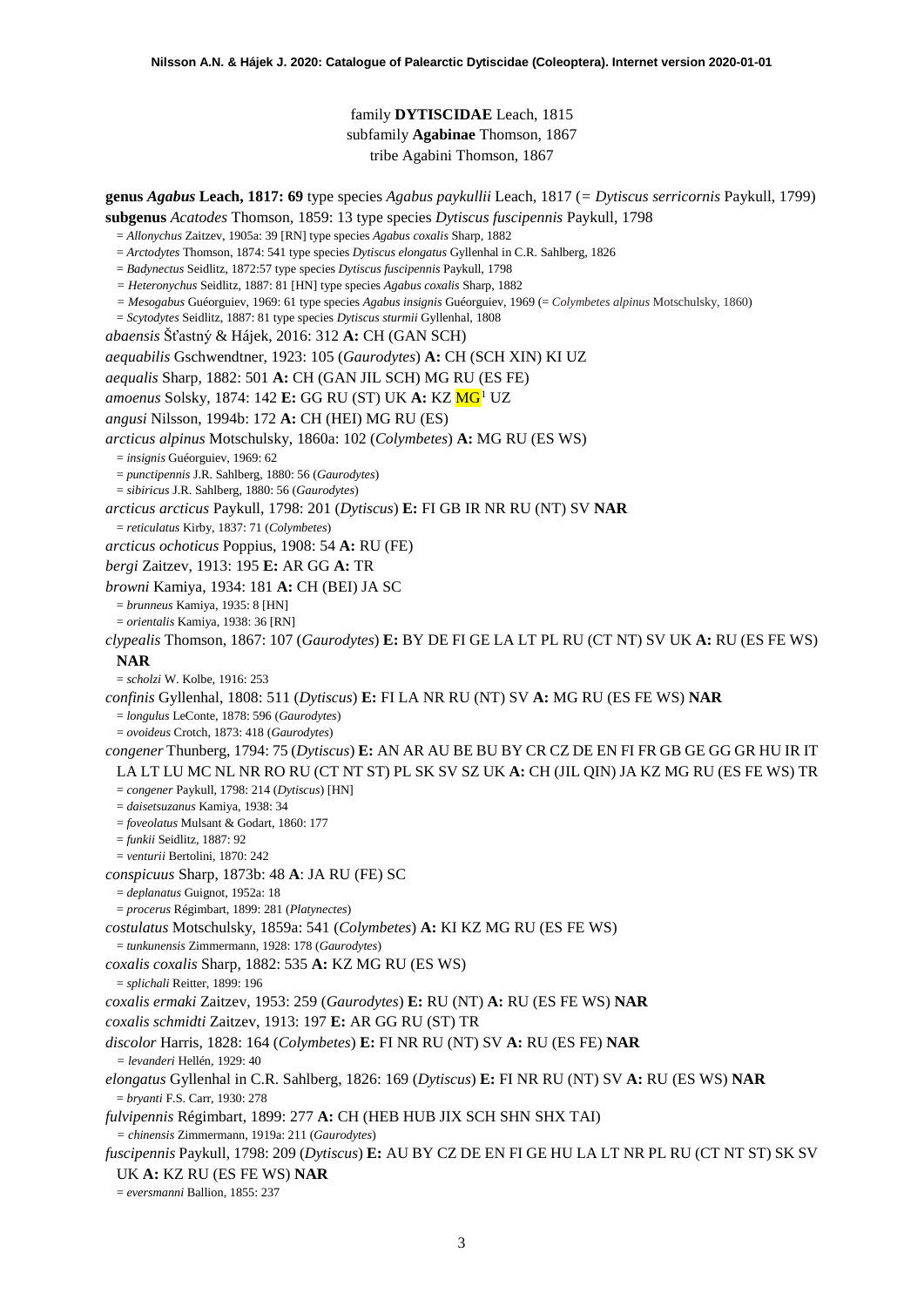= *fossarum* Germar, 1823: 29 (*Dytiscus*) = *obscurior* J.R. Sahlberg, 1875: 170 (*Acatodes*) *granulatus* Falkenström, 1936a: 95 (*Gaurodytes*) **A:** CH (SCH) *hummeli* Falkenström, 1936c: 2 (*Gaurodytes*) **A:** CH (SCH TAI) *inexspectatus* Nilsson, 1990a: 157 **A:** RU (ES WS) **NAR** *infuscatus* Aubé, 1838b: 330 **E:** FI NR RU (NT) **A:** MG RU (ES FE WS) **NAR** = *dubiosus* Poppius, 1905: 20 = *gelidus* U. Sahlberg, 1906: 15 *japonicus continentalis* Guéorguiev, 1970: 259 [RN] **A:** CH (FUJ GUX HEB HUB JIA JIX LIA SCH TAI YUN) M[G1](#page-2-0) RU (FE) SC **ORR** = *falkenstromi* Zaitzev, 1953: 254 [HN] (*Gaurodytes*) *japonicus ezo* Nakane, 1989: 23 **A:** CH (TAI) JA RU (FE) *japonicus japonicus* Sharp, 1873b: 50 **A:** JA *japonicus shiroumanus* Nakane, 1959: 98 (*Gaurodytes*) **A:** JA *joachimschmidti* Brancucci & Hendrich, 2008:52 **A:** CH (XIZ) *kaszabi* Guéorguiev, 1972: 37 **A:** MG *kokoosson* Feng, 1936: 8 **A:** CH (SHX) *lapponicus* Thomson, 1867: 108 (*Gaurodytes*) **E:** FI FR IT NR RU (NT) SP SV SZ **A:** MG RU (ES FE WS) TR = *obovatus* J.R. Sahlberg, 1875: 176 (*Gaurodytes*) = *obscuripennis* J.R. Sahlberg, 1875: 177 (*Gaurodytes*) *matsumotoi* Satô & Nilsson, 1990: 193 **A:** JA RU (FE) *moestus* Curtis, 1835: lx (*Colymbetes*) **E:** FI RU (NT) **A:** M[G1](#page-2-0) RU (ES FE WS) **NAR** = *borealis* Sharp, 1882: 513 = *nigripalpis* J.R. Sahlberg, 1880: 56 *mucronatus* Falkenström, 1936a: 89 (*Gaurodytes*) **A:** CH (SCH SHA) *pseudoclypealis* Scholz, 1933: 74 **E:** BY FI LA PL RU (CT NT ST) **A:** RU (WS) = *haraldi* Håkan Lindberg, 1933: 121 *puetzi* Fery, 2011a: 93 **A:** CH (SCH) *regimbarti* Zaitzev, 1906b: 174 **A:** CH (BEI GAN GUI HEB HEI JIX LIA SCH SHA SHN SHX XIZ YUN) NC *rufipennis* Gschwendtner, 1933: 163 (*Gaurodytes*) **A:** CH (FUJ) *setulosus* J.R. Sahlberg, 1895: 39 (*Gaurodytes*) **E:** FI LA NR RU (CT NT ST) SV UK *sinuaticollis* Régimbart, 1899: 278 **A:** AP CH (GAN GUX SCH YUN XIN XIZ) HP NP UP *slovzovi* J.R. Sahlberg, 1880: 59 (*Gaurodytes*) **E:** KZ **A:** RU (ES WS) *sturmii* Gyllenhal in Schönherr, 1808: 18 (*Dytiscus*) **E:** AU BE BH BU BY CR CZ DE EN FI FR GB GE GG IR IT LA LT LU ME NL NR PL RO RU (CT NT ST) SK SL SP SV SZ UK **A:** KZ RU (ES WS) TR = *fallax* Munster, 1932: 85 = *goedelii* A. Villa & G.B. Villa, 1833: 33 (*Colymbetes*) *suoduogangi* Šťastný & Nilsson, 2003: 212 **A:** CH (YUN) *thomsoni* J.R. Sahlberg, 1871: 407 (*Gaurodytes*) **E:** FI NR RU (NT) SV **A:** M[G1](#page-2-0) RU (ES FE WS) **NAR** = *coriaceus* J.R. Sahlberg, 1875: 174 (*Gaurodytes*) *tibetanus* Zaitzev, 1908a: 425 **A:** CH (QIN) *turcmenus* Guignot, 1957b: 93 **A:** KI CH (XIN) *zetterstedti* Thomson, 1856: 216 **E:** FI NR RU (NT) SV **A:** RU (ES FE WS) **NAR** = *browni* Leech, 1938: 126 [HN] **subgenus** *Agabus* Leach, 1817: 69 type species *Agabus paykullii* Leach, 1817 (= *Dytiscus serricornis* Paykull, 1799) = *Apator* Semenov, 1899: 512 type species *Agabus kessleri* Hochhuth, 1871 (= *Colymbetes bifarius* Kirby, 1837) = *Carrhydrus* Fall, 1922: 35 type species *Carrhydrus crassipes* Fall, 1922 = *Eriglenus* Thomson, 1859: 14 type species *Dytiscus abbreviatus* Fabricius, 1787 (= *Dytiscus undulatus* Schrank, 1776) = *Neonecticus* Guignot, 1951b: 84 type species *Agabus disintegratus* Crotch, 1873

*amnicola* J.R. Sahlberg, 1880: 58 (*Gaurodytes*) **A:** RU (ES) **NAR**  $=$  *triton* Fall, 1922: 17

*bifarius* Kirby, 1837: 71 (*Colymbetes*) **E:** BY RU (CT NT ST) UK **A:** RU (Siberia) **NAR** = *kessleri* Hochhuth, 1871: 238

*clavicornis* Sharp, 1882: 536 **A:** CH (HEI) MG RU (ES FE) **NAR**

= *verus* Brown, 1931: 115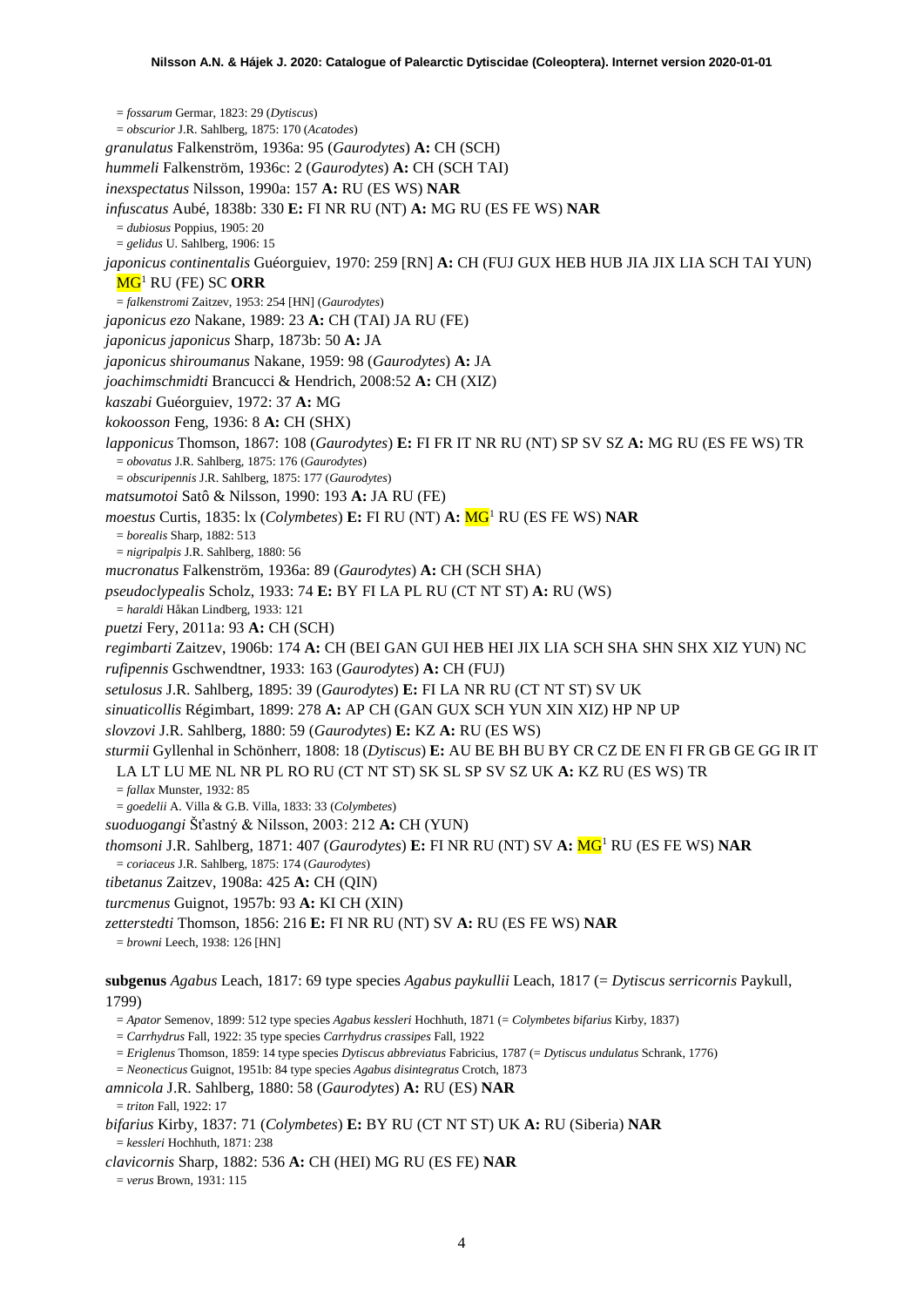*fulvaster* Zaitzev, 1906a: 26 **E:** KZ RU (ST) **A:** KZ MG RU (ES WS) *jacobsoni* Zaitzev, 1905c: 225 **E:** RU (NT) **A:** RU (FE) *labiatus* Brahm, 1790: 27 (*Dytiscus*) **E:** AL AR AU BE BH BU BY CR CZ DE EN FI FR GB GE GG HU IR IT LA LT MC MD ME NL NR PL PT RU (CT NT ST) SB SK SL SP SV SZ UK **A:** KI KZ RU (ES WS) TR = *assimilis* Sturm, 1834: 112 (*Colymbetes*) = *femoralis* Gravenhorst, 1807: 102 (*Dytiscus*) = *femoralis* Paykull, 1798: 215 (*Dytiscus*) = *hochhuti* Zaitzev, 1908c: clx = *impressus* Zoubkoff, 1833: 317 (*Colymbetes*) = *transcaucasicus* Zaitzev, 1927: 28 *lineatus* Gebler, 1848: 75 **E:** KZ MD RU (CT ST) UK **A:** KZ MG RU (ES WS) TR = *desertorum* Morawitz, 1863: 169 *lotti* Turner, Toledo & Mazzoldi, 2015: 3 **E:** AU CZ HU IT SK *luteaster* Zaitzev, 1906a: 27 **E:** RU (NT) **A:** RU (ES FE WS) *mandsuricus* Guignot, 1956a: 139 (*Ilybius*) **A:** CH (HEI) RU (FE) = *mandsuricus* Guignot, 1956c: 396 (*Ilybius*) [HN] = *charini* Lafer, 1988: 54 (*Eriglenus*) *pallens* Poppius, 1905: 22 **E:** RU (NT) **A:** KZ MG RU (ES FE WS) **NAR** = *hudsonicus* Leech, 1938: 123 = *mongolicus* Guéorguiev, 1968a: 27 = *zaitzewi* Poppius, 1909: 12 *poppiusi* Nilsson, 2003c: 97 **A:** RU (ES) *serricornis* Paykull, 1799: 49 (*Dytiscus*) **E:** FI NR RU (CT NT) SV **A:** RU (ES WS) = *clavatus* Latreille, 1804: 166 (*Dytiscus*) = *minor* J.R. Sahlberg, 1875: 170 = *paykullii* Leach, 1817: 72 [RN] *uliginosus* Linnaeus, 1760: 216 (*Dytiscus*) **E:** AU BE BY CR CZ DE EN FI FR GB GE HU IC IT LA LT LU MD NL NR PL RO RU (CT NT ST) SB SK SL SV SZ UK = *aeratus* Stephens, 1828: 79 (*Colymbetes*) = *dispar* Bold, 1849: xxiv = *reichei* Aubé, 1837: 138 = *uliginosus* O.F. Müller, 1776:71 (*Dyticus*) [HN] *undulatus* Schrank, 1776: 70 (*Dytiscus*) **E:** AB AL AR AU BE BH BU BY CR CZ DE EN FR GB GE GG HU IT LA LT LU NL NR PL RO RU (CT ST) SB SK SL SV SZ UK **A:** IN KI = *abbreviatus* Fabricius, 1787: 191 (*Dytiscus*) = *imperfectus* Meier, 1899: 98 = *interruptus* Schilsky, 1888: 183 = *pictus* Meier, 1899: 98 = *ruficeps* Ménétriés, 1832: 141 (*Colymbetes*) *uralensis* Nilsson & Petrov, 2006: 162 **E:** RU (CT) **A:** KZ RU (ES) *vereschaginae* Angus, 1984: 193 **A:** RU (ES WS) *zimmermanni* Scholz, 1920: 15 **E:** BU GR RO RU (ST) UK **A:** TR **subgenus** *Gaurodytes* Thomson, 1859: 14 type species *Dytiscus bipustulatus* Linnaeus, 1767 = *Agabinectes* Guignot, 1932: 525 type species *Dytiscus brunneus* Fabricius, 1798 = *Dichodytes* Thomson, 1886: x type species *Gaurodytes angusticollis* J.R. Sahlberg, 1871 (= *Agabus adpressus* Aubé, 1837) = *Dichonectes* Guignot, 1945a: 21 type species *Dytiscus biguttatus* Olivier, 1795 = *Gabinectes* Guignot, 1931: 202 type species *Dytiscus brunneus* Fabricius, 1798 = *Metronectes* Sharp, 1882: 491 type species *Agabus aubei* Perris, 1869 = *Necticus* Hope, 1838: 131 [HN] type species *Dytiscus bipustulatus* Linnaeus, 1767

= *Xanthodytes* Seidlitz, 1887: 81 type species *Dytiscus nebulosus* Forster, 1771

*adpressus* Aubé, 1837: 169 **E:** FI NR RU (NT) SV **A:** KZ MG RU (ES WS) **NAR**

= *angusticollis* J.R. Sahlberg, 1871: 408 (*Gaurodytes*)

= *haeffneri* Aubé, 1837: 170

= *sahlbergi* Sharp, 1882: 517

= *solus* Leech, 1949: 248

= *subquadratus* Motschulsky, 1860a: 102 (*Colymbetes*)

*adustus* Guignot, 1954a: 223 **A:** IN KA

*affinis* Paykull, 1798: 211 (*Dytiscus*) **E:** AU BE BY CR CZ DE EN FI FR GB GE HU IR IT LA LT LU NL NR PL RO RU (CT NT ST) SK SV SZ UK **A:** JA (Hokkaido) RU (ES FE WS)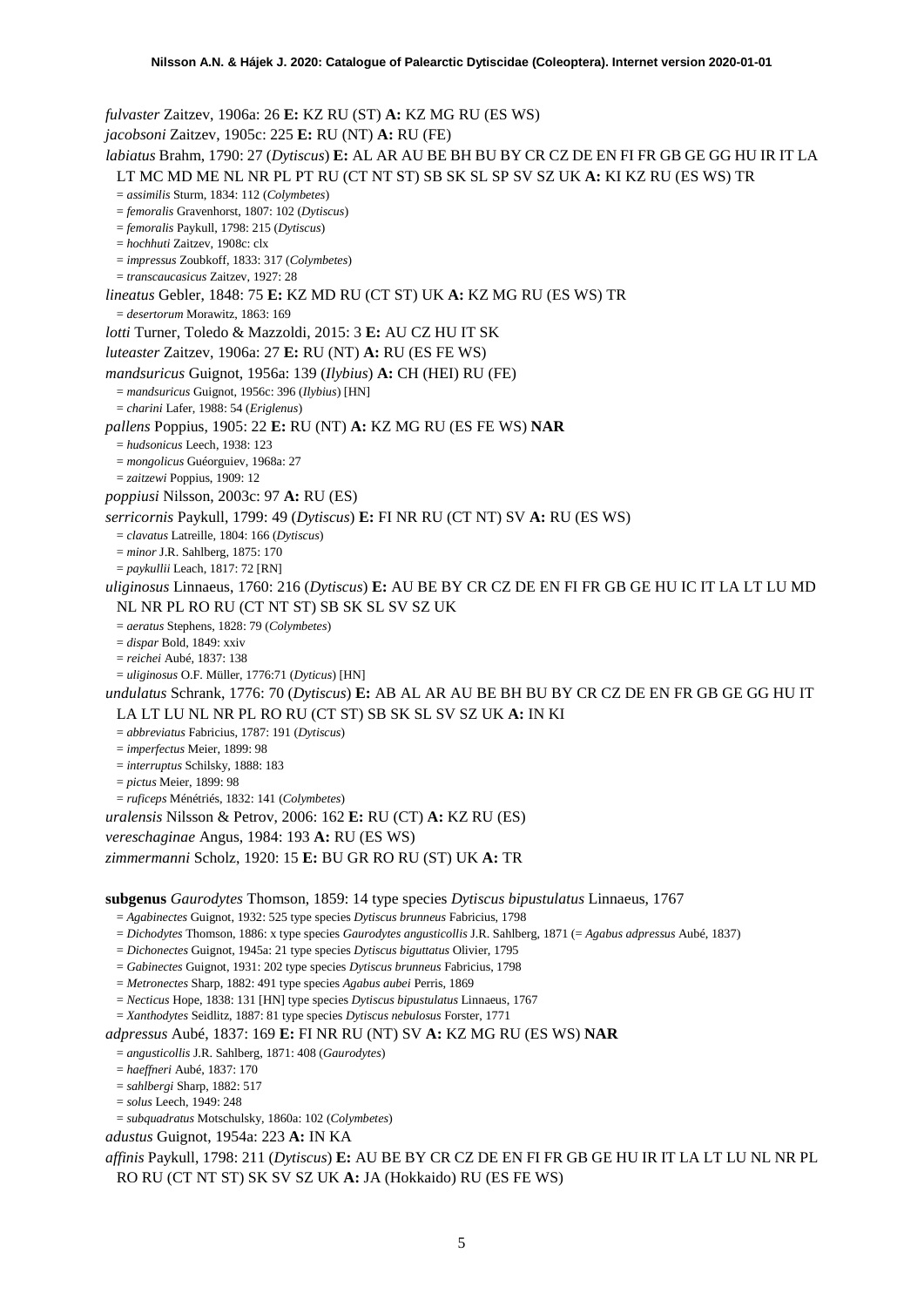= *branchiatus* Babington, 1832: 329 (*Colymbetes*)

= *guttulus* Schönherr, 1808: 19 (*Dytiscus*)

*africanus* Pederzani & Schizzerotto, 1998: 88 **N:** TU

*alexandrae* Ribera, Hernando & Aguilera, 2001: 256 **N:** MO

*alinae* Lafer, 1988: 58 (*Gaurodytes*) **A:** RU (FE)

*aubei* Perris, 1869: 6 **E:** FR (Corsica) IT (Elba)

= *parallelipennis* Desbrochers des Loges, 1871: 337

*basalis* Gebler, 1829: 65 (*Colymbetes*) **A:** CH (XIN) KI KZ MG RU (WS) TD UZ

= *abnormicollis* Ballion, 1871: 329

= *pallidipennis* Jakovlev, 1897: 40 [HN]

= *songoricus* Gebler, 1859: 450 [RN] (*Colymbetes*)

*biguttatus* Olivier, 1795: 26 (*Dytiscus*) **E:** AB AL AR AU BE BH BU BY CR CZ FR GB GE GG GR HU IR IT LS LU MC ME NL PL PT RO RU (CT ST) SB SK SL SP SZ UK **N:** AG CI EG LB MO TU **A:** AF CH (SCH XIN) CY HP IN IQ IS JO KA KI LE PA RU (WS) SA SI SY TM TR UZ YE

= *alligator* Normand, 1933: 299

= *annulatus* Zoubkoff, 1833: 318 (*Colymbetes*)

= *concii* Franciscolo, 1942: 137

= *consanguineus* Wollaston, 1864: 81

= *fontinalis* Stephens, 1828: 66 (*Colymbetes*)

= *impressus* Guignot, 1932:540 [HN]

= *indicus* Régimbart, 1899: 272

= *melas* Aubé, 1837: 168

= *nigricollis* Zoubkoff, 1833: 317 (*Colymbetes*)

= *nitidus* Fabricius, 1801: 265 (*Dytiscus*)

= *nubiensis* Régimbart, 1895: 154

= *olivieri* Zaitzev, 1908b: 121 [RN]

= *pauper* Schilsky, 1888: 184

= *picicornis* Stephens, 1828: 66 (*Colymbetes*)

= *silesiacus* Letzner, 1844: 170

= *subaquilus* Gozis, 1912: 60

*biguttulus* Thomson, 1867: 110 (*Gaurodytes*) **E:** BY EN FI GE LA LT NR PL RU (CT NT) SV UK **A:** KI MG RU (ES WS)

= *boreellus* J.R. Sahlberg, 1871: 409 (*Gaurodytes*)

= *ovalis* J.R. Sahlberg, 1875: 178 (*Gaurodytes*)

*binotatus* Aubé, 1837: 161 **E:** FR (Corsica) IT

*bipustulatus* Linnaeus, 1767: 667 (*Dytiscus*) **E:** AB AL AN AR AU AZ BE BH BU BY CR CZ DE EN FA FI FR GB GE GG GR HU IC IR IT LA LS LT LU MC ME NL NR PL PT RO RU (CT NT ST) SB SK SL SP SV SZ TR UK **N:** AG LB MO TU **A:** AF CH (XIN) CY IN IS KA KI KZ LE RU (WS) SY TD TR UZ "Manchuria" **AFR**

= *abdominalis* Costa, 1847a: 134 (*Colymbetes*)

= *acuductus* Marsham, 1802: 416 (*Dytiscus*)

= *alpestris* Heer, 1837: 53

= *alpicola* Zaitzev, 1927: 24

= *alticola* Bruneau de Miré & Legros, 1963: 875

= *bipustulatus* O.F. Müller, 1776:71 (*Dyticus*) [HN]

= *callosus* Thomson, 1884: 1031 (*Gaurodytes*)

= *carbonarius* Fabricius, 1801: 263 [HN] (*Dytiscus*)

= *dolomitanus* Scholz, 1935: 37

= *falcozi* Guignot, 1932: 557

= *immaculatus* Schrank, 1781: 201 (*Dytiscus*)

= *kiesenwetterii* Seidlitz, 1887: 88

= *latus* Gebler, 1841: 371 (*Colymbetes*)

= *luctuosus* Geoffroy in Fourcroy, 1785: 67 (*Dyticus*)

= *maurus* Zimmermann, 1919a: 209 (*Gaurodytes*)

= *peyerimhoffi* Bruneau de Miré & Legros, 1963: 875

= *picipennis* J.R. Sahlberg, 1903a: 5

= *pyrenaeus* Fresneda & Hernando, 1989b: 35

= *regalis* Petri, 1903: 49

= *remotus* J.R. Sahlberg, 1913: 45

= *sexualis* Reiche, 1857: ix

= *snowdonius* Newman in Doubleday & Newman, 1833: 55 (*Colymbetes*)

= *solieri* Aubé, 1837: 183

*blatta* Jakovlev, 1897: 39 **A:** CH (QIN XIN) KI M[G1](#page-2-0)

= *piceus* Jakovlev, 1897: 40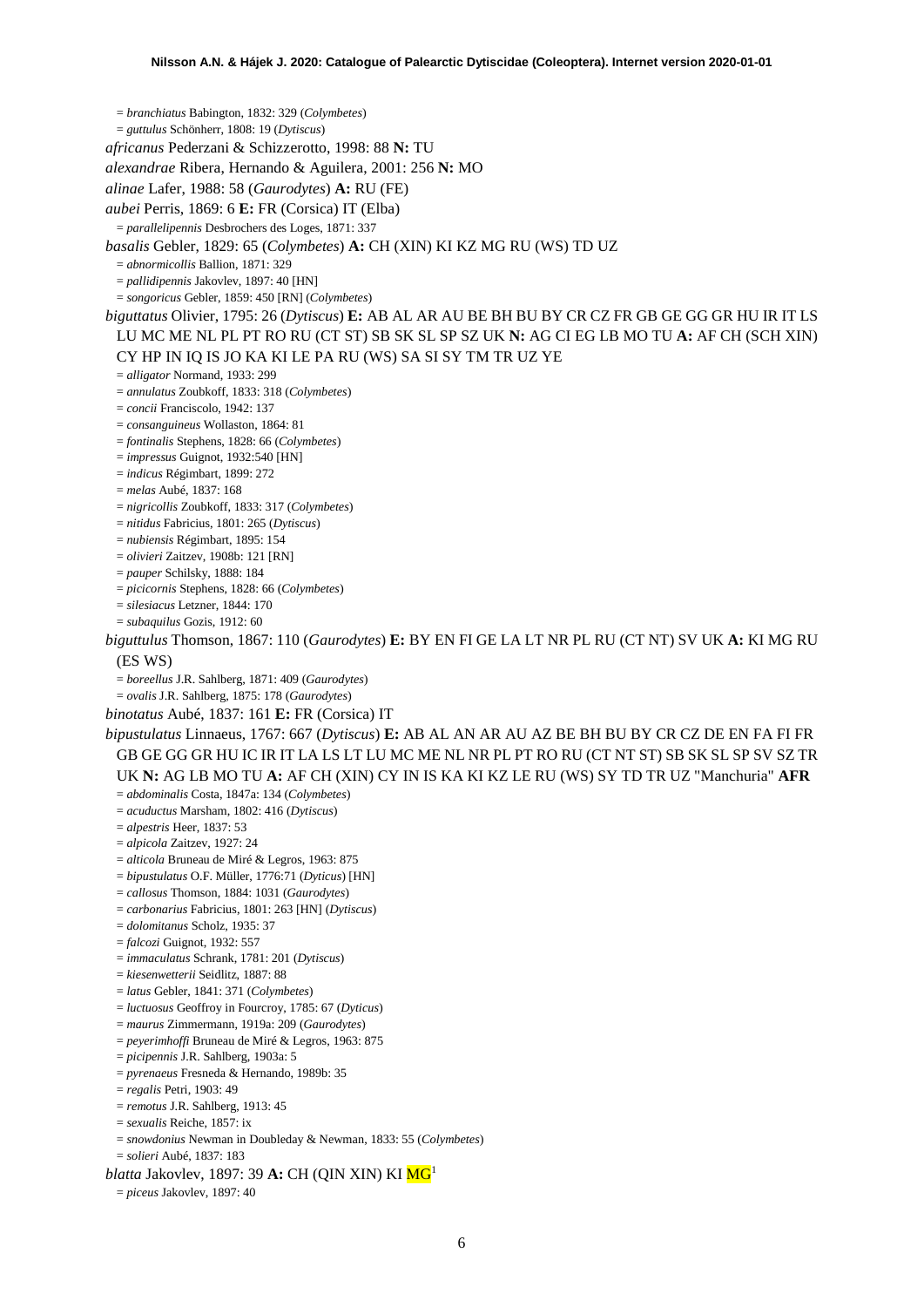*brandti* Harold, 1880: 148 **A:** CH (BEI GAN HEB JIL LIA QIN SCH YUN) MG RU (FE) = *jeholensis* Kamiya, 1935: 8 *brunneus* Fabricius, 1798: 64 (*Dytiscus*) **E:** BE FR GB GE GR IT PT SP SZ **N:** AG LB MO TU **A:** SY = *castaneus* Gyllenhal in Schönherr, 1808: 21 (*Dytiscus*) = *ferrugineus* Stephens, 1828: 79 (*Colymbetes*) *caraboides* Sharp, 1882: 494 **E:** BU GG MC UK **A:** IN LE SY TR = *merkli* Régimbart, 1884a: 23 = *merkli* Régimbart, 1884b: xix [HN] *cephalotes* Reiche, 1861a: 202 **E:** FR (Corsica) *conspersus* Marsham, 1802: 427 (*Dytiscus*) **E:** AB AL AR BE BU CR DE FR GB GE GG GR HU IR IT MC ME NL PL PT RO RU (ST) SP SV UK **N:** AG CI EG LB MO TU **A:** AF CH (QIN XIN XIZ ZHE) CY HP IN IQ JO KA KI KU KZ LE PA RU (WS) SI SY TD TM TR UZ = *bulgaricus* Csiki, 1943: 214 (*Gaurodytes*) = *corsicus* Guignot, 1932: 571 = *gougeletii* Reiche, 1863: 474 = *luniger* Kolenati, 1845: 82 = *nebulosus* Schiødte, 1841: 467 [HN] = *perlautus* Gozis, 1912: 53 = *subnebulosus* Stephens, 1828: 72 (*Colymbetes*) *debilipes* Régimbart, 1899: 273 **A:** HP KA NP PA SD UP **ORR** = *skarduensis* Guignot, 1958: 30 = *subsericatus* Régimbart, 1899: 274 *dichrous* Sharp, 1878b: 169 **E**: "Caucasus" **A:** AF CH (SCH XIN) KI KZ MG RU (ES) TD "Baluchistan" = *dichrous* Sharp, 1890: 38 [HN] = *lederii* Seidlitz, 1887: 94 = *luteolus* Régimbart, 1899: 275 *didymus* Olivier, 1795: 26 (*Dytiscus*) **E:** AU BE BH BU BY CR CZ DE FR GB GE GR IT LT LU ME NL PL PT SL SP SV SZ UK **N:** AG MO TU **A:** IS LE SY TR = *chalybaeus* J.R. Sahlberg, 1903b: 12 = *vitreus* Paykull, 1798: 217 (*Dytiscus*) *dilatatus* Brullé, 1832: 127 (*Colymbetes*) **E:** AL BU CR GG GR IT MC RU (ST) TR UK **N:** AG EG MO TU **A:** CY IN IQ IS KI LE SI SY TR UZ = *balcanicus* Hlisnikovský, 1955b: 101 = *castaneus* Sharp, 1882: 500 [HN] = *gory* Aubé, 1837: 162 *faldermanni* Zaitzev, 1927: 22 **E:** AB **A:** IN IS LE SY TR = *iranicus* Guéorguiev, 1965b: 257 = *palaestinus* Zimmermann, 1934: 164 (*Gaurodytes*) *freudei* Guéorguiev, 1975: 97 **A:** KA NP UP *friedrichi* Falkenström, 1936a: 91 (*Gaurodytes*) **A:** CH (GAN SCH) KI *glacialis* Hochhuth, 1846: 218 **E:** AB AR GG RU (ST) **A:** IN TR = *armeniacus* Sharp, 1882: 497 = *inguttatus* Reitter, 1908: 223 *glazunovi* Zaitzev, 1953: 228 (*Gaurodytes*) **A:** AF UZ *godmanni* Crotch, 1867: 385 **E:** AZ *guttatus baudii* Seidlitz, 1887: 85 **E:** IT *guttatus guttatus* Paykull, 1798: 211 (*Dytiscus*) **E:** AN AU BE BH BU BY CR CZ DE EN FI FR GB GE HU IR IT LA LS LT LU MC ME NL NR PL RO RU (CT NT ST) SB SK SL SP SV SZ UK **A:** HP RU (WS) TR = *nigripes* Costa, 1847b: 97 (*Colymbetes*) = *picinus* Marsham, 1802: 428 (*Dytiscus*) = *septemseriatus* J.R. Sahlberg, 1875: 180 (*Gaurodytes*) = *severior* Gozis, 1912: 63 = *signatus* Grimmer, 1841: 32 (*Colymbetes*) = *styriacus* Sharp, 1882: 496 *heydeni* Wehncke, 1872b: 135 **E:** PT SP **N:** MO = *parvulus* Fresneda & Hernando, 1989a: 14 *kholini* Nilsson, 1994c: 45 **A:** CH (JIL) MG RU (FE) *laferi* Nilsson, 1994c: 47 **A:** CH (HEI) MG RU (FE) *lobonyx* Guignot, 1952a: 17 **A:** CH (GAN QIN SCH) SD *longissimus* Régimbart, 1899: 275 **A:** BT CH (QIN SCH) SD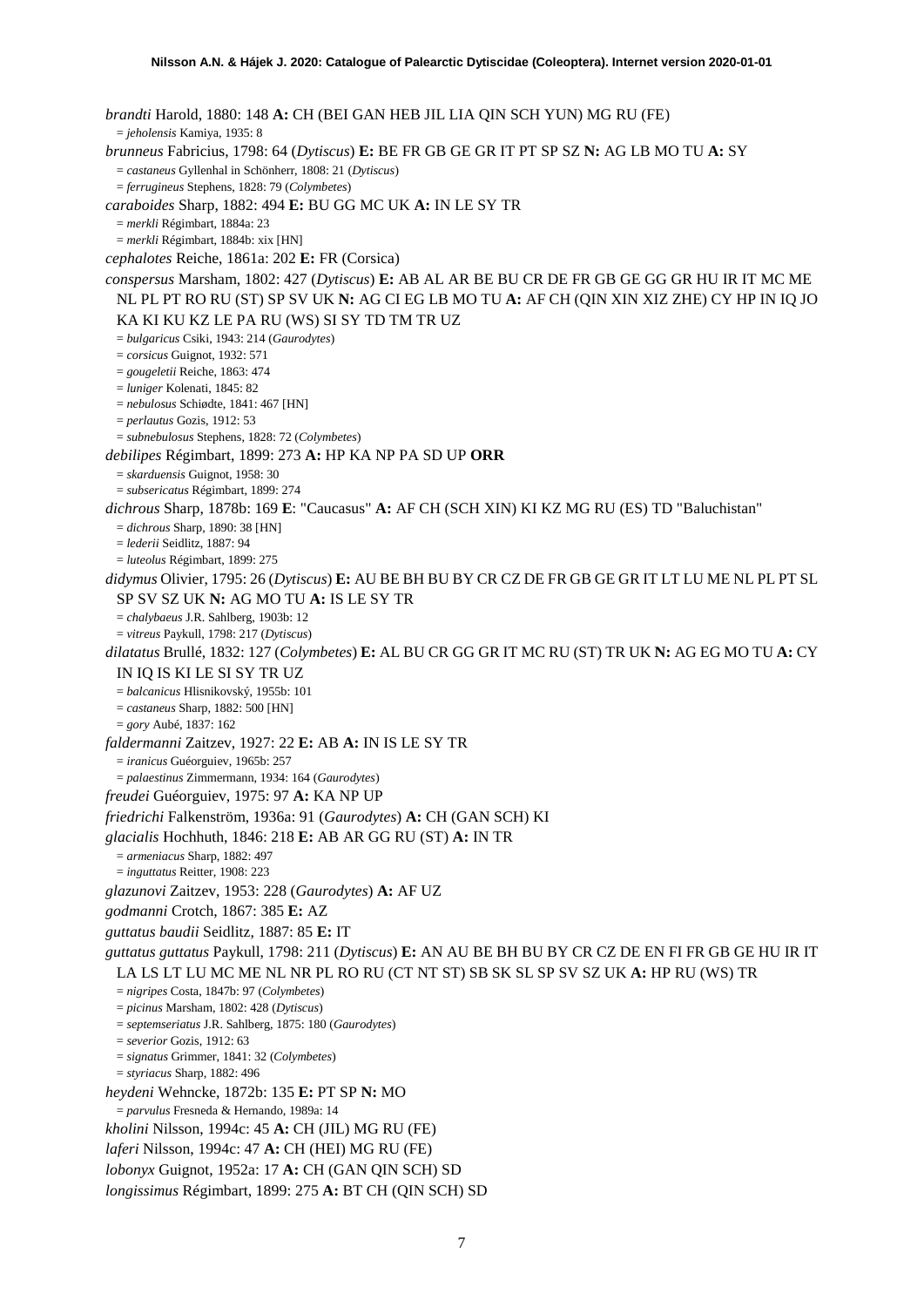*maderensis* Wollaston, 1854: 85 **N:** MR *melanarius* Aubé, 1837: 180 **E:** AU BE BH BU BY CZ DE EN FI FR GB GE HU IT LA LT LU NL NR PL RO RU (CT NT) SK SV SZ UK YU = *frigidus* Schiødte, 1841: 477 = *kotschyi* Letzner, 1849: 95 = *tarsatus* Zetterstedt, 1838: 132 (*Dyticus*) = *tatricus* Roubal, 1938: 19 *nebulosus* Forster, 1771: 56 (*Dytiscus*) **E:** AB AL AR AU BE BH BU CR CZ DE EN FR GB GE GG GR HU IR IT LA LT LU MA MC ME NL NR PL PT RO RU (CT ST) SK SL SP SV SZ TR YU **N:** AG CI EG LB MO MR TU **A:** CY IN IS JO LE SY TM TR = *abdominalis* Ragusa, 1887: 7 [HN] = *bipunctatus* Fabricius, 1787: 190 [HN] (*Dytiscus*) = *humeralis* Audinet-Serville, 1821:96 (*Dytiscus*) = *immaculatus* Gschwendtner, 1927: 92 [HN] (*Gaurodytes*) = *mixtus* Guignot, 1949a: 6 = *naevius* Gmelin, 1790: 1957 (*Dytiscus*) = *nigromaculatus* Goeze, 1777: 625 (*Dytiscus*) = *notatus* Bergsträsser, 1777: 31 (*Dytiscus*) = *pratensis* Schaufuss, 1882c: 620 = *ragusai* Zaitzev, 1908b: 123 [RN] = *rugosipennis* Guignot, 1932: 568 = *tesselatus* Geoffroy in Fourcroy, 1785: 68 (*Dyticus*) *nevadensis* Håkan Lindberg, 1939: 32 **E:** SP *ommani* Zaitzev, 1908a: 424 **A**: CH (QIN) *paludosus* Fabricius, 1801: 266 (*Dytiscus*) **E:** AR AU BE BH BU BY CR CZ DE EN FI FR GB GE GG GR HU IR IT LA LT LU ME NL NR PL PT RO RU (CT NT ST) SB SK SL SP SV SZ UK **A:** RU (WS) TR = *marginalis* Sharp, 1882: 502 = *pallidipennis* Laporte, 1835: 103 (*Colymbetes*) = *politus* Marsham, 1802: 419 (*Dytiscus*) *picotae* Foster & Bilton, 1997: 113 **E:** PT *ramblae* Millán & Ribera, 2001:109 **E:** SP **N:** LB MO TU *rufulus* Fairmaire, 1859c: 272 **E:** FR (Corsica) IT (Sardinia, Sicily) = *marginicollis* Fairmaire, 1860: 631 = *rotundatus* Wehncke, 1872b: 136 *safei* Abdul-Karim & Ali, 1986: 277 **A:** IQ *sikhotealinensis* Lafer, 1988: 56 (*Gaurodytes*) **A:** RU (FE) *solskii* Jakovlev, 1897: 40 **A:** AF IN KA KI PA TM UZ *striolatus* Gyllenhal, 1808: 508 (*Dytiscus*) **E:** AU BE BY CR CZ DE EN FI FR GB GE HU IT LA LT NL PL RU (CT NT ST) SK SV UK = *costatus* Gerhardt, 1910: 42 = *rectus* Babington, 1840: 53 (*Colymbetes*) *svenhedini* Falkenström, 1932b: 192 (*Gaurodytes*) **A:** CH (XIN) MG *taiwanensis* Nilsson & Wewalka, 1994: 993 **A:** CH (TAI) *tristis* Aubé, 1838b: 356 **E:** RU (NT) **A:** RU (ES FE WS) **NAR** = *atratus* Mannerheim, 1853: 157 = *crotchi* Zaitzev, 1905b: 212 = *dubius* Mannerheim, 1843: 221 = *kurilensis* Kamiya, 1938: 35 = *piceu*s Zaitzev, 1905b: 212 [HN] = *piceolus* Zaitzev, 1908b: 123 [RN] *udege* Nilsson, 1994b: 170 **A:** CH (JIL) NC RU (FE) *unguicularis* Thomson, 1867: 101 (*Eriglenus*) **E:** AU BE BY CZ DE EN FI FR GB GE IR LA LT LU NL PL RU (CT NT ST) SK SV UK **A:** RU (ES WS) *winkleri* Gschwendtner, 1923: 104 (*Gaurodytes*) **A:** AF CH (XIN) KA KI KZ TD UZ = *pamiricus* Guignot, 1955d: 274 *wollastoni* Sharp, 1882: 531 **N:** MR = *dissimilis* Falkenström, 1938: 13 [HN] (*Gaurodytes*) = *falkenstromi* J. Balfour-Browne, 1944a: 352 [RN] *yakutiae* Nilsson & Larson, 1990: 229 **A:** RU (ES FE)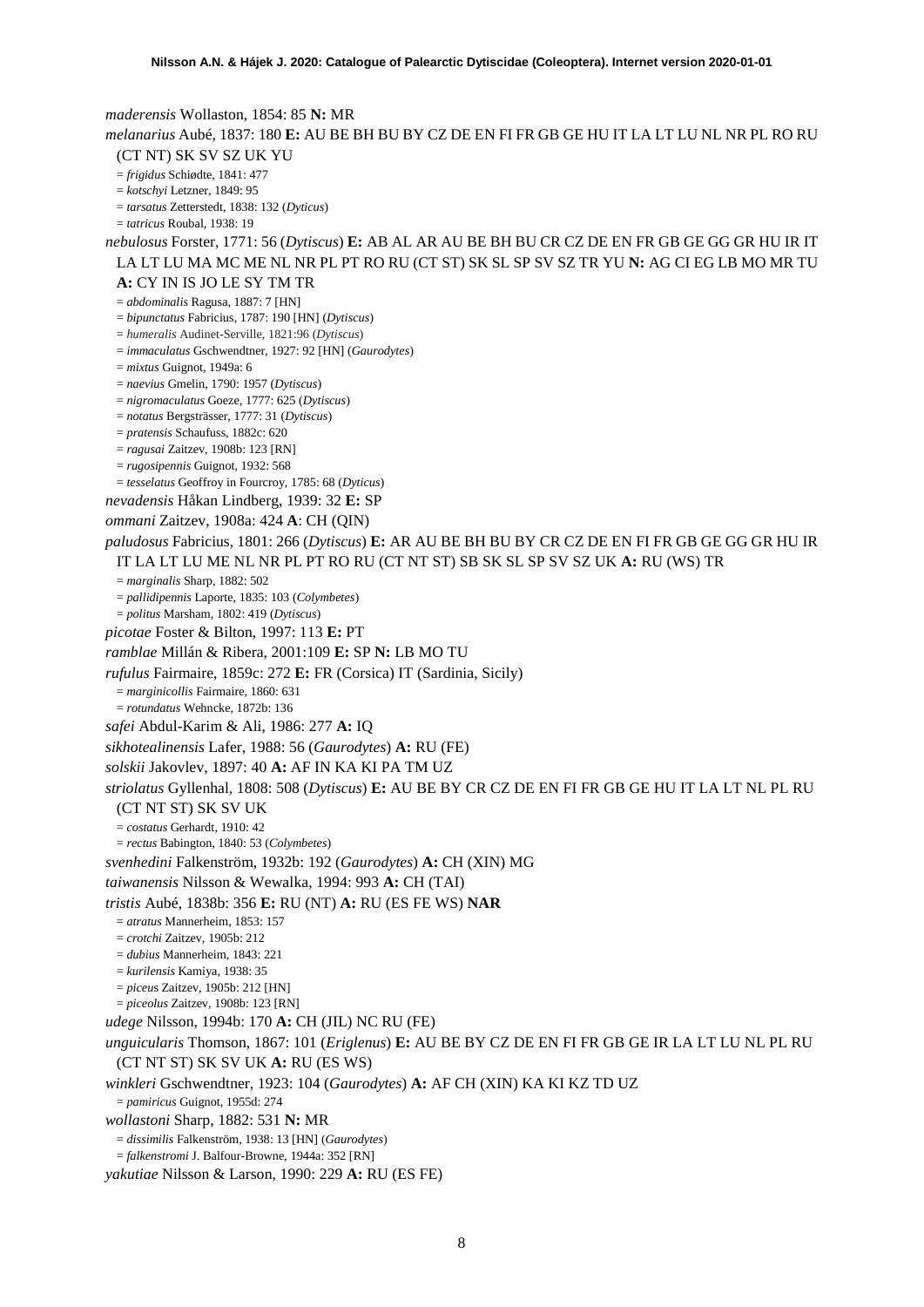**genus** *Hydronebrius* **Jakovlev, 1897: 37** type species *Agabus cordaticollis* Reitter, 1896 *amplicollis* Toledo, 1994: 207 **A:** CH (SCH YUN) *cordaticollis* Reitter, 1896: 233 (*Agabus*) **A:** KI TD UZ *kashmirensis* Vazirani, 1964: 145 (*Amphizoa*) **A:** KA = *guignoti* Vazirani, 1970b: 346 *mattheyi mattheyi* Brancucci, 1980a: 171 **A:** PA *mattheyi nepalensis* Brancucci, 1980a: 174 **A:** NP

### **genus** *Ilybiosoma* **Crotch, 1873: 398** type species *Ilybius regularis* LeConte, 1852

= *Nebriogabus* Guignot, 1936a: 187 type species *Agabus discicollis* Ancey, 1882 = *Ranagabus* J. Balfour-Browne, 1938: 106 type species *Agabus kermanensis* J. Balfour-Browne, 1939 *kermanense* J. Balfour-Browne, 1938: 107 (*Agabus*) **A:** IN *yeti* Brancucci & Hendrich, 2006:132 **A:** CH (XIZ)

**genus** *Ilybius* **Erichson, 1832: 18** type species *Dytiscus fenestratus* Fabricius, 1781

= *Agabidius* Seidlitz, 1887: 97 type species *Ilybius cinctus* Sharp, 1882: 560

= *Asternus* Guignot, 1931: 202 type species *Dytiscus chalconatus* Panzer, 1796

= *Hyobius* Gistel, 1856: 354 type species *Dytiscus fenestratus* Fabricius, 1781

= *Idiolybius* Gozis, 1886: 8 type species *Dytiscus fenestratus* Fabricius, 1781

= *Ilybidius* Guignot, 1948a: 169 type species *Ilybius discedens* Sharp, 1882: 557

= *Ilyobius* Gemminger & Harold, 1868: 451 type species *Dytiscus fenestratus* Fabricius, 1781

= *Parasternus* Guignot, 1936a: 186 type species *Agabus subtilis* Erichson, 1837

*adygheanus* Petrov, Shapovalov & Fery, 2010: 42 **E:** RU (ST)

*aenescens* Thomson, 1870: 125 **E:** AU BE BY CZ DE EN FI FR GB GE IR IT LA LT LU NL NR PL RU (CT NT) SK SV SZ UK **A:** KZ RU (WS)

= *kiesenwetteri* Kraatz, 1872: 166

*albarracinensis* Fery, 1986: 345 (*Agabus*) **E:** FR PT SP

= *maestri* Fresneda & Hernando, 1987: 67 (*Agabus*)

= *maestri* Fresneda & Hernando, 1988: 173 (*Agabus*) [HN]

= *maestroae* Fery & Nilsson, 1993: 91 (*Agabus*) [UE]

*angustior* Gyllenhal, 1808: 500 (*Dytiscus*) **E:** BY DE EN FI GE LA LT NR PL RU (NT) SV **A:** MG RU (ES FE WS) **NAR**

*anjae* Nilsson, 1999a: 36 **A:** CH (HEI) JA RU (ES FE)

**=** *anjarum* Nilsson, 2007: 49 [UE]

*apicalis* Sharp, 1873b: 51 **A:** CH (BEI GAN HEI HUB JIA JIL JIX LIA SCH SHA SHG SHN) JA RU (FE) SC = *intermediatus* Feng, 1936: 10

*ater* De Geer, 1774: 401 (*Dytiscus*) **E:** AB AL AU BE BH BU BY CR CZ DE EN FI FR GB GE GG GR HU IR IT LA LS LT LU NL NR PL RO RU (CT NT ST) SK SL SP SV SZ UK **A:** IN TR RU (ES WS)

= *ater* Panzer, 1796: 38/t.15 [HN] (*Dytiscus*)

= *ungularis* LeConte, 1862: 521 (*Colymbetes*)

*balkei* Fery & Nilsson, 1993: 103 (*Agabus*) **A:** MG RU (ES FE WS)

*bedeli* Zaitzev, 1908b: 121 [RN] (*Agabus*) **N:** AG TU

= *politus* Reiche, 1861b: 369 [HN] (*Agabus*)

*chalconatus* Panzer, 1796: 38/t.17 (*Dytiscus*) **E:** AU BE BH BU CR CZ DE EN FI FR GB GE GR HU IR IT LA LT LU MC MD ME NL PL PT RO RU (ST) SK SL SP SV SZ UK YU **N:** AG MO **A:** IN IS SY TM TR

= *aterrimus* Stephens, 1828: 79 (*Colymbetes*)

= *fuscoaenescens* Régimbart, 1877b: 203 (*Agabus*)

= *fuscoaenescens* Régimbart, 1878a: cxlviii [HN] (*Agabus*)

= *nigroaeneus* Marsham, 1802: 428 (*Dytiscus*)

*chishimanus* Kôno, 1944: 80 **A:** CH (HEI JIL) MG RU (ES FE)

= *weymarni* J. Balfour-Browne, 1947b: 446

*cinctus* Sharp, 1878b: 169 **E:** AB GG RU (ST) UK **A:** CH (GAN GUX HEB HEI HUB JIA JIL LIA SCH SHA TIA XIN YUN) KZ MG RU (ES) UZ

= *angustulus* Régimbart, 1899: 289

= *chinensis* Csiki, 1901: 102

= *cinctus* Sharp, 1882: 560 [HN]

= *cinctus* Sharp, 1890: 38 [HN]

*crassus* Thomson, 1856: 224 **E:** AU BE CZ DE EN FI GE LT NR PL RU (CT NT) SK SV SZ UK **A:** RU (WS)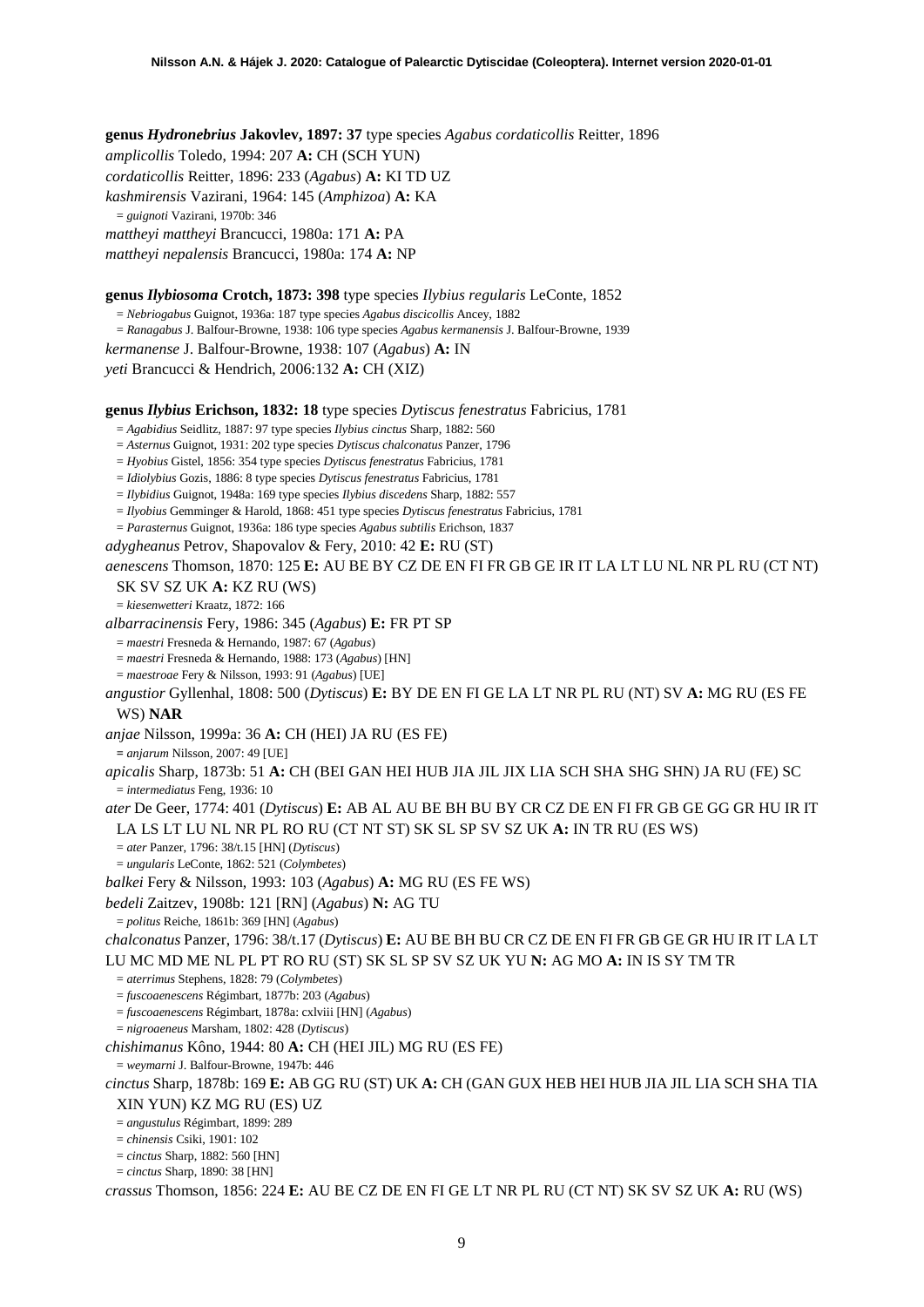*dettneri* Fery, 1986: 342 (*Agabus*) **E:** PT SP *discedens* Sharp, 1882: 557 **A:** RU (FE) **NAR** *enpalaiatheka* Fery & Hendrich, 2011b: 40 **A:** TR *erichsoni* Gemminger & Harold, 1868: 454 (*Agabus*) **E:** AB BY DE EN FI GE HU IT LA LT NR PL RU (CT NT) SV SZ **A:** IN JA KZ MG RU (ES FE WS) **NAR** = *cincticollis* Mäklin, 1881: 22 = *lutosus* Crotch, 1873: 419 [HN] (*Gaurodytes*) *fenestratus* Fabricius, 1781: 294 (*Dytiscus*) **E:** AU BE BH BU BY CR CZ DE EN FI FR GB GE HU IT LA LS LT LU ME NL NR PL RO RU (CT NT ST) SB SK SL SV SZ UK YU **A:** KI RU (ES WS) = *aeneus* Panzer, 1796: 38/t.16 [HN] (*Dytiscus*) = *ciliatus* Olivier, 1791: 311 (*Dytiscus*) = *prescotti* Mannerheim in Hummel, 1829: 21 (*Colymbetes*) *fuliginosus fuliginosus* Fabricius, 1792: 191 (*Dytiscus*) **E:** AB AL AN AR AU BE BH BU BY CR CZ DE EN FI FR GB GE GG GR HU IR IT LA LS LT LU MC MD ME NL NR PL RO RU (CT NT ST) SB SK SL SP SV SZ UK **N:** MO **A:** IN KI KZ RU (WS) TR = *lacustris* Panzer, 1796: 38/t.14 [HN] (*Dytiscus*) = *pirinicus* Guéorguiev, 1957: 25 *fuliginosus turcestanicus* Gschwendtner, 1934: 74 **A:** CH (XIN) KZ *guttiger* Gyllenhal, 1808: 499 (*Dytiscus*) **E:** AU BE BU BY CR CZ DE EN FI FR GB GE HU IR IT LA LS LT LU NL NR PL RO RU (CT NT) SL SV SZ UK **A:** RU (WS) = *immunis* Stephens, 1828: 81 (*Colymbetes*) = *kiesenwetteri* Wehncke, 1872b: 136 [HN] = *quadrinotatus* Stephens, 1828: 83 (*Colymbetes*) *hozgargantae* Burmeister, 1983: 133 (*Agabus*) **E:** SP **N:** MO *hulae* Wewalka, 1984: 137 (*Agabus*) **A:** IS SY TR *jaechi* Fery & Nilsson, 1993: 94 (*Agabus*) **E:** GR TR **A:** TR *lagabrunensis* Schizzerotto & Fery, 1990: 148 (*Agabus*) **E:** IT *lateralis* Gebler, 1832: 40 (*Colymbetes*) **A:** CH (HEI) MG RU (ES FE) = *limbatus* Sharp, 1882: 557 *lenensis* Nilsson, 2000: 31 [RN] **A:** RU (ES WS) "Manchuria" = *aenescens* Poppius, 1905: 18 [HN] (*Agabus*) *lenkoranensis* Fery & Nilsson, 1993: 95 (*Agabus*) **E:** AB **A:** IN *meridionalis* Aubé, 1837: 126 **E:** FR IT PT SP **N:** MO = *hispanicus* Sharp, 1873a: 260 *minakawai* Nilsson & Ribera, 2007: 162 **A:** RU (FE) *montanus* Stephens, 1828: 76 (*Colymbetes*) **E:** BE DE FR GB GE IR IT LA LT LU NL PL PT RU (ST) SP **N:** AG  $MO$ = *melanocornis* Zimmermann, 1915: 223 (*Agabus*) *nakanei* Nilsson, 1994a: 58 **A:** JA RU (FE) *neglectus* Erichson, 1837: 158 (*Agabus*) **E:** AU BE BY CZ DE EN FR GE HU LA LT LU NL PL RU (CT NT ST) SK SV SZ UK *obtusus* Sharp, 1882: 558 **A:** CH (GAN SCH) MG RU (ES) *opacus* Aubé, 1837: 173 (*Agabus*) **E:** FI NR RU (NT) SV **A:** MG RU (ES FE WS) **NAR** = *gelidus* Fall, 1926: 142 [HN] (*Agabus*) = *mimmi* J.R. Sahlberg, 1875: 182 (*Gaurodytes*) [HN] = *mimmii* J.R. Sahlberg, 1874: xiv (*Gaurodytes*) = *pseudoconfertus* Wallis, 1926: 90 (*Agabus*) = *rufinus* Marseul, 1882: 28 (*Agabus*) = *sachalinensis* Kamiya, 1938: 37 (*Agabus*) = *sharpi* Jacobson, 1908: 430 [RN] (*Agabus*) = *sibericus* Sharp, 1882: 519 [HN] (*Agabus*) *ovalis* Gschwendtner, 1934: 74 **A:** RU (ES) *pederzanii* Fery & Nilsson, 1993: 95 (*Agabus*) **E:** IT *picipes* Kirby, 1837: 71 (*Colymbetes*) **E:** FI NR SV **A:** RU (WS) **NAR** *poppiusi* Zaitzev, 1907b: 208 **A:** CH (SCH) MG RU (ES) *pseudoneglectus* Franciscolo, 1972: 84 (*Agabus*) **E:** AL BU CR GR HU IT ME RO = *skiathos* Hinterseher, 1981: 87 (*Agabus*)

*quadriguttatus* Lacordaire in Boisduval & Lacordaire, 1835: 316 (*Colymbetes*) **E:** AU BE BU BY CR CZ DE EN FI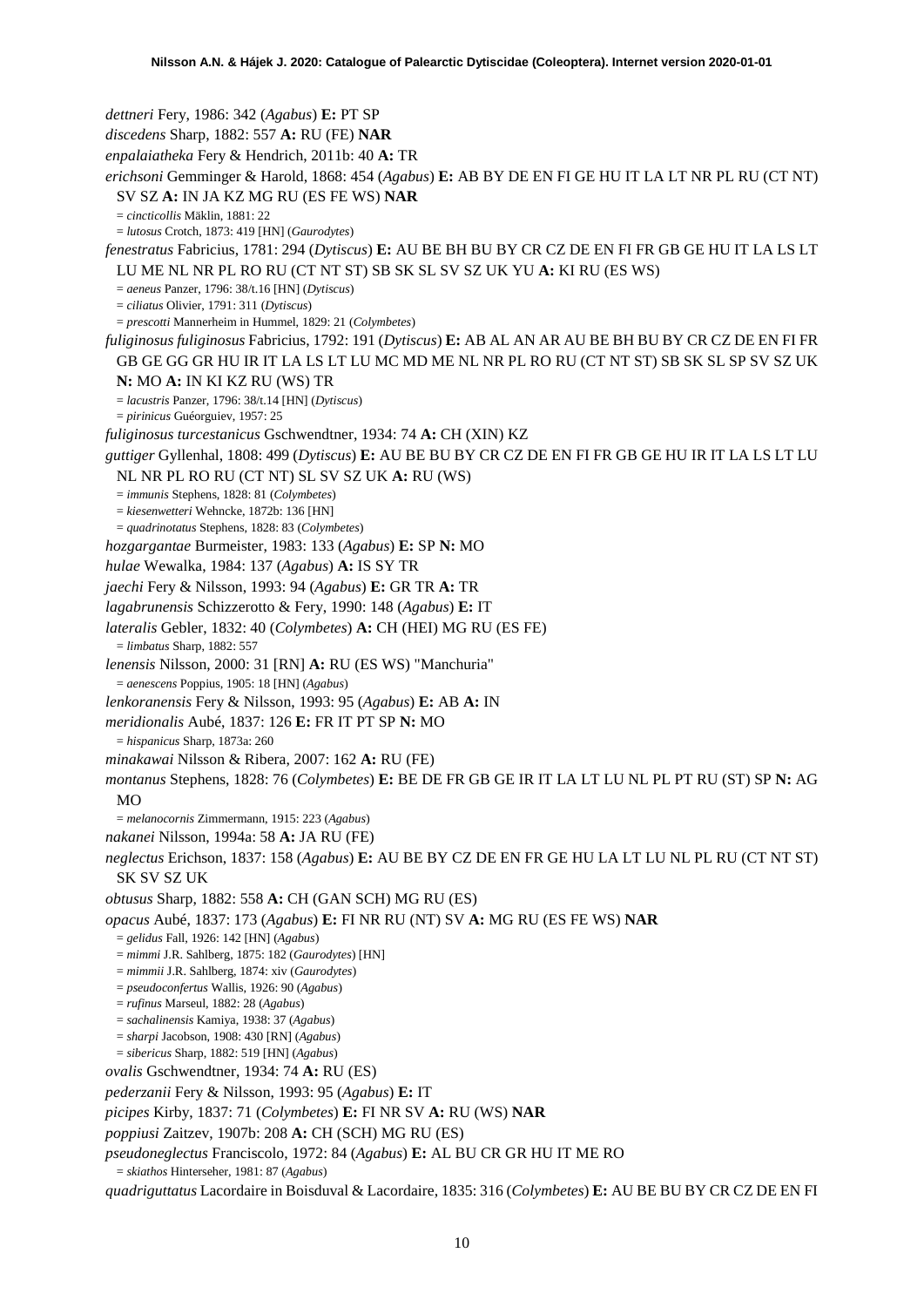FR GB GE GG GR HU IR IT LA LS LT LU NL NR PL RO RU (CT NT ST) SB SK SL SP SV SZ UK **A:** IN TR = *obscurus* Marsham, 1802: 414 [HN] (*Dytiscus*) = *sexdentatus* Schiødte, 1841: 487 *samokovi* Fery & Nilsson, 1993: 91 (*Agabus*) **E:** BU *satunini* Zaitzev, 1913: 196 (*Agabus*) **E:** GG RU (ST) **A:** RU (WS) TR *similis* Thomson, 1856: 225 **E:** BY CZ DE EN FI FR GE HU LA LT NR RU (CT NT) PL SV UK = *ovatus* Hochhuth, 1871: 237 *subaeneus* Erichson, 1837: 156 **E:** AB AR AU BE BY CR CZ DE EN FI FR GB GE GG HU IR IT LA LT LU MD NL NR PL RO RU (CT NT ST) SK SV SZ UK **A:** KI KZ MG RU (ES WS) **NAR** = *badenii* Wehncke, 1872c: 164 = *chalybeatus* Thomson, 1860: 48 = *lapponicus* Scholz, 1917: 251 = *suffusus* Crotch, 1873: 411 = *viridiaeneus* Crotch, 1873: 411 *subtilis* Erichson, 1837: 157 (*Agabus*) **E:** AU BY CZ DE EN FI FR GE HU IT LA LT NR PL RU (CT NT ST) SK SV UK **A:** RU (ES WS) = *altaicus* Gebler, 1848: 73 *thynias* Fery & Przewoźny, 2011: 60 E: TR *vittiger* Gyllenhal, 1827: 379 (*Dytiscus*) **E:** FI NR RU (NT) SV **A:** RU (WS) **NAR** *wasastjernae* C.R. Sahlberg, 1824: 167 (*Dyticus*) **E:** AU BY CZ DE FI GB GE IT[2](#page-52-1) LA NR PL RU (CT NT) SV UK **A:** RU (WS) **NAR** = *kenaiensis* Fall, 1926: 141 (*Agabus*) = *palustris* Wallis, 1926: 92 (*Agabus*) *wewalkai* Fery & Nilsson, 1993: 85 (*Agabus*) **A:** TR **genus** *Platambus* **Thomson, 1859: 14** type species *Dytiscus maculatus* Linnaeus, 1758 = *Allogabus* Guignot, 1951b:84, type species: *Agabus americanus* Aubé, 1838 *Allogabus* Guignot, 1952b: 29 [HN] type species: *Agabus americanus* Aubé, 1838 = *Anagabus* Jakovlev, 1897: 38 type species *Anagabus semenowi* Jakovlev, 1897 *= Colymbinectes* Falkenström, 1936a: 97 type species *Colymbinectes ater* Falkenström, 1936 = *Neoplatynectes* Vazirani, 1970b: 305 type species *Platynectes princeps* Régimbart, 1888 = *Paraplatynectes* Vazirani, 1970b: 305 type species *Platynectes guttula* Régimbart, 1899 = *Stictogabus* Guignot, 1948a: 167 type species *Agabus angulicollis* Régimbart, 1899 *angulicollis* Régimbart, 1899: 273 (*Agabus*) **A:** CH (BEI GAN HEB NMO SCH SHA SHX XIZ YUN) *ater* Falkenström, 1936a: 97 (*Colymbinectes*) **A:** CH (CHQ GUI SCH YUN) *balfourbrownei* Vazirani, 1965: 28 **A:** CH (YUN) NP UP **ORR** *binliui* Hájek & T. Zhang, 2019: 534 **A:** CH (SCH) *biswasi* Vazirani, 1965: 32 **A:** NP UP *brancuccii* Hendrich & Przewoźny, 2015: 192 A: CH (SCH) *convexus* Okada, 2011: 32 **A:** JA *dabieshanensis* Nilsson, 2003b: 266 **A:** CH (ANH) *denticulatus* Nilsson, 2003b: 270 **A:** CH (SCH) *elongatus* Bian & Ji, 2008: 33 **A:** CH (HAI) *excoffieri* Régimbart, 1899: 281 **A:** CH (GAN GUI HAI HEB HUN SCH SHA SHN YUN XIZ ZHE) **ORR** *fimbriatus* Sharp, 1884: 445 **A:** CH (JIL GAN HEB SCH) JA NC RU (FE) SC = *kansouis* Feng, 1936: 9 *guttulus* Régimbart, 1899: 283 (*Platynectes*) **A:** CH (SHG) *heteronychus* Nilsson, 2003b: 271 **A:** CH (GUA) *ikedai* Nilsson, 1997: 635 (*Agabus*) **A:** JA *insolitus* Sharp, 1884: 444 (*Agabus*) **A:** JA *kempi* Vazirani, 1970b: 330 (*Agraphis*) **A:** BT NP SD *khukri* Brancucci, 1990: 240 **A:** NP

*koreanus* Nilsson, 1997: 636 (*Agabus*) **A:** RU (FE) SC

*korgei* Hendrich & Przewoźny, 2015: 193 A: CH (SCH)

*lindbergi* Guéorguiev, 1963: 218 **A:** AF HP PA UP **ORR**

= *guignoti* Vazirani, 1965: 27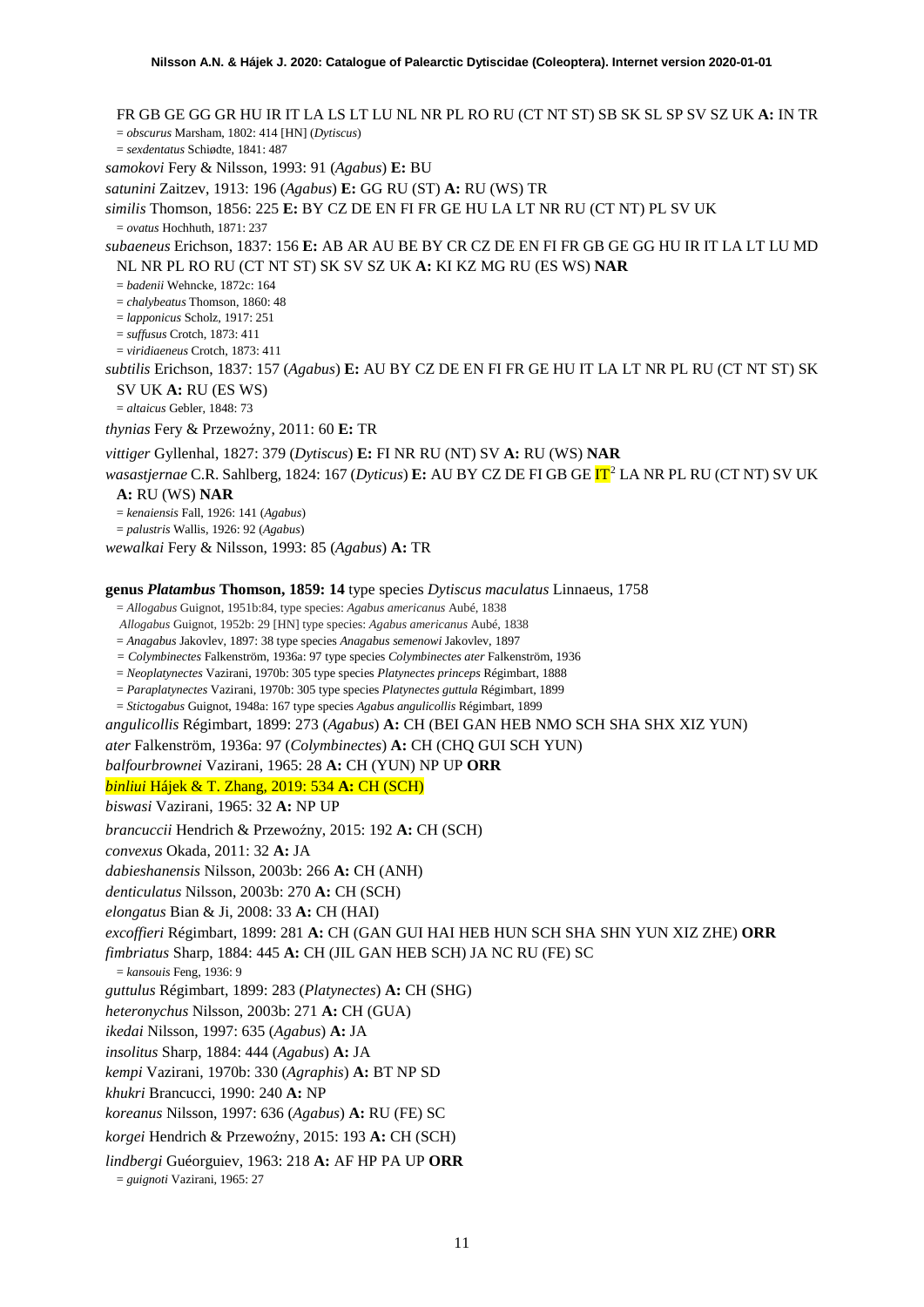*lineatus* Gschwendtner, 1935a: 62 **A:** AP BT NP PA UP **ORR**

*lunulatus* Fischer von Waldheim, 1829: 26 (*Colymbetes*) **E:** AB AR GG GR RU (ST) TR **N:** EG **A:** IN LE TR = *sinuatus* Aubé, 1837: 148 (*Agabus*) *maculatus* Linnaeus, 1758: 412 (*Dytiscus*) **E:** AL AN AR AU BE BH BU BY CR CZ DE EN FI FR GB GE GG GR HU IT LA LS LT LU MC ME NL NR PL RO RU (CT NT ST) SB SK SL SP SV SZ UK **A:** IN RU (WS) TR = *biocellatus* O.F. Müller, 1776: 72 (*Dytiscus*) = *cantalicus* Pic, 1912: 57 = *caucasicus* Zaitzev, 1927: 18 = *escalerai* Régimbart, 1900b: 121 = *glacialis* Graells, 1858: 42 [HN] (*Agabus*) = *graellsi* Gemminger & Harold, 1868: 455 [RN] (*Agabus*) = *hebraicus* Geoffroy in Fourcroy, 1785: 70 (*Dyticus*) = *inornatus* Schilsky, 1888: 183 = *ornatus* Herbst, 1784: 125 (*Dytiscus*) = *praetextus* Dalla Torre, 1877: 63 = *pulchellus* Heer, 1840: 149 (*Colymbetes*) *micropunctatus* Nilsson, 2003b: 269 **A:** CH (GUA) *nepalensis* Guéorguiev, 1968b: 42 (*Stictogabus*) **A:** AP BT NP SD = *bhutanensis* Wewalka, 1975b: 157 *optatus* Sharp, 1884: 445 (*Agabus*) **A:** CH (FUJ JIX) JA = *miyamotoi* Nakane, 1959: 95 (*Gaurodytes*) *pictipennis* Sharp, 1873b: 49 (*Agabus*) **A:** JA RU (FE) "Korea" *princeps* Régimbart, 1888: 615 (*Platynectes*) **A:** CH (GUA HKG YUN) **ORR** *= phufahensis* Brancucci, 2004: 82 punctatipennis Brancucci, 1984: 15[3](#page-52-2) **A:** CH (FUJ GUA <mark>GUI</mark> JIX ZHE<sup>3</sup>) *regulae* Brancucci, 1991: 345 **A:** CH (YUN) **ORR**<sup>3</sup> *satoi* Brancucci, 1982a: 226 **A:** BT NP *sawadai* Kamiya, 1932: 6 (*Agabus*) **A:** JA = *confossus* Guignot, 1954c: 200 (*Agraphis*) *schaefleini* Brancucci, 1988: 188 **A:** CH (YUN) **ORR** *schillhammeri* Wewalka & Brancucci, 1995: 99 **A:** CH (GUI HUB HUN SCH SHA) *semenowi* Jakovlev, 1897: 38 (*Anagabus*) **A:** KI TD *sogdianus* Jakovlev, 1897: 39 (*Anagabus*) **A:** AF KA KI KZ NP PA TD UZ = *holzschuhi* Wewalka, 1975b: 155 = *jucundus* Guignot, 1954a: 222 (*Agabus*) = *ledouxi* Legros, 1977: 14 (*Anagabus*) = *limbibasis* Reitter, 1900: 226 (*Anagabus*) = *vatelloides* Régimbart, 1899: 270 (*Agabus*) *striatus* Zeng & Pu, 1992: 482 (*Hydronebrius*) **A:** CH (SCH YUN) *stygius* Régimbart, 1899: 279 (*Agabus*) **A**: CH (BEI HEB JIL LIA SCH SHN YUN) JA SC *= jilanzhui* Wewalka & Brancucci, 1995: 98 *= nakanei* Nilsson, 1997: 631 (*Agabus*) *ussuriensis* Nilsson, 1997: 632 (*Agabus*) **A:** CH (FUJ HEB JIL LIA) NC RU (FE) SC *wangi* Brancucci, 2006: 67 **A:** CH (HUB YUN) *wewalkai* Brancucci, 1982b: 120 **A:** KA PA *wittmeri* Wewalka, 1975b: 158 **A:** BT NP **ORR** *wulingshanensis* Brancucci, 2005: 1 **A:** CH (HUB HUN) *yaanensis* Nilsson, 2003b: 272 **A:** CH (SCH) *yuxiae* Brancucci, 2011: 10 **A:** CH (GUX) tribe Hydrotrupini Roughley, 2000

**genus** *Hydrotrupes* **Sharp, 1882: 491** type species *Hydrotrupes palpalis* Sharp, 1882 *chinensis* Nilsson, 2003a: 280 **A:** CH (ANH GUA[4](#page-52-3) )

tribe Platynectini Toussaint & Balke, 2017

**genus** *Platynectes* **Régimbart, 1879: 454** type species *Agabus decemnotatus* Aubé, 1838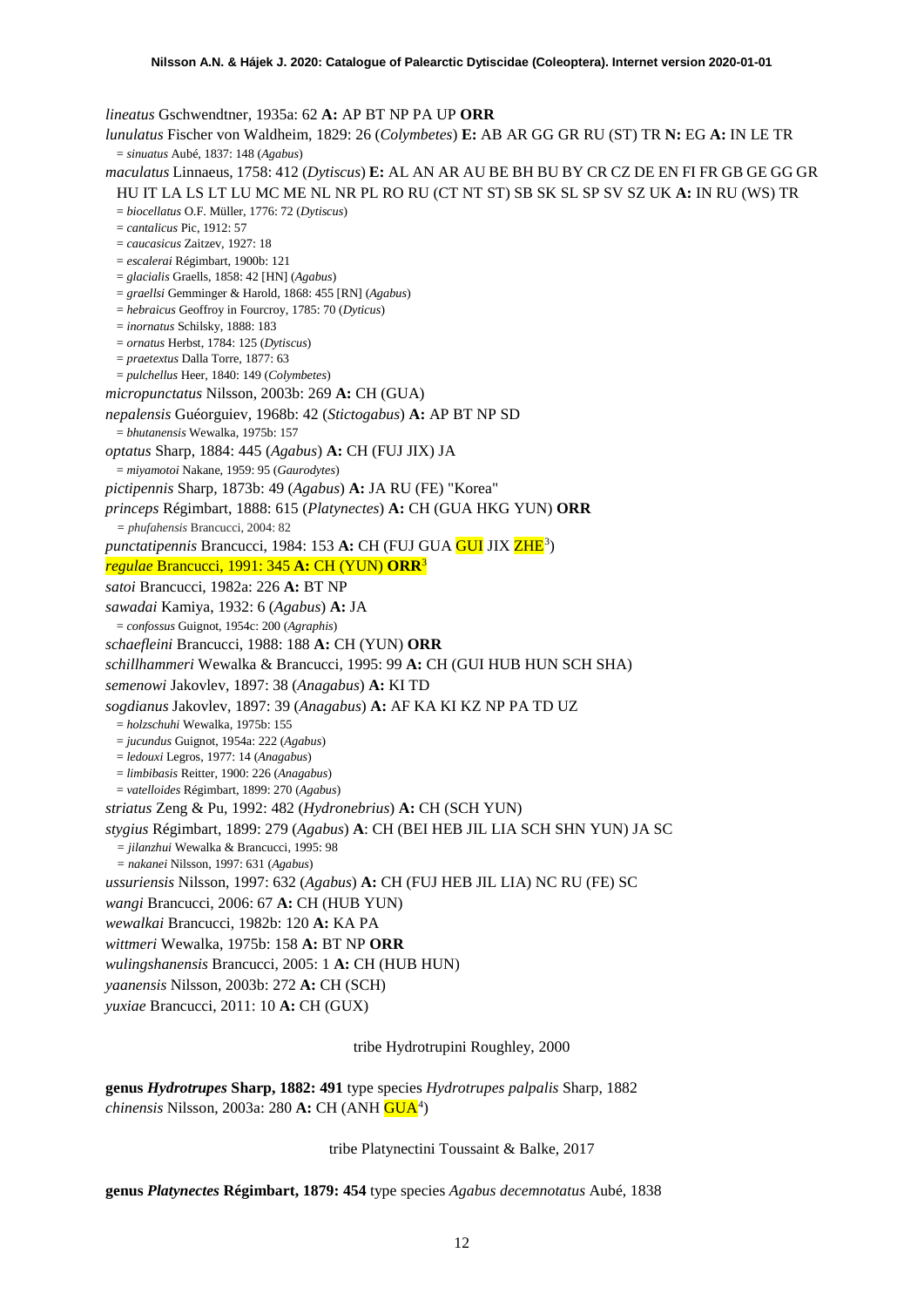**subgenus** *Gueorguievtes* Vazirani, 1976: 170 type species *Agabus dissimilis* Sharp, 1873 = *Metaplatynectes* Guéorguiev, 1978: 271 type species *Dytiscus decempunctatus* Fabricius, 1775 *babai* Satô, 1982: 3 **A:** CH (TAI) *chujoi* Satô, 1982: 1 **A:** JA (Ryukyus) *davidorum* Hájek, Alarie, Šťastný & Vondráček, 2019: 221 **A:** CH (FUJ ZHE) *deletus* Régimbart, 1899: 287 **A:** JA *dissimilis* Sharp, 1873b: 50 (*Agabus*) **A:** CH (ANH FUJ GUA GUI HUN JIX SHA SHX ZHE) *gemellatus* Šťastný, 2003: 235 **A:** CH (FUJ GUA GUI GUX HKG JIX MAC TAI) *hainanensis* Nilsson, 1998: 110 **A:** CH (HAI) *kashmiranus kashmiranus* J. Balfour-Browne, 1944a: 352 [RN] **A:** AF BT CH (XIZ) HP KA NP PA SD UP **ORR** = *lineatus* Kollar & Redtenbacher, 1844: 503 [HN] (*Colymbetes*) *kashmiranus lemberki* Šťastný, 2003: 230 **A:** CH (YUN) *major* Nilsson, 1998: 114 **A:** CH (YUN) **ORR** *mazzoldii* Šťastný, 2003: 240 **A:** CH (YUN) **ORR** *nanlingensis* Šťastný, 2003: 236 **A:** CH (FUJ GUA)

*rihai* Šťastný, 2003: 243 **A:** CH (SHN)

*wewalkai* Šťastný, 2003: 224 **A:** NP

# subfamily **Colymbetinae** Erichson, 1837 tribe Colymbetini Erichson, 1837

#### **genus** *Colymbetes* **Clairville, 1806: 188** type species *Dytiscus striatus* Linnaeus, 1758

= *Cymatopterus* Dejean, 1833: 54 type species *Dytiscus fuscus* Linnaeus, 1758

*dahuricus* Aubé, 1837: 99 **A:** CH (JIL) MG RU (ES FE) **NAR**

= *obscuratus* Mannerheim, 1853: 154 (*Cymatopteru*s)

= *seminiger* LeConte, 1862: 522

*dolabratus* Paykull, 1798: 204 (*Dytiscus*) **E:** FI IC NR RU (NT) SV **A:** KZ M[G1](#page-2-0) RU (ES FE WS) **NAR**

 $=$  *drewseni* LeConte, 1862: 523

= *groenlandicus* Aubé, 1838b: 233

= *thomsoni* Sharp, 1882: 628

*= tolli* Zaitzev, 1907b: 209

= *triseriatus* Kirby, 1837: 73

*fuscus* Linnaeus, 1758: 411 (*Dytiscus*) **E:** AR AU BE BH BU BY CR CZ DE EN FI FR GB GE GR HU IR IT KZ LA LS LT LU MA MC MD ME NL NR PL PT RO RU (CT NT ST) SK SL SP SV SZ TR UK YU **N:** AG EG LB MO TU **A:** AF CH (XIZ) CY IN IS KA KZ LE RU (WS) SI SY TM TR UZ

= *affinis* Stein, 1881: 222

= *semirufus* Zimmermann, 1921b: 89

= *transversestriatus* De Geer, 1774: 399 (*Dytiscus*)

*koenigi* Zaitzev, 1927: 30 **E:** GG **A:** IN TR

*magnus* Feng, 1936: 12 **A:** CH (HEI TIA)

*mesepotamicus* Abdul-Karim & Ali, 1986: 278 **A:** IQ

*minimus* Zaitzev, 1908a: 420 **A:** CH (QIN XIZ)

= *hohxilanus* C.-K. Yang, 1996: 143 (*Rhantus*)

*paykulli* Erichson, 1837: 149 **E:** BY DE EN FI GE LA LT NL NR PL RU (CT NT ST) SV UK **A:** KZ RU (ES WS) *piceus* Klug, 1834: t.33: 6 **N:** EG **A:** IN IQ KU SA SI YE

= *procerus* Sharp, 1882: 631

= *simplex* Walker, 1871: 11

*pseudostriatus* Nilsson, 2002:191 **A:** CH (HEI) JA MG RU (ES FE)

*schildknechti* Dettner, 1983: 39 **E:** FR IT PT SP **N:** AG LB MO TU

*semenowi* Jakovlev, 1896: 176 (*Cymatopterus*) **E:** AB GG RU (ST) UK **A:** AF CH (XIN XIZ) IN KI KZ TM = *kokujewi* Jakovlev, 1896: 180 (*Cymatopterus*)

*striatus* Linnaeus, 1758: 411 (*Dytiscus*) **E:** BE BH BY CR CZ DE EN FI FR GE HU KZ LA LT NR PL RU (CT NT ST) SK SL SV UK **A:** KZ RU (ES WS)

= *bogemanni* Gyllenhal, 1813: 687 (*Dytiscus*)

*substrigatus* Sharp, 1882: 630 **A:** SA YE

*tschitscherini* Jakovlev, 1896: 177 (*Cymatopterus*) **A:** CH (XIN)

*vagans* Sharp, 1882: 630 **A:** IN KU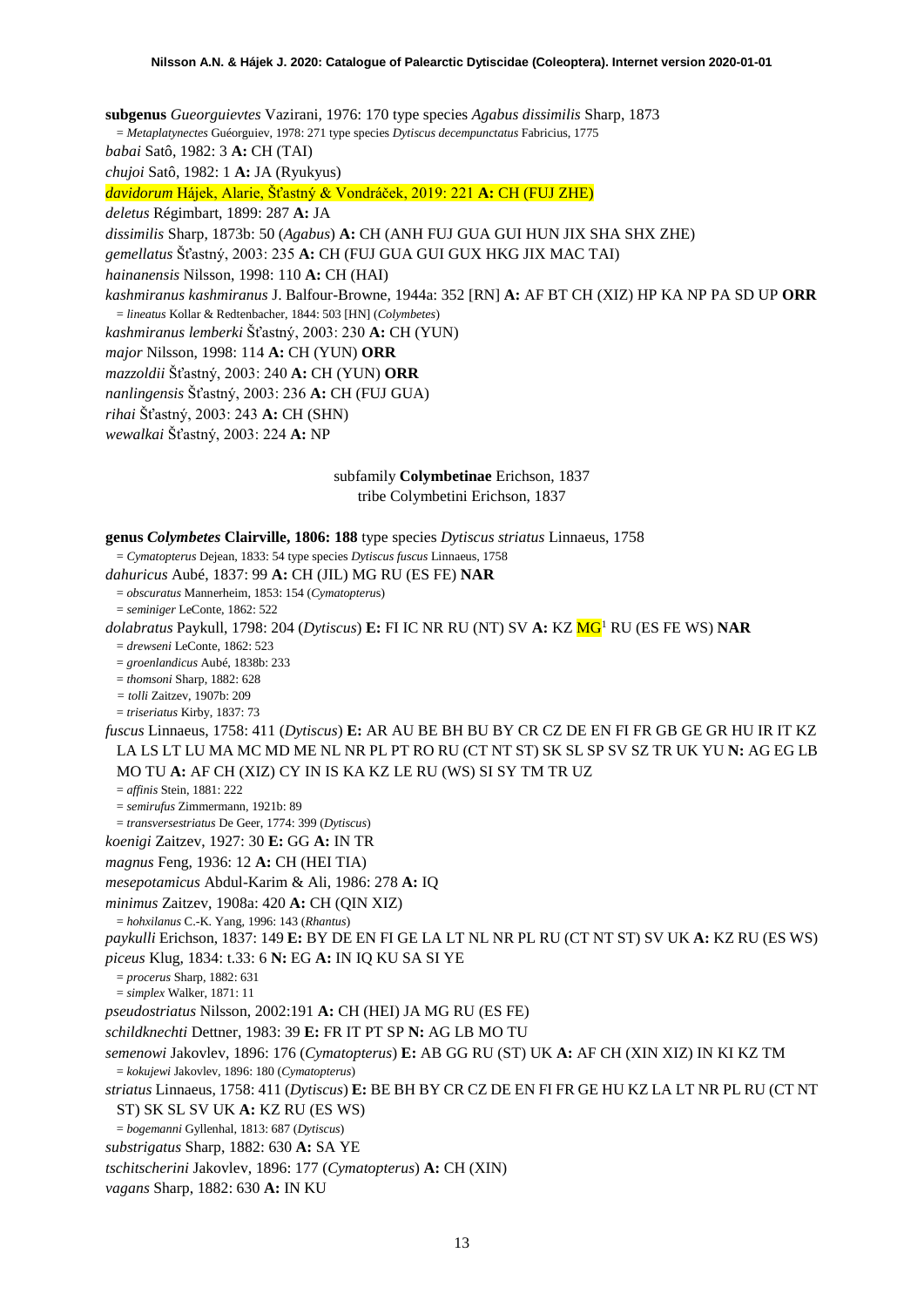**genus** *Meladema* **Laporte, 1835: 98** type species *Meladema coriacea* Laporte, 1835 *coriacea* Laporte, 1835: 98 **E:** BU FR GR IT MA PT SP **N:** AG CI LB MO TU **A:** TR **AFR** *imbricata* Wollaston, 1871: 220 (*Scutopterus*) **N:** CI *lanio* Fabricius, 1775: 231 (*Dytiscus*) **N:** MR = *lowei* Gray, 1832: 284 (*Colymbetes*) *lepidoptera* Bilton & Ribera, 2017: 79 **E:** FR (Corsica) IT

**genus** *Melanodytes* **Seidlitz, 1887: 24** type species *Dytiscus pustulatus* Rossi, 1792 *pustulatus* Rossi, 1792: 68 (*Dytiscus*) **E:** AL BU CR FR GR IT ME TR

**genus** *Nartus* **Zaitzev, 1907a: 103** type species *Dytiscus grapii* Gyllenhal, 1808

= *Ilybiomorphus* Porta, 1923: 259 type species *Dytiscus grapii* Gyllenhal, 1808

= *Rantogiton* Gozis, 1910: 6 type species *Dytiscus grapii* Gyllenhal, 1808

*grapii* Gyllenhal, 1808: 505 (*Dytiscus*) **E:** AU BH BU BY CR CZ DE EN FI FR GB GE HU IR IT LA LT LU NL

NR PL RO RU (CT NT ST) SB SK SL SV SZ TR UK

= *niger* Lacordaire in Boisduval & Lacordaire, 1835: 314 (*Colymbetes*)

**genus** *Rhantus* **Dejean, 1833: 54** type species *Colymbetes pulverosus* Stephens, 1828 (= *Colymbetes suturalis*

W.S. Macleay, 1825)

= *Anisomera* Brullé, 1835: 200 [HN] type species *Anisomera bistriata* Brullé, 1835

= *Anisomeria* Brinck, 1943c: 140 [RN] type species *Anisomera bistriata* Brullé, 1835

= *Senilites* Brinck, 1948: 16 type species *Senilites tristanicola* Brinck, 1948

*bistriatus* Bergsträsser, 1777: 42 (*Dytiscus*) **E:** AL AU BE BH BU BY CR CZ DE EN FI FR GB GE GR HU IT KZ

LA LT ME NL PL SK RO RU (CT NT ST) SV SZ UK **A:** IN KZ RU (WS) TM

= *aberratus* Gemminger & Harold, 1868: 448

= *maculicollis* Dalla Torre, 1877: 62 (*Colymbetes*) [HN]

= *nigropunctatus* Motschulsky, 1860b: 302 = *pericaspius* Guignot, 1956a:139

*= pericaspius* Guignot, 1956c: 398 [HN]

*consputus* Sturm, 1834: 83 (*Colymbetes*) **E:** AU BH CZ FR GE HU LT PL RO RU (CT ST) SB SK SL **A:** RU (WS) = *dressleri* Zimmermann, 1920b: 200

= *luteicollis* Gebler, 1848: 72

*erraticus* Sharp, 1884: 446 **A:** JA RU (FE)

*exsoletus* Forster, 1771: 57 (*Dytiscus*) **E:** AU BE BH BY CR CZ DE EN FI FR GB GE HU IR IT LA LT LU MD NL NR PL PT RO RU (CT NT ST) SB SK SL SV SZ UK **A:** RU (ES WS) TM

= *adspersus* Panzer, 1796: 38/t.18 (*Dytiscus*)

= *collaris* Paykull, 1798: 200 [HN] (*Dytiscus*)

= *insolatus* Gebler, 1829: 66 (*Colymbetes*)

= *melanopterus* Zetterstedt, 1828: 211 (*Dyticus*)

= *melanotus* Dalla Torre, 1877: 62 (*Colymbetes*)

= *nigriventris* Newbery & Sharp, 1915 [HN]

= *oculatus* Herbst, 1784: 125 (*Dytiscus*)

*fengi* Zhao, Jia & Balke, 2011: 63 **A:** CH (XIZ)

*fennicus* Huldén, 1982: 125 **E:** BY FI RU (CT NT ST) SV

*formosanus* Kamiya, 1938: 42 **A:** CH (TAI)

*friedrichi* Falkenström, 1936b: 227 **A:** CH (SCH)

*frontalis* Marsham, 1802: 425 (*Dytiscus*) **E:** AB AR AU BE BH BY CR CZ DE EN FI FR GB GE GG HU IR IT KZ LA LS LT LU MD NL NR PL RO RU (CT NT ST) SB SK SL SV SZ UK **A:** KZ MG RU (ES WS) TR

= *flavicollis* Eschscholtz, 1818: 458 (*Dytiscus*)

= *gyllenhalii* Laporte, 1840: 162 (*Colymbetes*)

= *punctatus* Hoppe, 1795: 32 [HN] (*Dytiscus*)

= *roridus* O.F. Müller, 1776: 72 (*Dyticus*)

= *semicirculatus* Schneider, 1898: 51

= *suturalis* Lacordaire in Boisduval & Lacordaire, 1835: 311 [HN]

= *vermicularis* Fauvel, 1889:82

= *virgulatus* Illiger, 1806: 225 (*Dyticus*)

*gogonensis* Wewalka, 1975b: 160 **A:** BT

*hispanicus* Sharp, 1882: 622 **E:** FR PT SP **N:** AG EG MO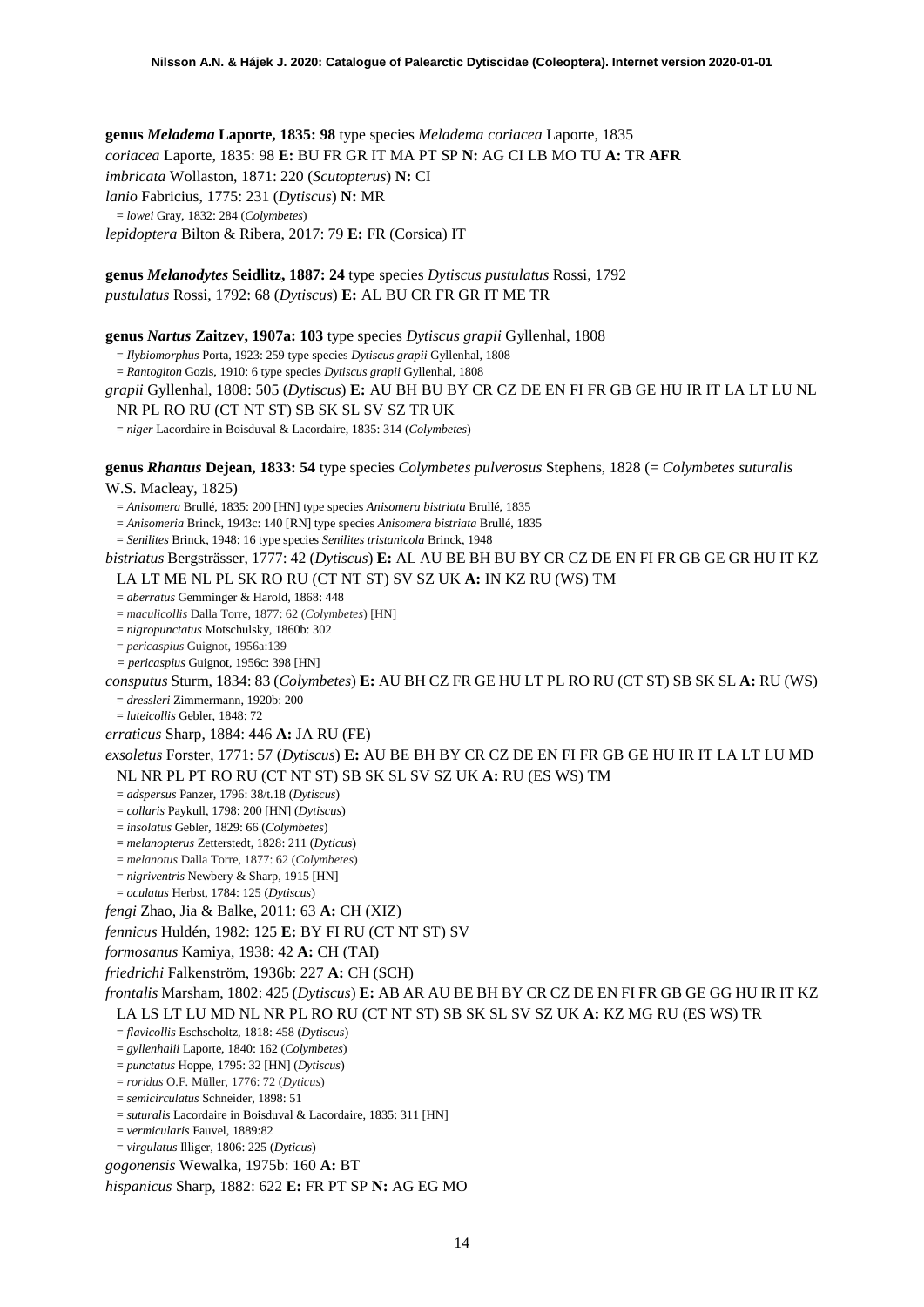*includens* Walker, 1871: 11 (*Colymbetes*) **N:** EG **A:** IS JO<sup>[5](#page-52-4)</sup> SA SI SY YE AFR = *aulicus* Omer-Cooper, 1931: 789 = *elevatus* Sharp, 1882: 609 = *pictiventris* Régimbart, 1905: 208 *incognitus* Scholz, 1927: 147 **E:** BY DE LA LT PL RU (CT NT) SK UK *latitans* Sharp, 1882: 621 **E:** AU BE BU BY CR CZ EN FR GE HU IT LA LT MD NL PL RO RU (CT ST) SBSK SL SZ UK **A:** KZ RU (ES WS) *notaticollis* Aubé, 1837: 107 (*Colymbetes*) **E:** AU BY CZ DE EN FI FR GE GG IT LA LT MD NR PL RO RU (CT NT) SK SV SZ **A:** CH (HEI JIL) JA KZ MG RU (ES FE WS) = *infuscatus* Erichson, 1837: 151 (*Colymbetes*) = *nigriventris* Motschulsky, 1860a: 101 = *vibicicollis* Hochhuth, 1846: 216 (*Colymbetes*) *ovalis* Gschwendtner, 1936: 371 **A:** BT NP SD *pederzanii* Toledo & Mazzoldi, 1996: 237 **A:** CH (SCH) *rufus* Zimmermann, 1922: 20 **A:** KI **MG**<sup>1</sup> RU (WS) = *subparallelus* Scholz, 1927: 146 *sexualis* Zimmermann, 1919a: 219 **A:** CH (XIZ) HP NP SD *sikkimensis* Régimbart, 1899: 306 **A:** BT CH (HEB SCH YUN) HP NP PA SD **ORR** = *punjabensis* Vazirani, 1970b: 355 *suturalis* W.S. Macleay, 1825: 31 (*Colymbetes*) **E:** AB AL AR AU AZ BE BH BU BY CR CZ DE EN FI FR GB GE GG GR HU IR IT LA LS LT LU MA MC ME NL NR PL PT RO RU (CT ST) SB SK SL SP SV SZ UK **N:** EG LB MO TU **A:** AF CH (BEI FUJ GAN GUA GUI GUX HEB HEI HUB JIA JIL LIA MAC NMO QIN SCH SHN SHX TAI XIZ YUN ZHE) CY HP IN IQ IS JA <mark>JO<sup>5</sup></mark> KA KI KU KZ MG NC NP PA RU (ES FE WS) SA SC SD SI TD TM TR UZ **AUR ORR** = *annamita* Régimbart, 1899: 309 = *australis* Aubé, 1838b: 236 (*Colymbetes*) = *birmanicus* Vazirani, 1970b: 352 = *bramardi* Guignot, 1942b: 87 = *chinensis* Falkenström, 1936b: 228 = *dispar* Régimbart, 1899: 308 = *flaviventris* Schilsky, 1908:600 = *hypochlorus* Gozis, 1911: 36 = *montrouzieri* Lucas in Montrouzier, 1860: 243 (*Colymbetes*) = *morneri* Falkenström, 1937: 41 = *neoguineensis* Guéorguiev & Rocchi, 1993: 149 = *pulverosus* Stephens, 1828: 69 (*Colymbetes*) = *punctatus* Geoffroy in Fourcroy, 1785: 70 [HN] (*Dyticus*) = *regimbarti* Jakovlev, 1896: 182 = *ruficollis* Schilsky, 1908:600 = *rufimanus* White, 1846: 6 (*Colymbetes*) = *sharpi* Jakovlev, 1896: 183 *suturellus* Harris, 1828: 164 (*Colymbetes*) **E:** AU BE BU BY CR CZ DE EN FI FR GB GE HU IR IT LA LT LU MD NL NR PL RU (CT NT) SK SV UK YU **A:** RU (ES FE WS) **NAR** = *semilineatus* Fleischer, 1898: 25 = *subopacus* Mannerheim, 1853: 157 (*Agabus*) = *zimmermanni* Wallis, 1933: 274 *taprobanicus* Sharp, 1890: 346 **A:** HP NP PA UP **ORR** *thibetanus* Régimbart, 1899: 307 **A:** CH (HUB JIX SCH) = *aequimarginatus* Falkenström, 1936b: 232 = *laticollis* Régimbart, 1899: 308 *vermiculatus* Motschulsky, 1860a: 101 **A:** CH (HEI) MG RU (ES) *yessoensis* Sharp, 1891: 6 **A:** CH (FUJ HUN JIX LIA) JA SC

> subfamily **Copelatinae** Branden, 1885 tribe Copelatini Branden, 1885

**genus** *Copelatus* **Erichson, 1832: 18** type species *Dytiscus posticatus* Fabricius, 1801 *antoniorum* Hájek & Brancucci, 2011: 127 **A:** AE OM *atrosulcatus* Régimbart, 1906b: 251 **A:** YE **AFR**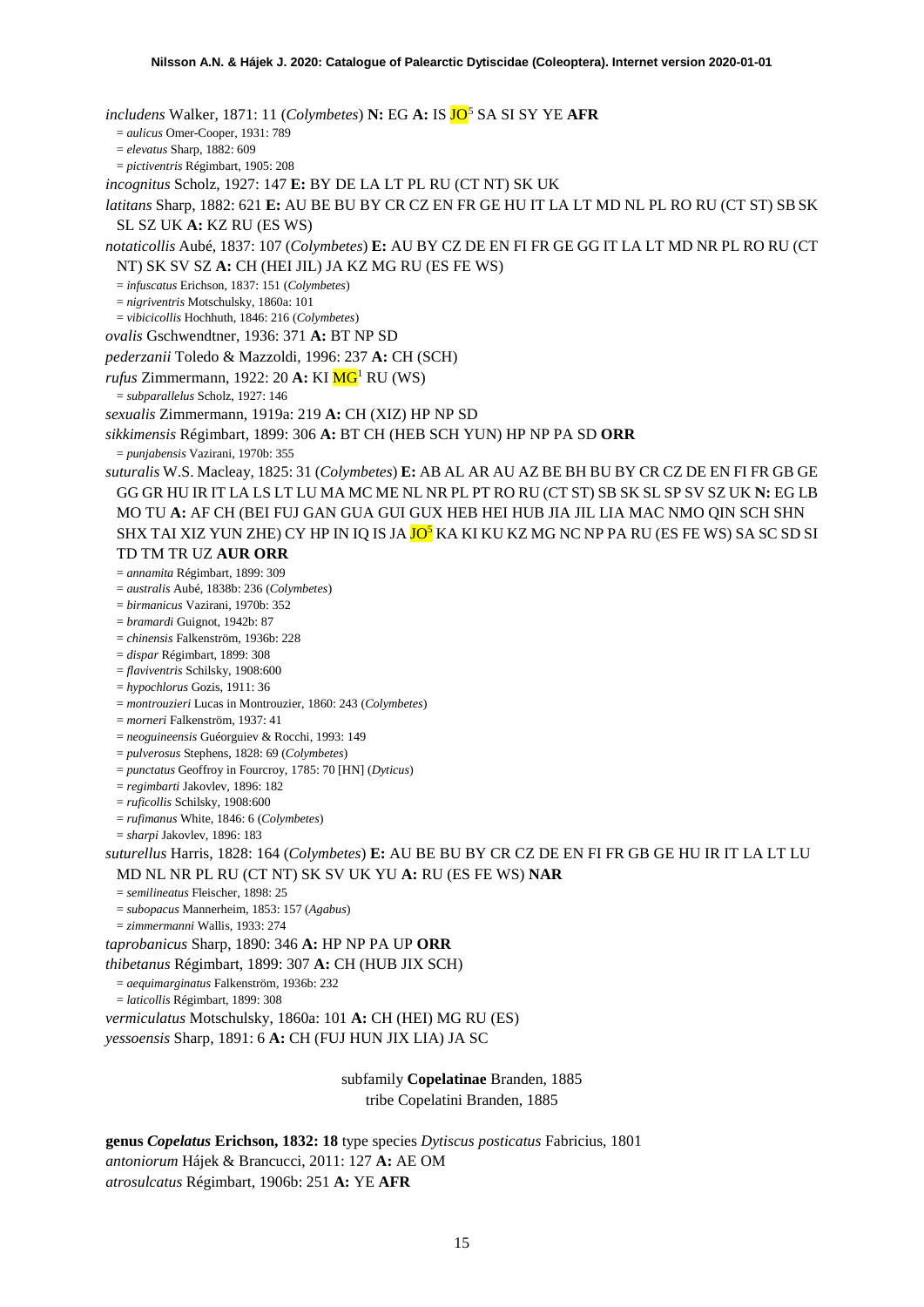= *edax* Guignot, 1955c: 5 *bacchusi* Wewalka, 1981: 66 **A:** UP *erichsonii* Guérin-Méneville, 1847: 51 **N:** EG **AFR** = *erichsonii* Guérin-Méneville, 1849: 270 [HN] = *formosus* Wollaston, 1868: 34 *filiformis* Sharp, 1882: 563 **A:** "Himalaya" **ORR** *freudei* Guignot, 1955b: 72 **A:** BT NP PA UP **ORR** = *gibsoni* Vazirani, 1974: 19 = *gibsoni* Vazirani, 1975b: 345 [HN] = *spangleri* Vazirani, 1974: 19 = *spangleri* Vazirani, 1975b: 344 [HN] *gestroi* Sharp, 1882: 597 (*Aglymbus*) **N:** EG **A:** IS OM SA SI YE **AFR** *ibrahimi* Zalat, Saleh, Angus & Kaschef, 2000:15 **N:** EG *indicus* Sharp, 1882: 582 **A:** UP **ORR** *japonicus* Sharp, 1884: 445 **A:** CH (FUJ HUB SCH TAI YUN) JA SC = *chinensis* Régimbart, 1899: 298 = *collocallosus* Falkenström, 1932b: 192 = *collocallosus* Falkenström, 1933: 14 [HN] *kammuriensis* Tamu & Tsukamoto, 1955: 73 **A:** JA SC *koreanus* T. Mori, 1932: 49 **A:** SC *masculinus* Régimbart, 1899: 295 **A:** CH (TAI) JA (Ryukyus) **ORR** = *imasakai* Matsui & Kitayama, 2000: 95 *minutissimus* J. Balfour-Browne, 1939a: 79 **A:** CH (TAI) JA **ORR** *nakamurai* Guéorguiev, 1970: 258 **A:** JA = *hasegawai* Satô, 1988: 123 *oblitus* Sharp, 1882: 582 **A:** CH (HKG MAC TAI) JA UP **ORR** *= andamanicus* Régimbart, 1899: 302 = *karnatakus* Holmen & Vazirani, 1990: 27 = *ryukyuensis* Satô, 1961a: 8 = *subfasciatus* Zimmermann, 1919b: 76 = *tokaraensis* Nakane, 1963: 25 *ogasawarensis* Kamiya, 1932: 6 **A:** JA *parallelus* Zimmermann, 1920a: 226 **A:** JA *pulchellus* Klug, 1834: t.33/7 (*Agabus*) **A:** IQ SA SI YE (Socotra) **AFR** = *africanus* Sharp, 1882: 583 = *basalis* Boheman, 1848: 244 = *discoideus* Sharp, 1882: 582 = *marginipennis* Laporte, 1835: 102 (*Colymbetes*) = *obtusus* Boheman, 1848: 242 = *strigulosus* Sharp, 1882: 582 *rimosus* Guignot, 1952a: 27 **A:** CH (YUN) *sociennus* J. Balfour-Browne in Guignot, 1952a: 26 **A:** CH (GUX HKG MAC SHG TAI YUN) NP UP **ORR** = *bangalorensis* Vazirani, 1970b: 311 *takakurai* Satô, 1985b: 63 **A:** CH JA *tenebrosus* Régimbart, 1880: 210 **A:** BT CH (FUJ MAC TAI YUN) JA NP **AUR ORR** = *assamensis* Vazirani, 1970b: 316 = *ceylonicus* Vazirani, 1969c: 402 = *hisamatsui* Satô, 1961a: 8 = *pusillus* Sharp, 1882: 580 *teranishii* Kamiya, 1938: 27 **A:** JA = *multistriolatus* Guignot, 1956f: 490 *tomokunii* Satô, 1985b: 63 **A:** JA *weymarni* J. Balfour-Browne, 1947b: 440 **A:** CH (HEI LIA SHG) JA NC RU (FE) SC *zimmermanni* Gschwendtner in Zimmermann, 1934: 143 **A:** CH (ZHE) JA SC (Jeju Island)

**genus** *Exocelina* **Broun, 1886: 938** type species *Exocelina advena* Broun, 1886 (= *Celina australis* Clark, 1863) *= Papuadytes* Balke, 1998: 305 type species *Copelatus rivulus* Balke, 1998 (= *Copelatus damantiensis* Balke, 1998) *shizong* Balke & Bergsten, 2003: 90 (*Copelatus*) **A:** CH (YUN)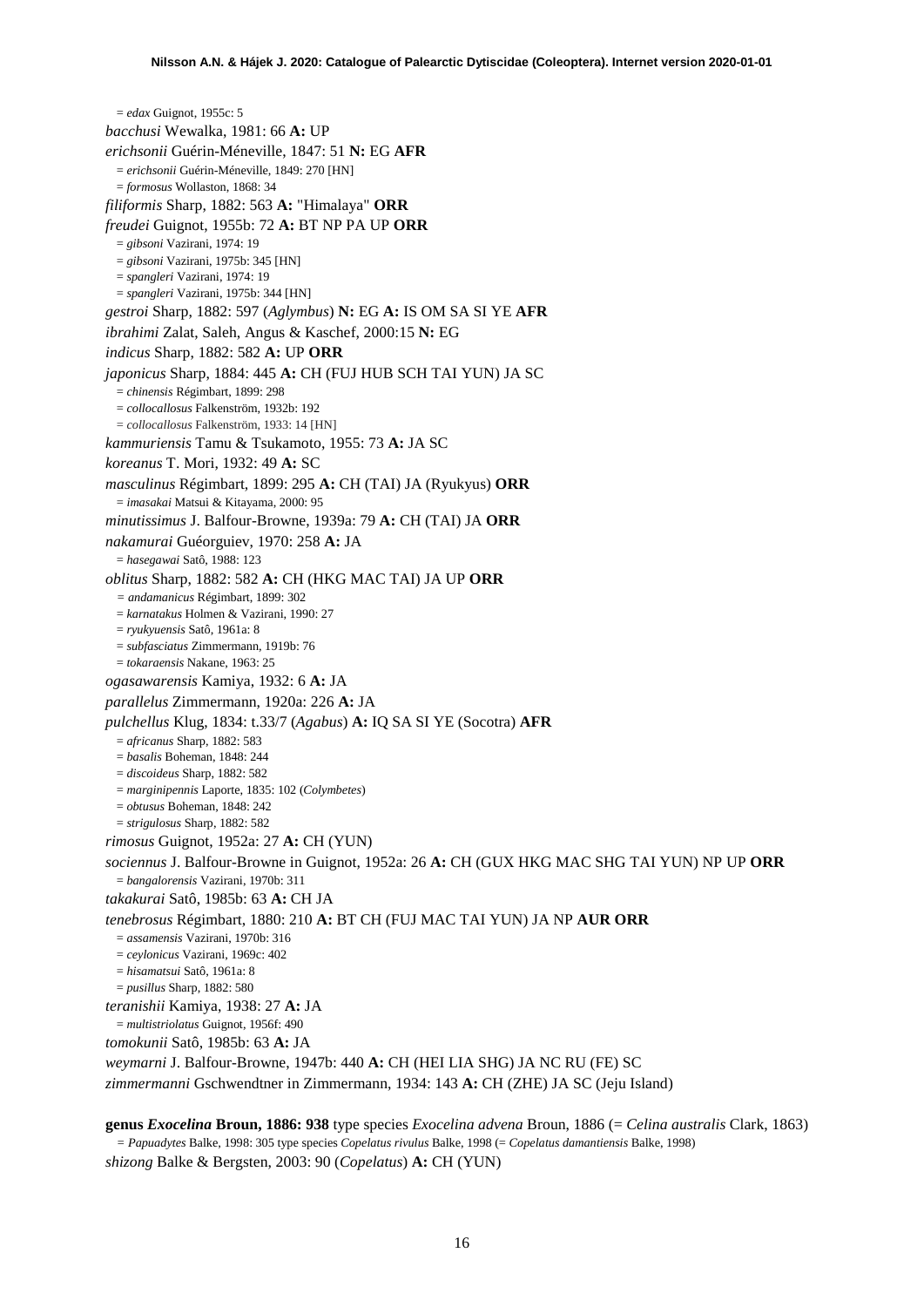**genus** *Lacconectus* **Motschulsky, 1855a: 83** type species *Lacconectus fulvescens* Motschulsky, 1855 = *Paralacconectus* Vazirani, 1970b: 304 type species *Lacconectus scholzi* Gschwendtner, 1922 *arunachal* Brancucci, 2006: 61 **A:** AP *basalis* Sharp, 1882: 598 **A:** CH (TAI YUN) **ORR** *brancuccii* Hájek, Zhao & Jia, 2013: 92 **A:** CH (HAI) *formosanus* Kamiya, 1938: 29 (*Platynectes*) **A:** CH (FUJ JIX TAI) **ORR** *hainanensis* Hendrich, 1998: 102 **A:** CH (HAI) *holzschuhi* Brancucci, 1986: 104 **A:** NP SD *klausnitzeri* Brancucci, 2006: 59 **A:** AP *kubani* Brancucci, 2003: 98 **A:** CH (YUN) **ORR** *laccophiloides* Zimmermann, 1928: 175 **A:** CH (GUA) **ORR** = *kurosawai* Satô, 1979: 39 *maoyangensis* Brancucci, 2003: 103 **A:** CH (HAI) *menglunensis* Brancucci, 2003: 100 **A:** CH (YUN) *meyeri* Brancucci, 2003: 101 **A:** CH (YUN) **ORR** *nepalensis* Brancucci, 1989: 108 **A:** NP *nicolasi* Brancucci, 1986: 119 **A:** AP BT NP SD **ORR** *ovalis* Gschwendtner, 1936: 369 **A:** AP *pseudonicolasi* Brancucci, 2003: 106 **A:** CH (YUN) **ORR** *sikkimensis* Brancucci, 1989: 109 **A:** SD

*similis* Brancucci, 1986: 109 **A:** CH (YUN) **ORR**

*tonkinoides* Brancucci, 1986: 127 **A:** CH (GUA YUN) **ORR**

## **genus** *Liopterus* **Dejean, 1833: 54** type species *Dytiscus oblongus* Illiger, 1801

= *Pelocatus* Zaitzev, 1908b: 121 [RN] type species *Dytiscus oblongus* Illiger, 1801

*atriceps* Sharp, 1882: 569 (*Copelatus*) **E:** FR IT PT SP **N:** AG MO TU

*haemorrhoidalis* Fabricius, 1787: 191 (*Dytiscus*) **E:** AB AR AU BE BH BU BY CR CZ DE EN FI FR GB GE GG GR HU IR IT LA LS LT LU MC ME NL PL RO RU (CT NT ST) SB SK SL SP SV SZ UK **N:** AG **A:** IN IS TD TM TR

= *agilis* Fabricius, 1792: 194 (*Dytiscus*)

= *oblongus* Illiger, 1801a: 72 *(Dytiscus)*

= *ruficollis* Schaller, 1783: 313 [HN] (*Dytiscus*)

= *schalleri* Gmelin, 1790: 1952 (*Dytiscus*)

subfamily **Cybistrinae** Sharp, 1880 tribe Cybistrini Sharp, 1880

## **genus** *Cybister* **Curtis, 1827: 151** [RN] type species *Dytiscus lateralis* Fabricius, 1798 **subgenus** *Cybister* Curtis, 1827: 151 [RN] type species *Dytiscus lateralis* Fabricius, 1798

= *Alocomerus* Brinck, 1945: 11 type species *Cybister buqueti* Aubé, 1838

*= Cybisteter* Bedel, 1881: 242 type species *Dytiscus lateralis* Fabricius, 1798

= *Gschwendtnerhydrus* Brinck, 1945: 11 type species *Dytiscus tripunctatus* Olivier, 1795

= *Meganectes* Brinck, 1945: 11 type species *Cybister dejeanii* Aubé, 1838

= *Nealocomerus* Brinck, 1945: 11 type species *Dytiscus fimbriolatus* Say, 1825

**=** *Scaphinectes* Ádám, 1993: 81 [RN] type species *Dytiscus roeselii* Fuessli, 1775 (= *Dytiscus lateralimarginalis* De Geer, 1774)

*= Trochalus* Dejean, 1833: 53 [HN] type species *Dytiscus roeselii* Fuessli, 1775 (= *Dytiscus lateralimarginalis* De Geer, 1774)

*= Trogus* Leach, 1817: 70 [HN] type species *Dytiscus lateralis* Fabricius, 1798

*bengalensis* Aubé, 1838b: 61 **A:** CH (BEI GUA FUJ HAI HEB JIX SCH YUN ZHE) **ORR** *cardoni* Severin, 1890: cxciii **A:** PA **ORR**

*cephalotes* Sharp, 1882: 737 **A:** SA YE **AFR**

= *konduensis* Gschwendtner, 1927:93

*chinensis* Motschulsky, 1854: 44 **A:** CH (BEI FUJ GUA HAI HEB HEI JIL LIA NIN SCH SHA SHN SHX TAI TIA) JA NC RU (FE) SC

*= japonicus* Sharp, 1873b: 45

*cognatus* Sharp, 1882: 744 **A:** HP **ORR**

*confusus* Sharp, 1882: 739 **A:** PA **ORR**

= *zeylanicus* Gmelin, 1790: 1954 (*Dytiscus*)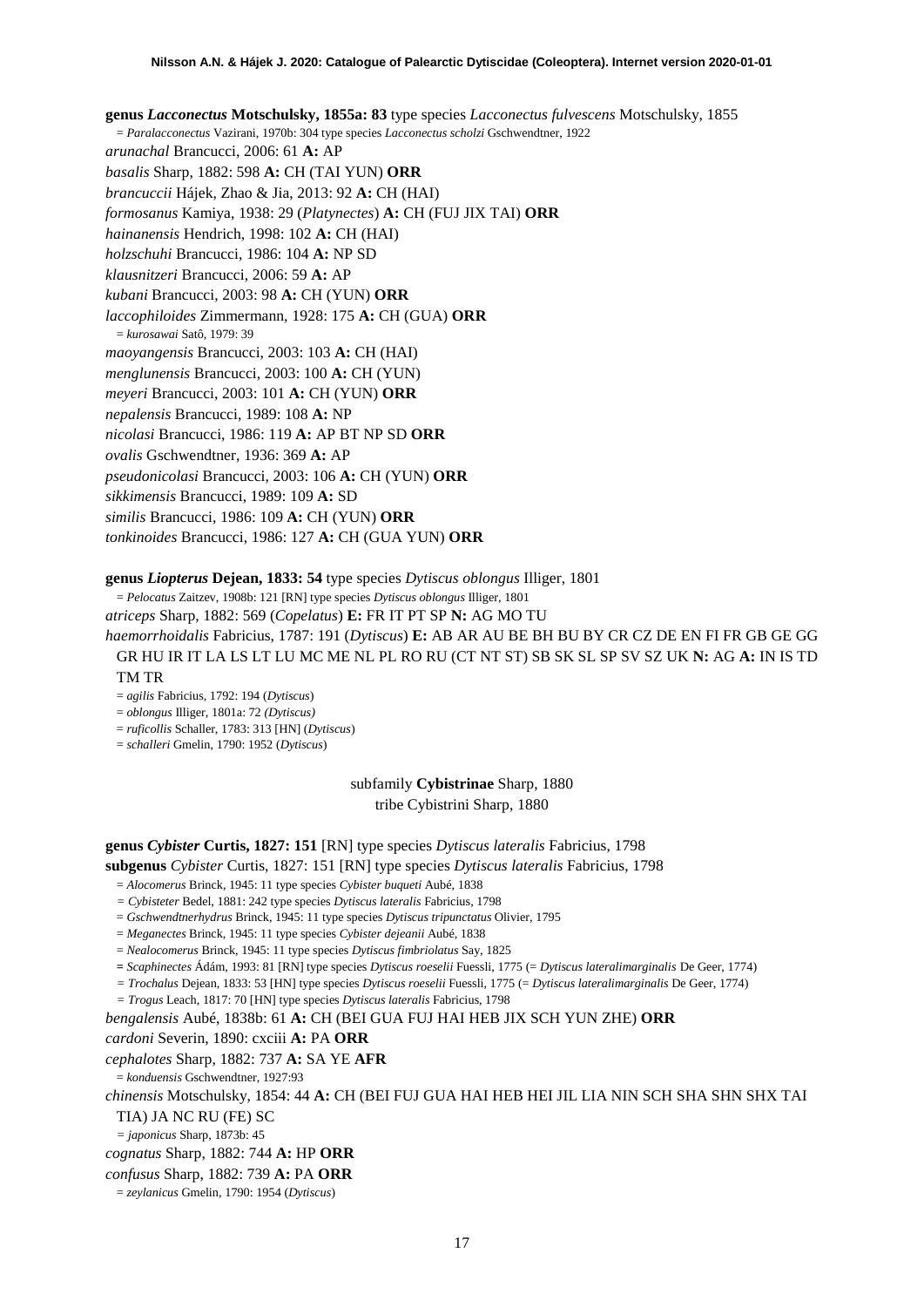*crassipes* Sharp, 1882: 735 **A:** SA *fumatus* Sharp, 1882: 731 **A:** CH (SHG) **ORR** *gracilis* Sharp, 1882: 742 **A:** SD *guerini* Aubé, 1838b: 57 **A:** CH (GUA HKG) "Manchuria" **ORR** *laevis* Falkenström, 1936b: 243 **A:** CH (SCH) *lateralimarginalis lateralimarginalis* De Geer, 1774: 396 (*Dytiscus*) **E:** AB AR AU BE BH BU BY CR CZ DE EN FR GB GE GR HU IT KZ LA LT LU MC MD ME NL PL PT RO RU (CT NT ST) SB SK SL SP SV SZ UK **N:**  AG EG LB MO TU **A:** CY IN IS JO KI KU KZ LE SY = *dispar* Rossi, 1790: 199 [HN] (*Dytiscus*) = *dissimilis* Rossi, 1792: 66 (*Dytiscus*) = *glaber* Bergsträsser, 1777: 31 [HN] (*Dytiscus*) = *herbeti* Peytoureau, 1894: xxxix (*Dytiscus*) = *herbeti* Peytoureau, 1895: 11 [HN] (*Dytiscus*) = *intricatus* Schaller, 1783: 311 (*Dytiscus*) = *jordanis* Reiche & Saulcy, 1855: 637 = *lepidus* Apetz in Küster, 1852: 34 = *lusitanicus* Sharp, 1882: 747 *= pallidus* Ménétriés, 1832: 140 [HN] (*Dytiscus*) = *politus* Gautier des Cottes, 1866: 179 = *roeselii* Fuessli, 1775: 18 (*Dytiscus*) = *tataricus* Gebler, 1829: 64 (*Dytiscus*) = *vetulus* Schrank, 1798: 710 (*Dytiscus*) = *virens* O.F. Müller, 1776: 70 (*Dyticus*) = *virescens* Gmelin, 1790: 1958 (*Dytiscus*) *lateralimarginalis ponticus* Sharp, 1882: 748 **A:** IN IQ *lateralimarginalis torquatus* Fischer von Waldheim, 1829: 25 (*Dytiscus*) **E:** GG RU (ST) **A:** AF CH (GAN NIN NMO XIN) KA TM TR *= chaudoirii* Hochhuth, 1846: 213 = *hedini* Zaitzev, 1908a: 419 = ? *kansou* Feng, 1936: 13 *lewisianus* Sharp, 1873b: 46 **A:** CH (ANH BEI HEB HUB JIA JIX LIA SHG ZHE) JA **ORR** *limbatus* Fabricius, 1775: 230 (*Dytiscus*) **A:** AF AP CH (TAI XIZ YUN) JA PA UP "Manchuria" **ORR** = *aciculatus* Herbst, 1784: 123 (*Dytiscus*) *reichei* Aubé, 1838b: 79 **N:** EG **AFR** *rugosus* W.S. Macleay, 1825: 32(*Dytiscus*) **A:** CH (TAI) JA **ORR** = *indicus* Aubé, 1838b: 62 *rugulosus* Kollar & Redtenbacher, 1844: 502 (*Trochalus*) **A:** KA *senegalensis* Aubé, 1838b: 72 **E:** IT **N:** AG **AFR** = *convexiusculus* H.J. Kolbe, 1883: 420 = *irroratus* H.J. Kolbe, 1883: 420 = *marginellus* Régimbart, 1895: 212 = *rufiventris* Régimbart, 1895: 214 = *seidlitzii* Ragusa, 1887: 43 *tripunctatus africanus* Laporte, 1835: 99 **E:** AL BH CR FR GR IT PT SP **N:** AG CI EG LB MO TU **A:** IS KU OM SA SI YE **AFR** = *aegyptiacus* Peyron, 1856: 722 = *haagi* Wehncke, 1876c: 358 (*Trogus*) = *meridionalis* Gené, 1836: 170 (*Trochalus*) = *punctipennis* Taschenberg, 1883: 176 (*Trogus*) *tripunctatus lateralis* Fabricius, 1798: 64 (*Dytiscus*) **E:** AB RU (ST) **A:** AE AF BT CH (GUA FUJ HAI HEB HEI HUB HUN JIA NAC SCH TAI YUN XIZ ZHE) CY HP IN IQ JA KA KI MG NP <mark>OM</mark><sup>[6](#page-52-5)</sup> PA RU (FE) SD SY TD TM TR UP UZ **ORR** = *asiaticus* Sharp, 1882: 731 = *gotschii* Hochhuth, 1846: 214 = *orientalis* Gschwendtner, 1931c: 99 = *similis* Régimbart, 1899: 352 = *szechwanensis* Falkenström, 1936b: 238 *ventralis* Sharp, 1882: 742 **A:** CH (MAC SCH SHN TAI) UP **ORR** = *crassus* Sharp, 1882: 743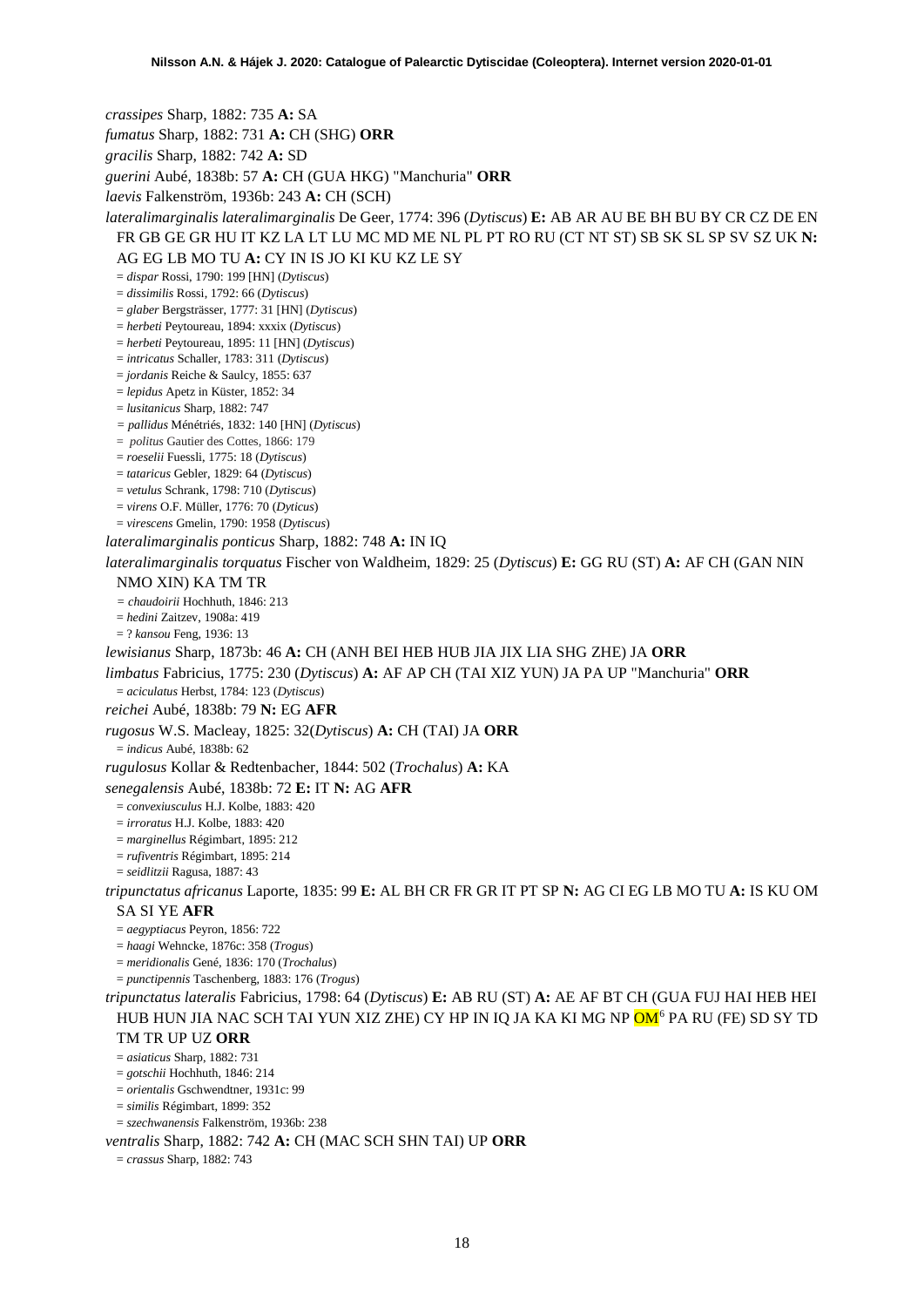**subgenus** *Melanectes* Brinck, 1945: 11 type species *Cybister owas* Laporte, 1835

*bimaculatus* Aubé, 1838b: 84 **N:** AG **AFR**

= *aequatorius* Zimmermann, 1917: 100

= *regimbarti* Wilke, 1920: 257

*brevis* Aubé, 1838b: 98 **A:** CH (LIA SCH TAI) JA SC

*convexus* Sharp, 1882: 718 **A:** CH (YUN) **ORR**

*posticus* Aubé, 1838b: 87 **A:** HP NP PA UP **ORR**

*sugillatus* Erichson, 1834: 227 **A:** AF BT CH (BEI FUJ GUA HAI HEB HKG HUB JIX SCH TAI XIZ ZHE) HP JA

#### NP PA SD UP **ORR**

= *bisignatus* Aubé, 1838b: 88

= *notasicus* Aubé, 1838b: 90

= *olivaceus* Boheman, 1858: 21

*vulneratus* Klug, 1834: t.33/1 **E:** IT SP **N:** AG EG LB MO TU **A:** AE BA IN OM SA SI YE **AFR**

= *binotatus* Klug, 1835: 28

= *bivulnerus* Aubé, 1838b: 91

= *madagascariensis* Aubé, 1838b: 94

subfamily **Dytiscinae** Leach, 1815 tribe Aciliini Thomson, 1867

**genus** *Acilius* **Leach, 1817: 69** type species *Dytiscus sulcatus* Linnaeus, 1758

**subgenus** *Acilius* Leach, 1817: 69 type species *Dytiscus sulcatus* Linnaeus, 1758

= *Heteroelytrus* Ádám, 1993: 81 [RN] type species *Dytiscus sulcatus* Linnaeus, 1758

*canaliculatus* Nicolai, 1822: 29 (*Dytiscus*) **E:** AU BE BH BU BY CR CZ DE EN FI FR GB GE HU IR IT LA LT LU NL NR PL RU (CT NT ST) SB SK SL SV SZ UK **A:** CH (JIL) KZ RU (ES FE WS)

= *caliginosus* Curtis, 1825: 63

= *dispar* Lacordaire in Boisduval & Lacordaire, 1835: 306

= *kotulae* Ulanowski, 1884: 6

= *laevisulcatus* Motschulsky, 1845b: 30

= *subimpressus* Motschulsky, 1845b: 30

= *sulcatoaffinis* Hummel, 1822: 7 (*Dyticus*)

= *sulcipennis* C.R. Sahlberg, 1824: 157 (*Dyticus*)

= *xantischius* Gozis, 1911: 20

*japonicus* Brinck, 1939: 168 **A:** JA

*kishii* Nakane, 1963: 26 **A:** JA

*sinensis* Peschet, 1915: 288 **A:** CH (SCH YUN)

= *guerryi* Olsoufieff, 1925: 90

*sulcatus* Linnaeus, 1758: 412 (*Dytiscus*) **E:** AB AL AR AU BE BH BU BY CR CZ DE EN FI FR GB GE GG HU IR IT LA LS LT LU ME NL NR PL PT RO RU (CT NT ST) SB SK SL SP SV SZ UK **N:** AG **A:** IN KI KZ M[G1](#page-2-0) RU (ES FE WS) TR

= *blancki* Peyerimhoff, 1927: 79

= *brevis* Aubé, 1837: 70

= *fasciatus* De Geer, 1774: 397 (*Dytiscus*)

= *marginalis* Ström, 1768: 327 (*Dytiscus*) [HN]

= *punctatus* Scopoli, 1763: 97 (*Dytiscus*)

= *scopolii* Gmelin, 1790: 1954 (*Dytiscus*)

= *scoticus* Stephens, 1828: 93

= *tomentosus* Motschulsky, 1845b: 30

= *varipes* Stephens, 1828: 93

**subgenus** *Homoeolytrus* Gobert, 1874: 440 type species *Acilius duvergeri* Gobert, 1874 *duvergeri* Gobert, 1874: 441 **E:** FR IT PT SP **N:** MO

#### **genus** *Graphoderus* **Dejean, 1833: 54** type species *Dytiscus cinereus* Linnaeus, 1758

= *Bathydrus* Gozis, 1875: 10 type species *Hydaticus austriacus* Sturm, 1834

= *Derographus* Portevin, 1929: 210 type species *Hydaticus austriacus* Sturm, 1834

= *Graphothorax* Motschulsky, 1853: 9 type species *Dytiscus cinereus* Linnaeus, 1758

= *Prosciastes* Gistel, 1856: 355 type species *Dytiscus cinereus* Linnaeus, 1758

*adamsii* Clark, 1864: 211 (*Hydaticus*) **A:** CH (BEI HEB HEI HUB JIA JIL LIA SHX ZHE) JA RU (FE) SC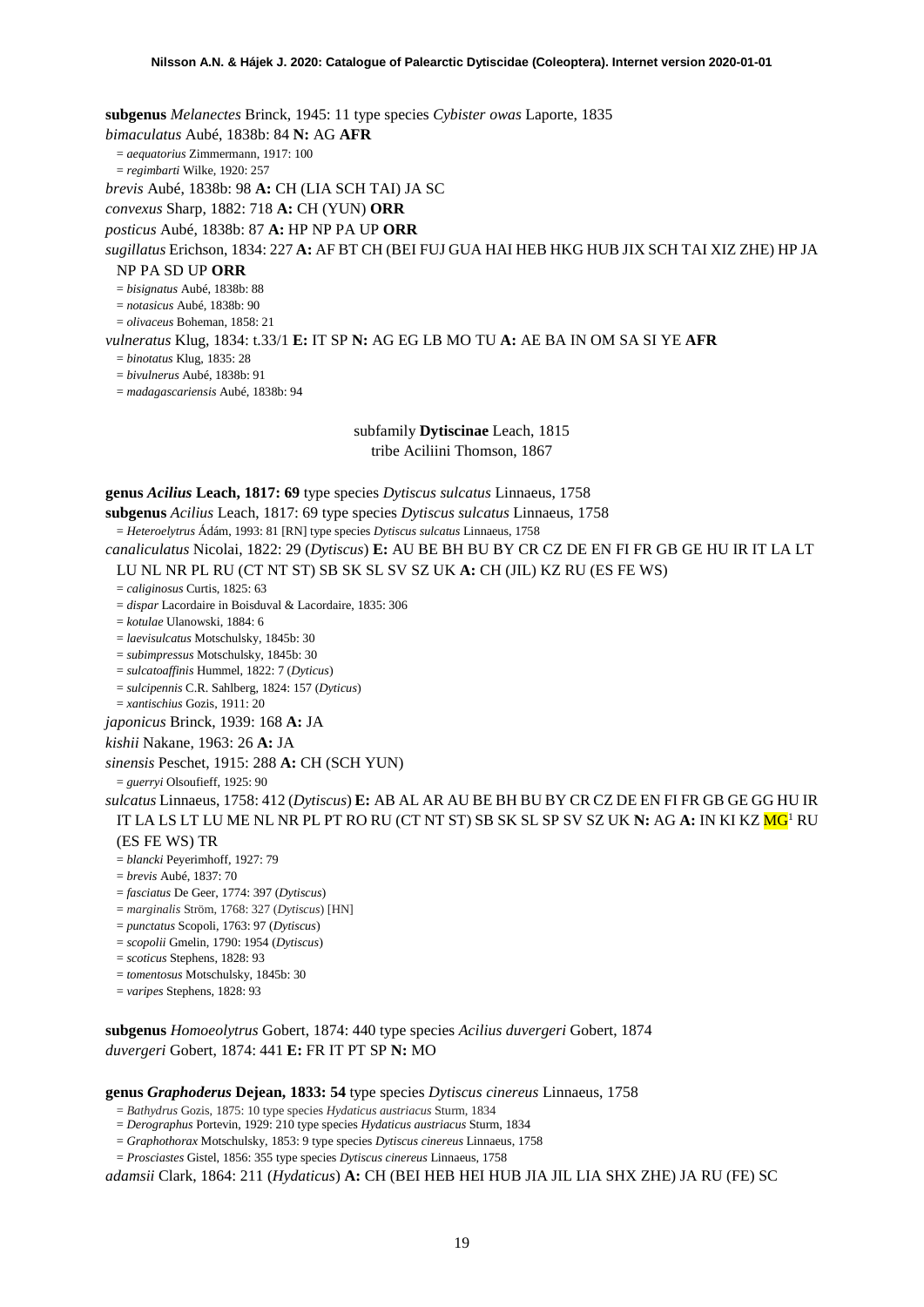= *japonicus* Sharp, 1873b: 48 (*Hydaticus*)

*austriacus* Sturm, 1834: 46 (*Hydaticus*) **E:** AB AR AU BE BH BU BY CR CZ DE FR GE HU IT KZ LA LT MD NL PL RO RU (CT ST) SB SK SL SV SZ UK **A:** IN KI KZ MG RU (ES FE WS) TM TR

*bieneri* Zimmermann, 1921a: 86 **A:** RU (FE)

*bilineatus* De Geer, 1774: 400 (*Dytiscus*) **E:** AU BE BH BY CR CZ DE EN FI FR GB GE HU IT LA LT LU NL NR PL RO RU (CT NT ST) SB SK SL SV SZ UK **A:** RU (WS)

*cinereus* Linnaeus, 1758: 412 (*Dytiscus*) **E:** AB AR AU BE BH BU BY CR CZ DE EN FI FR GB GE GG GR HU IT KZ LA LT LU MC MD NL NR PL RO RU (CT ST) SB SK SL SP SV SZ UK **A:** IN KZ MG RU (WS) TR

= *intermedius* Westhoff, 1881: 53 (*Hydaticus*)

= *simulator* Westhoff, 1882: 304 (*Hydaticus*)

= *taeniatus* Rossi, 1792: 69 (*Dytiscus*)

*elatus* Sharp, 1882: 695 **A:** CH (HEI JIL NMO QIN) JA MG RU (ES FE)

*zonatus verrucifer* C.R. Sahlberg, 1824: 159 (*Dyticus*) **E:** EN FI IT LA NR RU (NT) SV **A:** RU (WS)

= *bertolinii* Seidlitz, 1887: 107

= *flavotestaceus* J.R. Sahlberg, 1875: 161

= *piciventris* Thomson, 1868: 351

= *rosenbergeri* Seidlitz, 1887: 107

= *sahlbergii* Seidlitz, 1887: 107

= *thomsonii* Seidlitz, 1887: 108

*zonatus zonatus* Hoppe, 1795: 33 (*Dytiscus*) **E:** AR AU BE BU BY CR CZ DE FR GB GE GG HU LA LT LU MD NL PL SK SL RU (CT ST) SB SV SZ UK **A:** TR

= *interiectus* Westhoff, 1882: 304 (*Hydaticus*)

= *zonatus* Panzer, 1796: 38/t.13 [HN] (*Dytiscus*)

**genus** *Rhantaticus* **Sharp, 1882: 672** type species *Hydaticus signatipennis* Laporte, 1835 (= *Hydaticus congestus*  Klug, 1833)

*congestus* Klug, 1833: 48 (*Hydaticus*) **N:** EG **A:** AP CH (FUJ GUA GUX HAI HUB TAI YUN) HP JA NP UP **AFR AUR ORR**

= *rochasi* Perroud & Montrouzier, 1864: 81 (*Hydaticus*)

= *signatipennis* Laporte, 1835: 95 (*Hydaticus*)

**genus** *Sandracottus* **Sharp, 1882: 672** type species *Dytiscus fasciatus* Fabricius, 1775 (= *Hydaticus mixtus*

Blanchard, 1843)

*dejeanii* Aubé, 1838b: 165 (*Hydaticus*) **A:** AP HP IN PA UP **ORR**

*festivus* Illiger, 1801b: 166 (*Dytiscus*) **A:** AP CH (GUA GUX HAI HUN SCH YUN) HP PA **ORR**

*mixtus* Blanchard, 1843: pl. 4 (*Hydaticus*) **A:** CH (FUJ HUB JIA JIX SCH SHG XIZ ZHE) JA SC **ORR**

= *crucialis* Régimbart, 1899: 333

= *fasciatus* Fabricius, 1775: 825 [HN] (*Dytiscus*)

= *hunteri* Crotch, 1872: 205 [RN] (*Hydaticus*)

tribe Dytiscini Leach, 1815

**genus** *Dytiscus* **Linnaeus, 1758: 411** type species *Dytiscus marginalis* Linnaeus, 1758

*= Leionotus* Kirby, 1837: 76 type species *Dytiscus conformis* Kunze, 1818 (=*Dytiscus marginalis* Linnaeus, 1758)

= *Macrodytes* Thomson, 1859: 12 type species *Dytiscus marginalis* Linnaeus, 1758

*circumcinctus* Ahrens, 1811: 67(=55) **E:** AU BE BU BY CR CZ DE EN FI FR GB GE GG HU IR IT LA LT MD ME NL NR PL RO RU (CT NT ST) SB SK SL SV SZ UK **A:** KZ M[G1](#page-2-0) RU (ES FE WS) TR **NAR**

= *angustatus* Curtis, 1826: 99

= *angustatus* Stephens, 1828: 88

= *anxius* Mannerheim, 1843: 218

= *circumscriptus* Lacordaire in Boisduval & Lacordaire, 1835: 300 [HN]

= *confusus* Motschulsky, 1860a: 101

= *dubius* Gyllenhal, 1827: 372 [HN]

= *flavocinctus* Hummel, 1823: 17

= *fuscostriatus* Motschulsky, 1859b: 167

= *ooligbukii* Kirby, 1837: 74

*circumflexus* Fabricius, 1801: 258 **E:** AB AR AU BE BH BU BY CR CZ DE EN FR GB GE GG GR HU IR IT LA LT LU MA MD NL PL PT RO RU (ST) SB SK SL SP SV UK **N:** AG EG LB MO TU **A:** CY IN IS ?KI ?KZ LE RU (WS) SY TR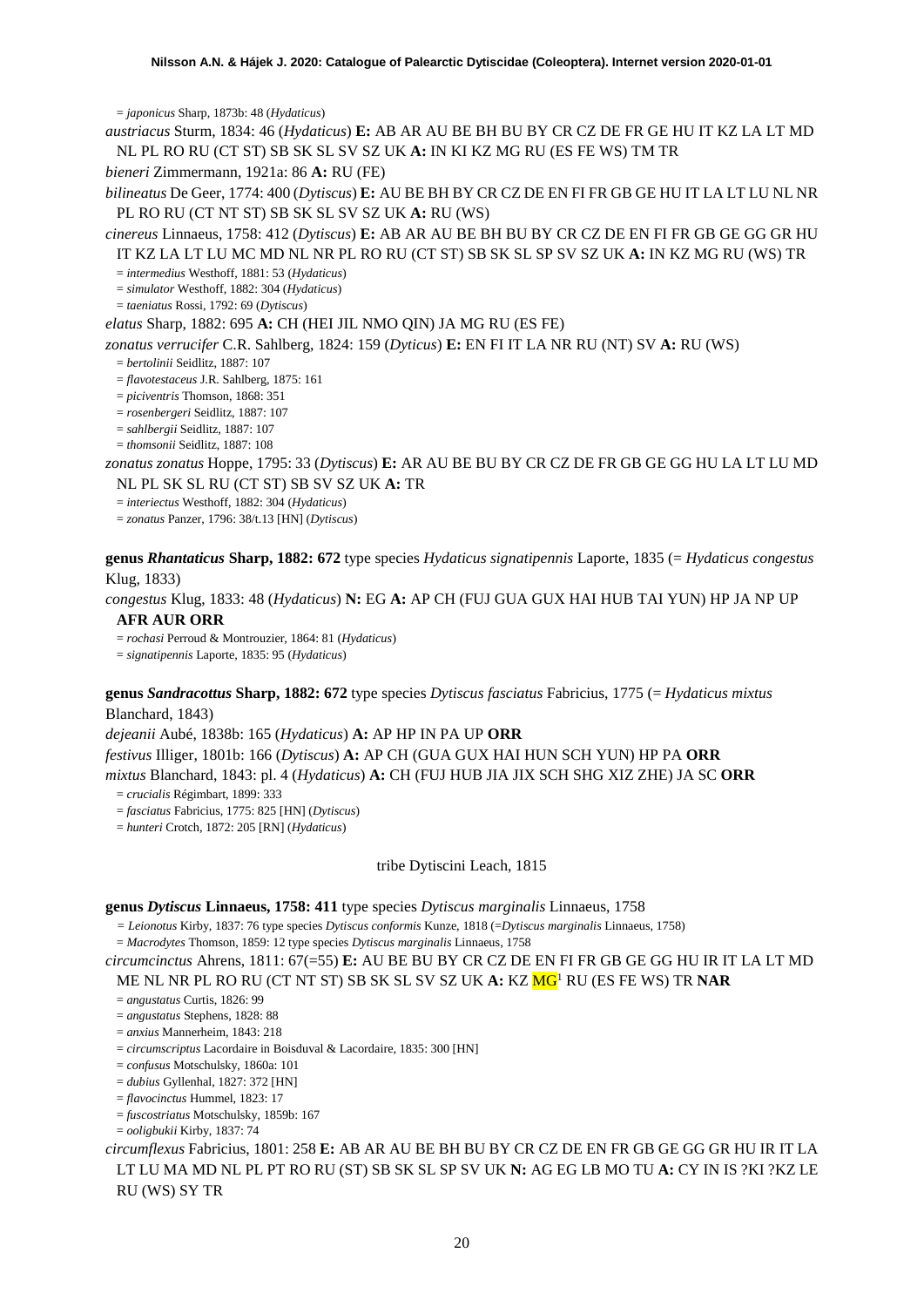= *dubius* Audinet-Serville, 1821: 90 = *flavomaculatus* Curtis, 1826: 99 = *flavoscutellatus* Latreille, 1804: 162 = *kunstleri* Peytoureau, 1894: xlii = *kunstleri* Peytoureau, 1895: 14 [HN] = *perplexus* Lacordaire in Boisduval & Lacordaire, 1835: 303 *dauricus dauricus* Gebler, 1832: 39 **A:** CH (HEI JIL XIN) JA MG RU (ES FE) **NAR** = *amurensis* J. Balfour-Browne, 1944a: 356 [RN] = *confluens* Say, 1830: 27 [HN] = *confluens* Say, 1834: 440 [HN] = *confluentus* LeConte, 1850: 212 [RN] = *diffinis* LeConte, 1850: 212 = *franklinii* Kirby, 1837: 77 = *frontalis* Motschulsky, 1860a: 101 [HN] = *obscurus* Gschwendtner, 1922: 93 = *strigifrons* Motschulsky, 1860a: 101 = *ventralis* Motschulsky, 1855b: 79 = *vexatus* Sharp, 1882: 643 *dauricus zaitzevi* Nakane, 1990d: 28 **A:** JA *delictus* Zaitzev, 1906a: 28 (*Macrodytes*) **A:** CH (HEI) RU (FE) *dimidiatus* Bergsträsser, 1777: 33 **E:** AB AL AR AU BE BH BU BY CR CZ DE EN FI FR GB GE GG GR HU IT LA LT LU MC MD ME NL PL RO RU (CT NT ST) SK SL SV SZ UK YU **A:** IN KI SY TR *distantus* Feng, 1936: 14 **A:** CH "Manchuria" *lapponicus disjunctus* Camerano, 1880: 120 **E:** IT *lapponicus lapponicus* Gyllenhal, 1808: 468 **E:** BE BY CZ DE EN FI FR GB GE GG IR LA LT NL NR PL RO RU (CT NT) SK SV **A:** KZ RU (ES WS) = *borealis* Motschulsky, 1860a: 101 = *septemtrionalis* Gyllenhal, 1827: 373 *latissimus* Linnaeus, 1758: 411 **E:** AU BE BY CR CZ DE EN FI FR GE HU IT LA LT LU NL NR PL RO RU (CT NT ST) SK SV SZ UK **A:** KI RU (WS) = *amplissimus* O.F. Müller, 1776: 69 = *anastomozans* Well, 1781: 386 *latro* Sharp, 1882: 644 **A:** CH (HEI) MG RU (ES FE WS) = *piceatus* Sharp, 1882: 644 = *stadleri* Gschwendtner, 1922: 93 *marginalis czerskii* Zaitzev, 1953: 328 **A:** CH (HEB HEI HEN) JA NC RU (ES FE) *marginalis marginalis* Linnaeus, 1758: 411 **E:** AB AL AU BE BH BU BY CR CZ DE EN FI FR GB GE GG GR HU IR IT LA LS LT LU MC ME NL NR PL PT RO RU (CT NT ST) SK SL SP SV SZ UK YU **A:** KI KZ RU (ES WS) TR = *circumductus* Audinet-Serville, 1821: 90 = *conformis* Kunze, 1818: 58 = *semicostatus* Reineck, 1921: 117 = *semistriatus* Linnaeus, 1758: 412 = *submarginatus* Stephens, 1828: 90 = *totomarginalis* De Geer, 1774: 391 *mutinensis* Branden, 1885: 97 **E:** CR GR IT *= mutinensis* Pederzani, 1971: 220 [HN] *persicus* Wehncke, 1876a: 52 **E:** AR GG RU (ST) UK **A:** AF IN TR UZ *pisanus* Laporte, 1835: 98 **E:** AN CR FR GR IT PT SP **N:** AG MO TU = *ibericus* Rosenhauer, 1856: 47 = *nonsulcatus* Zimmermann, 1919a: 233 *semisulcatus* O.F. Müller, 1776: 70 **E:** AL AU BE BU CR CZ DE EN FR GB GE GG GR IR IT LA LT LU ME NL NR PL PT SL SP SV SZ UK **N:** AG MO TU **A:** KZ RU (ES) TR **AUR** = *exspectatus* Peyerimhoff, 1905: 229 = *frischii* Bergsträsser, 1777: 43 = *laevis* Engert, 1911: 19 = *maurus* Schaufuss, 1882b: 238 = *maurus* Schaufuss, 1883: clxxiii [HN] = *porcatus* Thunberg, 1794: 74 = *punctatus* Olivier, 1795: 12 [HN] = *punctulatus* Fabricius, 1777: 238 [HN]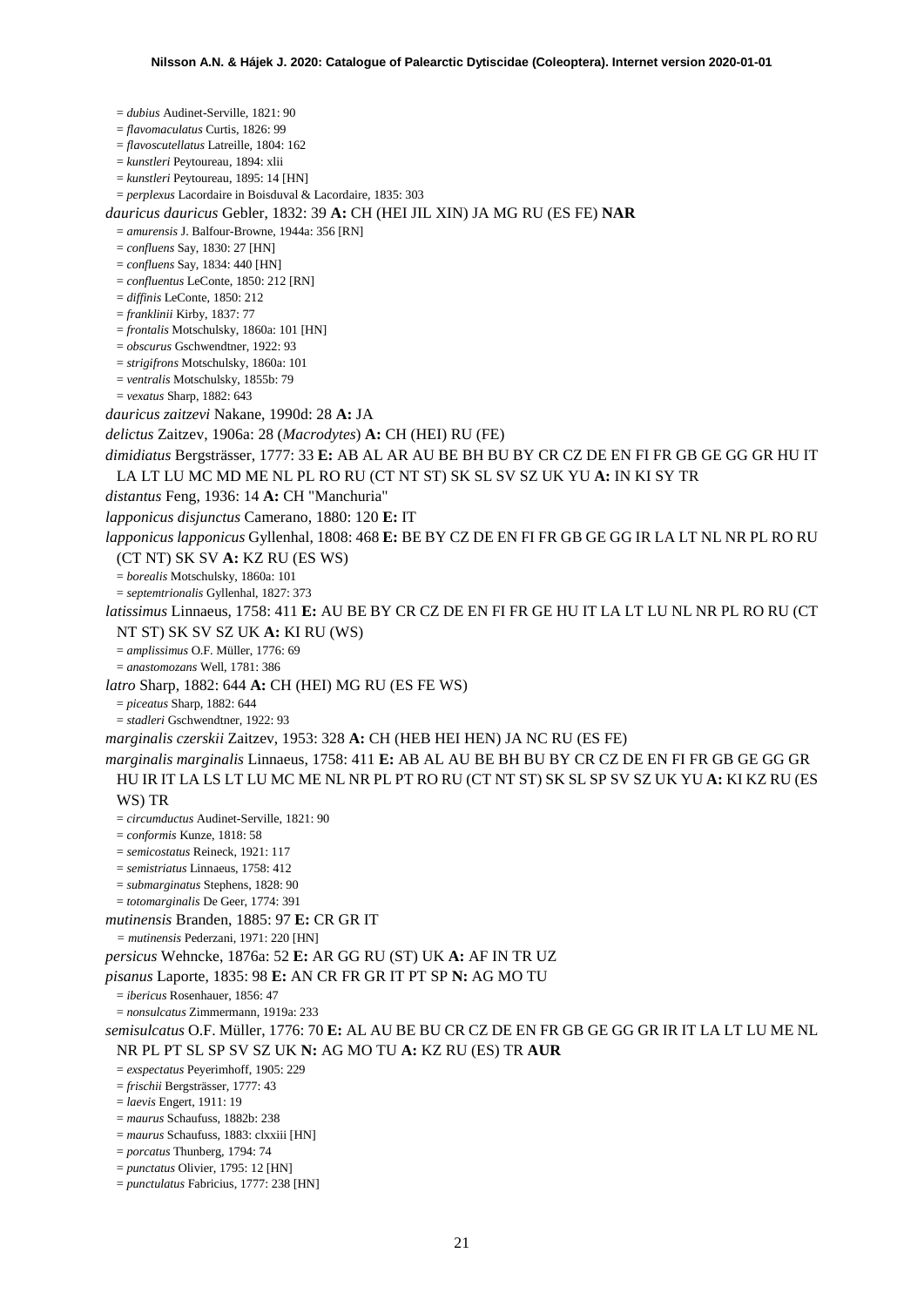= *stagnalis* Geoffroy in Fourcroy, 1785: 66 *sharpi sharpi* Wehncke, 1875a: 500 **A:** CH (HUN SHA) JA *sharpi validus* Régimbart, 1899: 311 **A:** JA *sinensis* Feng, 1935: 182 **A:** CH (HEI SCH SHA) *thianschanicus* Gschwendtner, 1923: 107 (*Macrodytes*) **E:** RU (ST) **A:** AF KA TD TR

#### tribe Eretini Crotch, 1873

**genus** *Eretes* **Laporte, 1833: 397** type species *Dytiscus griseus* Fabricius, 1781

= *Eunectes* Erichson, 1832: 17 [HN] type species *Dytiscus sticticus* Linnaeus, 1767

= *Nogrus* Dejean, 1833: 53 type species *Dytiscus griseus* Fabricius, 1781

*griseus* Fabricius, 1781: 293 (*Dytiscus*) **E:** AB AR AZ BH BU CR CZ FR GG GR HU IT ME PT RO RU (ST) SB SL SP UK **N:** AG EG LB MO TU **A:** AF BT CH (BEI FUJ HAI HEB HEI HUB JIA LIA MAC SCH SHA SHG SHN SHX TAI XIZ YUN ZHE) IN IQ JA JO5 HP KA KU NP OM PA RU (FE) SC SI SY TR UP YE **AFR AUR ORR**

= *moroderi* Báguena Corella, 1935: 90

= *plicipennis* Motschulsky, 1845b: 29 (*Eunectes*)

= *succinctus* Klug, 1834: t.33/4 (*Eunectes*)

*sticticus* Linnaeus, 1767: 666 (*Dytiscus*) **E:** BU CR CZ[7](#page-52-6) GR HU RU (ST) SK SP **N:** AG CI EG LB MO MR TU **A:** AE AF CY IN IS JO5 KI KZ QA SA SI TD TM TR YE **AFR NAR NTR**

= *conicollis* Wollaston, 1861b: 97 (*Eunectes*)

= *helvolus* Klug, 1834: t.33/3 (*Eunectes*)

= *occidentalis* Erichson, 1847: 73 (*Eunectes*)

= *punctatus* Zoubkoff, 1837: 66 (*Eunectes*)

= *subcoriaceus* Wollaston, 1861a: 99 (*Eunectes*)

= *subdiaphanus* Wollaston, 1861a: 100 (*Eunectes*)

#### tribe Hydaticini Sharp, 1882

## **genus** *Hydaticus* **Leach, 1817: 69** type species *Dytiscus transversalis* Pontoppidan, 1763

**subgenus** *Hydaticus* Leach, 1817: 69 type species *Dytiscus transversalis* Pontoppidan, 1763

= *Icmaleus* Gistel, 1856: 355 type species *Dytiscus transversalis* Pontoppidan, 1763

*aruspex* Clark, 1864: 212 **E:** BY CZ DE EN FI FR GE HU LA NR PL RU (CT NT) SV UK **A:** CH (HEI JIL LIA)

JA KZ M[G1](#page-2-0) RU (ES FE WS) **NAR**

= *americanus* Sharp, 1882: 651

= *laevipennis* Thomson, 1867: 88

= *laeviusculus* Poppius, 1906: 58

= *modestus* Sharp, 1882: 650

= *rugosus* Poppius, 1905: 23

*continentalis* J. Balfour-Browne, 1944a: 355 [RN] **E:** AU BE BH BY CR CZ DE EN FR GE HU IT LA LT PL RU (CT ST) SK SV SZ UK **A:** M[G1](#page-2-0) RU (WS)

= *stagnalis* Fabricius, 1787: 191 [HN] (*Dytiscus*)

*schelkovnikovi* Zaitzev, 1913: 197 **E:** AB AR GG RU (ST) **A:** IN

= *litoralis* Zaitzev, 1913: 198

*seminiger* De Geer, 1774: 401 (*Dytiscus*) **E:** AU BE BH BY CR CZ DE EN FI FR GB GE HU IR IT LA LS LT LU NL NR PL RO RU (CT NT ST) SB SK SL SP SV SZ UK **A:** IN KZ RU (ES WS)

= *cinctus* O.F. Müller, 1776: 669 [HN] (*Dyticus*)

= *danicus* Gmelin, 1790: 1955 (*Dytiscus*)

= *hybneri* Fabricius, 1787: 190 (*Dytiscus*)

= *parapleurus* Marsham, 1802: 427 (*Dytiscus*)

= *sexpunctatus* Drapiez, 1819a: 48 (*Dyticus*)

*transversalis laevisculptus* Zaitzev, 1910b: 223 **A:** IN TR

*transversalis transversalis* Pontoppidan, 1763: 677 (*Dytiscus*) **E:** AL AU BE BH BU BY CR CZ DE EN FI FR GB GE GG GR HU IT KZ LA LT LU MC MD ME NL NR PL RO RU (CT NT ST) SB SK SL SV SZ UK **A:** IS RU (WS)

= *degeneratus* Westhoff, 1882: 305

= *inderiensis* Zaitzev, 1915: 277

= *interruptemaculatus* Gerhardt, 1899b: 217

= *punctipennis* Thomson, 1867: 87

= *sahlbergi* Zaitzev, 1905c: 226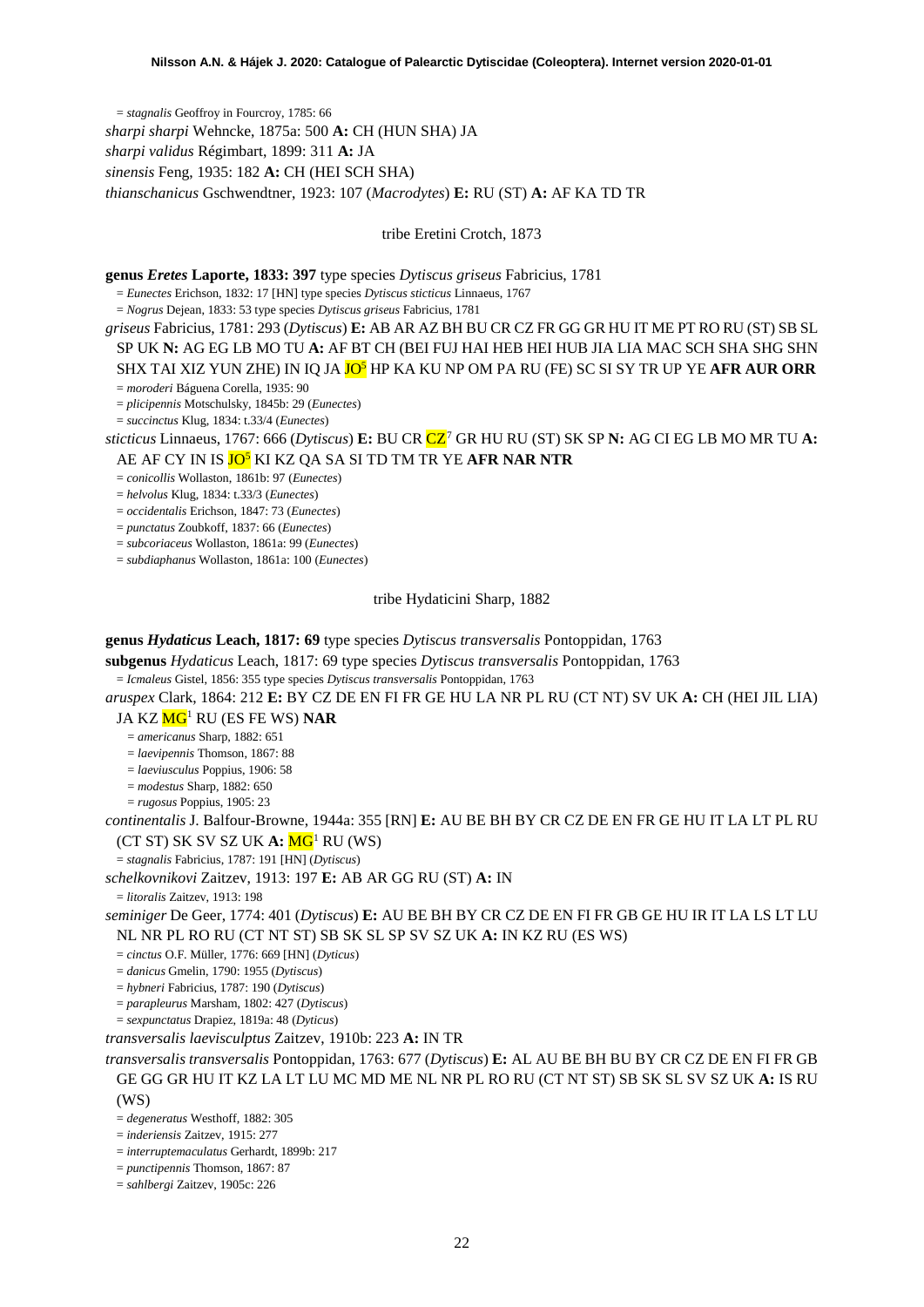**subgenus** *Prodaticus* Sharp, 1882: 647 type species *Prodaticus pictus* Sharp, 1882 **=** *Guignotites* Brinck, 1943c: 141 [RN] type species *Dytiscus vittatus* Fabricius, 1775 = *Hydaticinus* Guignot, 1950a: 104 type species *Hydaticus rectus* Sharp, 1882 (= *Dytiscus xanthomelas* Brullé, 1837) = *Isonotus* Guignot, 1936b: 53 [HN] type species *Dytiscus vittatus* Fabricius, 1775 = *Pleurodytes* Régimbart, 1899: 331 type species *Hydaticus dineutoides* Sharp, 1882 *africanus* Rocchi, 1976: 289 (*Prodaticus*) **A:** OM SA YE **AFR** *agaboides* Sharp, 1882: 663 **A:** CH (HAI YUN) **ORR** *arabicus* Guignot, 1951a: 21 **A:** YE *bengalensis* Régimbart, 1899: 322 **A:** CH (YUN) **ORR** *bivittatus* Laporte, 1835: 98 **N:** EG **AFR** = *sharpi* Peschet, 1917: 45 *bowringii* Clark, 1864: 214 **A:** CH (ANH BEI HEB HUB JIA JIX LIA SCH SHA SHN TAI YUN ZHE) JA NC SC **ORR** *decorus* Klug, 1834: t.33/5 **N:** EG **A:** SA SI YE **AFR** *discindens* Walker, 1858: 204 **A:** BT **ORR** = *ceylonicus* Guignot, 1935b: 130 = *orissaensis* Nilsson, 1999b: 20 [RN] = *sharpi* Vazirani, 1969a: 264 [HN] *dorsiger* Aubé, 1838b: 193 **A:** SA YE **AFR** *dregei* Aubé, 1838b: 172 **A:** SA YE **AFR** = *jucundus* Reiche, 1850: 278 = *nigromarmoratus* Clark, 1864: 220 *fabricii* W.S. Macleay, 1825: 31 [RN] (*Colymbetes*) **A:** CH (XIZ YUN) **AUR ORR** = *fabriciusi* Ball, 1932: 19 [RN] = *rufulus* Aubé, 1838b: 199 = *varius* Fabricius, 1801: 267 [HN] (*Dytiscus*) *flavolineatus* Boheman, 1848: 237 **A:** SA YE **AFR** *grammicus* Germar, 1827: t.1 (*Dytiscus*) **E:** AB AR AU BH BU CR FR GE GG HU IT MC PL RO RU (ST) SK SL SZ TR UK YU **A:** AF CH (BEI HAI HEB HEI HUB JIA JIL LIA SCH YUN) IN JA KI KZ NC TM UZ = *lineolatus* Ménétriés, 1832: 140 (*Dytiscus*) = *nigrovittatus* Clark, 1864: 222 *histrio* Clark, 1864: 221 **A:** AE AF HP IN IQ KA OM PA SA TR UP YE **ORR** = *rectangulus* Sharp, 1882: 669 *incertus* Régimbart, 1888: 617 **A:** BT CH (YUN) HP NP **ORR** = *martensi* Wewalka, 1972a: 115 *leander* Rossi, 1790: 202 (*Dytiscus*) **E:** AB AL FR GR IT ME PT SP **N:** AG EG LB MO TU **A:** CY IN IQ IS JO SI SY TM TR **AFR** = *debarrosmachadoi* Franciscolo, 1968: 51 = *fusciventris* Reiche & Saulcy, 1855: 639 = *nauzieli* Fairmaire, 1859a: lii *litigiosus* Régimbart, 1880: 210 **A:** CH (HAI) **ORR** = *nubilus* Régimbart, 1899: 318 = *planatus* Régimbart, 1899: 317 *luczonicus* Aubé, 1838b: 179 **A:** CH (HKG) HP UP **ORR** *major* Régimbart, 1899: 328 **A:** CH (YUN) **ORR** *pacificus conspersus* Régimbart, 1899: 315 **A:** CH (SHN TAI) JA SC = *sakishimanus* Nakane, 1990c: 29 *pacificus pacificus* Aubé, 1838b: 177 **A:** CH (YUN) **ORR** = *banksii* Crotch, 1872: 205 [RN] = *latihamatus* Régimbart, 1899: 315 = *ruficollis* Fabricius, 1787: 189 [HN] (*Dytiscus*) *pictus* Sharp, 1882: 648 (*Prodaticus*) **A:** AE AF IN IQ KZ OM PA SA SY TD TM UZ *ponticus* Sharp, 1882: 662 **N:** EG LB **A:** IN IQ KZ PA SA SI SY TD TM TR **ORR** *rhantoides* Sharp, 1882: 664 **A:** CH (FUJ GUA GUI HAI HEI HUB HKG HUN JIA SCH SHG TAI YUN ZHE) JA **ORR** = *fengi* Falkenström, 1936b: 236

*ricinus* Wewalka, 1979: 128 **A:** AF HP NP PA **ORR**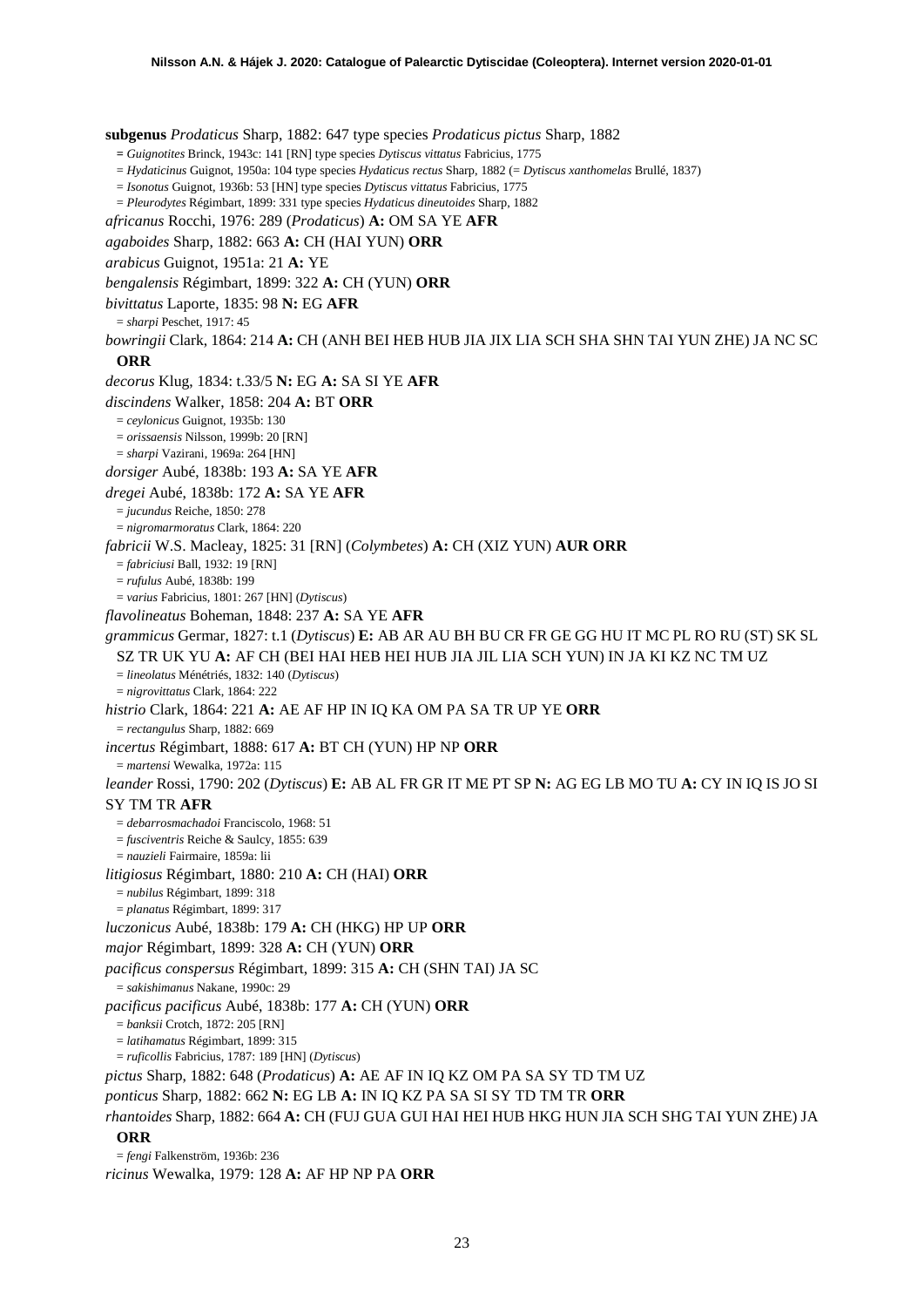*satoi dhofarensis* Pederzani, 2003: 18 **A:** OM *satoi satoi* Wewalka, 1975c: 91 **A:** BT CH (FUJ HEB LIA SCH TAI XIZ) JA SD **ORR** *servillianus* Aubé, 1838b: 197 **A:** AE OM YE **AFR** *= discoidalis* Hope, 1843: 364 *= flavomarginatus* Zimmermann, 1920a: 228 *thermonectoides* Sharp, 1884: 447 **A:** CH (JIA YUN ZHE) JA SC *tibetanus* Shaverdo, Wewalka & Li, 2012: 78 **A:** CH (XIZ) *vittatus* Fabricius, 1775: 825 (*Dytiscus*) **A:** CH (FUJ GUA HAI HKG HUB JIA JIX MAC SCH SHN SHX TAI ZHE) HP JA NP SD UP **ORR** = *lenzi* Schönfeldt, 1890: 170 (*Graphoderus*) = *nepalensis* Satô, 1961b: 60 = *sesquivittatus* Fairmaire, 1880b: 164 subfamily **Hydroporinae** Aubé, 1836 tribe Bidessini Sharp, 1882 **genus** *Allodessus* **Guignot, 1953b: 110** type species *Hydroporus bistrigatus* Clark, 1862 *megacephalus* Gschwendtner, 1931b: 21 (*Bidessus*) **A**: CH (FUJ TAI) JA = *maculosus* Gschwendtner, 1931a: 462 (*Bidessus*) = *tokunagai* Kamiya, 1932: 5 (*Bidessus*) **genus** *Bidessus* **Sharp, 1882: 336** type species *Dytiscus unistriatus* Schrank, 1781 = *Calliporus* Ádám, 1996: 20 type species *Hydroporus minutissimus* Germar, 1823 *alienus* Zimmermann, 1919a: 140 **E:** AB CR MC MD RU (ST) **A:** IN KZ RU (WS) TM *anatolicus anatolicus* Wewalka, 1972b: 72 **A:** TR *anatolicus kadmos* Wewalka, 1989a: 147 **A:** IS *anatolicus phoenix* Wewalka, 1989a: 146 **A:** IS *calabricus* Guignot, 1957b: 91 **E:** BU CR GR IT MC SL **A:** CY IN IQ IS JO5 LE SY TR *complicatus* Sharp, 1904: 4 **N:** EG **AFR** = *brevistriga* Régimbart, 1906b: 245 = *ghesquieri* Guignot, 1948b: 1 *coxalis* Sharp, 1882: 351 **E:** FR PT SP **N:** AG MO TU = *ibericus* Falkenström, 1939: 9 *cretensis* Fery, 1992b: 79 **E:** GR (Crete) *delicatulus* Schaum, 1844: 198 (*Hydroporus*) **E:** AL AU BH BU CR CZ FR GE GR IT MC ME PL RU (ST) SK SL SZ **A:** TR *exornatus* Reiche & Saulcy, 1855: 644 (*Hydroporus*) **E:** CR GR ME **A:** LE SY TR *goudotii* Laporte, 1835: 105 (*Hydroporus*) **E:** AL FR GR IT PT SP **N:** AG MO TU *grossepunctatus* Vorbringer, 1907: 418 **E:** AU BE BY CZ DE EN FI FR GE HU IT LA LT NL NR PL RU (CT NT ST) SL SV SZ UK **A:** RU (ES WS) *minutissimus* Germar, 1823: 31 (*Hydroporus*) **E:** AU FR GB GE IR IT LU PT SP SZ **N:** AG CI MO TU = *circumflexus* Breit, 1908: 59 = *interruptefasciatus* Breit, 1908: 59 = *lepineyi* Kocher, 1957: 367 = *trifasciatus* Wollaston, 1847: 453 (*Hydroporus*) *muelleri* Zimmermann, 1927a: 34 **E:** GR IT ME *= tiragalloi* Sanfilippo, 1978: 129 *nasutus* Sharp, 1887: 170 **E:** AB AR AU BH BU CR CZ HU MD RO RU (ST) SB SK UK **A:** IN IS KI KZ M[G1](#page-2-0) RU (WS) TM TR *ovoideus* Régimbart, 1895: 81 **N:** EG **AFR** *pumilus* Aubé, 1838b: 502 (*Hydroporus*) **E:** BH CR FR IT PT SP **N:** AG

= *pumilus* Aubé, 1838a: 342 [HN] (*Hydroporus*)

*saucius* Desbrochers des Loges, 1871: 338 (*Hydroporus*) **E:** FR (Corsica) IT (Montecristo, Sardinia) = *baderi* Krausse, 1910: 146

= *bigoti* Guignot, 1957b: 91

*sharpi* Régimbart, 1895: 77 **N:** TU **AFR**

= *fictor* Omer-Cooper, 1959: 124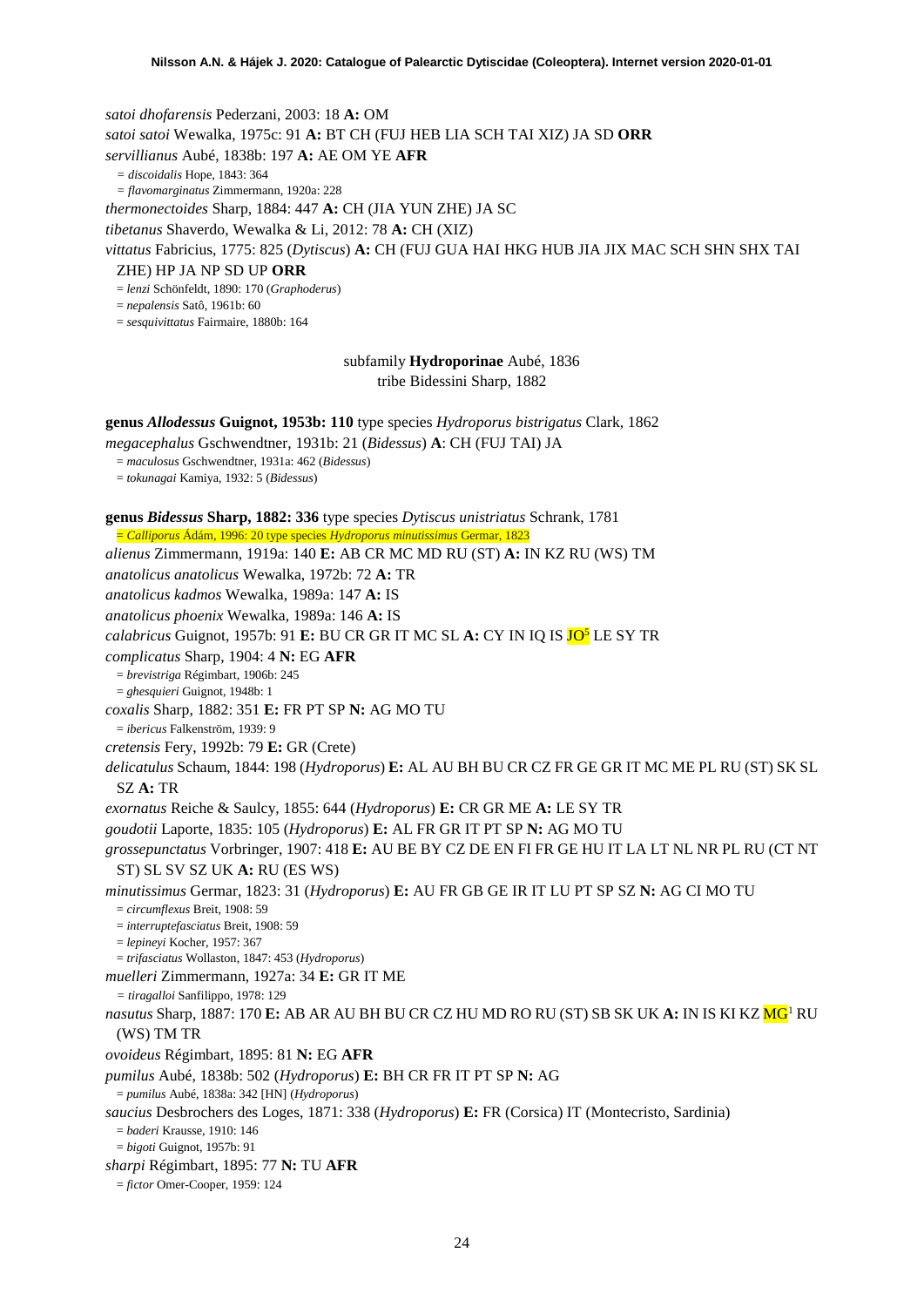= *granulum* Régimbart, 1895: 79

= *nigeriensis* Omer-Cooper, 1974: 306

= *sedilloti* Régimbart, 1895: 78

= *sudanensis* Omer-Cooper, 1974: 306

*unistriatus* Goeze, 1777: 626 (*Dytiscus*) **E:** AU BE BH BU BY CR CZ DE EN FI FR GB GE GR HU IT LA LT LU MC ME NL NR PL RO RU (CT NT ST) SK SL SV SZ UK YU **A:** CH (HEB SHA) KZ MG RU (ES WS) TR

= *bisulcatus* Curtis, 1840: 276 (*Hygrotus*)

= *monostriatus* Geoffroy in Fourcroy, 1785: 69 (*Dyticus*)

= *nanus* Gmelin, 1790: 1956 (*Dytiscus*)

= *opacus* Guignot, 1932: 268

= *subrufulus* Schneider, 1898: 50

*= unistriatus* Schrank, 1781: 205 [HN] (*Dytiscus*)

**genus** *Clypeodytes* **Régimbart, 1894: 230** type species *Hydroporus cribrosus* Schaum, 1864 **subgenus** *Clypeodytes* Régimbart, 1894: 230 type species *Hydroporus cribrosus* Schaum, 1864 *bufo* Sharp, 1890: 344 (*Bidessus*) **A:** CH (GUI HAI HUB) **ORR** *cribrosus* Schaum, 1864a: 107 (*Hydroporus*) **N:** EG **AFR**

**subgenus** *Hypoclypeus* Guignot, 1950a: 97 [RN] type species *Bidessus gestroi* Régimbart, 1888 = *Hypodytes* Guignot, 1936b: 20 [HN] type species *Bidessus gestroi* Régimbart, 1888 *jaechi* Wewalka & Biström, 1987: 49 **A:** NP

**genus** *Geodessus* **Brancucci, 1979: 214** type species *Geodessus besucheti* Brancucci, 1979 *besucheti* Brancucci, 1979: 214 **A:** HP NP SD

**genus** *Glareadessus* **Wewalka & Biström, 1998: 59** type species *Glareadessus stocki* Wewalka & Biström, 1998 *franzi* Wewalka & Biström, 1998: 62 **A:** IN *stocki* Wewalka & Biström, 1998: 61 **A:** AE OM

**genus** *Hydroglyphus* **Motschulsky, 1853: 5** type species *Dytiscus geminus* Fabricius, 1792 = *Guignotus* Houlbert, 1934: 53 type species *Dytiscus geminus* Fabricius, 1792 *amamiensis* Satô, 1961a: 7 (*Guignotus*) **A:** CH (HUB TAI) JA *angularis* Klug, 1834: t.34/1 (*Hydroporus*) **N:** AG EG MO TU **A:** AE IN IQ OM PA SA TR YE **AFR** = *klugii* Leprieur, 1880a: 36 (*Hydroporus*) = *klugii* Leprieur, 1880b: xxv [HN] (*Hydroporus*) *annamita* Régimbart, 1889a: 153 (*Bidessus*) **A:** CH **ORR** *confusus* Klug, 1834: t.34/4 (*Hydroporus*) **N:** EG TU **A:** IN KI OM SA SI SY TM TR YE **AFR** *coreanus* Lee & Ahn, 2016: 290 **A:** SC *farquharensis* Scott, 1912: 255 (*Bidessus*) **A:** OM6 **AFR** *flammulatus* Sharp, 1882: 359 (*Bidessus*) **A:** CH (JIX SCH TAI XIZ) HP IN JA NP PA SC UP **ORR** = *antennatus* Régimbart, 1892a: 118 (*Bidessus*) *geminus* Fabricius, 1792: 199 (*Dytiscus*) **E:** AB AL AR AU BE BH BU BY CR CZ DE EN FI FR GB GE GG GR HU IT LA LS LT LU MC MD ME NL NR PL PT RO RU (CT NT ST) SB SK SL SP SV SZ TR UK **N:** AG CI EG LB MO TU **A:** AF BT CH (GUI GUX HEI HEN JIL LIA SCH YUN) CY HP IN IQ IS <mark>JO<sup>5</sup></mark> KA KI KZ LE MG NC NP PA RU (ES WS) SA SC SI SY TD TM TR UP UZ **ORR** = *corsicus* Schneider, 1903: 51 (*Bidessus*) = *inmaculatus* Báguena Corella, 1935: 85 (*Bidessus*) = *monaulacus* Drapiez, 1820: 270 (*Hydroporus*) = *nitens* Falkenström, 1939: 7 (*Bidessus*) = *obscurus* J.R. Sahlberg, 1903c: 16 (*Bidessus*) = *ocellatus* Báguena Corella, 1935: 85 (*Bidessus*) = *pectinatus* Báguena Corella, 1935: 85 (*Bidessus*) = *pusillus* Fabricius, 1781: 297 (*Dytiscus*) [HN] = *pygmeus* Olivier, 1795: 39 (*Dytiscus*) [HN] = *symbolum* Kolenati, 1845: 86 (*Hydroporus*)

= *trifidus* Panzer, 1795b: 26/t.2 (*Dytiscus*)

*gujaratensis* Vazirani, 1973: 297 (*Guignotus*) **A:** IN OM **ORR**

*hamulatus* Gyllenhal, 1813: 691 (*Hyphydrus*) **E:** BY CT DE EN FI GE LA LT PL RU (NT) SV UK **A:** MG RU (ES)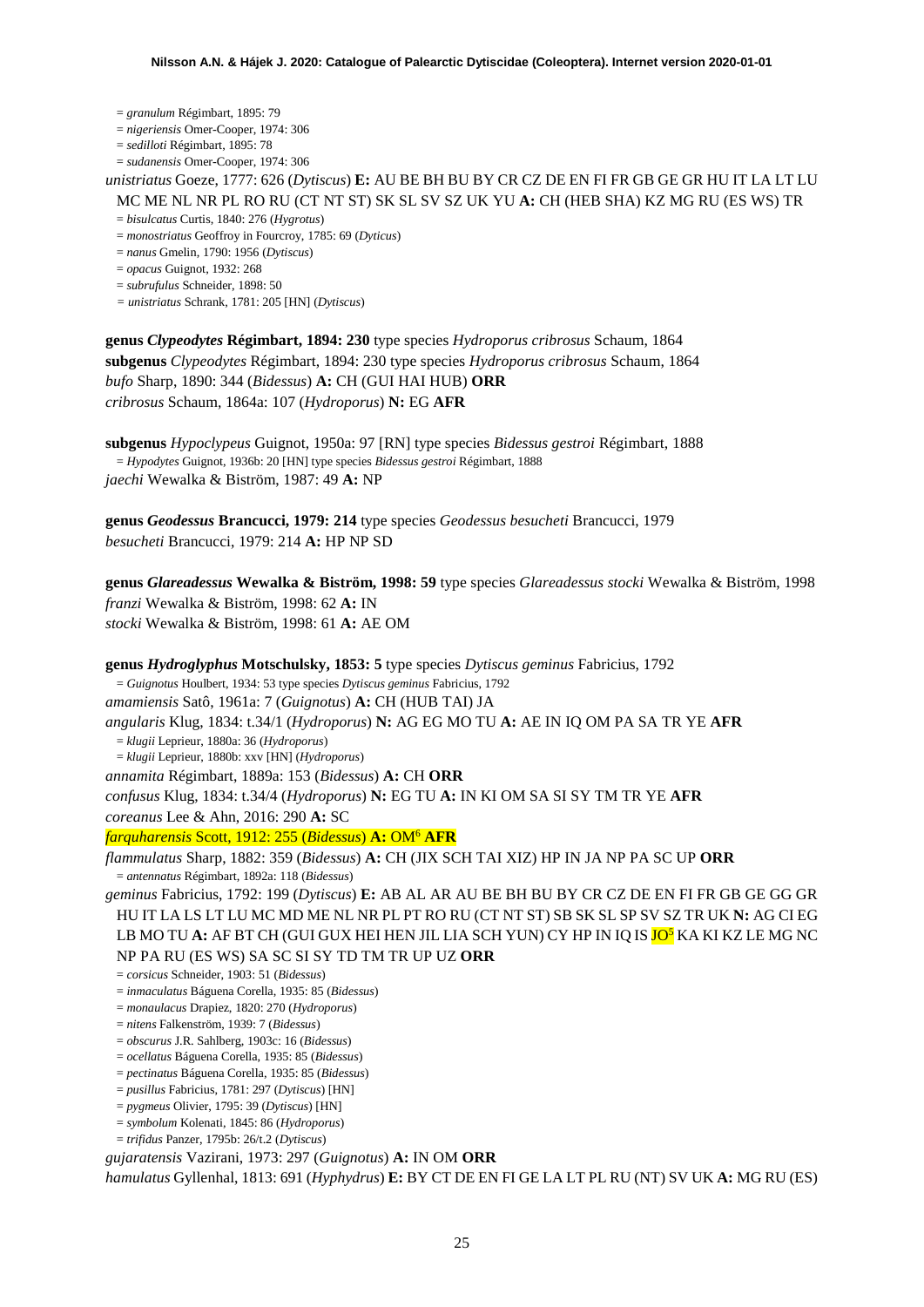*hormuzensis* Hájek & Brancucci, 2011: 134 **A:** AE IN OM *hummeli* Falkenström, 1932b: 191 (*Bidessus*) **A:** CH (SCH) *inconstans* Régimbart, 1892a: 119 (*Bidessus*) **A:** BT CH (TAI XIZ) JA NP SD **ORR** = *fulvescens* Zimmermann, 1923: 34 (*Bidessus*) *infirmus* Boheman, 1848: 251 (*Hydroporus*) **A:** OM SA YE **AFR** = *capensis* Régimbart, 1894: 234 (*Bidessus*) = *capensis* Régimbart, 1895: 88 (*Bidessus*) [HN] *japonicus* Sharp, 1873b: 54 (*Hydroporus*) **A:** CH (BEI FUJ GUA HEI HKG HUB JIA JIL JIX LIA ZHE) JA NC RU (FE) SC = *tangweii* Li, 1992: 36 (*Guignotus*) = *vernalis* Guignot, 1954c: 197 (*Guignotus*) = *yingkouensis* Li, 1992: 36 (*Guignotus*) = *yoshimurai* Kamiya, 1932: 4 (*Bidessus*) *kifunei* Nakane, 1987: 172 (*Guignotus*) **A:** JA *licenti* Feng, 1936: 3 (*Bidessus*) **A:** CH (BEI GAN GUA GUI GUX HEI HUN JIX SCH SHA TIA XIN ZHE) *major* Sharp, 1882: 354 (*Bidessus*) **N:** AG EG LB TU **A:** IS OM SA SI YE **AFR** = *sellatus* Peyerimhoff, 1931: 20 (*Bidessus*) *orientalis* Clark, 1863: 427 (*Hydroporus*) **A:** CH (FUJ GUI GUX HAI HKG HUB HUN XIZ YUN ZHE) **AUR ORR** *pendjabensis* Guignot, 1954a: 221 (*Guignotus*) **A:** NP PA UP **ORR** *pentagrammus* Schaum, 1864a: 108 (*Hydroporus*) **N:** EG **AFR** *regimbarti* Gschwendtner, 1936: 367 (*Bidessus*) **A:** CH (GUX GUI SCH SHA YUN) **ORR** *signatellus* Klug, 1834: t.34/3 (*Hydroporus*) **E:** AB AR BH CR FR GG GR IT ME RU (ST) SP **N:** AG EG LB MO TU **A:** AE AF CY IN IQ IS JO KI KU KZ OM PA SA SI SY TD TM TR UZ YE **AFR**  = *razzautii* Dodero, 1922: 46 (*Bidessus*) = *tetragrammus* Hochhuth, 1846: 223 (*Hydroporus*) = *thermalis* Germar, 1838: xx (*Hydroporus*) *sinuspersicus* Hájek & Wewalka, 2009: 94 **A:** AE IN OM *socotraensis* Wewalka, 2004: 466 **A:** YE (Socotra) *trassaerti* Feng, 1936: 4 (*Bidessus*) **A:** CH (FUJ GUA GUI GUX HEB HEI HUB HUN JIA JIX SHA SCH TIA YUN ZHE)  $MG<sup>1</sup>$ **genus** *Leiodytes* **Guignot, 1936b: 20** type species *Hydroporus evanescens* Boheman, 1848 = *Liodytes* Guignot, 1950a: 97 [HN] type species *Hydroporus evanescens* Boheman, 1848 *frontalis* Sharp, 1884: 440 (*Bidessus*) **A:** JA SC *gracilis* Gschwendtner, 1933: 162 (*Clypeodytes*) **A:** CH (HUB) *indicus* Régimbart, 1892a: 117 (*Bidessus*) **A:** UP **ORR** *kyushuensis* Nakane, 1990a: 62 (*Clypeodytes*) **A:** JA *lanyuensis* Wang, Satô & P.-S. Yang, 1998: 161 **A:** CH (TAI) *miyamotoi* Nakane, 1990a: 63 (*Clypeodytes*) **A:** JA *nicobaricus* Redtenbacher, 1868: 21 (*Hydroporus*) **A:** CH (MAC) JA **ORR** *orissaensis* Vazirani, 1969a: 328 (*Clypeodytes*) **A:** PA **ORR** *perforatus* Sharp, 1882: 363 (*Bidessus*) **A:** CH (GUA GUI GUX HAI HKG HUN JIX SCH YUN) **ORR**

**genus** *Limbodessus* **Guignot, 1939: 52** type species *Bidessus neoguineensis* Régimbart, 1892 (= *Hydroporus compactus* Clark, 1862)

*compactus* Clark, 1862a: 421 (*Hydroporus*) **A:** JA **AUR ORR**

= *neoguineensis* Régimbart, 1892b: 990 (*Bidessus*)

= *tokarensis* Satô, 1972a: 53 (*Uvarus*)

**genus** *Peschetius* **Guignot, 1942a: 21** type species *Hydroporus nodieri* Régimbart, 1895 *quadricostatus* Aubé, 1838b: 487 (*Hydroporus*) **A:** IN NP UP **ORR**

**genus** *Pseuduvarus* **Biström, 1988: 10** type species *Hydroporus vitticollis* Boheman, 1848 *vitticollis* Boheman, 1848: 256 (*Hydroporus*) **N:** MO **A:** CH (TAI) NP PA **AFR ORR** = *caligosus* Guignot, 1946a: 257 (*Amarodytes*)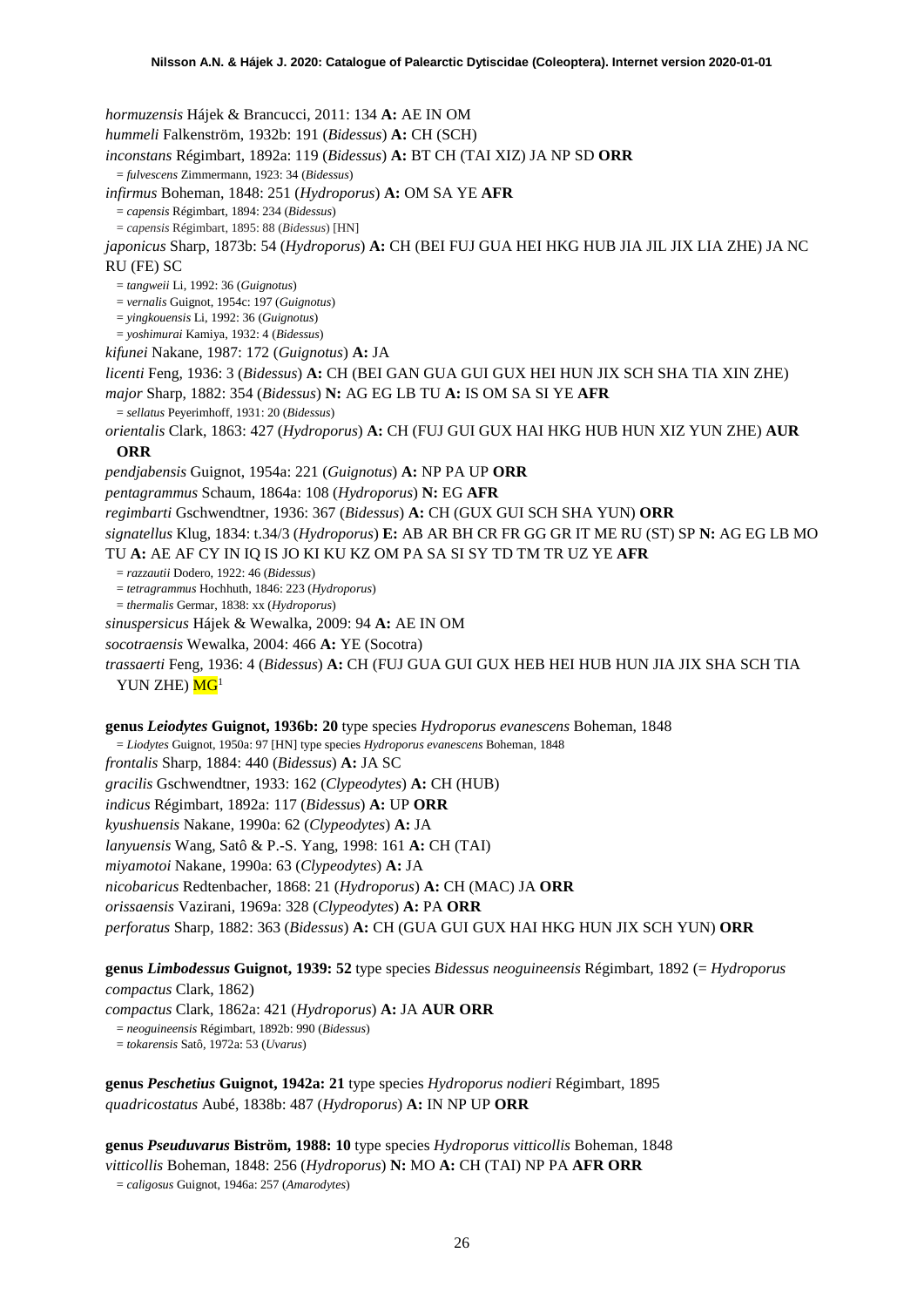- = *gentilis* Sharp, 1890: 344 (*Bidessus*)
- = *monticola* Guignot, 1957a: 98 (*Uvarus*)

= *octoguttatus* Régimbart, 1895: 94 (*Bidessus*)

= *ornatipennis* Régimbart, 1900c: 372 (*Bidessus*)

**genus** *Sinodytes* **Spangler, 1996: 243** type species *Sinodytes hubbardi* Spangler, 1996 *hubbardi* Spangler, 1996: 244 **A:** CH (GUX)

**genus** *Uvarus* **Guignot, 1939: 53** type species *Hydroporus lacustris* Say, 1823 *occultus* Sharp, 1882: 363 (*Bidessus*) **A:** SA *peringueyi* Régimbart, 1895: 84 (*Bidessus*) **A:** YE **AFR** *sanfilippoi* Rocchi & Poggi, 2018: 2 **A:** TR

**genus** *Yola* **Gozis, 1886: 8** type species *Dytiscus bicarinatus* Latreille, 1804 = *Yolula* Guignot, 1950a: 100 type species *Bidessus dohrni* Sharp, 1882 *alluaudi* Peschet, 1926: 299 **N:** AG LB MO **AFR** *bicarinata bicarinata* Latreille, 1804: 179 (*Dytiscus*) **E:** BE CZ FR IT NL PT SL SP SZ **N:** AG MO TU *= bicarinatus* Drapiez, 1819b: 290 [HN] (*Dytiscus*) = *bipunctatus* Ragusa, 1887: 224 (*Bidessus*) = *costatus* Gyllenhal in Schönherr, 1808: 31 (*Hyphydrus*) = *crispatus* Germar, 1817: t.1 (*Hydroporus*) = *cristatus* Lacordaire in Boisduval & Lacordaire, 1835: 335 (*Hydroporus*) *= interrupta* Báguena Corella, 1935: 84 *bicarinata obscurior* Desbrochers des Loges, 1871: 337 (*Hydroporus*) **E:** FR (Corsica) IT (Elba, Sardinia) **N:** TU *bicristata* Sharp, 1882: 347 (*Bidessus*) **A:** SA YE *buettikeri* Brancucci, 1985: 230 **A:** SA YE *consanguinea* Régimbart, 1892a:118 (*Bidessus*) **A:** NP **ORR** *darfurensis* J. Balfour-Browne, 1947a: 136 **A:** YE **AFR** = *decorata* Guignot, 1956b: 251 *enigmatica* Omer-Cooper, 1954: 212 **N:** EG **A:** SA SI YE **AFR** *nigrosignata* Régimbart, 1895: 71 **N:** AG **AFR** *= pescheti* Peyerimhoff, 1929: 168 *porcata* Klug, 1834: t.34/5 (*Hydroporus*) **N:** EG **A:** OM[8](#page-52-7) SA **AFR** *unguicularis* Hájek & Reiter, 2019: 362 **A:** OM *wraniki* Wewalka, 2004: 468 **A:** YE (Socotra)

**genus** *Yolina* **Guignot, 1936b: 25** type species *Hydroporus elegantulus* Boheman, 1848 = *Yoloides* Guignot, 1960: 97 type species: *Bidessus costulifer* Régimbart, 1903

*insignis* Sharp, 1882: 348 (*Bidessus*) **N:** EG **A:** OM SA YE **AFR**

tribe Hydroporini Aubé, 1836 subtribe Deronectina Galewski, 1994

**genus** *Amurodytes* **Fery & Petrov, 2013: 1823** type species *Amurodytes belovi* Fery & Petrov, 2013 *belovi* Fery & Petrov, 2013: 1824 **A:** RU (FE)

**genus** *Boreonectes* **Angus, 2010: 124** type species *Dytiscus griseostriatus* De Geer, 1774 *alpestris* Dutton & Angus, 2007: 11 (*Stictotarsus*) **E:** IT SZ *emmerichi* Falkenström, 1936a: 88 (*Deronectes*) **A:** CH (GAN QIN SCH XIZ) SD *griseostriatus griseostriatus* De Geer, 1774: 403 (*Dytiscus*) **E:** ?AR ?AU ?BH EN FI FR GE ?GG ?GR IT ?ME NR PL RU (NT) ?SL SV SZ **A:** ?KA ?MG ?PA ?TR ?**NAR[\\*](#page-26-0)**

= *maritimus* Helliesen, 1890: 20 (*Deronectes*)

= *nigrescens* Favre, 1890: 52 (*Hydroporus*)

= *obscurus* Della Beffa, 1931: 179 [HN] (*Hydroporus*)

<span id="page-26-0"></span>Split cytogenetically into several taxa by Dutton & Angus (2007). The occurrence of *B. griseostriatus* in countries marked with question mark has to be verified; however, especially populations from Balkan Peninsula and Asia belong most probably to other species.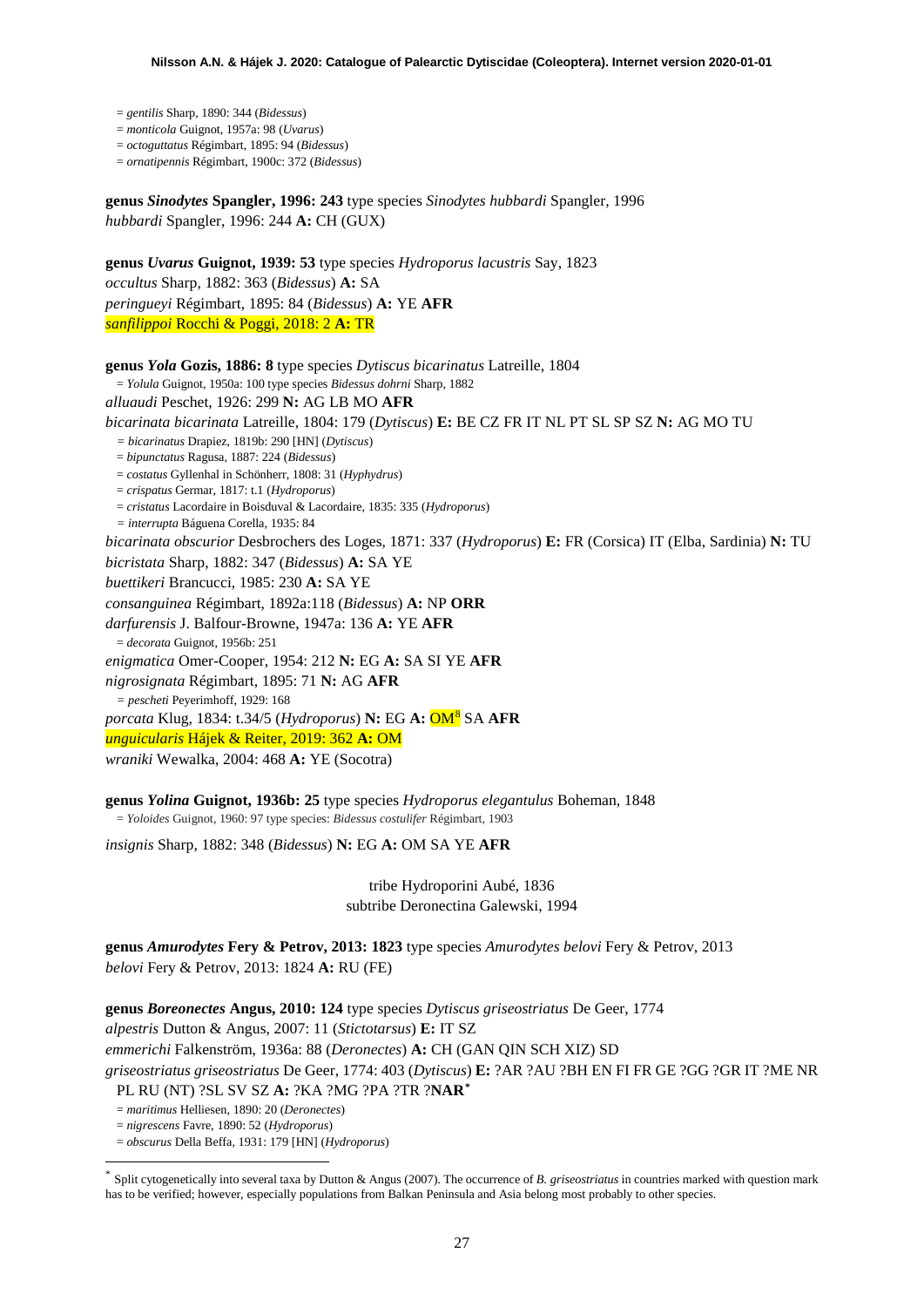= *palaestinus* Baudi di Selve, 1894: 3 (*Deronectes*) = *piochardi* Régimbart, 1878b: 350 (*Hydroporus*) *griseostriatus strandi* Brinck, 1943a: 141 (*Deronectes*) **E:** NR RU (NT) *ibericus* Dutton & Angus, 2007: 11 (*Stictotarsus*) **E:** FR IT PT SP **N:** MO *inexpectatus* Dutton & Angus, 2007: 11 (*Stictotarsus*) **E:** FR *macedonicus* Guéorguiev, 1959: 193 (*Potamonectes*) **E:** GR (Crete) MC *= creticus* Dutton & Angus, 2007: 12 (*Stictotarsus*) *multilineatus* Falkenström, 1922a: 16 (*Potamodytes*) **E:** FA FI FR GB IR NR RU (NT) SV **A:** RU (ES FE WS) *riberae* Dutton & Angus, 2007: 12 (*Stictotarsus*) **E:** BU **A:** TR **genus** *Deronectes* **Sharp, 1882: 390** type species *Hydroporus latus* Stephens, 1829 = *Bartheus* Houlbert, 1934: 64 type species *Hydroporus latus* Stephens, 1829 *abnormicollis* Semenov, 1900: 682 **A:** AF CH (XIN) KI KZ TD UZ = *microthorax* Semenov, 1900: 683 *adanensis* Hájek, Šťastný, Boukal & Fery, 2011: 465 **A:** TR *afghanicus* Wewalka, 1971: 139 **A:** AF PA *algibensis* Fery & Fresneda, 1988a: 337 **E:** SP *angelinii* Fery & Brancucci, 1997: 228 **E:** IT *angulipennis* Peyron, 1858: 398 (*Hydroporus*) **A:** TR *angusi* Fery & Brancucci, 1990: 431 **E:** SP *aubei aubei* Mulsant, 1843: 276 (*Hydroporus*) **E:** AU FR GE IT SZ *aubei sanfilippoi* Fery & Brancucci, 1997: 234 **E:** FR SP *balkei* Fery & Hosseinie, 1998: 252 **A:** IN *bameuli* Fery & Hosseinie, 1998: 243 **A:** PA *bicostatus* Schaum, 1864b: 111 (*Hydroporus*) **E:** PT SP *biltoni* Fery & Hosseinie, 1998: 245 **A:** IN *brancuccii* Fery & Hosseinie, 1998: 250 **A:** IN *brannanii* Schaufuss, 1869: 9 (*Hydroporus*) **E:** SP (Islas Baleares) *costipennis costipennis* Brancucci, 1983a: 138 **E:** PT SP *costipennis gignouxi* Fery & Brancucci, 1989: 303 **E:** SP = *gignouxorum* Nilsson, 2007: 49 [UE] *danielssoni* Fery & Hosseinie, 1998: 242 **A:** AF *delarouzei* Jacquelin du Val, 1856: 34 (*Hydroporus*) **E:** FR SP *depressicollis* Rosenhauer, 1856: 50 (*Hydroporus*) **E:** SP *doriae* Sharp, 1882: 421 **E**: "Caucasus" **A:** AR IN TR *elburs* Fery, Erman & Hosseinie, 2001:346 **A:** IN *elmii* Fery & Hosseinie, 1998: 254 **A:** IN *ermani* Hájek, Šťastný, Boukal & Fery, 2011: 468 **A:** TR *evelynae* Fery & Hosseinie, 1998: 254 **A:** TR *fairmairei* Leprieur, 1876a: 142 [RN] (*Hydroporus*) **E:** FR IT PT SP **N:** AG MO TU = *bombycinus* Leprieur, 1876a: 143 (*Hydroporus*) = *bombycinus* Leprieur, 1876b: cxxii [HN] (*Hydroporus*) = *fairmairei* Leprieur, 1876b: cxxi [HN] [RN] (*Hydroporus*) = *sublaevis* Rey, 1887: 2 (*Hydroporus*) = *vestitus* Fairmaire, 1859b: 27 [HN] (*Hydroporus*) *ferrugineus* Fery & Brancucci, 1987: 70 **E:** PT SP *fosteri* Aguilera & Ribera, 1996: 39 **E:** SP *hakkariensis* Wewalka, 1989b: 96 **A:** TR *hebaueri* Fery & Hosseinie, 1998: 256 **A:** TR = *hebauerorum* Nilsson, 2007: 49 [UE] *hendrichi* Fery & Hosseinie, 1998: 253 **A:** IN *hispanicus* Rosenhauer, 1856: 49 (*Hydroporus*) **E:** FR SP **N:** MO = *septensis* Lagar, 1968: 61 *jaechi* Wewalka, 1989b: 94 **A:** TR *kabilcevz* Aykut, Yildirim, Tusun & Fery, 2019: 590 **A:** TR *kinzelbachi* Fery & Hosseinie, 1998: 262 **A:** SY TR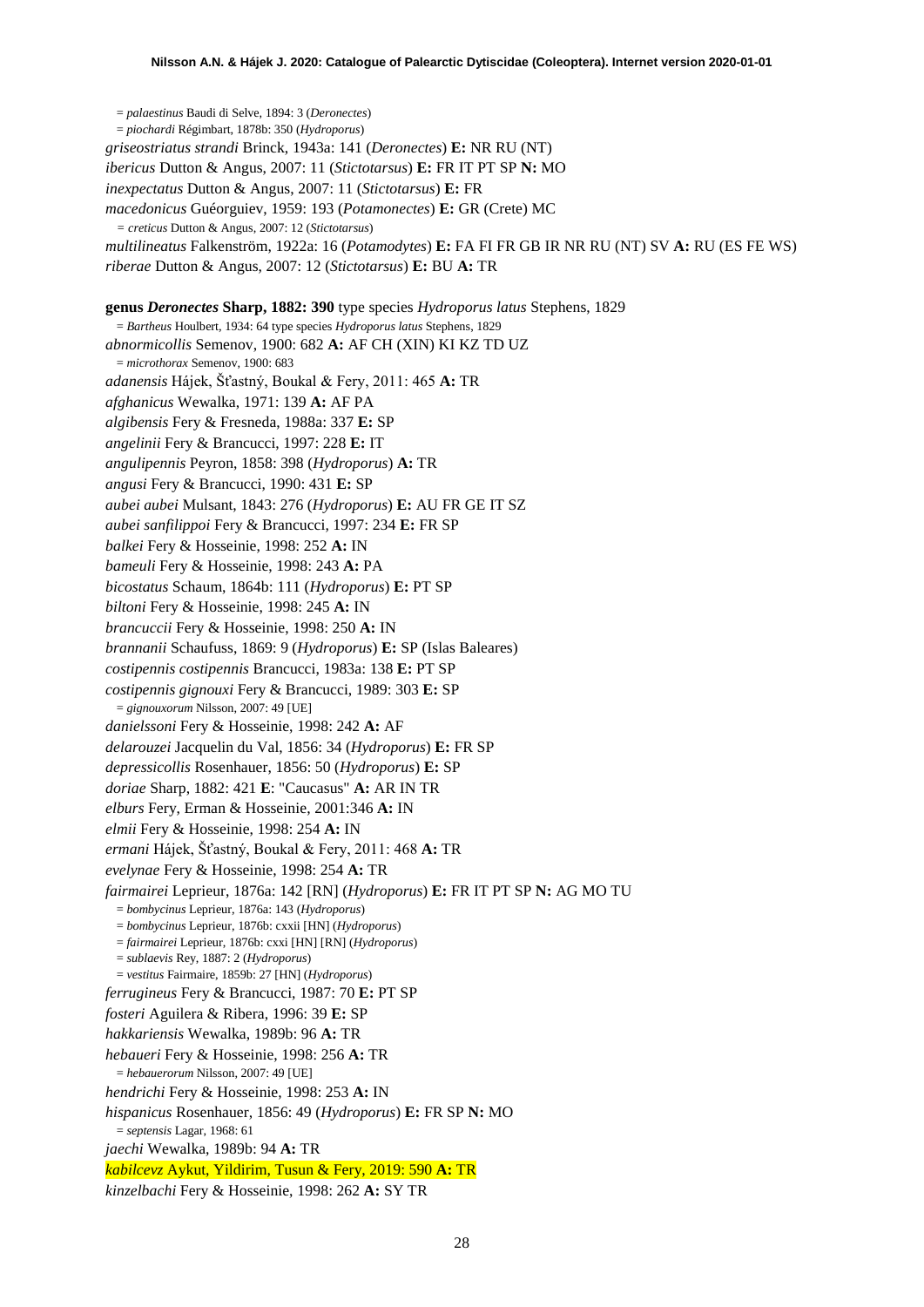*lareynii* Fairmaire, 1858: 455 (*Hydroporus*) **E:** FR (Corsica) = *coarcticolis* Reiche, 1862: 293 (*Hydroporus*) *latus* Stephens, 1829: 192 (*Hydroporus*) **E:** AU BE BH BU BY CR CZ DE EN FI FR GB GE GR HU IT LA LT LU ME NL NR PL RU (CT NT) SK SL SV SZ UK = *castaneus* Heer, 1837: 54 (*Hydroporus*) *= latus* Curtis, 1831: 343 [HN] (*Hydroporus*) = *ovatus* Sturm, 1835: 40 (*Hydroporus*) = *pyrenaeus* Schaefer, 1930: 104 [HN] (*Hydroporus*) *longipes* Sharp, 1882: 420 **A:** IN *moestus inconspectus* Leprieur, 1876a: 143 (*Hydroporus*) **E:** AL BU CR FR GR IT MC ME PT SP SZ **N:** MO = *inconspectus* Leprieur, 1876b: cxxii [HN] (*Hydroporus*) *moestus moestus* Fairmaire, 1858: 455 (*Hydroporus*) **E:** FR (Corsica) IT (Sardinia) *nilssoni* Fery & Wewalka, 1992: 22 **A:** IN TM *opatrinus* Germar, 1823: 31 [NP] (*Hydroporus*) **E:** FR PT SP SZ *= silphoides* Ponza, 1805:82 [NO] (*Dytiscus*) *palaestinensis* Fery & Hosseinie, 1999: 271 [RN] **A:** SY *= palaestinus* Fery & Hosseinie, 1998: 229 [HN] *parvicollis* Schaum, 1864b: 112 (*Hydroporus*) **E:** AR BU GG GR MC RO YU **A:** IN TR *= planicollis* Sharp, 1882: 420 *perrinae* Fery & Brancucci, 1997: 260 **N:** AG TU *persicus* Peschet, 1914: 227 **A:** IN *peyerimhoffi* Régimbart, 1906a: 204 (*Hydroporus*) **N:** AG *platynotus mazzoldii* Fery & Brancucci, 1997: 242 **E:** GR *platynotus platynotus* Germar, 1834: pl. 3 (*Hydroporus*) **E:** AL AU BE BH BU CZ GE LU MC ME NL PL RO SB SK = *murinus* Sturm, 1835: 42 (*Hydroporus*) = *platynotus* Lacordaire in Boisduval & Lacordaire, 1835: 330 [HN] (*Hydroporus*) *propedoriae* Aykut, Yildirim, Tusun & Fery, 2019: 592 **A:** TR *riberai* Fery & Hosseinie, 1998: 255 **A:** IQ TR *roberti* Fery & Hosseinie, 1998: 242 **A:** AF *sahlbergi* Zimmermann, 1932: 106 **E:** GR TR **A:** TR *schuberti* Wewalka, 1971: 138 **A:** TR *semirufus* Germar, 1844: pl.3 (*Hydroporus*) **E:** FR IT *syriacus* Wewalka, 1971: 141 **A:** TR *taron* Aykut, Taşar & Fery, 2018: 404 **A:** TR *tashk* Fery, Hasanshahi & Abbasipour, 2014: 1256 **A:** IN *theryi* Peyerimhoff in Bedel, 1925: 356 (*Hydroporus*) **N:** MO *toledoi* Fery, Erman & Hosseinie, 2001: 342 **A:** TR *vestitus* Gebler, 1848: 76 (*Hydroporus*) **A:** AF KZ RU (WS) TD UZ *wewalkai* Fery & Fresneda, 1988b: 241 **E:** SP *wittmeri* Wewalka, 1971: 130 **A:** TR *witzgalli* Fery & Brancucci, 1997: 278 **A:** TR *youngi* Fery & Hosseinie, 1998: 240 **A:** IN **genus** *Iberonectes* **Fery & Ribera, 2018: 28** type species *Deronectes bertrandi* Legros, 1956 *bertrandi* Legros, 1956: 134 (*Deronectes*) **E:** PT SP

**genus** *Nebrioporus* **Régimbart, 1906b: 237** type species *Hydroporus kilimandjarensis* Régimbart, 1906

- = *Bistictus* Guignot, 1941: 59 type species *Hydroporus dubius* Aubé, 1838
- = *Potamodytes* Zimmermann, 1919a: 184 [HN] type species *Dytiscus elegans* Panzer, 1794
- = *Potamonectes* Zimmermann, 1921b: 87 [RN] type species *Dytiscus elegans* Panzer, 1794
- = *Rhabdonectes* Houlbert, 1934: 68 type species *Hydroporus carinatus* Aubé, 1836
- = *Zimmermannius* Guignot, 1941: 59 type species *Hydroporus canariensis* Bedel, 1881

*acuminatellus* Fairmaire, 1876: 49 (*Hydroporus*) **N:** AG

*airumlus* Kolenati, 1845: 85 (*Hydroporus*) **E:** AB AR GG PL RU (ST) UK **A:** AF CH (BEI GAN GUI HEB HEI HEN JIA LIA NMO SCH SHA SHN SHX XIN YUN) HP IN IS KA KI KZ MG PA RU (ES) TD TM TR UZ

*= amurensis* Sharp, 1882: 427 (*Deronectes*)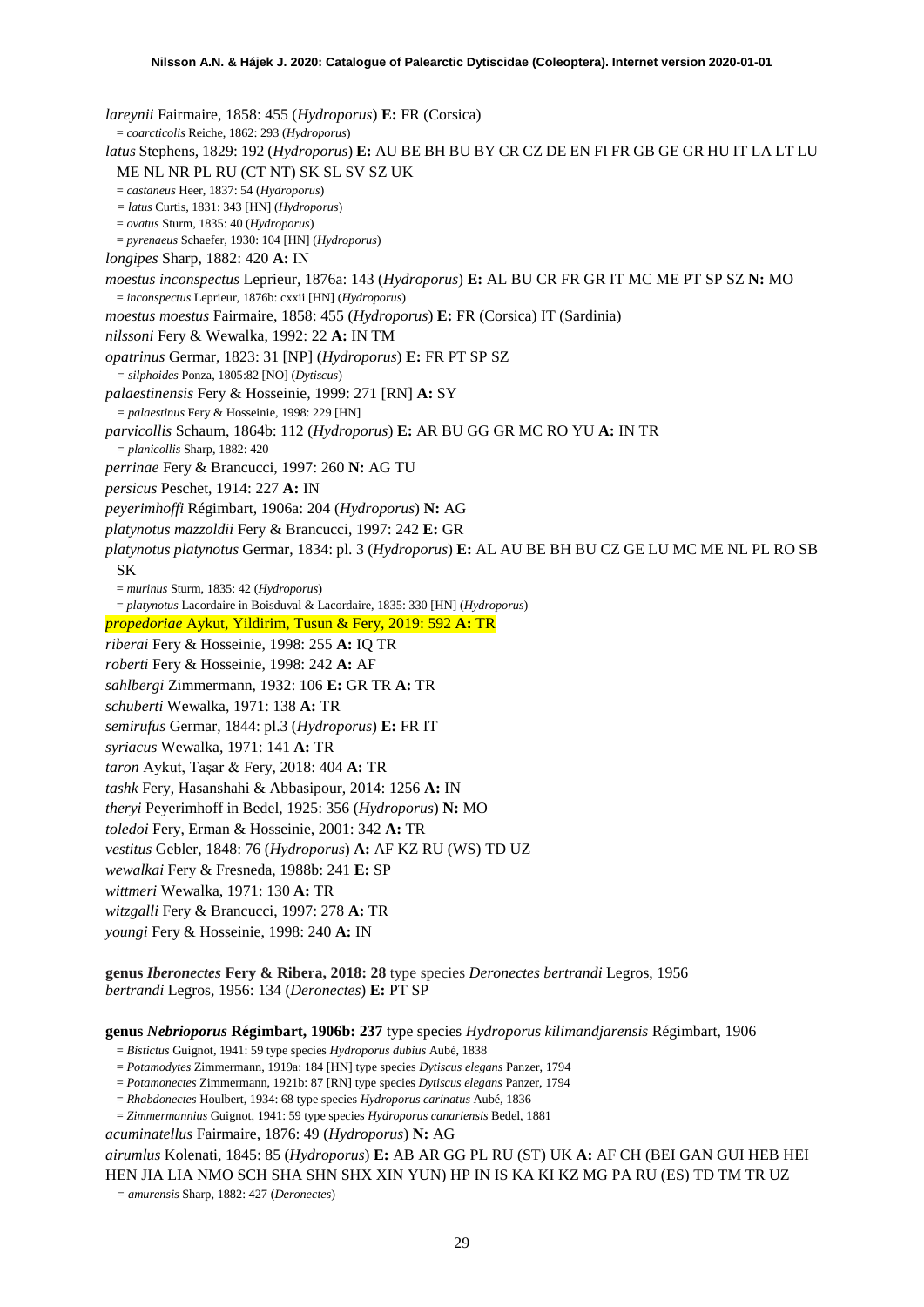*= kashmirensis* Régimbart, 1899: 195 (*Hydroporus*) = *rybinskii* Kinel, 1936: 199 (*Deronectes*) = *sulphuricola* Zaitzev, 1951: 58 (*Deronectes*) *amicorum* Toledo, 2009: 62 **E:** GR (Crete) *anchoralis* Sharp, 1884: 442 (*Deronectes*) **A:** JA *assimilis* Paykull, 1798: 236 (*Dytiscus*) **E:** AU BY CR CZ DE EN FI FR GB GE IR LA LT ME NR RU (CT NT) PL SV SZ A:  $MG<sup>1</sup>$  RU (ES WS) = *affinis* Sturm, 1835: 17 (*Hydroporus*) = *frater* Kunze, 1818: 62 (*Hyphydrus*) = *hyperboreus* Gyllenhal in C.R. Sahlberg, 1826: 175 (*Hyphydrus*) *baeticus* Schaum, 1864b: 109 (*Hydroporus*) **E:** SP = *mariae* Millán & Rocchi, 1991: 83 (*Potamonectes*) *balli* Vazirani, 1970a: 127 (*Potamonectes*) **A:** HP PA UP *banajai* Brancucci, 1980b: 106 (*Potamonectes*) **A:** SA *brownei* Guignot, 1949b: 44 (*Potamonectes*) **A:** CH (GUI HUN SCH) *bucheti bucheti* Régimbart in Sainte-Claire Deville, 1898: 89 (*Hydroporus*) **E:** FR IT *bucheti cazorlensis* Lagar, Fresneda & Hernando, 1987: 93 (*Potamonectes*) **E:** SP *canaliculatus* Lacordaire in Boisduval & Lacordaire, 1835: 328 (*Hydroporus*) **E:** AU BE CZ DE FR GB GE GR HU IT LU NL PL PT SK SP SV SZ = *pantherinus* Reclaire & Wiel, 1948: 222 (*Deronectes*) *canariensis* Bedel, 1881: 265 [RN] (*Hydroporus*) **N:** CI = *gomerensis* Guignot, 1949a: 6 (*Potamonectes*) = *tesselatus* Aubé, 1838b: 516 [HN] (*Hydroporus*) *carinatus* Aubé, 1838b: 485 (*Hydroporus*) **E:** PT SP = *carinatus* Aubé, 1838a: 238 [HN] (*Hydroporus*) *ceresyi* Aubé, 1838b: 543 (*Hydroporus*) **E:** BU CR FR GR IT MA PT SP UK **N:** AG CI EG LB MO MR TU **A**: CY IN IQ IS SI SY TM TR = *ceresyi* Aubé, 1838a: 260 [HN] (*Hydroporus*) *= cerisyi* Guignot, 1947e: 144 [UE] (*Potamonectes*) = *lyellii* Wollaston, 1857: 26 (*Hydroporus*) *= salinus* Joly, 1840: 42 (*Hydroporus*) = *undecimlineellus* Fairmaire, 1877: 141 (*Hydroporus*) *clarkii* Wollaston, 1862: 438 (*Hydroporus*) **E:** IT PT SP **N:** AG CI MO TU **A:** TR = *andalusiae* Clark, 1862c: 469 (*Hydroporus*) = *subtruncatus* Fairmaire, 1876: 49 (*Hydroporus*) = *unilineatus* Báguena Corella, 1935: 88 (*Hydroporus*) *croceus* Angus, Fresneda & Fery, 1993: 298 **E:** SP *crotchi* Preudhomme de Borre, 1871a: xiii (*Hydroporus*) **N:** EG **A:** IS SA SI = *moestus* Walker, 1871: 10 [HN] (*Hydroporus*) = *schweinfurthi* Zimmermann, 1921b: 87 (*Deronectes*) = *walkeri* Branden, 1885: 49 [RN] (*Deronectes*) *depressus* Fabricius, 1775: 233 (*Dytiscus*) **E:** BY CZ DE EN FI GB GE HU IR LA LT NR PL RU (CT NT ST) SL SV UK **A:** MG RU (ES WS) **NAR** = *boristhenicus* Hochhuth, 1871: 233 (*Hydroporus*) *= intermedius* Franck, 1935: 239 (*Deronectes*) = *latescens* Falkenström, 1932a: 185 (*Deronectes*) = *neuhoffii* Cederhielm, 1798: 32 (*Dytiscus*) *dubius* Aubé, 1838b: 517 (*Hydroporus*) **N:** MR = *vigilans* Wollaston, 1854: 86 (*Hydroporus*) *elegans* Panzer, 1794: 24/t.5 (*Dytiscus*) **E:** AU BE BH CR CZ FR GB GE HU IT LS LU NL PT SK SL SP SZ = *brevis* Sturm, 1835: 9 [HN] (*Hydroporus*) = *marginicollis* Aubé, 1838a: 229 [HN] (*Hydroporus*) = *marginicollis* Aubé, 1838b: 507 (*Hydroporus*) = *pallidus* Heer, 1837: 54 (*Hydroporus*) *fabressei* Régimbart, 1901b: 324 (*Hydroporus*) **E:** FR PT SP *fenestratus* Germar, 1836: t.3 (*Hydroporus*) **E:** IT = *fenestratus* Aubé, 1838a: 233 (*Hydroporus*) [HN] = *fenestratus* Aubé, 1838b: 512 (*Hydroporus*) [HN] = *schaumei* Aubé, 1842: 229 (*Hydroporus*) *hostilis* Sharp, 1884: 448 (*Deronectes*) **A:** CH (JIL LIA SCH TAI) JA NC RU (FE) SC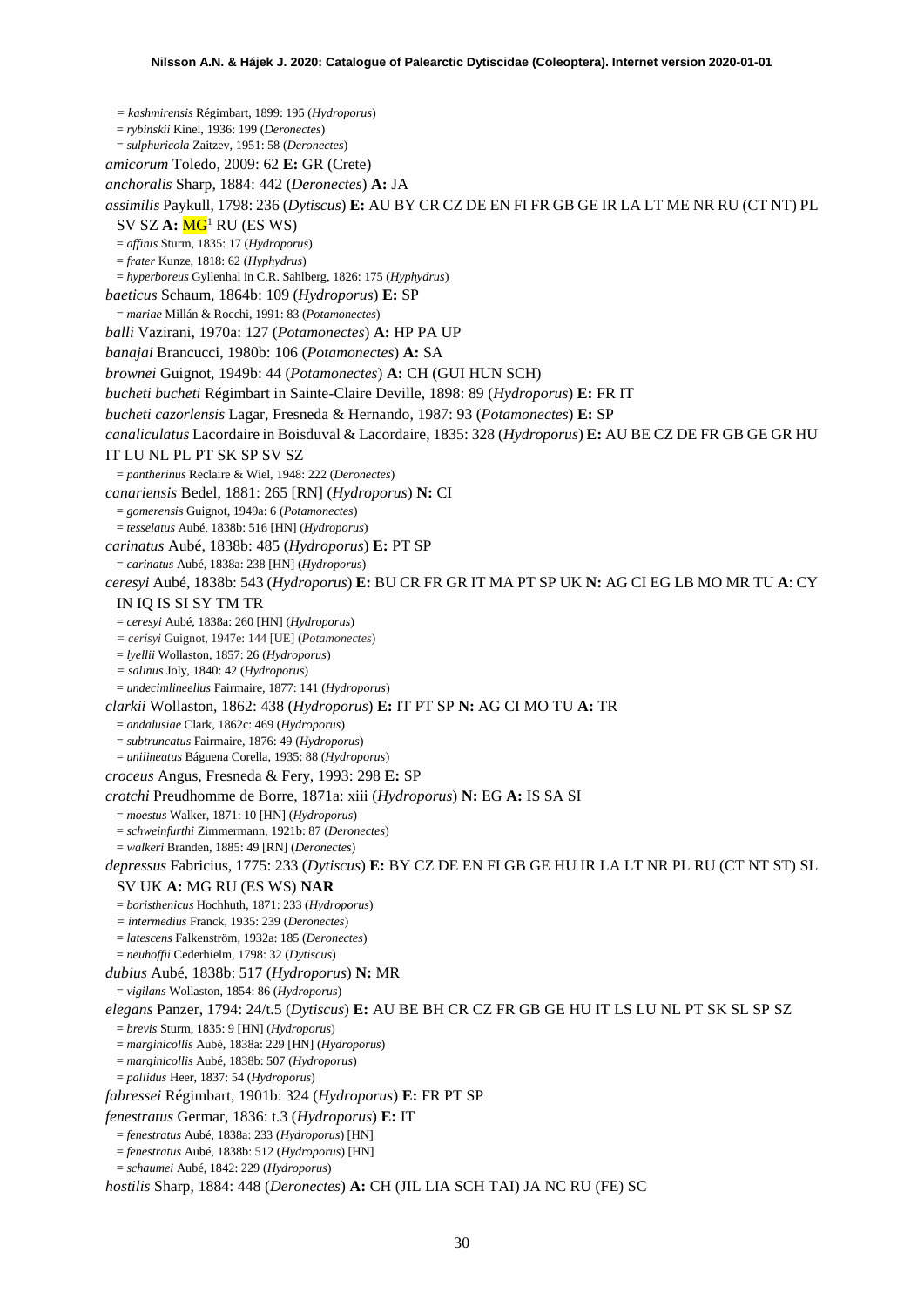*indicus* Sharp, 1882: 431 (*Deronectes*) **A:** AF AP CH (XIZ) HP KA NP PA UP *= manii* Vazirani, 1970a: 124 (*Potamonectes*) *insignis* Klug, 1834: t.33/10 (*Hydroporus*) **N:** EG **A:** SA SI YE = *princeps* Sharp, 1882: 428 (*Deronectes*) = *semiclusus* Walker, 1871: 10 (*Hydroporus*) *kiliani* Peyerimhoff, 1929: 169 (*Hydroporus*) **N:** AG **AFR** *laeviventris* Reiche & Saulcy, 1855: 642 (*Hydroporus*) **A:** CY LE SY TR = *scutellaris* Sharp, 1882: 426 (*Deronectes*) *lanceolatus* Walker, 1871: 11 (*Hydroporus*) **N:** EG **A:** IN IQ IS JO KU SA SI SY TR = *arabicus* Sharp, 1882: 429 (*Deronectes*) = *islamiticus* Sharp, 1882: 430 (*Deronectes*) *laticollis* Zimmermann, 1933: 163 (*Deronectes*) **A:** CH (SHN) *luctuosus* Aubé, 1838b: 514 (*Hydroporus*) **E:** BH CR FR GR IT ME SL SP YU **A:** TR *= flavopunctatus* Pic, 1895: 10 (*Deronectes*) = *luctuosus* Aubé, 1838a: 235 [HN] (*Hydroporus*) = *lugubris* Ragusa, 1887: 227 [HN] (*Hydroporus*) = *sericeus* Costa, 1847b: 99 [HN] (*Hydroporus*) *martinii* Fairmaire, 1858: 455 (*Hydroporus*) **E:** FR (Corsica) *mascatensis* Régimbart, 1897: 206 (*Hydroporus*) **A:** AE AF IN OM PA *melanogrammus* Régimbart, 1899: 199 (*Hydroporus*) **A:** BT CH (YUN) HP NP UP *= satie* Vazirani, 1980: 28 (*Potamonectes*) *millingeni* J. Balfour-Browne, 1951: 188 (*Potamonectes*) **A:** YE *nemethi* Guignot, 1950c: 153 (*Potamonectes*) **N:** MO *nipponicus* Takizawa, 1933: 177 (*Deronectes*) **A:** JA *ressli* Wewalka, 1974: 108 (*Potamonectes*) **A:** AF IN TD TM UZ *sagartus* Toledo, 2009: 71 **A:** IN *sansii* Aubé, 1838b: 509 (*Hydroporus*) **E:** FR IT SP = *sansii* Aubé, 1838a: 230 [HN] (*Hydroporus*) *sardus* Gemminger & Harold, 1868: 440 [RN] (*Hydroporus*) **E:** GR IT = *affinis* Aubé, 1838a: 232 [HN] (*Hydroporus*) = *affinis* Aubé, 1838b: 511 [HN] (*Hydroporus*) = *genei* A. Villa & G.B. Villa, 1838: 62 [HN] (*Hydroporus*) *schoedli* Fery, Fresneda & Millán, 1996: 324 **N:** AG TU *seriatus* Sharp, 1882: 429 (*Deronectes*) **A:** SA YE *sichuanensis* Hendrich & Mazzoldi, 1995: 4 **A:** CH (SCH) *simplicipes* Sharp, 1884: 442 (*Deronectes*) **A:** JA RU (FE) *stearinus stearinus* Kolenati, 1845: 84 (*Hydroporus*) **E:** AB AR **N:** EG **A:** AF IN IS LE SY TR = *rufino* J.R. Sahlberg, 1913: 43 (*Deronectes*) = *turca* Seidlitz, 1887: 55 (*Deronectes*) = *variegatus* Aubé, 1838a: 236 [HN] (*Hydroporus*) = *variegatus* Aubé, 1838b: 518 [HN] (*Hydroporus*) *stearinus suavis* Sharp, 1882: 430 (*Deronectes*) **E:** AL BH BU CR GR MC ME SB **A:** TR = *infuscatus* J.R. Sahlberg, 1913: 42 (*Deronectes*) *steppensis* Motschulsky, 1860c: 516 (*Hydroporus*) **E:** KZ RU (ST) = *scythus* Schaum, 1864b: 110 (*Hydroporus*) **genus** *Nectomimus* **Fery & Ribera, 2018: 34** type species *Oreodytes okulovi* Lafer, 1988 *okulovi* Lafer, 1988: 52 **A:** RU (ES FE)

**genus** *Nectoporus* **Guignot, 1950b: 26** type species: *Hydroporus abbreviatus* Fall, 1923 *angelinii* Fery, 2015: 40 **E:** GR *sanmarkii alienus* Sharp, 1873a: 261 (*Hydroporus*) **E:** PT SP *sanmarkii sanmarkii* C.R. Sahlberg, 1826: 172 (*Hyphydrus*) **E:** AN AU BE BH BU BY CZ DE FI FR GB GE IC IR

IT LU MC ME NL NR PL RO RU (CT NT) SB SK SL SP SV SZ UK **A:** CH (JIL) JA MG RU (FE WS) **NAR** = *fluviatilis* Stephens, 1828: 46 (*Hygrotus*)

= *rivalis* Gyllenhal, 1827: 384 (*Hyphydrus*)

= *stephensii* Stephens, 1835: 391 (*Hygrotus*)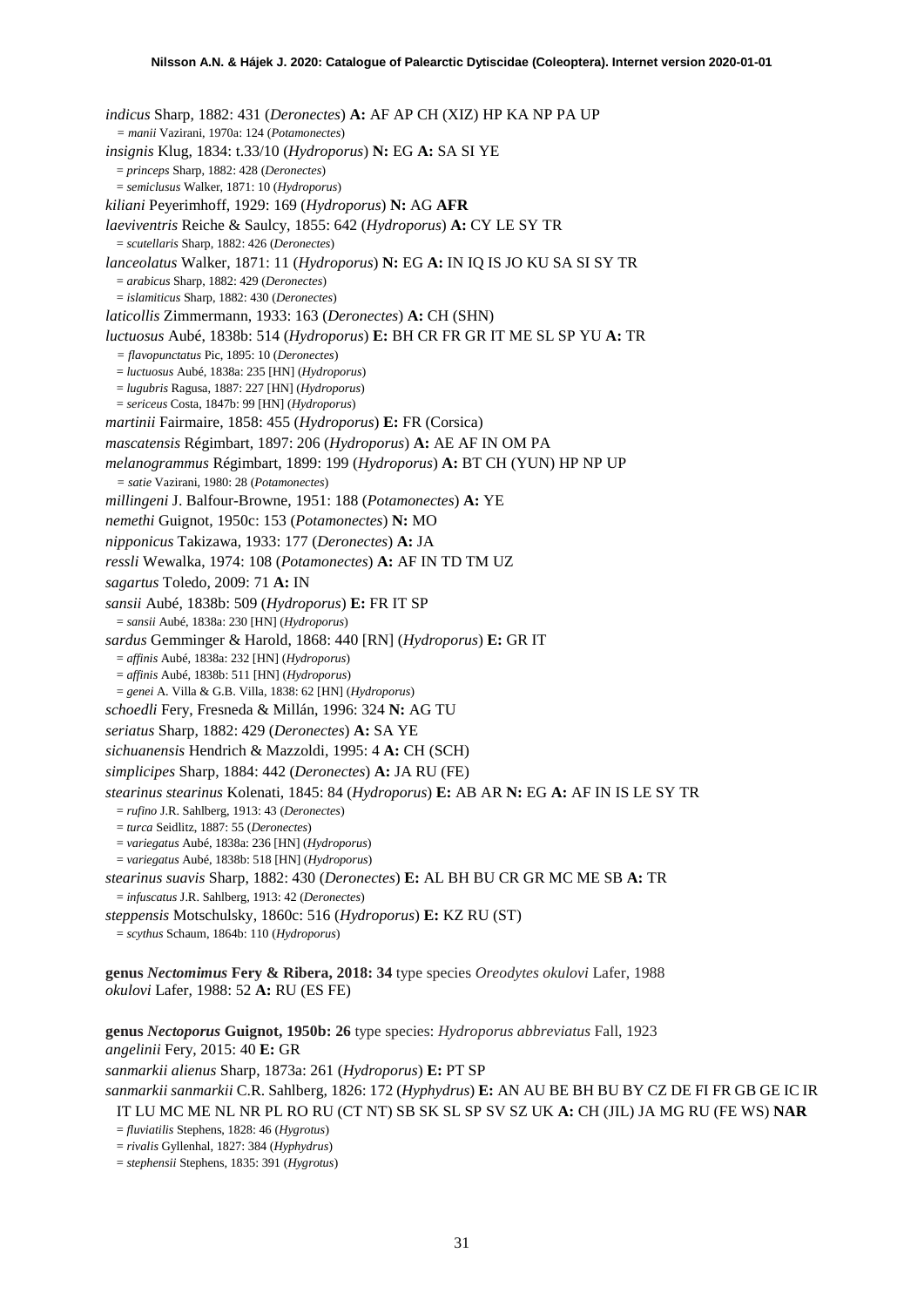**Genus** *Neonectes* **J. Balfour-Browne, 1944b:189** type species: *Hydroporus natrix* Sharp, 1884 *babai* Satô, 1990: 102 **A:** CH (TAI) *jakovlevi* Zaitzev, 1905d: 25 (*Hydroporus*) **A:** RU (ES) = *nobilis* Poppius, 1905: 10 (*Hydroporus*) *natrix* Sharp, 1884: 443 (*Hydroporus*) **A:** CH (JIL LIA) JA NC RU (FE)

**genus** *Oreodytes* **Seidlitz, 1887: 57** type species *Hyphydrus borealis* Gyllenhal in C.R. Sahlberg, 1826 (= *Dytiscus alpinus* Paykull, 1798)

*alpinus* Paykull, 1798: 226 (*Dytiscus*) **E:** FI GB NR RU (CT NT) SV **A:** RU (FE WS)

= *bidentatus* Gyllenhal, 1808: 525 (*Hyphydrus*)

= *borealis* Gyllenhal in C.R. Sahlberg, 1826: 174 (*Hyphydrus*)

- *dauricus* Motschulsky, 1860a: 100 (*Hydrocoptus*) **A:** RU (ES FE) **NAR**
	- = *leechi* Zimmerman, 1985: 110

= *recticollis* Fall, 1926: 140 (*Hydroporus*)

*davisii davisii* Curtis, 1831: 343 (*Hydroporus*) **E:** AL AR AU BH BU CR CZ FR GB GE GG GR IR IT ME PL RO RU (ST) SK SL SZ UK **A:** TR

*= montanus* Zimmermann, 1915: 218 [HN] (*Hydroporus*)

*davisii rhianae* R. Carr, 2001:183 **E:** SP

*kanoi* Kamiya, 1938: 23 (*Deronectes*) **A:** JA

*meridionalis* Binaghi & Sanfilippo, 1971: 216 **E:** IT

*mongolicus* Brinck, 1943b: 155 (*Deronectes*) **A:** MG

*septentrionalis* Gyllenhal in C.R. Sahlberg, 1826: 173 (*Hyphydrus*) **E:** AU CZ FI FR GB GE IR IT ME NR PL PT

RU (NT) SL SP SV SZ **A:** MG RU (ES WS) TR

= *devillei* Régimbart, 1901b: 326 (*Hydroporus*)

= *fluviatilis* Sturm, 1835: 23 [HN] (*Hydroporus*)

= *helveticus* Régimbart, 1901b: 326 (*Hydroporus*)

*shorti* Shaverdo & Fery, 2006: 37 **A:** MG RU (ES)

**genus** *Scarodytes* **Gozis, 1914: 110** type species *Dytiscus halensis* Fabricius, 1787 = *Rhiacodytes* Ádám, 1996: 19 type species *Dytiscus halensis* Fabricius, 1787

*antoni* Fery & Šťastný, 2007: 880 **E:** CR IT

*costatus* Aykut & Fery, 2017: 397 **A:** TR

*fuscitarsis* Aubé, 1838b: 538 (*Hydroporus*) **E:** IT (Sardinia)

= *fuscitarsis* Aubé, 1838a: 255 [HN] (*Hydroporus*)

*halensis* Fabricius, 1787: 192 (*Dytiscus*) **E:** AL AR AU BE BH BU BY CR CZ DE EN FI FR GB GE GG GR HU IT LA LT LU MC MD ME NL NR PL PT RO RU (CT NT ST) SK SL SP SV SZ UK YU **N:** AG EG MO TU **A:** IN IS LE SI SY TR

= *amoenus* J.R. Sahlberg, 1908: 22 [HN] (*Hydroporus*)

= *areolatus* Duftschmid, 1805: 274 (*Dytiscus*)

= *areolatus* Gravenhorst, 1807: 105 [HN] (*Dytiscus*)

= *ibericus* Régimbart, 1901b: 326 (*Hydroporus*)

- = *kaszonensis* Csiki, 1946: 631
- = *nubilus* Gmelin, 1790: 1957 (*Dytiscus*)

= *reticulosus* Falkenström, 1939: 18

*malickyi* Wewalka, 1977: 139 **E:** GR **A:** TR

*margaliti* Wewalka, 1977: 142 **A:** IS SY

*nigriventris* Zimmermann, 1919a: 192 (*Deronectes*) **E:** FR (Corsica)

*pederzanii* Angelini, 1973: 51 **E:** GR IT

*roberti* Fery, 2011b: 384 **E:** GR

*ruffoi* Franciscolo, 1961: 159 **E:** IT

*savinensis cercyrae* Fery & Šťastný, 2007: 887 **E:** GR (Corfu)

*savinensis savinensis* Zimmermann, 1933: 189 (*Deronectes*) **E:** AL CR GR ME

# **genus** *Stictotarsus* **Zimmermann, 1919a: 184** type species *Dytiscus duodecimpustulatus* Fabricius, 1792 *duodecimpustulatus* Fabricius, 1792: 197 (*Dytiscus*) **E:** AU BE CZ DE FR GB GE IR IT LU NL NR PL PT SP SV

SZ

= *duodecimpustulatus* Olivier, 1795: 31 (*Dytiscus*) [HN]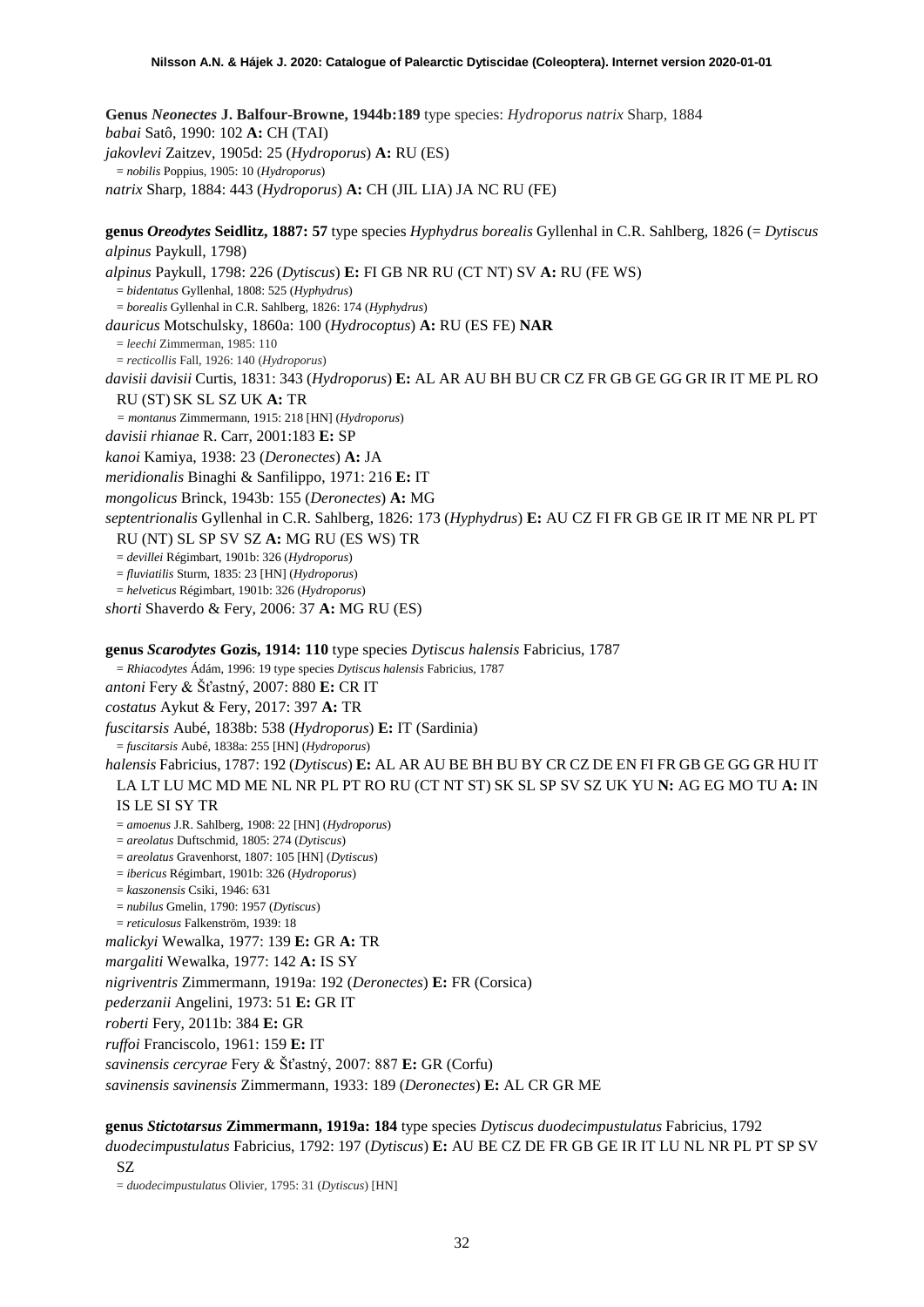= *fluminum* Munster, 1932: 85 = *heeri* Jacquet, 1925: 41 (*Hydroporus*) *maghrebinus* Mazzoldi & Toledo, 1998: 212 **N:** AG MO *procerus* Aubé, 1838b: 505 (*Hydroporus*) **E:** FR (Corsica) IT (Sardinia) **N:** AG MO TU

= *duodecimmaculatus* Régimbart, 1877e: 185 (*Hydroporus*)

= *duodecimmaculatus* Régimbart, 1877f: cxxxiii [HN] (*Hydroporus*)

**genus** *Trichonectes* **Guignot, 1941: 58** type species *Potamonectes otini* Guignot, 1941 *otini* Guignot, 1941: 57 (*Potamonectes*) **E:** SP **N:** MO

**genus** *Zaitzevhydrus* **Fery & Ribera, 2018: 40** type species: *Hydroporus formaster* Zaitzev, 1908 *formaster formaster* Zaitzev, 1908d: 269 (*Hydroporus*) **A:** CH (GAN XIN) MG RU (ES WS) *formaster ulanulana* C.-K. Yang, 1996: 142 (*Potamonectes*) **A:** CH (QIN XIZ)

= *jaechi* Toledo, 1998: 77

subtribe Hydroporina Aubé, 1836

**genus** *Hydrocolus* **Roughley & Larson in Larson et al., 2000: 407** type species *Hydroporus paugus* Fall, 1923 *sahlbergi* Nilsson, 2001: 9 [RN] **E:** FI NR RU (NT) SV **A:** RU (ES)

*= picicornis* J.R. Sahlberg, 1874: xiii [HN] (*Hydroporus*)

*= picicornis* J.R. Sahlberg, 1875: 152 [HN] (*Hydroporus*)

**genus** *Hydroporus* **Clairville, 1806: 182** type species *Dytiscus fusculus* Schrank, 1781 (*= Dytiscus planus* Fabricius, 1782)

= *Hydatoporus* Gistel, 1856: 355 type species *Dytiscus palustris* Linnaeus, 1760

= *Hydrocoptus* Motschulsky, 1853: 5 type species *Dytiscus tristis* Paykull, 1798

= *Hydroporidius* Guignot, 1949a: 9 type species *Hydroporus melanarius* Sturm, 1835

= *Hydroporinus* Guignot, 1945a: 22 type species *Hydroporus neglectus* Schaum, 1845

= *Hydrotarsus* Falkenström, 1938: 4 type species *Hydrotarsus lundbladi* Falkenström, 1938

= *Schizoporus* Ádám, 1996: 20 type species *Hydroporus angustatus* Sturm, 1835

= *Sternoporus* Falkenström, 1930: 24 type species *Hydroporus longicornis* Sharp, 1871

= *Suphrodytes* Gozis, 1914: 110 type species *Dytiscus dorsalis* Fabricius, 1787

*acutangulus* Thomson, 1856: 202 **E:** FI NR RU (NT) SV **A**: MG RU (ES FE WS)

= *aenescens* J.R. Sahlberg, 1880: 50

 $=$  *pectoralis* J.R. Sahlberg, 1880: 51 [HN]

= *punctatulus* J.R. Sahlberg, 1889: 221

= *sumakovi* Poppius, 1912: 107 = *zaitzevi* Jacobson, 1908: 425 [RN]

*amguemensis* Shaverdo, 2003:59 **A:** RU (FE)

*ampliatus ampliatus* Zaitzev, 1927: 13 **E:** RU (ST) **A:** AR IN

*ampliatus colchicus* Bilyashiwsky, 2004: 47 **E:** GG

*analis* Aubé, 1838b: 592 **E:** FR (Corsica) IT **N:** AG TU

= *analis* Aubé, 1838a: 294 [HN]

*anatolicus anatolicus* J. Balfour-Browne, 1963: 2 **A:** TR

*anatolicus koksali* Hájek & Fikáček, 2010: 1635 **A:** TR

*angusi* Nilsson, 1990b: 33 **A:** CH (JIL) JA MG RU (ES FE)

*angustatus* Sturm, 1835: 53 **E:** AR AU BE BH BU BY CR CZ DE EN FI FR GB GE GG HU IR IT LA LS LT LU

MC MD NL NR PL RO RU (CT NT ST) SB SK SL SV SZ UK **A:** IN KZ RU (ES WS) TR

= *acuminatus* Sturm, 1835: 74

*apenninus* Pederzani & Rocchi, 2005: 319 **E:** IT

*artvinensis* Fery & Erman, 2009: 9 **A:** TR

*askalensis* Wewalka, 1992: 56 **A:** TR

*basinotatus* Reiche, 1864: 234 **E:** SP **N:** MO

= *venator* Sharp, 1882: 465

*bergmani* Nilsson, 1995: 23 **A:** RU (FE)

*bithynicus* Hernando, Aguilera, Castro & Ribera, 2012: 38 **A:** TR

*bodemeyeri bodemeyeri* Ganglbauer, 1900: 139 **E:** GR **A:** TR

= *collarti* Guignot, 1949a: 7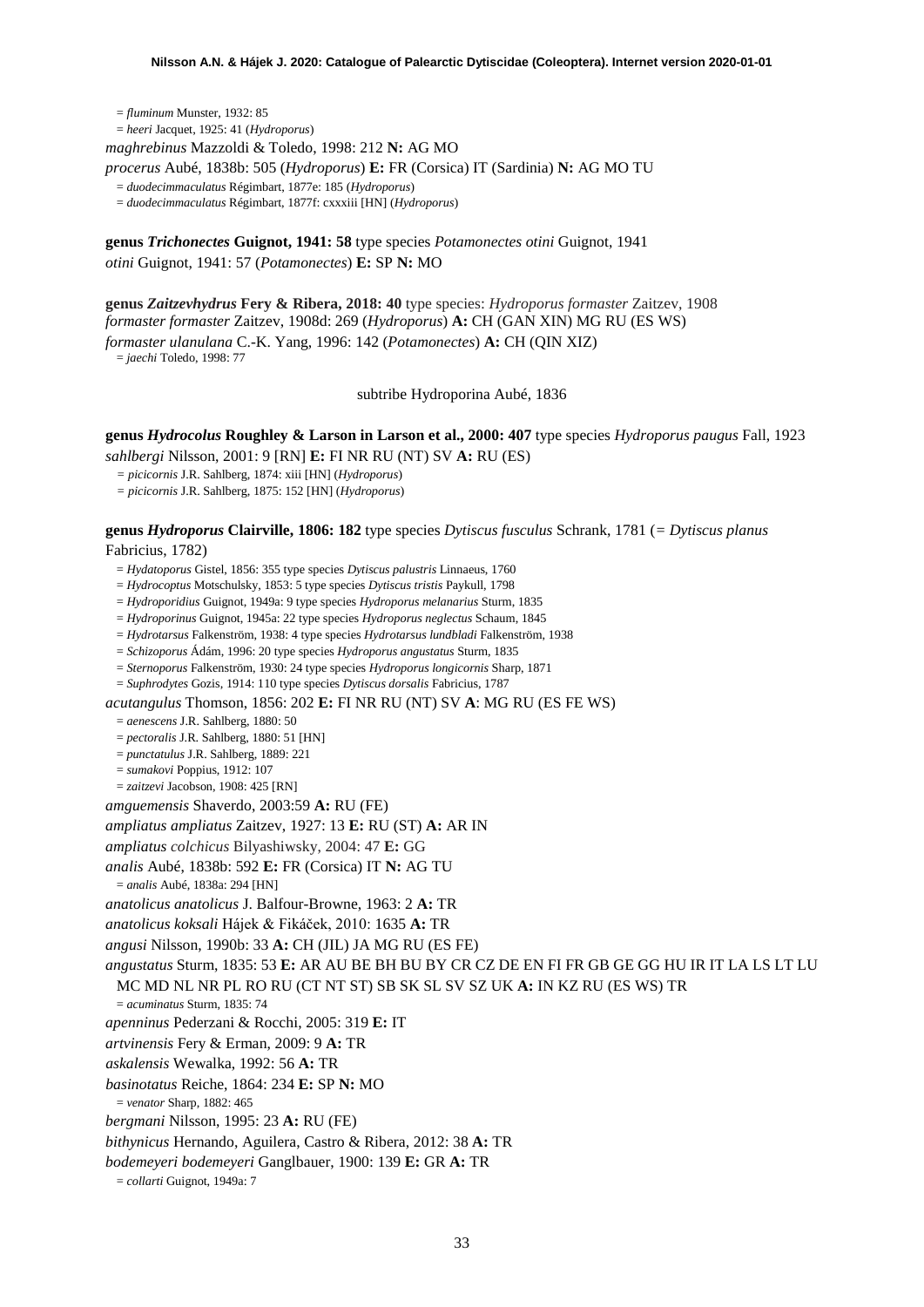*bodemeyeri cariaensis* Hájek & Fikáček, 2010:1642 **E:** GR (Rhodes) **A:** TR *bodemeyeri guignoti* Gschwendtner, 1935c: 205 **E:** AL BU GR = *bulgaricus* Hlisnikovský, 1955b: 100 *brancoi brancoi* Rocchi, 1981: 150 **E:** PT SP *brancoi gredensis* Fery, 1999: 234 **E:** PT SP *brancuccii* Fery, 1987: 65 **E:** PT SP *brevis* R.F. Sahlberg, 1834a: 3 **E:** BY DE EN FI GE LA NR PL RU (CT NT) SV **A:** RU (ES WS) = *brevis* R.F. Sahlberg, 1834b: 270 [HN] *breviusculus* Poppius, 1905: 14 **A:** CH (JIL) RU (ES FE) *brucki* Wehncke, 1875b: 234 **E:** GR **A:** CY LE TR *cagrankaya* Fery & Erman, 2009: 3 **A:** TR *cantabricus* Sharp, 1882: 457 **E:** SP *carli* Wewalka, 1992: 52 **A:** YE *compunctus* Wollaston, 1865: 65 **N:** CI *constantini* Hernando & Fresneda, 1996: 155 **E:** SP *crinitisternus* Shaverdo & Fery, 2001:34 **A:** KZ MG *cuprescens* K.W. Miller & Fery, 1995: 405 **A:** CY *decipiens* Sharp, 1878a: 113 **E:** PT SP *discretus discretus* Fairmaire & Brisout in Fairmaire, 1859b: 28 [CN] **E:** AL AU BE BH BU BY CR CZ DE EN FI FR GB GE GG GR HU IR IT LA LS LT LU MC ME NL NR PL PT RO RU (CT NT ST) SB SK SL SP SV SZ UK **N:** MO **A:** AF CH (XIN) CY IN KA NP PA RU (ES) TR = *alpestris* Falkenström, 1939: 15 = *corsicus* Wehncke, 1872a: 163 = *cyprius* Régimbart, 1878b: 352 = *lundbladi* Falkenström, 1939: 12 = *maurus* Sharp, 1882: 463 = *neuter* Fairmaire & Laboulbène, 1855: 205 [SN] = *pescheti* Guignot, 1930: 191 = *sublaevis* Falkenström, 1922b: 184 [HN] *discretus tatricus* Kinel, 1949: 396 **E:** PL *distinguendus* Desbrochers des Loges, 1871: 338 **E:** FR GR (Corfu) IT **N:** AG = *avunculus* Fairmaire, 1872: lxxii = *gridellii* Focarile, 1960: 68 *dobrogeanus* Ieniştea, 1962: 424 **E:** AU BH BU CZ GR HU IT ME RO SK UK **A:** CY TR *dorsalis* Fabricius, 1787: 192 (*Dytiscus*) **E:** AU BE ?BH ?BU BY CR CZ DE EN FI FR GB GE ?HU IR IT LA ?LT ?LU ?MD NR PL RU (CT) SK ?SL SV SZ ?YU **A:** ?KI RU (WS)[\\*](#page-33-0) = *dubius* Melsheimer, 1844: 29 [HN] = ? *fimbriatus* Schrank, 1781: 203 (*Dytiscus*) = *marginalis* Schilsky, 1889: 346 = ? *punctatus* O.F. Müller, 1776: 73 [HN] (*Dytiscus*) = *quadricolor* Gmelin, 1790: 1956 (*Dytiscus*) = *rufifrons* Fabricius, 1792: 198 [HN] (*Dytiscus*) *elongatulus* Sturm, 1835: 52 **E:** AU BE BY CZ DE EN FI FR GB GE LA LT NL NR PL RU (CT NT) SK SV UK **A:**  MG RU (ES WS) = *eugeniae* Zaitzev, 1909: 63 = *lenensis* Poppius, 1905: 15 *emergens* Vorst & Fery, 2014: 146 **A:** TR *errans* Sharp, 1882: 462 **N:** CI *erythrocephalus* Linnaeus, 1758: 412 (*Dytiscus*) **E:** AB AU BE BH BU BY CR CZ DE EN FA FI FR GB GE GG HU IR IT LA LT LU ME NL NR PL RO RU (CT NT ST) SK SL SV SZ UK **A:** IN KZ RU (ES WS) TR = *deplanatus* Gyllenhal in C.R. Sahlberg, 1826: 178 (*Hyphydrus*) = *derelictus* Clark, 1862c: 471 = *faroensis* Mjöberg, 1917: 10 = *sericeus* Eschscholtz, 1818: 459 (*Dytiscus*) = *subcostatus* Gerhardt, 1909: 2 *erzurumensis* Erman & Fery, 2000:172 **A:** TR

<span id="page-33-0"></span> <sup>\*</sup> Two species were currently recognised by Bergsten et al. (2012). The occurrence of *H. dorsalis* in countries marked with question mark has to be revised with the respect to that fact.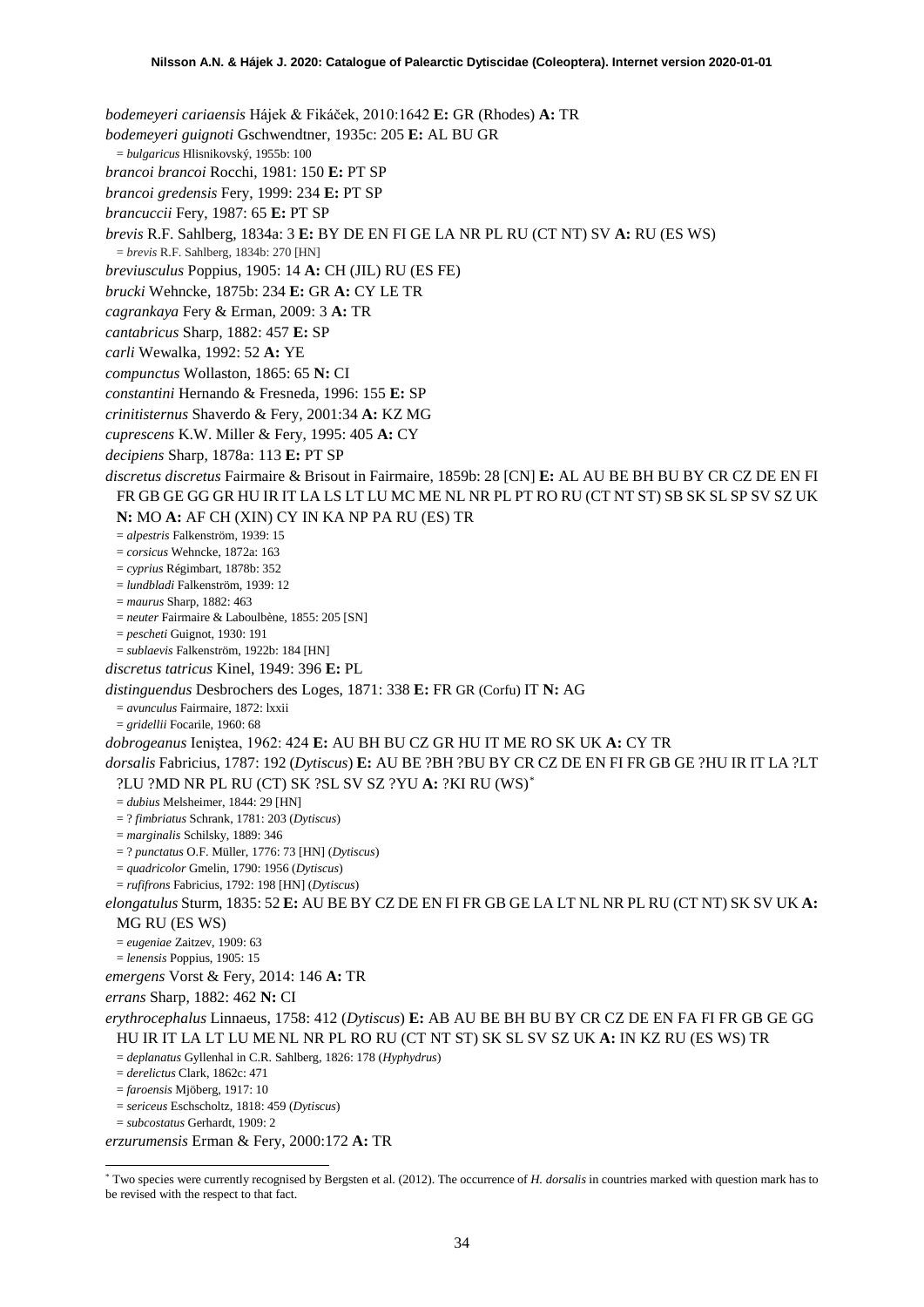*esseri* Fery & Hendrich, 2011a: 39 **A:** TR *ferrugineus* Stephens, 1829: 193 **E:** AU BE BU CR CZ FR GB GE HU IT LU ME PL RO SK SL SZ UK = *victor* Aubé, 1838a: 300 [HN] = *victor* Aubé, 1838b: 598 *feryi* Wewalka, 1992: 54 **N:** AG TU *figuratus* Gyllenhal in C.R. Sahlberg, 1826: 175 (*Hyphydrus*) **E:** AU BE BY CR CZ DE FI FR GB GE IR NL NR PL RU (CT NT ST) SK SV UK **A:** RU (ES WS) = *eljasi* Wirén, 1968: 114 = *maeklini* Zaitzev, 1910a: 29 [RN] = *sibiricus* Mäklin, 1881: 22 [HN] = *transversalis* Dalla Torre, 1877: 61 *foveolatus* Heer, 1840: 157 **E:** AU BH FR GE HU IT PL SP SZ = *apfelbecki* Ganglbauer, 1891: 475 = *atropos* Mulsant & Godart, 1860: 179 = *nivalis* Heer, 1840: 157 *fuscipennis* Schaum in Schaum & Kiesenwetter, 1867: 64 [RN] **E:** AU BY DE EN FI GE HU LA LT MC NR PL RU (CT NT ST) SB SK SV UK **A:** JA KZ MG RU (ES FE WS) TM **NAR** = *criniticoxis* Larson, 1975: 301 = *flavipennis* Munster, 1932: 84 = *piceus* Sturm, 1835: 66 [HN] = *puberulus* Mannerheim, 1853: 163 [HN] *galloprovincialis* Manuel, 2013: 456 **E:** FR *geniculatus* Thomson, 1856: 200 **E:** FI NR RU (NT) SV **A:** MG RU (ES WS) **NAR** = *opacus* Wehncke, 1872a: 163 = *pilipes* J.R. Sahlberg, 1921: 3 = *subseriatus* J.R. Sahlberg, 1910: 171 *georgicus* Bilyashiwsky, 2004:44 **E:** GG *glabriusculus* Aubé, 1838b: 614 **E:** BY DE EN[9](#page-52-8) FI GB GE IR LA LT NL NR PL RU (NT) SV **A:** RU (ES WS) *= glabriusculus* Aubé, 1838a: 312 [HN] *glasunovi dolini* Fery & Šťastný, 2010: 1012 **A:** KI KZ UZ *glasunovi glasunovi* Zaitzev, 1905d: 26 **A:** AF CH (XIN) KI TD UZ = *macrocephalus* Gschwendtner, 1923: 100 *goldschmidti* Gschwendtner, 1923: 101 **A:** CH (XIN) KI UZ *= recidivus* Gschwendtner, 1923: 103 *golestanensis* Hájek, 2016: 497 **A:** IN *gueorguievi* Wewalka, 1975a: 91 **E:** BU *guernei* Régimbart in Alluaud, 1891: 202 **E:** AZ *gyllenhalii* Schiødte, 1841: 434 **E:** AU BE BU BY CR CZ DE FI FR GB GE IR IT LU NL NR PL PT RU (NT) SK SP SV *hajeki* Fery, 2009: 546 **A:** IN *hebaueri* Hendrich, 1990: 244 **E:** AL BH BU GR HU ME SK TR *hellenicus* Mazzoldi & Toledo, 1992: 183 **E:** GR *holzschuhi* Fery, 2009: 540 **A:** TR *humilis* Klug, 1834: t.33/11 **N:** EG **A:** IS SI = *sinaicus* Wewalka, 1984: 133 *hygrotoides* Fery, 2000: 1248 [RN] **A:** CH (JIX BEI) *= discedens* Sharp, 1882: 396 [HN] (*Coelambus*) *ijimai* Nilsson & Nakane, 1993: 424 **A:** JA *incognitus* Sharp, 1869: 84 **E:** AU BE BY CZ DE EN FI FR GB GE HU IR IT LA LT LU NL NR PL PT RO RU (CT NT ST) SK SL SP SV SZ UK **A:** KZ RU (ES WS) = *discedens* Régimbart, 1877c: 194 = *discedens* Régimbart, 1877d: cxxxix [HN] = *ellypticus* Petri, 1912: 44 = *seidlitzi* Gerhardt, 1899a: 5 *incommodus* Fery, 2006: 24 **E:** AU SK *ineptus* Sharp, 1882: 462 **A:** SY *inscitus* Sharp, 1882: 463 **A:** IN IQ KU TR *jacobsoni* Zaitzev, 1927: 17 **E:** GG RU (ST)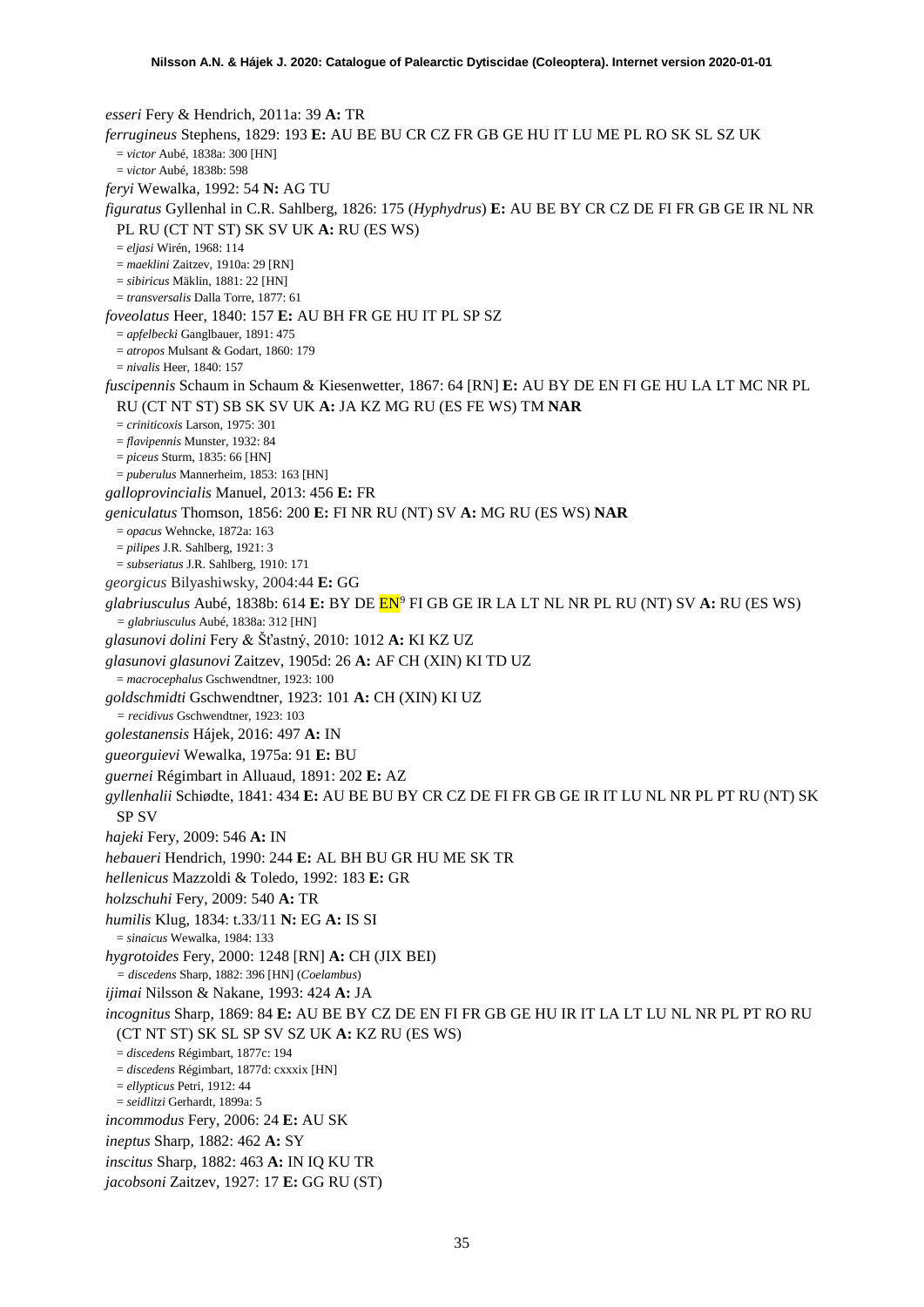*jelineki* Fery, 2009: 535 **A:** IN TR *jonicus caucasicus* Zaitzev, 1927: 12 **E:** AR GG **A:** TR *jonicus jonicus* L. Miller, 1862: 276 **E:** AL BH BU CR GR IT MC ME SL *jurjurensis* Régimbart, 1895: 29 **N:** AG = *djurdjurensis* Bedel, 1925: 371 [UE] *kabakovi* Fery & Petrov, 2006:88 **A:** MG RU (ES) *kasyi* Wewalka, 1984: 132 **A:** CY SY TR *kozlovskii* Zaitzev, 1927: 15 **E:** AR BU GG MC RO RU (ST) **A:** IN LE TR *kraatzii* Schaum in Schaum & Kiesenwetter, 1867: 66 **E:** AU BH BU CZ EN FR GE IT PL SK SZ UK = *hedwigae* Schenkling, 1917: 52 [UE] = *hedwigi* Reitter, 1897: 45 = *kraatzii* Schaum in Kraatz, 1868: 384 [HN] *kryshtali* Bilyashivsky, 1993: 15 **E:** UK *kurdistanicus* Hájek & Fikáček, 2010:1646 **A:** TR *lapponum* Gyllenhal, 1808: 532 (*Hyphydrus*) **E:** FI NR RU (NT) SV **A:** KZ RU (ES WS) **NAR** = *kolstromi* J.R. Sahlberg, 1875: 145 = *labradorensis* Fall, 1923: 71 = *obtusipennis* J.R. Sahlberg, 1875: 146 *laticollis* Zimmermann, 1922: 20 **A:** RU (FE) *lenkoranensis* Fery, 1999: 255 **E:** AB GG *libanus* Régimbart, 1901a: 101 **A:** LE TR *limbatus* Aubé, 1838b: 591 **E:** AZ FR IT PT SP **N:** AG LB MO TU = *limbatus* Aubé, 1838a: 292 [HN] *lluci* Fery, 1999: 244 **E:** SP (Islas Baleares) *longicornis* Sharp, 1871: 205 [RN] **E:** AU BE BU BY CZ DE FI FR GB GE HU IR IT LA LT LU NR PL RU (CT NT) SV SZ UK **A:** RU (WS) = *parallelus* Sharp, 1869: 84 [HN] *longulus* Mulsant & Rey, 1861: 305 **E:** AU BE FR GB GE IR IT LU NL SP SZ = *celatus* Clark, 1862c: 473 *lucasi* Reiche in Marseul, 1866: 19 [RN] [NP] **E:** BH FR IT GR PT SP **N:** AG CI LB MO TU = *basiclarior* Gozis, 1914: 164 [RN] = *bonnairii* Fairmaire, 1872: lxxii = *confusus* Lucas, 1846: 96 [HN]  $=$  *lucasii* Reiche in Reiche & Lallemant, 1872: 24 [RN] [HN] = *nigriceps* Schaum, 1864b: 110 [HN] *= perplexus* Schaum, 1847: 39 [RN] [NO] *lundbergi* Fery & Erman, 2009: 8 **A:** TR *lundbladi* Falkenström, 1938: 4 (*Hydrotarsus*) **N:** MR *macedonicus* Fery & Pesic, 2006: 596 **E:** MC ME *marginatus* Duftschmid, 1805: 269 (*Dytiscus*) **E:** AL AR AU BE BH BU CR CZ FR GB GE GG GR HU IT MC NL PL RU (ST) SB SK SL SP SZ TR UK **N:** AG MO **A:** IN IS KZ TR = *bosnicus* Apfelbeck, 1909: 496 = *pallens* Zimmermann, 1915: 222 [HN] *mariannae* Wewalka, 1974: 106 **A:** IS *martensi* Brancucci, 1981: 180 **A:** KA *melanarius* Sturm, 1835: 59 **E:** AU BE BH BY CR CZ DE EN FI FR GB GE HU IR IT LA LS LT LU NL NR PL RO RU (CT NT ST) SB SK SL SV SZ UK **A:** KZ RU (WS) = *montanus* Helliesen, 1890: 23 = *monticola* Sharp, 1869: 84 = *munsterii* Helliesen, 1890: 22 = *obscuricornis* J.R. Sahlberg, 1921: 3 = *ruficornis* Zetterstedt, 1838: 139 *memnonius* Nicolai, 1822: 33 **E:** AB AU BE BH BU BY CR CZ DE EN FA FI FR GB GE GR HU IR IT LA LS LT LU NL NR PL RU (CT NT ST) SK SL SP SV SZ UK **N:** AG EG MO TU **A:** TR = *castaneus* Aubé, 1838a: 302 [HN] = *castaneus* Aubé, 1838b: 600 [HN] = *incertus* Aubé, 1838a: 306 [HN] = *incertus* Aubé, 1838b: 607

= *insularis* Sharp, 1882: 457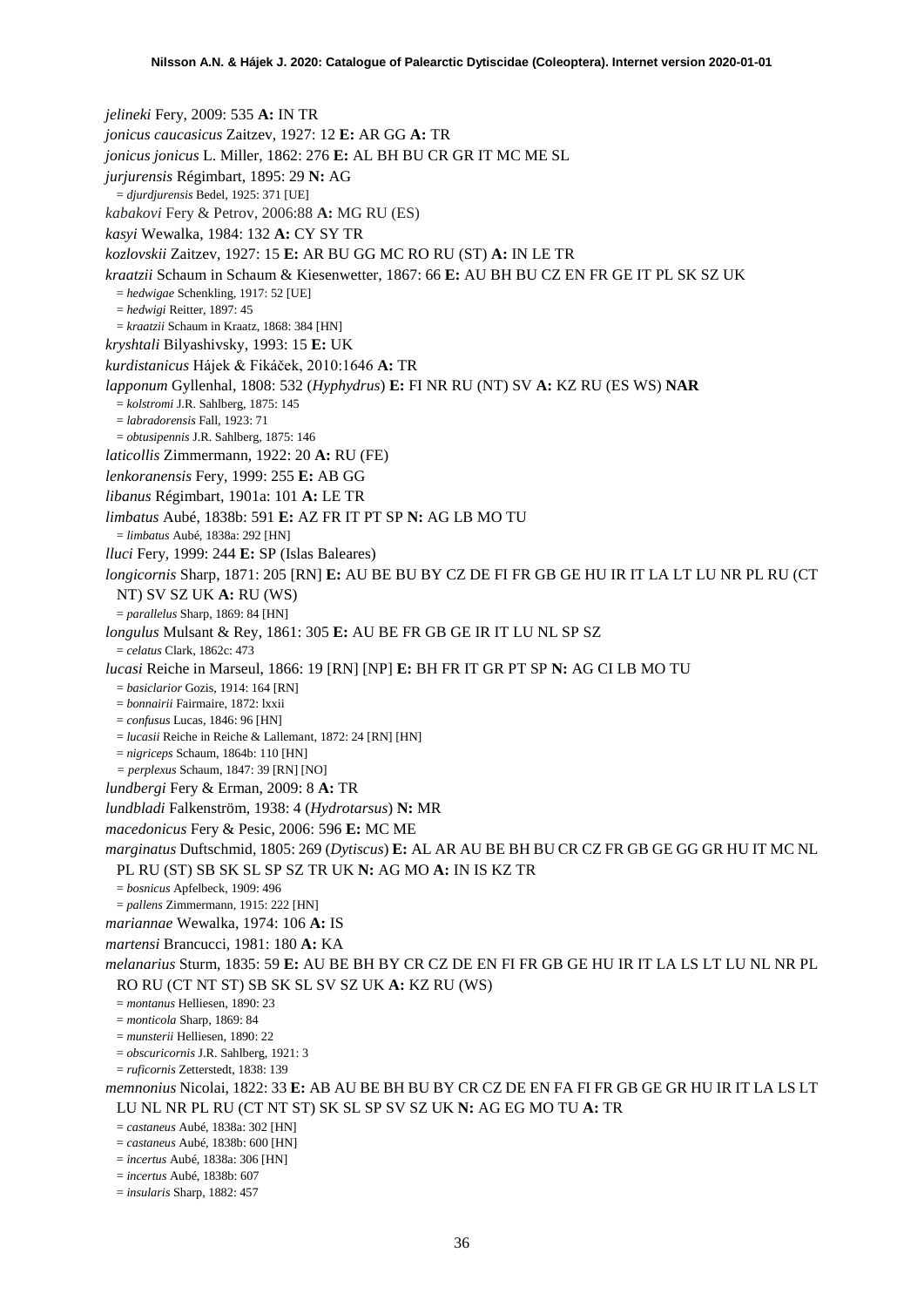= *jugularis* Babington, 1832: 328 = *niger* Sturm, 1835: 44 [HN] = *revelierei* Sharp, 1882: 458 = *subelongatus* Stephens, 1835: 392 *morio* Aubé, 1838b: 610 **E:** AU BE BY CZ DE EN FI FR GB GE IR LA LT NL NR PL RU (CT NT) SK SV **A:** JA MG RU (ES FE WS) **NAR** = *atriceps* Crotch, 1870: 96 [RN] = *caliginosus* LeConte, 1850: 215 = *caminarius* Motschulsky, 1860a: 100 = *lugubris* Motschulsky, 1845a: 353 [HN] = *melancholicus* Motschulsky, 1860a: 100 [RN] = *morio* Aubé, 1838a: 307 [HN] = *scaphiformis* Sharp, 1871: 205 = *valliger* Hellén, 1929: 36 = *watanabei* Takizawa, 1933: 174 *multiguttatus* Régimbart, 1878b: 351 **A:** IS JO SY = *ortali* Wewalka, 1984: 136 *nanpingensis* Toledo & Mazzoldi, 1996: 241 **A:** CH (GAN SCH) *neclae* Erman & Fery, 2006: 41 **A:** TR *necopinatus necopinatus* Fery, 1999: 248 **E:** PT SP *necopinatus robertorum* Fery, 1999: 250 **E:** FR GB (Channel Isles) *necopinatus roni* Fery, 1999: 253 **E:** GB *neglectus* Schaum, 1845: 409 **E:** AU BE BY CZ DE EN FI FR GB GE HU IR LA LT LU NL NR PL RU (CT NT) SK SV SZ UK **A:** RU (WS) = *incrassatus* Thomson, 1871: 366 *nevadensis* Sharp, 1882: 481 **E:** PT SP *nigellus* Mannerheim, 1853: 163 **E:** AN AR AU BU DE FI FR GE GG IT LA NR PL RU (CT **ST**<sup>[10](#page-52-9)</sup>) SP SV SZ A: CH (QIN SCH) IN KI KZ MG RU (FE WS) TR **NAR** = *bungei* Zaitzev, 1910a: 31 = *mtiula* Zaitzev, 1927: 14 = *obscuripes* Motschulsky, 1860a: 100 = *pyrenaeus* Wehncke, 1872a: 163 = *sieversi* J.R. Sahlberg, 1910: 173 = *tungus* Zaitzev, 1910a: 32 *nigrita* Fabricius, 1792: 201 (*Dytiscus*) **E:** AU BE BH BU BY CR CZ DE EN FA FI FR GB GE HU IC IR IT LA LT LU MC NL NR PL PT RO RU (CT NT ST) SK SL SP SV SZ UK **A:** KI KZ RU (ES WS) = *bisbiguttatus* J.R. Sahlberg, 1921: 1 = *convexior* Seidlitz, 1887: 67 = *glabellus* Thomson, 1867: 80 *= melaenus* Nicolai, 1822: 34 = *monilicornis* J.R. Sahlberg, 1875: 154 = *obovatus* J.R. Sahlberg, 1880: 52 = *subalpinus* Thomson, 1871: 365 = *trivialis* Stephens, 1828: 59 *normandi alhambrae* Fery, 1999: 242 **E:** SP *normandi ifnii* Fery, 1999: 241 **N:** MO *normandi ifranensis* Fery, 1999: 239 **N:** MO *normandi normandi* Régimbart, 1903b: 254 **E:** FR PT SP *notabilis* LeConte, 1850: 216 **E:** FI NR RU (CT NT) SV **A:** MG RU (ES FE WS) **NAR** = *arcticus* Thomson, 1856: 197 = *fennicus* Seidlitz, 1887: 66 = *tomentosus* Poppius, 1905: 12 *notatus* Sturm, 1835: 62 **E:** BY CZ DE EN FI FR GE HU LA LT NL PL RU (CT NT) SV UK **A:** RU (ES WS) = *sacha* Zaitzev, 1910a: 30 *oasis* Wewalka, 1992: 53 **N:** EG *obscurus* Sturm, 1835: 65 **E:** AU BE BY CR CZ DE EN FI FR GB GE HU IR LA LT LU NL NR PL RU (CT NT ST) SK SV SZ UK **A:** RU (WS) **NAR** = *hockingi* Larson, 1975: 296 *obsoletus* Aubé, 1838b: 597 **E:** CR DE FR GB GE GR IR IT NR PT SP SV **N:** AG LB MO MR TU **A:** SY TR = *obsoletus* Aubé, 1838a: 298 [HN]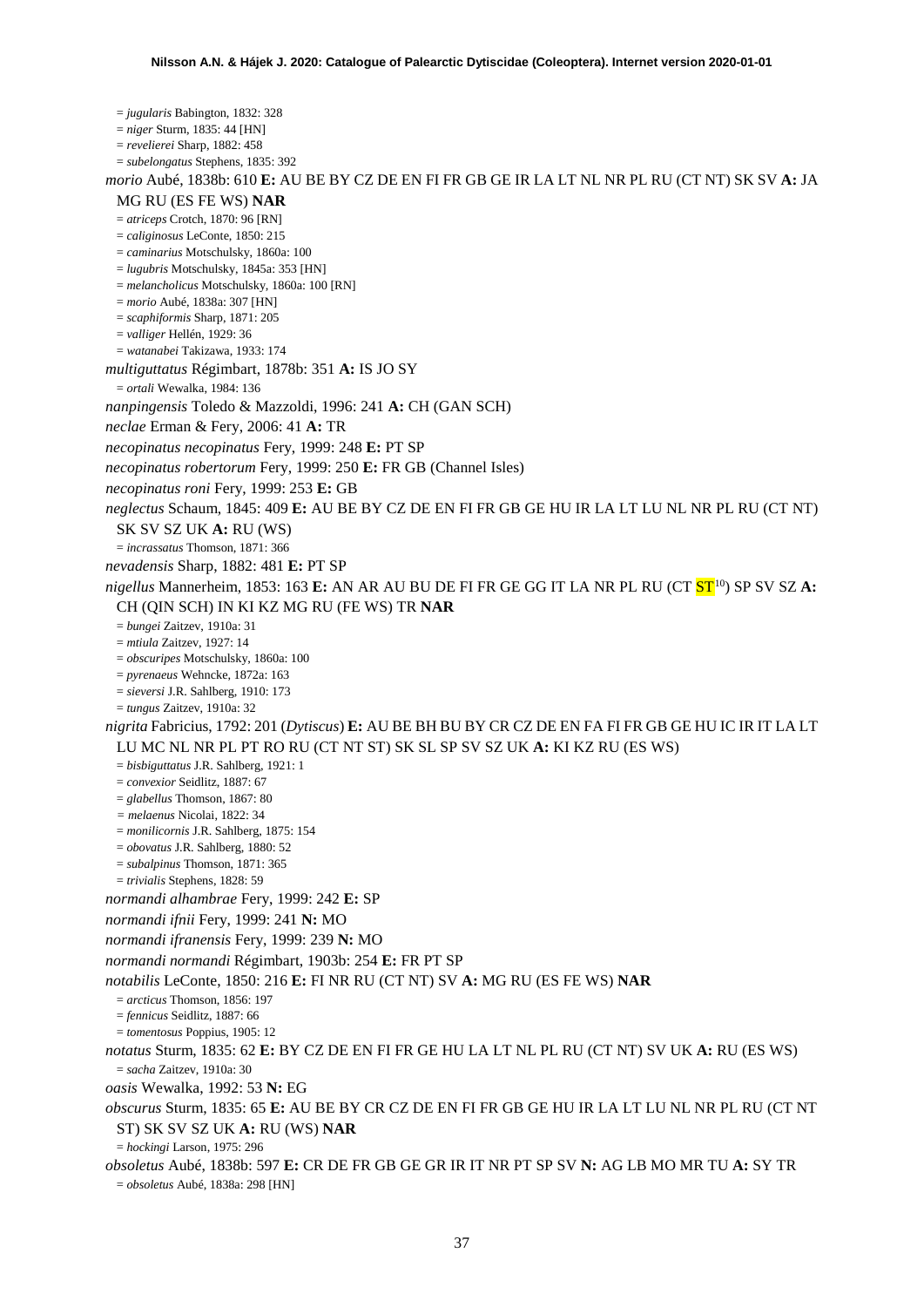*paganettianus* Scholz, 1923: 183 **E:** PT SP *palustris* Linnaeus, 1760: 216 (*Dytiscus*) **E:** AB AN AR AU BE BH BU BY CR CZ DE EN FA FI FR GB GE GG GR HU IR IT LA LS LT LU MC ME NL NR PL RO RU (CT NT ST) SK SL SP SV SZ UK YU **A:** IN MG RU (ES WS) TR = *apicalis* Schilsky, 1888: 183 = *buresi* Mařan, 1938: 95 = *cambriensis* Curtis, 1831: 343 = *cristatomarginatus* Goeze, 1777: 625 (*Dytiscus*) = *fimbriatus* Gmelin, 1790: 1957 [HN] (*Dytiscus*) = *fuscorufus* Munster, 1927: 160 = *lituratus* Fabricius, 1781: 296 (*Dytiscus*) = *proximus* Stephens, 1828: 55 = *sexpustulatus* Fabricius, 1777: 239 (*Dytiscus*) = *styriacus* Seidlitz, 1887: 70 = *tinctus* Clark, 1862b: 326 = *variegatus* Geoffroy in Fourcroy, 1785: 68 (*Dyticus*) *pfefferi* Wewalka, 1974: 107 [RN] **E:** GR = *orientalis* Hlisnikovský, 1955a: 87 [HN] *pilosus* Guignot, 1949a: 5 (*Hydrotarsus*) **N:** CI *planus* Fabricius, 1782: 501 (*Dytiscus*) **E:** AB AL AR AU BE BH BU BY CR CZ DE EN FI FR GB GE GG GR HU IR IT LA LT LU MC NL NR PL PT RO RU (CT NT ST) SK SL SP SV SZ TR UK YU **N:** AG MO **A:** IN IQ KI KZ LE RU (WS) TM TR *= flavipes* Dalla Torre, 1879: 40 = *frisius* Verhoeff, 1891: 23 = *fuscatus* Stephens, 1828: 62 = *fusculus* Schrank, 1781: 203 (*Dytiscus*) = *holosericeus* Marsham, 1802: 427 (*Dytiscus*) = *humeralis* Marsham, 1802: 422 (*Dytiscus*) = *lividus* Geoffroy in Fourcroy, 1785: 68 (*Dyticus*) = *nigricans* Schrank, 1781: 205 (*Dytiscus*) = *nigriceps* Preller, 1862: 23 = *pallescens* Seidlitz, 1887: 72 = *sordidus* Herbst, 1784: 126 (*Dytiscus*) *polaris* Fall, 1923: 92 **A:** RU (FE – Wrangel Island) **NAR** = *subvirescens* Fall, 1923: 93 *productus* Fairmaire, 1880a: 248 **N:** AG TU = *occultus* Sharp, 1882: 456 *pseudopubescens* Zimmermann, 1919a: 166 **A:** RU (ES WS) = *punctatissimus* Poppius, 1905: 14 [HN] *puberulus* LeConte, 1850: 215 **E:** FI NR RU (NT) SV **NAR** = *levanderi* J.R. Sahlberg, 1889: 221 *pubescens* Gyllenhal, 1808: 536 (*Hyphydrus*) **E:** AB AL AU BE BH BU CR CZ DE EN FA FI FR GB GE GG GR IR IT LA LT LU MC ME NL NR PL PT RO RU (CT NT ST) SB SK SL SP SV SZ TR UK **N:** AG LB MO TU **A:**  CY IN IS JO LE SY TR = *antidotus* Sharp, 1882: 462 = *caliginosus* Stephens, 1839: 69 = *estrellensis* Schaufuss, 1882a: 559 = *fulvipennis* Munster, 1932: 84 = *roseni* Zimmermann, 1919a: 175 = *scaphula* Sturm, 1835: 58 = *scopularis* Schiødte, 1841: 439 *punctipennis* J.R. Sahlberg, 1880: 50 **A:** RU (ES WS) *regularis* Sharp, 1882: 482 **E:** FR (Corsica) *rifensis* Manuel, 2014: 93 **N**: MO *rufifrons* O.F. Müller, 1776: 73 (*Dytiscus*) **E:** AU BE BY CR CZ DE EN FI FR GB GE HU IT LA LT NL NR PL RO RU (CT NT ST) SK SL SV SZ UK **A:** RU (ES WS) = *duftschmidti* Rye, 1872: 47 [RN] = *intermedius* J.R. Sahlberg, 1880: 49 = *piceus* Stephens, 1828: 62 *= ruficeps* Nicolai, 1822: 33 = *rufifrons* Duftschmid, 1805: 270 [HN] (*Dytiscus*)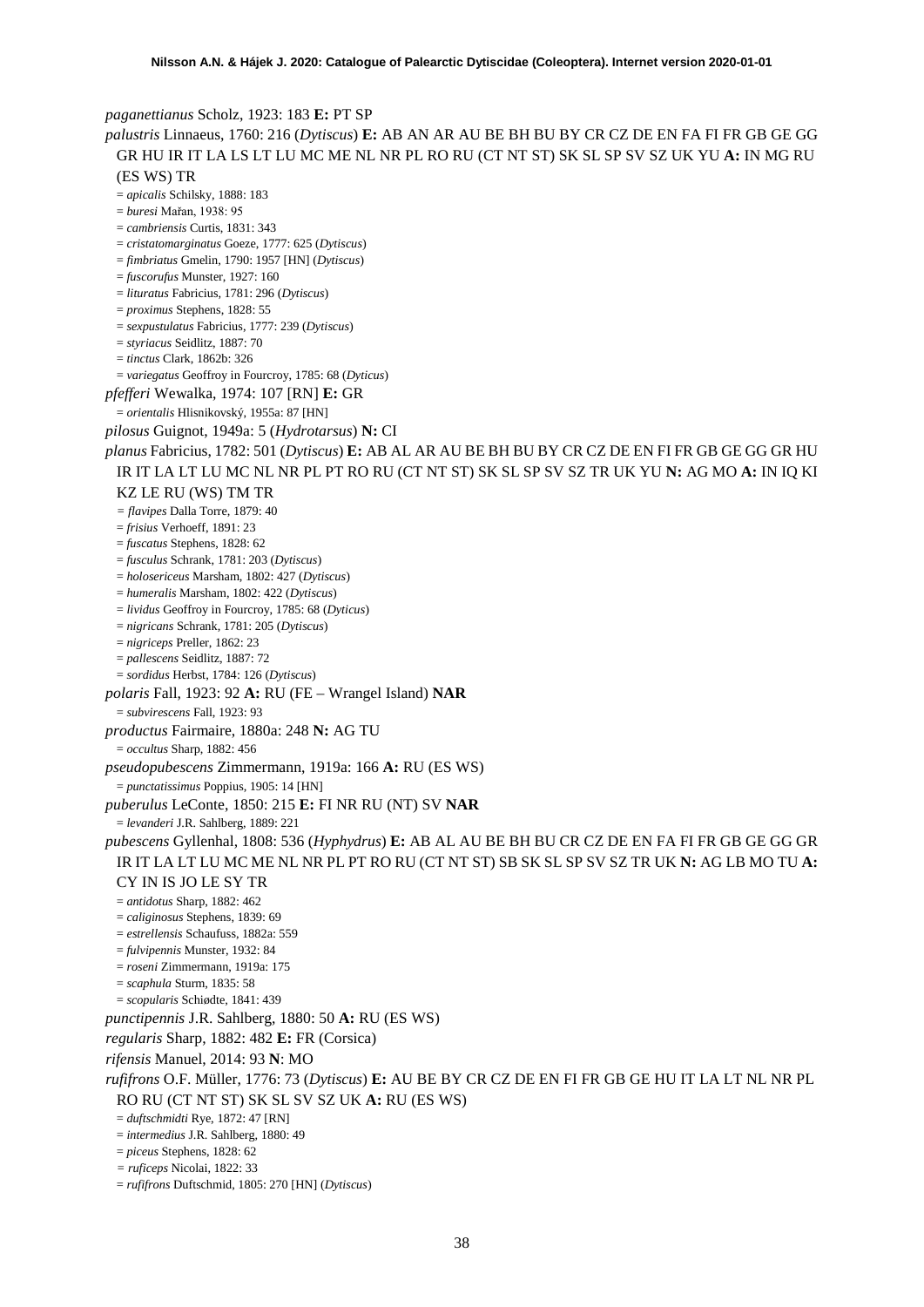*sabaudus sabaudus* Fauvel, 1865: 276 **E:** AU BU CZ FR GE IT MC PL SK SL SP SZ UK = *alticola* Sharp, 1882: 468 = *scholzi* W. Kolbe, 1899: 24 *sabaudus sierranevadensis* Shaverdo, 2004: 24 **E:** SP *saghaliensis* Takizawa, 1933: 173 **A:** JA RU (FE) *sanfilippoi* Ghidini, 1958: 13 **E:** IT *sardomontanus* Pederzani, Rocchi & Schizzerotto, 2004: 129 **E:** IT (Sardinia) *scalesianus* Stephens, 1828: 57 **E:** AU BE BY CZ DE EN FI FR GB GE HU IR LA LT NL NR PL RU (CT NT) SV UK **A:** RU (WS) = *pygmaeus* Sturm, 1835: 73 [HN] *sejilashan* Jia, Zhao & Fery, 2012: 58 **A:** CH (XIZ) *semenowi* Jakovlev, 1897: 41 **E:** FI NR RU (CT NT) SV = *afflatus* Scholz, 1917: 250 = *longitarsis* J.R. Sahlberg, 1910: 168 *shaverdoae* Fery, 2009: 547 **E:** AR *sibiricus* J.R. Sahlberg, 1880: 49 **A:** MG RU (ES FE WS) **NAR** = *boreus* Gordon, 1981: 106 *= sibiricus* Sharp, 1882: 466 [HN] *sivrikaya* Fery & Erman, 2009: 6 **A:** TR *springeri* J. Müller, 1924: 72 **E:** IT SL *striola* Gyllenhal in C.R. Sahlberg, 1826: 181 (*Hyphydrus*) **E:** AU BE BH BU**Chyba! Záložka není definována.** BY CZ DE EN FI FR GB GE HU IR IT LA LT LU NL NR PL RO RU (CT NT ST) SB SV UK **A:** KZ RU (ES WS) **NAR** = *ambiguus* Aubé, 1838a: 287 [HN] = *ambiguus* Aubé, 1838b: 586 = *subtonsus* LeConte, 1855: 297 *= vittula* Erichson, 1837: 178 *submuticus* Thomson, 1874: 537 **E:** FI NR RU (CT NT) SV **A:** CH (JIL) JA MG RU (ES FE WS) = *konoi* Nakane, 1963: 25 = *penitus* Guignot, 1945a: 20 = *rubripes* J.R. Sahlberg, 1875: 151 *= rufipes* J.R. Sahlberg, 1874: xiii [HN] *talyschensis* Bilyashiwsky, 2004:45 **E:** AB *tatianae* Fery & Petrov, 2006:83 **A:** RU (WS) *teres* Sharp, 1882: 458 **A:** JO SY *tessellatus* Drapiez, 1819c: 43 [NP] (*Dytiscus*) **E:** AB AL BE BH BU CR FR GB GG GR IR IT LA MA MC ME NL PT RU (ST) SP **N:** AG EG MO TU **A:** CY IN IQ IS JO LE SY TR = *chrysostomus* Gozis, 1914: 161 = *habelmanni* Wehncke, 1876b: 76 = *nigricollis* Desbrochers des Loges, 1871: 339 = *nigricollis* Fairmaire, 1872: lxxii [HN] *= pueli* Barthe, 1916: 245 = *xanthopus* Stephens, 1835: 393 *thracicus* Guéorguiev, 1966: 71 **E:** AR BU GG GR RU (ST) **A:** TR *tibetanus* Zaitzev, 1953: 169 **A:** CH (SCH XIZ) *tokui* Satô, 1985a: 51 **A:** JA *toledoi* Fery & Erman, 2009: 8 **A:** TR *toubkal* Fery & Hájek, 2013: 602 **N:** MO *transgrediens* Gschwendtner, 1923: 109 **E:** AB AR GG RU (ST) UK **A:** IN KI TM TR = *ponticus* Zaitzev, 1927: 16 *tristis* Paykull, 1798: 232 (*Dytiscus*) **E:** AU BE BH BU BY CR CZ DE EN FI FR GB GE HU IR IT KZ LA LS LT LU MC NL NR PL RU (CT NT) SB SK SL SV SZ UK **A:** JA RU (ES FE WS) **NAR** = *ampliceps* J.R. Sahlberg, 1921: 2 = *ruficapillus* Mannerheim, 1852: 304 = *varians* LeConte, 1850: 215 *tuvaensis* Pederzani, 2001:234 **A:** RU (ES) *uenoi* Nakane, 1963: 25 **A:** CH (HEI JIL QIN) JA MG RU (ES FE) *umbrosus* Gyllenhal, 1808: 538 (*Hyphydrus*) **E:** AU BE BY CZ DE EN FI FR GB GE HU IR LA LT LU NL NR PL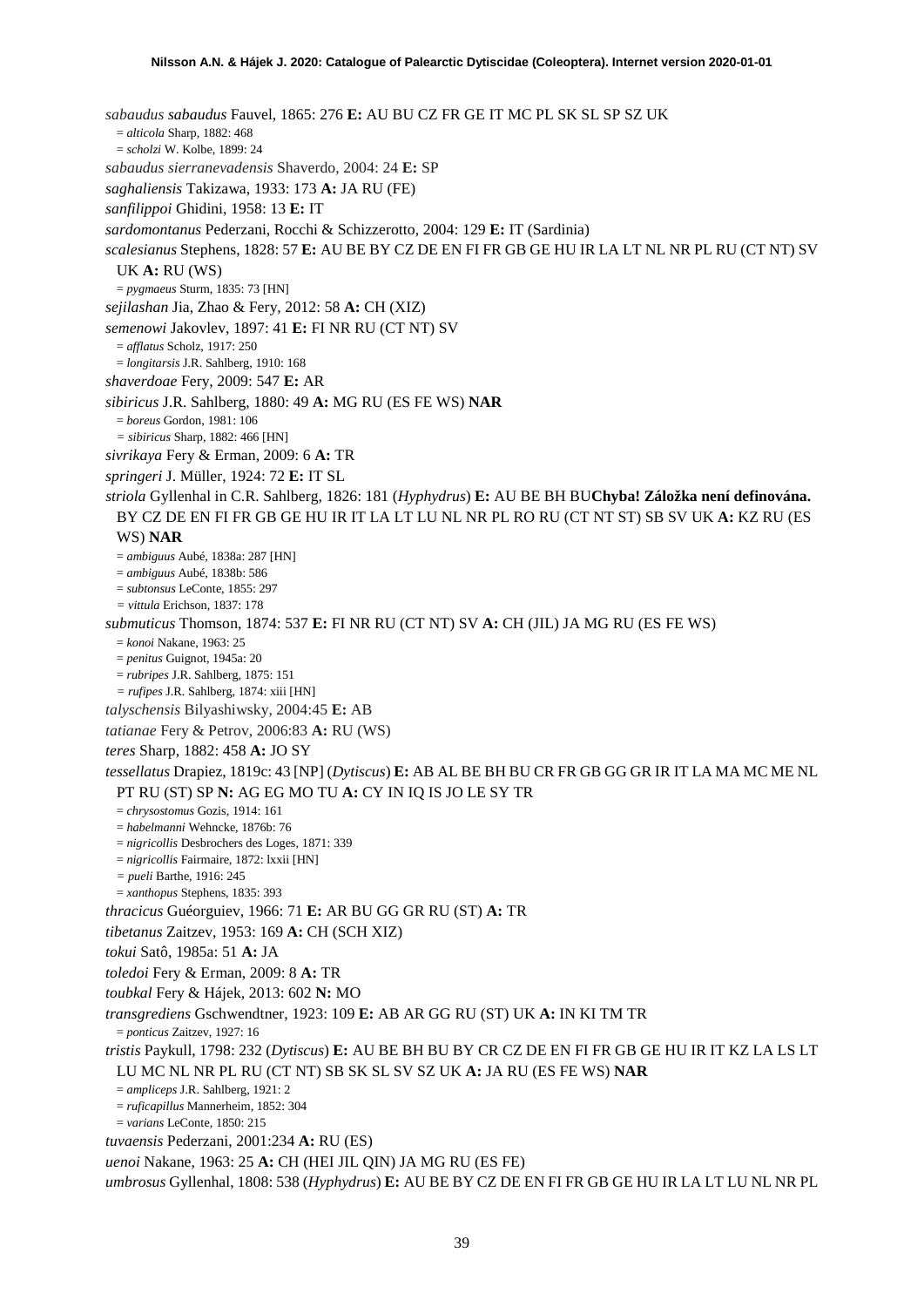RU (CT NT ST) SK SV SZ UK **A:** KZ RU (ES FE WS) = *minutus* Stephens, 1828: 59 *vagepictus* Fairmaire & Laboulbène, 1855: 208 **E:** FR PT SP *vespertinus* Fery & Hendrich, 1988: 145 **E:** PT SP *yakutiae* Nilsson, 1990b: 34 **A:** RU (FE) *zimmermanni* J. Müller, 1926: 288 **E:** BH CR ME SL = *bicolor* J. Müller, 1933: 202 = *zimmermanni* J. Müller, 1928: 260 [HN] subtribe Siettitiina Smrž, 1982

**genus** *Etruscodytes* **Mazza, Cianferoni & Rocchi, 2013: 235** type species *Etruscodytes nethuns* Mazza, Cianferoni & Rocchi, 2013

*nethuns* Mazza, Cianferoni & Rocchi, 2013: 236 **E:** IT

**genus** *Graptodytes* **Seidlitz, 1887: 57** type species *Dytiscus granularis* Linnaeus, 1767 *aequalis* Zimmermann, 1918: 69 [NP] (*Hydroporus*) **E:** PT SP **N:** MO = *octolineatus* Schaufuss, 1882a: 559 [NO] (*Hydroporus*) *atlantis* Théry, 1933: 129 (*Hydroporus*) **N:** MO *aurasius* Jeannel, 1907: 18 (*Hydroporus*) **N:** AG TU *bilineatus* Sturm, 1835: 68 (*Hydroporus*) **E:** AL AU BE BH BU BY CR CZ DE FI FR GB GE GG GR HU IR IT LA LT LU MC NL PL RO RU (CT NT ST) SB SK SL SP SV SZ UK **A:** KZ RU (ES WS) TR = *hopffgarteni* Schilsky, 1892: 193 (*Hydroporus*) = *narentinus* Zimmermann, 1915: 220 (*Hydroporus*) = *nigritarsis* Sharp, 1882: 453 (*Hydroporus*) = *pervasus* Gozis, 1914: 120 (*Hydroporus*) *bremondi* Guignot, 1934: 217 **N:** MO *bussleri* Fery, 1994: 399 **A:** IS SY *castilianus* Fery, 1995: 40 **E:** SP *delectus* Wollaston, 1864: 76 (*Hydroporus*) **N:** CI *eremitus* Ribera & Faille, 2010: 6 **N:** MO *exsanguis* Bedel, 1925: 364 (*Hydroporus*) **E:** FR (Corsica) IT (Sardinia) **N:** AG TU[11](#page-52-10) *flavipes* Olivier, 1795: 38 [NP] (*Dytiscus*) **E:** BE BH BU CR FR GB GE GR IT LU ME NL PT SL SP SZ TR **N:** AG MO TU **A:** TR = *cebennicus* Guignot, 1932: 410 = *concinnus* Stephens, 1835: 392 (*Hydroporus*) = *manducus* Schaufuss, 1882a: 559 (*Hydroporus*) = *marmoratus* Stephens, 1835: 438 (*Hydroporus*) = *pallipes* Sturm, 1826: 155 (*Hydroporus*) [RN] = *portalegrensis* Schaufuss, 1882a: 559 (*Hydroporus*) *fractus* Sharp, 1882: 454 (*Hydroporus*) **E:** BU FR GR IT PT SP **N:** AG TU = *fallaciosus* Guignot, 1932: 402<sup>11</sup> = ? *gracilis* Wehncke, 1872a: 136 (*Hydroporus*) *granularis* Linnaeus, 1767: 667 (*Dytiscus*) **E:** AU BE BH BU BY CR CZ DE EN FI FR GB GE GR HU IR IT LA LS LT LU NL NR PL RO RU (CT NT ST) SK SL SV SZ UK = *funestus* Schilsky, 1888: 183 (*Hydroporus*) = *istrus* J. Müller, 1926: 290 = *pseudopictus* Zaitzev, 1928: 12 = *rhodanensis* Schaefer, 1952: 35 = *suturalis* P.W.J. Müller, 1821: 225 (*Hyphydrus*) = *unilineatus* Schrank, 1781: 204 (*Dytiscus*) *ignotus* Mulsant & Rey, 1861: 307 (*Hydroporus*) **E:** CR FR GR IT PT SP **N:** AG MO TU *= bihamatus* Chevrolat, 1861: 149 (*Hydroporus*) = *ypsilon* Reiche in Grenier, 1863: 127 (*Hydroporus*) *kuchtae* Breit, 1908: 59 (*Hydroporus*) **E:** SP (Balearic Islands) *laeticulus* Sharp, 1882: 453 (*Hydroporus*) **N:** AG MO TU *pictus* Fabricius, 1787: 194 (*Dytiscus*) **E:** AU BE BH BU BY CR DE EN FI FR GB GE HU IR IT LA LS LT LU MC ME NL NR RO RU (CT NT ST) SK SL SZ UK YU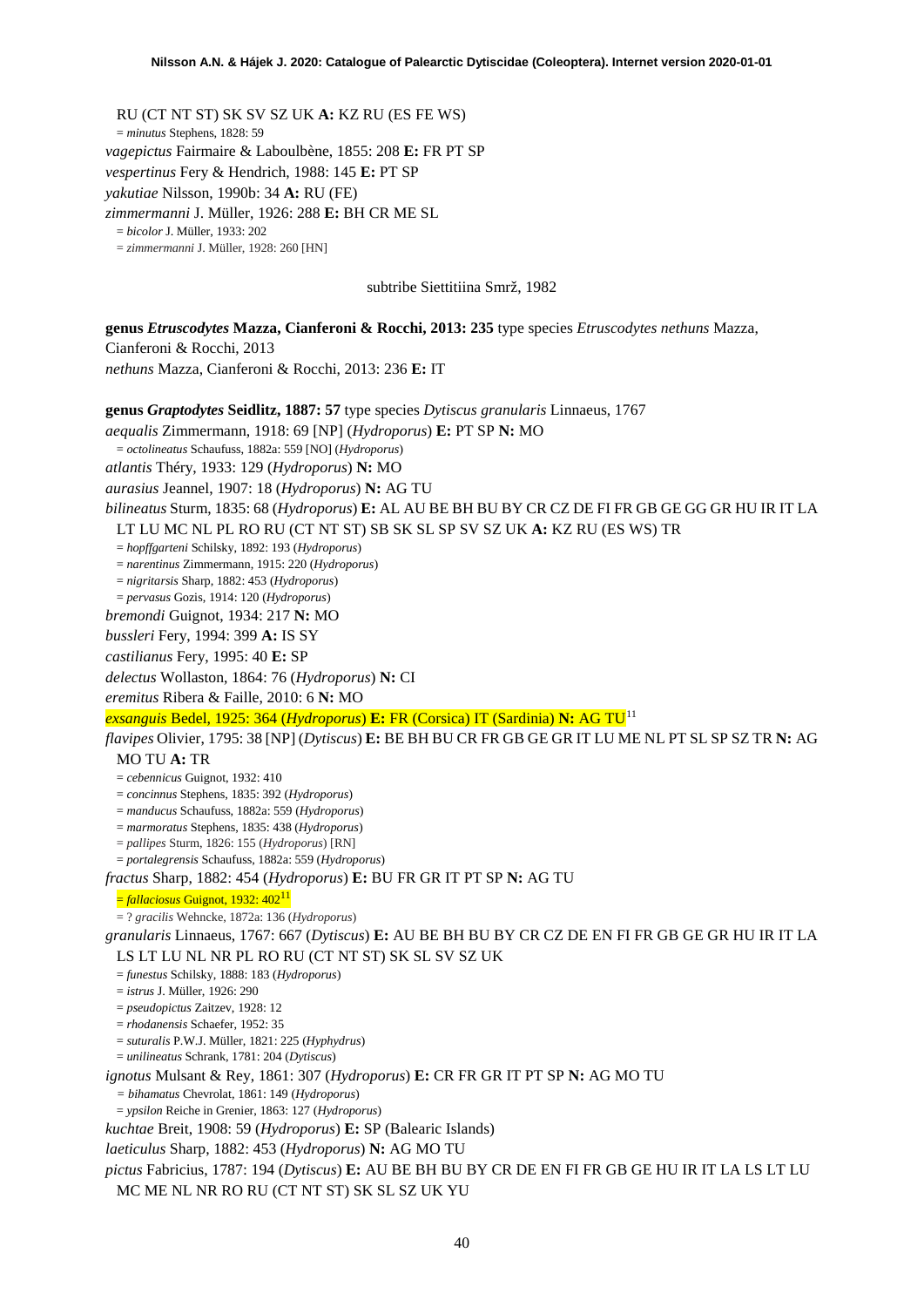= *arcuatus* Panzer, 1795a: 75 (*Dytiscus*) = *cruciatus* Schilsky, 1890: 182 (*Hydroporus*) = *flexuosus* Marsham, 1802: 425 (*Dytiscus*) = *fortiterpunctatus* Guignot, 1932: 396 *pietrii* Normand, 1933: 297 **N:** AG TU *sedilloti phrygius* Guignot, 1942a: 18 **E:** GR MC TR **A:** TR = *pseudophrygius* Guéorguiev, 1965a: 494 *sedilloti sedilloti* Régimbart, 1878b: 352 (*Hydroporus*) **A:** CY IS SY *siculus* Fery, 1995: 41 **E:** IT (Sicily) *snizeki* Hendrich, 1993: 392 **A:** UZ *varius* Aubé, 1838b: 637 (*Hydroporus*) **E:** AU BU FR GE GR IT MA PT SP YU **N:** MO = *pauper* Schneider, 1903: 51 (*Hydroporus*) = *varius* Aubé, 1838a: 334 [HN] (*Hydroporus*) *veterator behningi* Zaitzev, 1927: 11 **A:** TR *veterator veterator* Zimmermann, 1918: 67 [NP] (*Hydroporus*) **E:** BU CR GR IT MC ME = *montenegrinus* Schaufuss, 1882a: 559 [NO] (*Hydroporus*) **genus** *Iberoporus* **Castro & Delgado, 2001:34** type species *Iberoporus cermenius* Castro & Delgado, 2001

*agnus* Foster, 1992: 249 (*Rhithrodytes*) **E:** PT *argaensis* Bilton & Fery, 1996: 919 (*Rhithrodytes*) **E:** PT *cermenius* Castro & Delgado, 2001:35 **E:** SP

*pluto* Ribera & Reboleira, 2019: 26 **E:** PT

## **genus** *Metaporus* **Guignot, 1945b: 6** type species *Hydroporus meridionalis* Aubé, 1838

*meridionalis* Aubé, 1838b: 629 (*Hydroporus*) **E:** FR IT PT SP **N:** AG MO TU

= *lusitanicus* Scholz, 1916: 172 (*Hydroporus*)

= *meridionalis* Aubé, 1838a: 327 [HN] (*Hydroporus*)

= *scriptus* Régimbart, 1895: 24 (*Hydroporus*)

*orientalis* Toledo & Hosseinie, 2003: 59 **A:** IN

## **genus** *Porhydrus* **Guignot, 1945b: 6** type species *Dytiscus lineatus* Fabricius, 1775

*genei* Aubé, 1838b: 631 (*Hydroporus*) **E:** BH CR FR GR IT **N:** AG MO

= *genei* Aubé, 1838a: 328 [HN] (*Hydroporus*)

*lineatus* Fabricius, 1775: 234 (*Dytiscus*) **E:** AB AL AU BE BH BU BY CR CZ DE EN FI FR GB GE GG GR HU IR IT LA LT LU MC MD ME NL NR PL RO RU (CT NT ST) SK SL SV SZ TR UK YU **A:** IN RU (WS)

= *ovalis* Marsham, 1802: 425 [HN] (*Dytiscus*)

= *parvulus* Herbst, 1784: 127 [HN] (*Dytiscus*)

= *pygmaeus* Fabricius, 1792: 200 (*Dytiscus*)

= *quadrilineatus* Drapiez, 1819d: 198 [HN] (*Dytiscus*)

= *thoreii* Clark, 1862a: 409 (*Hydroporus*)

= *velox* O.F. Müller, 1776: 73 (*Dytiscus*)

*obliquesignatus* Bielz, 1852: 16 (*Hydroporus*) **E:** AU BH BU BY CR HU IT RO RU (ST) SB SK SL UK **A:** KZ RU  $(WS)$ 

*vicinus* Aubé, 1838b: 627 (*Hydroporus*) **E:** PT **N:** MO

## **genus** *Rhithrodytes* **Bameul, 1989: 482** type species *Dytiscus crux* Fabricius, 1792

*bimaculatus* Dufour, 1852: 319 (*Hydroporus*) **E:** FR SP = *jucundus* Perris, 1869: 7 (*Hydroporus*) *crux* Fabricius, 1792: 199 (*Dytiscus*) **E:** FR IT SZ

= *fasciatus* Aubé, 1838a: 347 [HN] (*Hydroporus*)

= *fasciatus* Aubé, 1838b: 640 [HN] (*Hydroporus*)

= *fasciatus* Clark, 1855: 4858 [HN] (*Hydroporus*)

*dorsoplagiatus* Fairmaire, 1880a: 247 (*Hydroporus*) **N:** AG

*minimus* Fery, 2016: 433 **N:** AG

*numidicus* Bedel, 1889: 286 (*Hydroporus*) **N:** AG TU

*sexguttatus* Aubé, 1838b: 632 (*Hydroporus*) **E:** FR (Corsica) IT (Elba, Monte Christo, Sardinia)

= *sexguttatus* Aubé, 1838a: 330 [HN] (*Hydroporus*)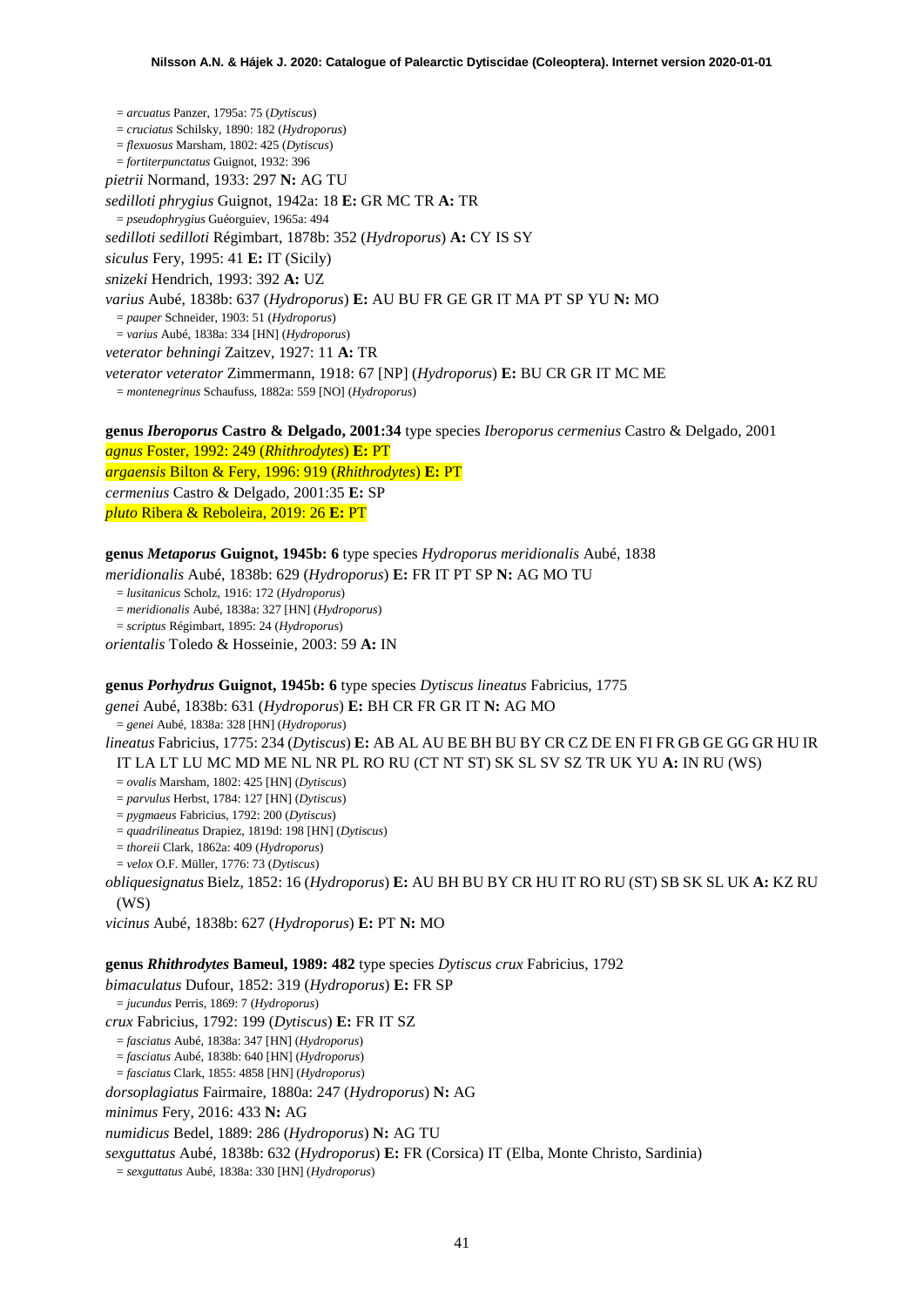**genus** *Siettitia* **Abeille de Perrin, 1904: 226** type species *Siettitia balsetensis* Abeille de Perrin, 1904 *avenionensis* Guignot, 1925: 23 **E:** FR *balsetensis* Abeille de Perrin, 1904: 227 **E:** FR

**genus** *Stictonectes* **Brinck, 1943c: 139** [RN] type species *Dytiscus lepidus* Olivier, 1795 = *Stictonotus* Zimmermann, 1930: 94 [HN] type species *Dytiscus lepidus* Olivier, 1795 *abellani* Millán, Picazo & Fery in Millán, Picazo, Fery, Moreno & Sánchez-Fernández, 2013: 534 **E:** PT SP *azruensis* Théry, 1933: 130 (*Hydroporus*) **N:** MO *canariensis* Machado, 1987: 42 **N:** CI (Gran Canaria) *epipleuricus* Seidlitz, 1887: 59 (*Hydroporus*) **E:** FR PT SP *escheri* Aubé, 1838b: 646 (*Hydroporus*) **E:** IT PT SP **N:** AG MO TU = *bicruciatus* Germar, 1838: 20 (*Hydroporus*) = *escheri* Aubé, 1838a: 354 [HN] (*Hydroporus*) = *gallicus* Seidlitz, 1887: 60 (*Hydroporus*) = *leprieurii* Reiche, 1864: 235 (*Hydroporus*) *formosus* Aubé, 1838b: 644 (*Hydroporus*) **E:** PT SP **N:** AG MO TU = *formosus* Aubé, 1838a: 353 [HN] (*Hydroporus*) *lepidus* Olivier, 1795: 32 (*Dytiscus*) **E:** FR GB GE IR IT PT SL SP SZ **N:** MO = *bifoveolatus* Zimmermann, 1918: 61 (*Hydroporus*) = *fauconneti* Pic, 1930: 13 (*Deronectes*) = *scitulus* Stephens, 1828: 49 (*Hygrotus*) *occidentalis* Fresneda & Fery, 1990: 73 **E:** PT SP *optatus* Seidlitz, 1887: 60 (*Hydroporus*) **E:** FR IT PT SP **N:** AG MO TU = *densatus* Peyerimhoff, 1931: 23 *rebeccae* Bilton, 2012: 44 **E:** PT SP *rufulus* Aubé, 1838b: 641 (*Hydroporus*) **E:** FR (Corsica) IT (Sardinia) = *ramburi* Reiche, 1862: 293 (*Hydroporus*) = *rufulus* Aubé, 1838a: 349 [HN] (*Hydroporus*) *samai* Schizzerotto, 1988: 539 **N:** AG TU

#### subtribe unknown

**genus** *Tassilodytes* **Fery & Bouzid, 2016: 467** type species *Graptodytes parisii* Gridelli, 1939 *parisii* Gridelli, 1939: 408 (*Graptodytes*) **N:** AG

#### tribe Hydrovatini Sharp, 1880

**genus** *Hydrovatus* **Motschulsky, 1853: 4** type species *Hyphydrus cuspidatus* Kunze, 1818

= *Hydatonychus* H.J. Kolbe, 1883: 402 type species *Hydatonychus crassicornis* H.J. Kolbe, 1883

- = *Oxynoptilus* Schaum in Schaum & Kiesenwetter, 1867: 28 type species *Hyphydrus cuspidatus* Kunze, 1818
- *= Pseudhydrovatus* Peschet, 1924: 140 type species *Pseudhydrovatus antennatus* Peschet, 1924
- = *Vathydrus* Guignot, 1954c: 197 type species *Hydrovatus sordidus* Sharp, 1882 (= *Hydrovatus acuminatus* Motschulsky, 1860)

# *acuminatus* Motschulsky, 1860d: 42 **N:** EG LB **A**: CH (FUJ GUA GUX HAI HKG HUB HUN JIA JIX SHA TAI XIZ YUN) IN IQ IS JA NP OM PA SA SC SY TR UP YE (Socotra) **AFR AUR ORR**

= *affinis* Régimbart, 1895: 108

- = *badius* Clark, 1863: 424 (*Hydroporus*)
- = *consanguineus* Régimbart, 1880: 212
- = *ferrugineus* Zimmermann, 1919a: 127 [RN]
- = *ferrugineus* Zimmermann, 1920b: 33 [RN] [HN]
- = *furvus* Guignot, 1950b: 25
- = *humilis* Sharp, 1882: 327
- = *malaccae* Clark, 1863: 425 (*Hydroporus*)
- = *obscurus* Motschulsky, 1860d: 43
- = *obscurus* Régimbart, 1895: 108 [HN]

= *sordidus* Sharp, 1882: 327

*aristidis* Leprieur, 1879a: 106 **N:** EG **A:** IS SA **AFR**

= *aristidis* Leprieur, 1879b: lxxxii [HN]

*bonvouloiri* Sharp, 1882: 335 **A:** AF CH (FUJ TAI YUN) JA PA **ORR**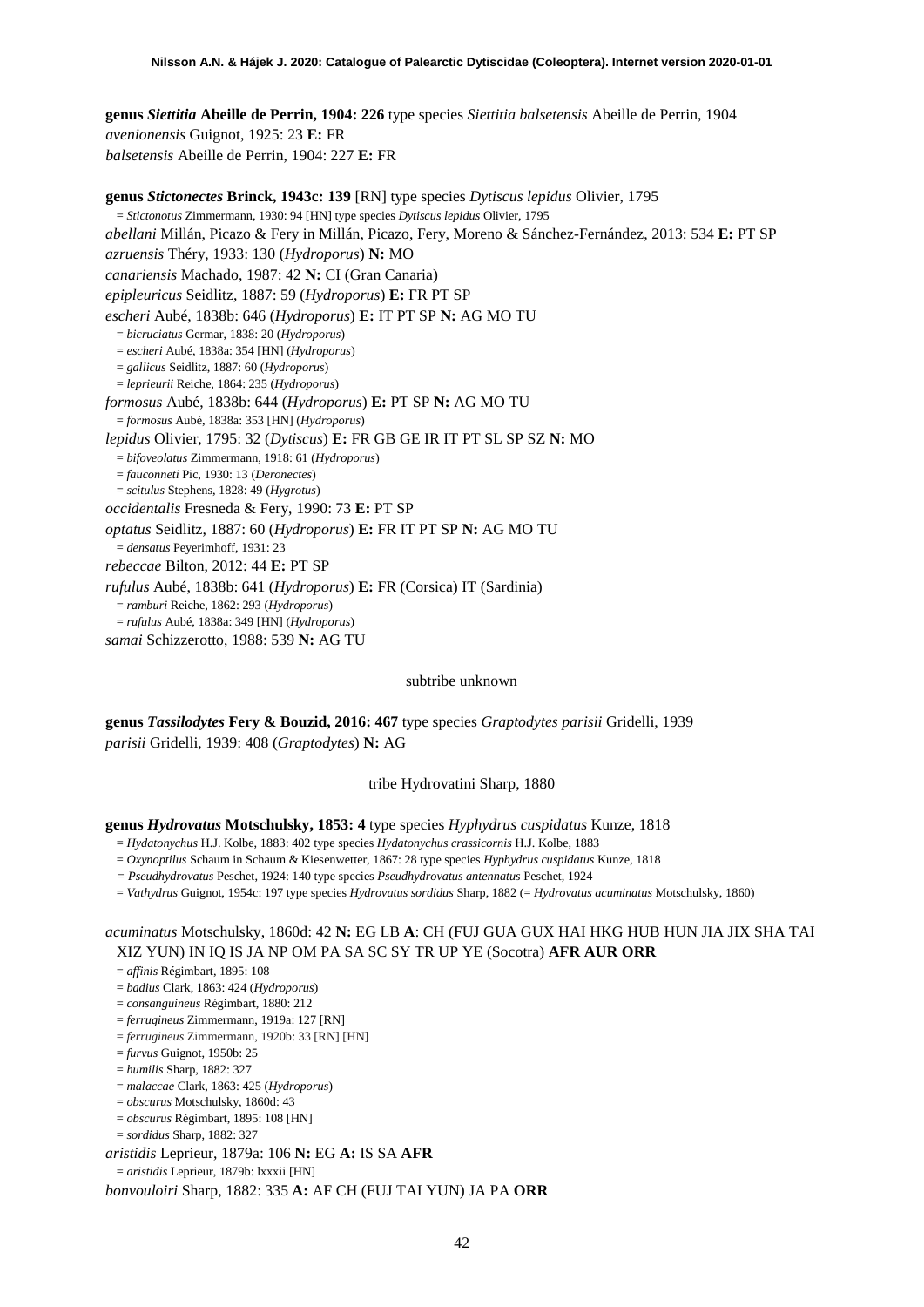= *loochooensis* Kamiya, 1938: 10 *castaneus* Motschulsky, 1855a: 82 **A:** CH (XIZ) **ORR** *clypealis* Sharp, 1876: 61 **E:** BE CR FR GB IR IT PT SB SP **N:** AG EG MO TU *compactus* Sharp, 1882: 333 **N:** EG **AFR** *confertus* Sharp, 1882: 329 **A:** BT CH (FUJ GUX HAI HUN SHG YUN) NP PA UP **ORR** *cuspidatus* Kunze, 1818: 68 (*Hyphydrus*) **E:** AB AL AR AU BE BU CR CZ DE FR GE GG GR HU IT LU MC MD NL PL PT RO RU (CT ST) SB SK SL SP SV SZ UK **N:** AG EG LB MO TU **A:** CY IN IQ IS JO5 KI LE SI SY TM TR UZ **AFR** = *maculatus* Sharp, 1882: 322 [HN] = *maculosus* Zimmermann, 1919a: 126 [RN] = *maculosus* Zimmermann, 1920b: 34 [RN] [HN] = *simplex* Sharp, 1882: 322 *deserticola joyceae* Nilsson, 2001: 10 [RN] **N:** EG **AFR** = *badius* Omer-Cooper, 1931: 760 [HN] *irakensis* Abdul-Karim & Ali, 1986: 280 **A:** IQ *japonicus* Takizawa, 1933: 166 **A:** JA *longicornis* Sharp, 1882: 323 **N:** EG **AFR** = *berdoa* Bruneau de Miré & Legros, 1963: 850 *meridionalis* Abdul-Karim & Ali, 1986: 281 **A:** IQ *obtusus* Motschulsky, 1855a: 82 **A:** CH (FUJ HAI HUB ZHE) **ORR** = *acutus* Sharp, 1882: 330 *picipennis* Motschulsky, 1860d: 40 **A:** CH (XIZ) **ORR** *pinguis* Régimbart, 1892a: 114 **A:** CH (YUN) NP **ORR** *pumilus* Sharp, 1882: 331 **A:** JA **ORR** *remotus Biström & Watanabe, 2017: 6 A: CH (TAI)<sup>[12](#page-52-11)</sup> JA (Ryukyus) rufoniger rufoniger* Clark, 1863: 423 (*Hyphydrus*) **A:** CH (MAC) "China" **ORR** = *atricolor* Régimbart, 1880: 212 *seminarius* Motschulsky, 1860d: 42 **A:** BT CH (JIX TAI) JA NP PA **ORR** = *fusculus* Sharp, 1882: 326 = *matsuii* Nakane, 1990b: 198 = *tinctus* Sharp, 1882: 328 *stridulus* Biström, 1997: 529 **A:** CH (TAI)12 JA **ORR** *subrotundatus* Motschulsky, 1860d: 41 **A:** CH (FUJ GUX HUN YUN) NP **ORR** = *carbonarius* Clark, 1863: 423 (*Hydroporus*) = *elevatus* Sharp, 1882: 328 = *ferrugatus* Régimbart, 1877a: lxxix [HN] = *ferrugatus* Régimbart, 1877h: 122 = *fuscobrunneus* Clark, 1863: 424 (*Hydroporus*) = *javanus* Csiki, 1938: 126 = *orientalis* Sharp, 1882: 805 *subtilis* Sharp, 1882: 329 **A:** CH (MAC TAI XIZ) JA SC **ORR** = *adachii* Kamiya, 1932: 4 *villiersi* Guignot, 1955a: 860 **N:** EG **A:** IS SI **AFR** *= albertianus* Guignot, 1959c: 165 = *browneanus* Guignot, 1959b: 140 = *uncus* Guignot, 1959c: 164 *yagii* Kitayama, M. Mori & Matsui, 1993: 1 **A:** JA

tribe Hygrotini Portevin, 1929

# **genus** *Clemnius* **Villastrigo, Ribera, Manuel, Millán & Fery, 2017: 503** type species *Hyphydrus decoratus* Gyllenhal, 1810

**subgenus** *Clemnius* Villastrigo, Ribera, Manuel, Millán & Fery, 2017: 503 type species *Hyphydrus decoratus* Gyllenhal, 1810

*decoratus* Gyllenhal, 1810: xvi (*Hyphydrus*) **E:** AU BE BH BU BY CR CZ DE EN FI FR GB GE HU IR IT LA LS LT LU NL NR PL RO RU (CT NT ST) SB SK SL SV SZ UK **A:** KZ RU (ES WS)

= *unicolor* Schilsky, 1888: 183 (*Hygrotus*)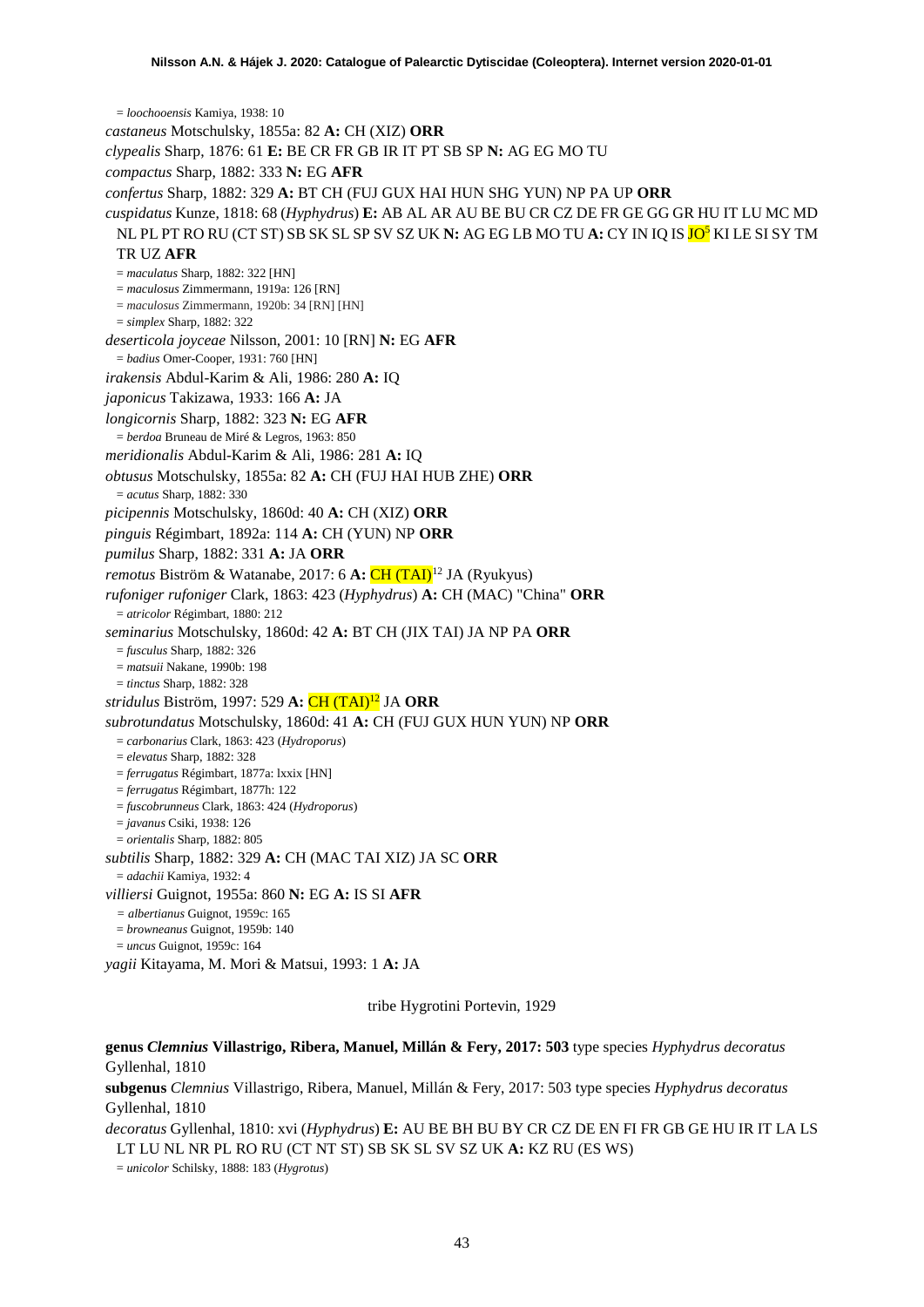**genus** *Hygrotus* **Stephens, 1828: 38** type species *Dytiscus inaequalis* Fabricius, 1777 **subgenus** *Coelambus* Thomson, 1860: 13 type species *Dytiscus confluens* Fabricius, 1787 *ahmeti* Hájek, Fery & Erman, 2005: 262 **A:** TR *caspius* Wehncke, 1875b: 234 (*Hydroporus*) **E:** KZ RU (CT ST) **A:** CH (GAN HEB NMO QIN SHA XIN) KZ MG RU (ES WS) TM = *reitteri* Zaitzev, 1908d: 268 (*Coelambus*) *= trilineatus* Feng, 1936: 6 (*Coelambus*) *confluens* Fabricius, 1787: 193 (*Dytiscus*) **E:** AB AR AU AZ BE BH BU BY CR CZ DE EN FR GB GE GG GR HU IR IT LS LU MA MC MD ME NL NR PL PT RU (CT ST) SK SL SP SV SZ UK YU **N:** AG CI EG LB MO MR TU **A:** AE AF CY HP IN IQ IS JO KA KZ KU MG1 PA RU (ES) SA SI SY TM TR UZ YE **AFR** *enneagrammus* Ahrens, 1833: 645 (*Hydroporus*) **E:** AB BU GE GG KZ PL RO RU (ST) UK **A:** AF CH (XIN) IN KI KU KZ MG PA RU (WS) SY TD TM TR UZ = *blandus* Germar, 1834: t.4 (*Hydroporus*) = *puncticeps* Seidlitz, 1887: 43 (*Coelambus*) = *tauricus* Motschulsky, 1860b: 303 (*Hydroporus*) *flaviventris* Motschulsky, 1860b: 303 (*Hydroporus*) **E:** AB AR GE GG PL RU (ST) **A:** CH (QIN XIN) KA KI KZ MG PA RU (WS) *nigrolineatus* Steven in Schönherr, 1808: 33 (*Hyphydrus*) **E:** AU BE BY CZ DE FI FR GB GE NL PL RU (ST) SV UK **A:** KZ MG RU (WS) = *lautus* Schaum, 1843: 187 (*Hydroporus*) *pallidulus* Aubé, 1850: 300 (*Hydroporus*) **E:** AB AU BU FR GG GR HU IT RO SP UK **N:** AG EG LB MO TU **A:**  IN SI SY TM TR = *fulviventris* Costa, 1883: 85 (*Hydroporus*) *pectoralis* Motschulsky, 1860b: 303 (*Hydroporus*) **A:** KZ RU (ES WS) **subgenus** *Hygrotus* Stephens, 1828: 38 type species *Dytiscus inaequalis* Fabricius, 1777 = *Dryephorus* Guignot, 1950c: 150 type species *Coelambus nodieri* Régimbart, 1895 = *Heroceras* Guignot, 1950c: 150 type species *Herophydrus descarpentriesi* Peschet, 1923 = *Herophydrus* Sharp, 1880: cxlviii type species: *Hydroporus hyphydroides* Perris, 1864 (= *Hyphydrus guineensis* Aubé, 1838) *aequalis* Falkenström, 1932b: 192 **A:** CH (SCH) = *aequalis* Falkenström, 1933: 11 [HN] *cleopatrae* Peyron, 1858: 398 (*Hydroporus*) **A:** IS TR = *galileae* Wewalka, 1984: 131 = *gouini* Guignot, 1953b: 115 *guineensis* Aubé, 1838b: 455 (*Hyphydrus*) **E:** FR IT MA **N:** AG EG LB **A:** IS SA YE **AFR** = *barbarus* Schaum in White, 1847: 34 [RN] (*Hydroporus*) = *ferrugineus* Lucas, 1846: 98 [HN] (*Hydroporus*) = *hyphydroides* Perris, 1864: 277 (*Hydroporus*) = *inflatus* Reiche in Reiche & Lallemant, 1872: 24 [RN] (*Hydroporus*) = *mutatus* Gemminger & Harold, 1868: 437 [RN] (*Hydroporus*) = *ruficeps* Boheman, 1848: 253 [HN] (*Hydroporus*) = *turgidus* Erichson, 1843: 220 (*Hyphydrus*) = *umbrosus* Zimmermann, 1926: 29 *inaequalis* Fabricius, 1777: 239 (*Dytiscus*) **E:** AB AR AU BE BH BU BY CR CZ DE EN FI FR GB GE GG GR HU IR IT LA LS LT LU MC MD ME NL NR PL PT RO RU (CT NT ST) SB SK SL SP SV SZ UK **N:** AG MO **A:** CH (HEI JIL LIA NMO SHA) IN IS JA KI KZ LE MG RU (ES FE WS) SY TR = *dalmatinus* Zimmermann, 1915: 218 *= hokkaidensis* Satô, 1972a: 54 = *minor* Costa, 1847b: 97 (*Hydroporus*) = *parvulus* Fabricius, 1792: 201 [HN] (*Dytiscus*) = *uhagonii* Seidlitz, 1887: 39 *musicus* Klug, 1834: t.33/12 (*Hydroporus*) **E:** AB AR BU CR GG GR IT MA RU (ST) SP UK **N:** AG CI EG LB MO TU **A:** AE AF CH (XIN) IN IQ IS JO KI KU KZ NP PA SA SI SY TD TM TR UP UZ YE **ORR** *= alei* Abdul-Karim & Ali, 1986: 276 = *fractilinea* Solsky, 1874: 134 (*Hydroporus*) *= interruptus* Sharp, 1882: 398 (*Coelambus*)

*quinquelineatus* Zetterstedt, 1828: 234 (*Hyphydrus*) **E:** AU BY DE EN9 FI FR GB GE IR NR RU (CT NT ST) SV

SZ **A:** CH (NMO) KZ MG RU (ES FE WS) TD

= *conjunctus* Munster, 1930: 339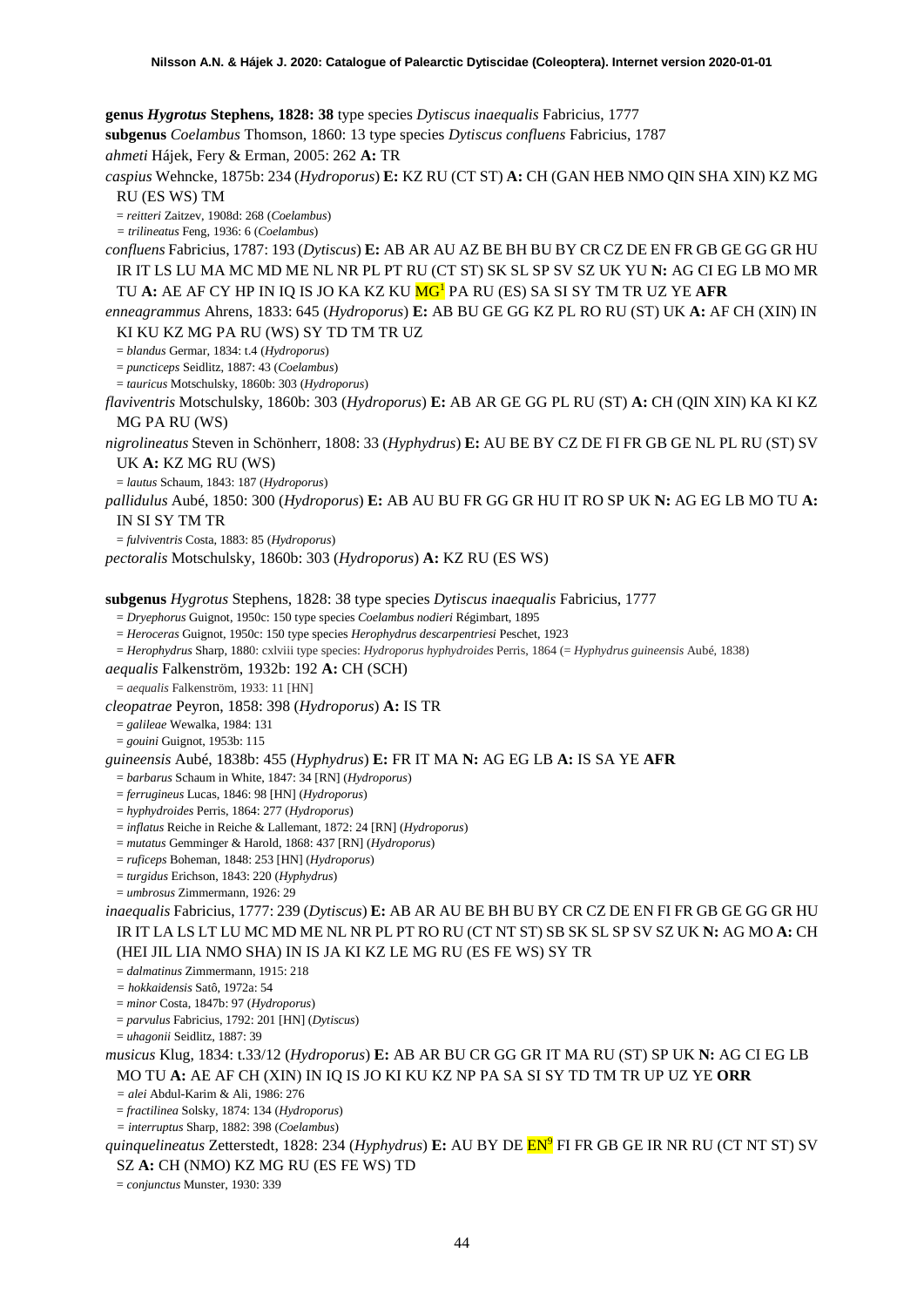= *disjunctus* Munster, 1932: 83 *rufus* Clark, 1863: 423 (*Hyphydrus*) **A:** CH (FUJ GUA GUX HAI HUB TAI) JA = *rotundatus* Gschwendtner, 1931b: 21 (*Hyphoporus*) *vaziranii* Nilsson, 1999b: 19 [RN] **A:** KA *= kashmirensis* Vazirani, 1970a: 118 [HN] (*Hydroporus*) *versicolor* Schaller, 1783: 313 (*Dytiscus*) **E:** AB AU BE BH BU BY CR CZ DE EN FI FR GB GE HU IR IT LA LT LU NL NR PL RO RU (CT NT ST) SB SK SL SV SZ UK **A:** RU (WS) = *affinis* Stephens, 1828: 48 = *collaris* Panzer, 1795a: 79 (*Dytiscus*) = *confluens* Munster, 1932: 83 [HN] = *recurvus* Marsham, 1802: 424 (*Dytiscus*) = *reticulatus* Fabricius, 1792: 200 (*Dytiscus*) = *semilineatus* Zimmermann, 1915: 218

**subgenus** *Hyphoporus* **Sharp, 1882: 389** type species *Hydroporus solieri* Aubé, 1838

*anitae* Vazirani, 1969b: 221 **A:** PA UP

*aper* Sharp, 1882: 390 **A:** IN PA UP **ORR**

*bertrandi* Vazirani, 1969b: 218 **A:** PA

*dehraduni* Vazirani, 1969b: 211 **A:** UP

*elevatus* Sharp, 1882: 390 **A:** HP**Chyba! Záložka není definována.** PA UP **ORR**

*kempi* Gschwendtner, 1936: 368 **A:** CH (YUN) **ORR**

*nilghiricus* Régimbart, 1903c: 331 **A:** PA **ORR**

*pacistanus* Guignot, 1959a: 10 **A:** AF PA

*severini* Régimbart, 1892a: 115 **A:** AF PA UP **ORR**

*solieri* Aubé, 1838b: 554 (*Hydroporus*) **N:** EG **A:** IN KU SA SI

= *innesi* Reitter, 1909: 31

= *letourneuxi* Pic, 1896: 141

= *posticalis* J.R. Sahlberg, 1913: 41

**subgenus** *Leptolambus* Villastrigo, Ribera, Manuel, Millán & Fery, 2017: 522 type species *Dytiscus impressopunctatus* Schaller, 1783 *armeniacus* Zaitzev, 1927: 5 (*Coelambus*) **E:** AR GG **A:** TR *chinensis* Sharp, 1882: 398 (*Coelambus*) **A:** CH (BEI HEB HEI JIL JIX LIA NMO SCH SHA TAI XIN ZHE) JA MG NC RU (FE) SC = *vittatus* Sharp, 1884: 441 (*Coelambus*) *corpulentus* Schaum, 1864b: 109 (*Hydroporus*) **E:** RU (ST) UK **A:** KI KZ UZ = *leonhardi* Scholz, 1916: 168 (*Coelambus*) *curvilobus* Fery, Sadeghi & Hosseinie, 2005: 31 **A:** IN *fresnedai* Fery, 1992c: 347 (*Coelambus*) **E:** SP *impressopunctatus* Schaller, 1783: 313 (*Dytiscus*) **E:** AB AR AU BE BH BU BY CR CZ DE EN FI FR GB GE GG HU IR IT LA LS LT LU MC MD NL NR PL RO RU (CT NT ST) SB SK SL SP SV SZ UK **A:** AF CH (GAN HEB HEI LIA NMO QIN SCH SHA XIN) IN JA KA KI KZ MG RU (ES FE WS) TM TR UZ **NAR** = *alternans* Gravenhorst, 1807: 104 (*Dytiscus*) = *decemlineatus* Mannerheim, 1853: 161 (*Hydroporus*) = *flavicans* Gmelin, 1790: 1957 (*Dytiscus*) *= hiurai* Satô, 1972a: 54 (*Coelambus*) = *lineatus* O.F. Müller, 1776: 74 [HN] (*Dytiscus*) = *lineellus* Gyllenhal, 1808: 529 (*Hyphydrus*) = *opacus* Falkenström, 1932b: 192 (*Coelambus*) = *ovalis* Thunberg, 1784: 19 [HN] (*Dytiscus*) = *picipes* Fabricius, 1787: 192 (*Dytiscus*) = *punctatus* Marsham, 1802: 426 [HN] (*Dytiscus*) *= roborovskii* Zaitzev, 1953: 135 (*Coelambus*) = *similis* Kirby, 1837: 38 (*Hydroporus*)

*inscriptus* Sharp, 1882: 404 (*Coelambus*) **N:** EG **A:** AE IN IQ KU OM SA SY TM UZ

*= uzbekorum* Zaitzev, 1953: 140 (*Coelambus*)

*lagari* Fery, 1992a: 115 (*Coelambus*) **E:** IT PT SP **N:** AG MO TU

*lernaeus* Schaum, 1857: 153 (*Hydroporus*) **E:** BU GG GR MC RO **N:** EG **A:** AF IS KI SY TR UZ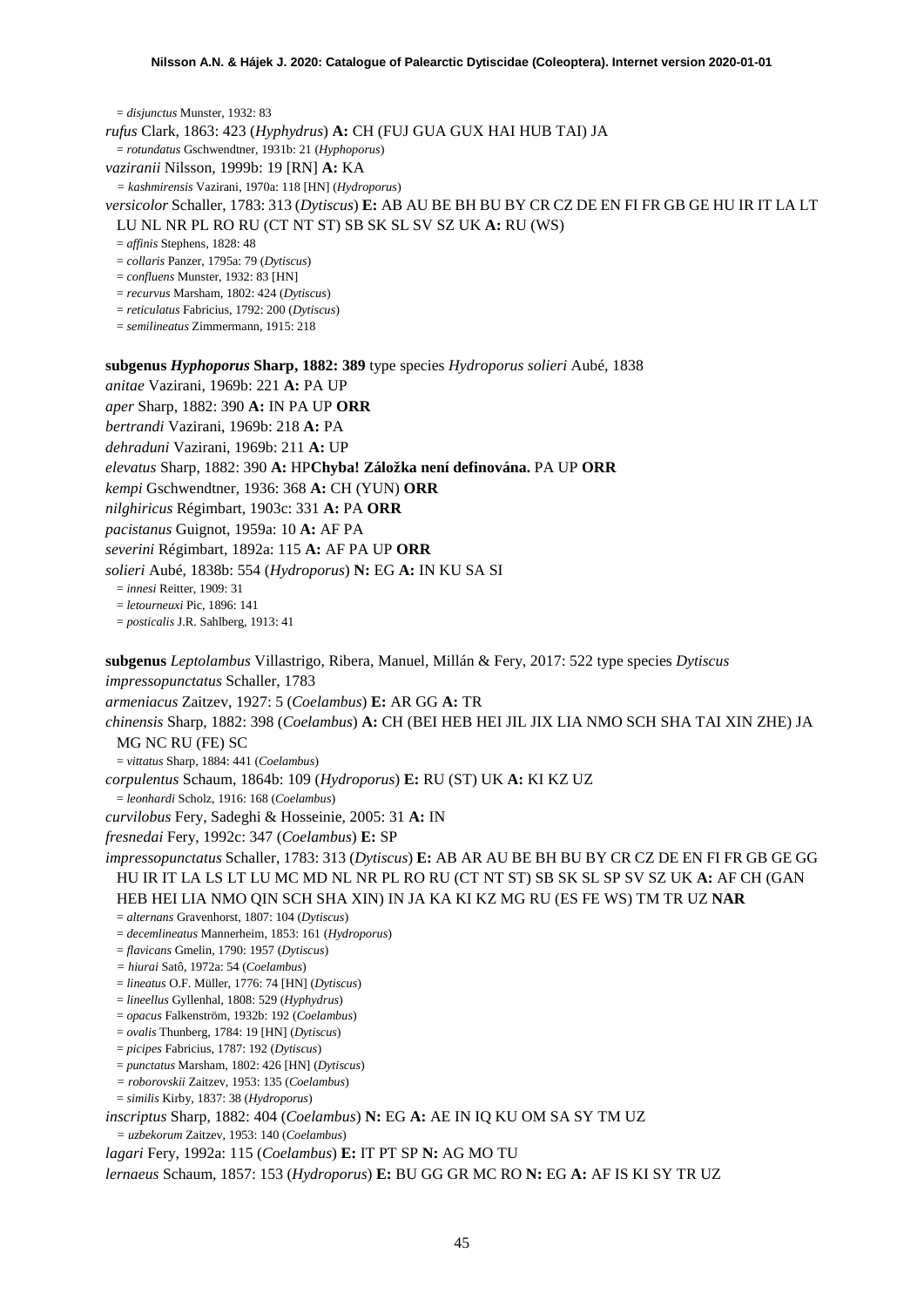# *marklini* Gyllenhal, 1813: 689 (*Hyphydrus*) **E:** AR BY DE EN FI FR GG LA NR PL RU (CT NT ST) SP SV UK **A:**  CH (GAN QIN XIZ) KZ MG RU (ES FE WS) TR UZ **NAR**

#### = *astur* Sharp, 1882: 468 (*Hydroporus*)

= *awajewi* Jakovlev, 1899: 508 (*Coelambus*)

= *canadensis* Fall, 1919: 11 (*Coelambus*)

= *lutzi* Reitter, 1908: 215 (*Hydroporus*)

= *mistellus* Marseul, 1882: 98 (*Hydroporus*)

= *mixtus* Fischer von Waldheim, 1829: 27 (*Hydroporus*)

= *pallens* Aubé, 1838a: 358 [HN] (*Hydroporus*)

= *pallens* Aubé, 1838b: 559 (*Hydroporus*)

= *steppensis* Branden, 1885: 63 [RN] [HN] (*Hydroporus*)

= *virgo* Fall, 1919: 12 (*Coelambus*)

*novemlineatus novemlineatus* Stephens, 1829: 192 (*Hydroporus*) **E:** BE BU DE EN FI GB GE IR LT NL NR RU (NT) SV **A:** RU (FE WS)

= *parallellus* Aubé, 1838a: 268 [HN] (*Hydroporus*)

= *parallellus* Aubé, 1838b: 553 [HN] (*Hydroporus*) = *schoenherri* Aubé, 1838a: 267 [HN] (*Hydroporus*)

= *schoenherri* Aubé, 1838b: 551 (*Hydroporus*)

*orthogrammus* Sharp, 1882: 405 (*Coelambus*) **A:** IN IQ KU SA

*parallellogrammus* Ahrens, 1812: 11 (*Dytiscus*) **E:** AB AL AU BE BH BU BY CR CZ DE EN FR GB GE GR HU IR IT LA LT LU MD NL NR PL RO RU (CT ST) SB SK SL SP SV SZ UK **A:** AF CH (BEI) ES IQ KI KZ MG RU (ES WS) TM TR UZ

= *consobrinus* Kunze, 1818: 61 (*Hyphydrus*)

*= distinctus* Feng, 1936: 7 (*Coelambus*)

= *kaszabi* Guéorguiev, 1970: 253 (*Coelambus*)

= *punctum* Gebler, 1829: 67 (*Hydroporus*)

*polonicus polonicus* Aubé, 1842: 230 (*Hydroporus*) **E:** AB BY FI LA LT PL RU (CT NT ST) UK **A:** KZ RU (WS) *polonicus sahlbergi* Sharp, 1882: 402 [RN] (*Coelambus*) **A:** RU (ES)

= *unguicularis* J.R. Sahlberg, 1880: 47 [HN] (*Coelambus*)

*saginatus* Schaum, 1857: 154 (*Hydroporus*) **E:** BU CR GR IT KZ MC MD RU (ST) UK **N:** EG **A:** CY IN IS KZ LE

SY TM TR

= *elevatus* Sharp, 1882: 403 (*Coelambus*)

= *mulsantis* Peyron, 1858: 400 (*Hydroporus*)

*sanfilippoi* Fery, 1992a: 116 (*Coelambus*) **E:** IT (Sardinia)

*semenowi* Jakovlev, 1899: 504 (*Coelambus*) **A:** CH (GAN)

*stefanschoedli* Fery, Sadeghi & Hosseinie, 2005: 34 **A:** IN

*unguicularis* Crotch, 1874: 73 (*Hydroporus*) **E**: RU (NT) **A:** CH (NMO) MG RU (ES FE WS) **NAR**

= *mongolicus* Jakovlev, 1899: 506 (*Coelambus*)

*urgensis* Jakovlev, 1899: 507 (*Coelambus*) **A:** CH (GAN) KZ MG RU (ES) UZ

*zigetangco* Fery, 2003: 156 **A:** CH (GAN SCH XIZ) PA

tribe Hyphydrini Gistel, 1848

**genus** *Agnoshydrus* **Biström, Nilsson & Wewalka, 1997: 72** type species *Hydrovatus laccophiloides* Régimbart, 1888

*taiwanus* Wewalka & Wang, 2007:4 **A:** CH (TAI)

**genus** *Allopachria* **Zimmermann, 1924: 194** type species *Allopachria quadripustulata* Zimmermann, 1924 = *Nipponhydrus* Guignot, 1954c: 196 type species *Hyphydrus flavomaculatus* Kamiya, 1938 *bianae* Wewalka, 2010: 31 **A:** CH (GUA) *bimaculata* Satô, 1972a: 51 (*Microdytes*) **A:** JA (Ryukyus) *dieterlei* Wewalka, 2000:117 **A:** CH (HUN) = *dieterlorum* Nilsson, 2007: 49 [UE] *dudgeoni* Wewalka, 2000:117 **A:** CH (GUX HKG JIX) *elongata* Bian & Ji, 2012: 29 **A:** CH (GUX) *ernsti* Wewalka, 2000: 117 **A:** CH (GUX) **ORR** *flavomaculata* Kamiya, 1838: 12 (*Hyphydrus*) **A:** CH (GUX) JA *friedrichi* Wewalka, 2000:113 **A:** CH (HUN)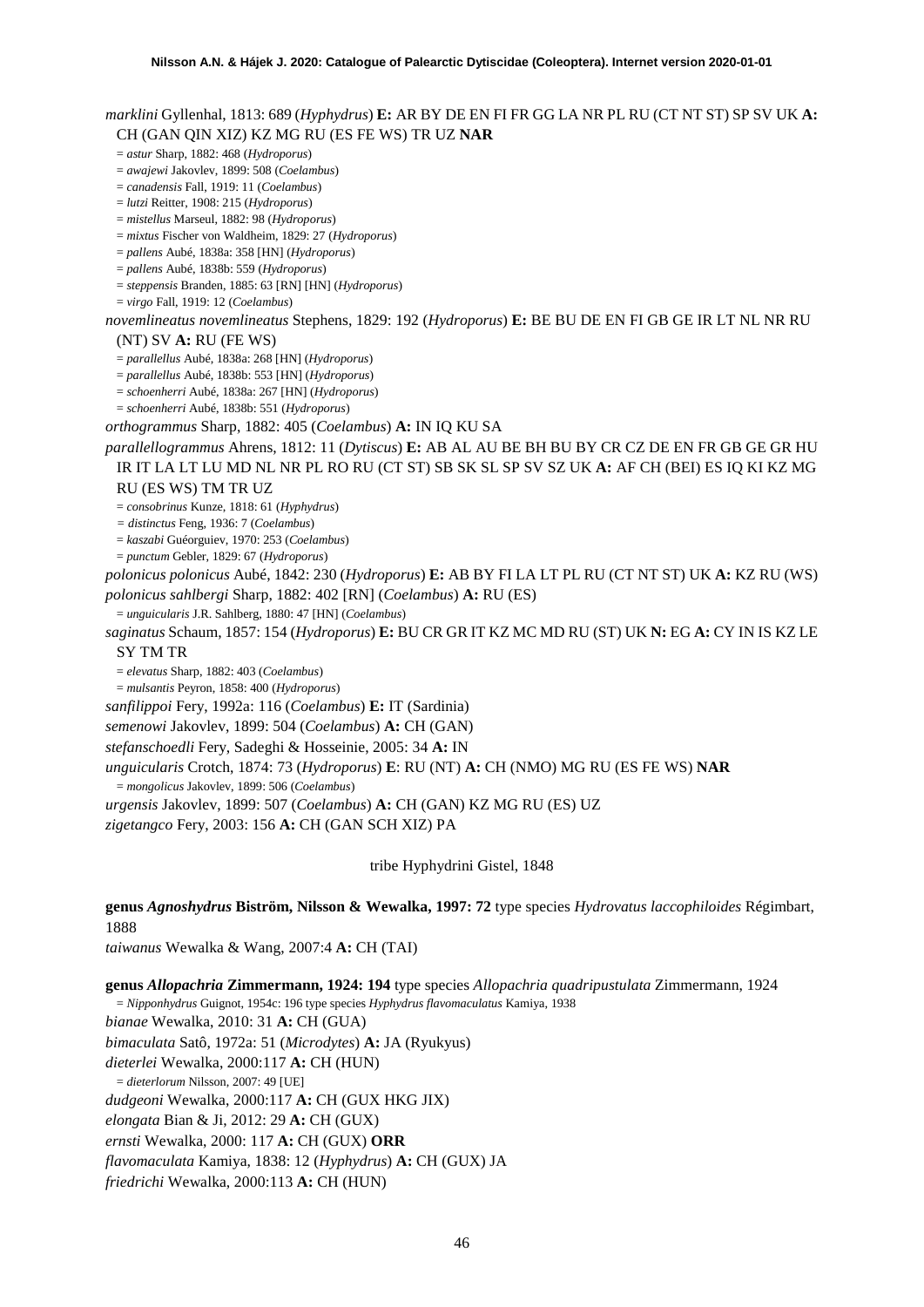*froehlichi* Wewalka, 2000: 105 **A:** CH (HKG) *grandis* Bian & Ji, 2010: 61 **A:** CH (JIX) *guangdongensis* Wewalka, 2010: 30 **A:** CH (GUA) *hajeki* Wewalka, 2010: 32 **A:** CH (YUN) *hautmanni* Wewalka, 2000: 108 **A:** CH (ANH) *= hautmannorum* Nilsson, 2007: 49 [UE] *jaechi* Wewalka, 2000: 124 **A:** CH (HAI) *jendeki* Wewalka, 2000: 116 **A:** CH (YUN) *jilanzhui* Wewalka, 2000: 109 **A:** CH (GUX HUN) *komareki* Wewalka, 2010: 33 **A:** CH (GUA GUX) *liselotteae* Wewalka, 2000: 113 **A:** CH (GUX) *longyanensis* Ji, Guo & Bian, 2014: 194 **A:** CH (FUJ) *manfredi* Wewalka, 2010: 34 **A:** CH (GUA) *miaowangi* Wewalka, 2010: 29 **A:** CH (JIX ZHE) *quadrimaculata* Satô, 1981: 70 (*Nipponhydrus*) **A:** NP *schillhammeri* Wewalka, 2000: 108 **A:** CH (HUN) *schoenmanni* Wewalka, 2000: 113 **A:** CH (ANH ZHE) *scholzi* Wewalka, 2000: 116 **A:** CH (YUN) = *scholzorum* Nilsson, 2007: 49 [UE] *taiwana* Satô, 1990: 101 (*Microdytes*) **A:** CH (TAI) *wangi* Wewalka & Nilsson in Nilsson & Wewalka, 1994: 991 **A:** CH (TAI) *weinbergeri* Wewalka, 2000: 112 **A:** CH (FUJ) = *weinbergerorum* Nilsson, 2007: 49 [UE] *wuzhifengensis* Bian & Ji, 2010: 60 **A:** CH (JIX) *yanfengi* Bian & Ji, 2012: 31 **A:** CH (GUX) *yiae* Bian, Guo & Ji, 2013: 85 **A:** CH (CHQ)

**genus** *Dimitshydrus* **Uéno, 1996: 36** type species *Dimitshydrus typhlops* Uéno, 1996 *typhlops* Uéno, 1996: 42 **A:** JA

**genus** *Hyphydrus* **Illiger, 1802: 299** type species *Dytiscus gibbus* Fabricius, 1777 (= *Dytiscus ovatus* Linnaeus, 1760)

= *Actobaena* Gistel, 1856: 355 type species *Hyphydrus fabricii* Cristofori, 1832 (= *Dytiscus ovatus* Linnaeus, 1760)

*= Allophydrus* Zimmermann, 1930: 65 type species *Hyphydrus major* Sharp, 1882 (= *Hyphydrus grandis* Laporte, 1835)

= *Apriophorus* Guignot, 1936b: 12 type species *Hyphydrus lyratus* Swartz, 1808

= *Aulacodytes* Guignot, 1936b: 12 type species *Hyphydrus impressus* Klug, 1832

= *Pachytes* Montrouzier, 1860: 244 type species *Pachytes elegans* Montrouzier, 1860

*anatolicus* Guignot, 1957b: 91 **E:** BH CR GR HU IT MC ME RU (ST) SB SK UK **A:** TR

= *carrarai* Sanfilippo, 1963: 77

*aubei* Ganglbauer, 1891: 448 [RN] **E:** AU BH BU CR CZ FR GB GR IT MA ME PT SL SP SZ **N:** AG LB MO TU **A:** TR

= *variegatus* Aubé, 1838a: 372 [HN]

= *variegatus* Aubé, 1838b: 466 [HN]

*birmanicus* Régimbart, 1888: 614 **A:** BT CH (YUN) **ORR**

*cycloides* Régimbart, 1889b: 56 **N:** EG **AFR**

= *circularis* Régimbart, 1895: 53

= *lamottei* Legros, 1958: 212

= *malawiensis* Omer-Cooper, 1971: 279

= *nigeriensis* Omer-Cooper, 1971: 282

= *pelates* Guignot, 1953a: 1

*detectus* Falkenström, 1936a: 87 **A:** CH (FUJ GUI HEI HUB JIA JIX LIA SCH SHN ZHE) "Manchuria"

= *chinensis* Hlisnikovský, 1955a: 85

= *pieli* Guignot, 1936c: 133

= *reductus* Hlisnikovský, 1955: 86 *dioscoridis* Hájek & Reiter, 2014: 74 **A:** YE (Socotra)

*dongba* Šťastný, 2000:298 **A:** CH (YUN)

*excoffieri* Régimbart, 1899: 210 **A:** CH (GAN HUB YUN) **ORR**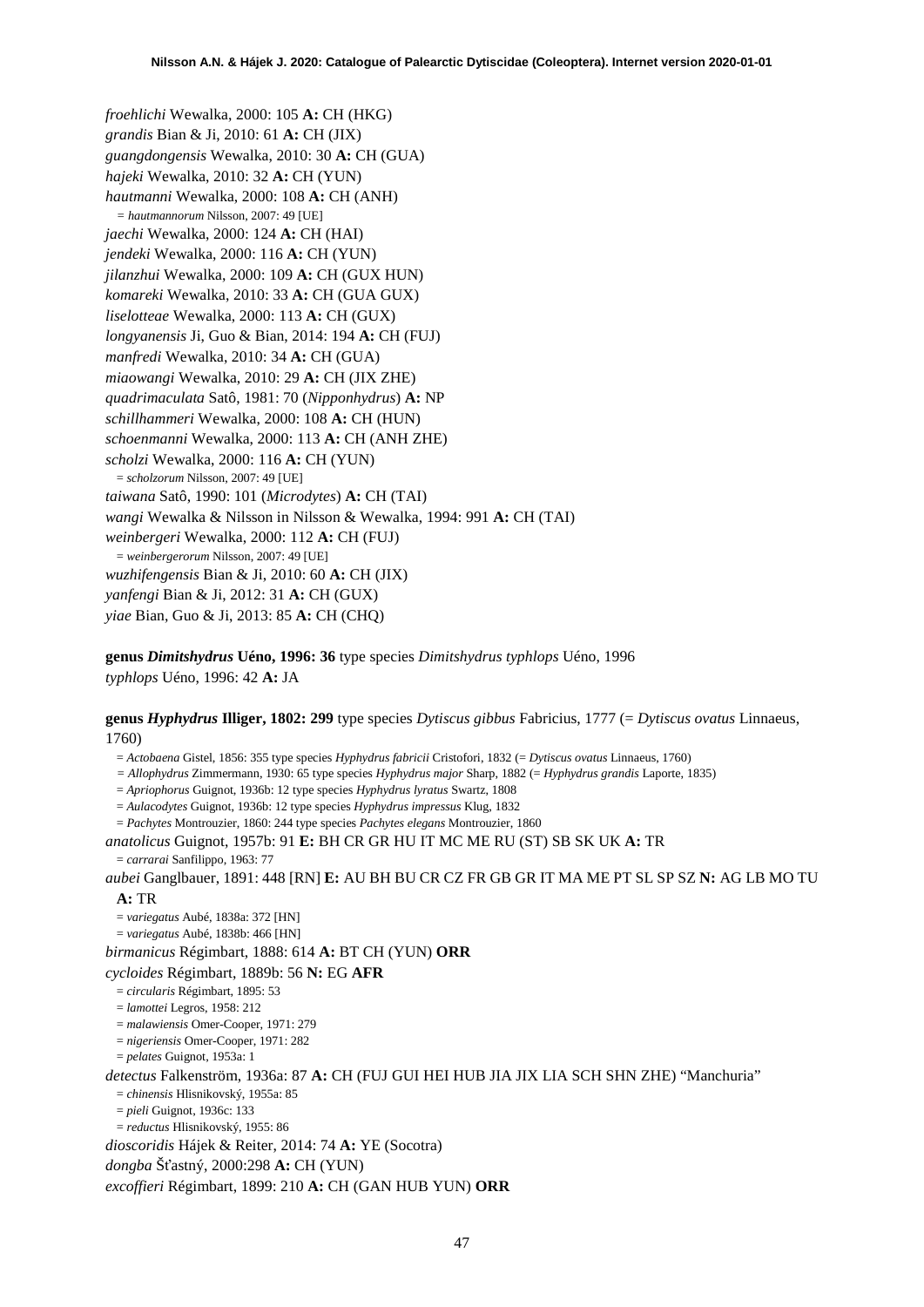*falkenstromi* Gschwendtner, 1939: 25 **A:** CH (BEI FUJ HEI JIA JIL LIA NMO SHN TIA) RU (FE) SC = *brincki* Guignot, 1946b: 72 *fangensis* Biström & Satô, 1988: 47 **A:** CH (HAI) **ORR** *grandis* Laporte, 1835: 107 **N:** EG SI **AFR** = *major* Sharp, 1882: 375 *gschwendtneri* Guignot, 1942a: 17 [RN] **A:** AF HP PA SD = *indicus* Gschwendtner, 1936: 367 [HN] = *lindemannae* Guignot, 1959a: 8 = *nalinie* Vazirani, 1969a: 311 [RN] *holmeni* Biström, 1983: 107 **A:** BT NP *japonicus japonicus* Sharp, 1873b: 54 **A:** JA RU (FE) SC = *frontalis* Sharp, 1882: 381 = *paromoeus* Guignot, 1954d: 40 *japonicus vagus* Brinck, 1943d: 127 **A:** CH (GUI GUX HEB HUN SHG LIA SCH SHA TAI YUN) NC *laeviventris laeviventris* Sharp, 1882: 381 **A:** JA *laeviventris tsugaru* Nakane, 1993: 2 **A:** JA *lyratus flavicans* Régimbart, 1892a: 115 **A:** PA UP **ORR** *lyratus lyratus* Swartz in Schönherr, 1808: 29 **A:** CH (FUJ GUA GUI GUX HAI HKG HUB MAC TAI XIZ YUN) JA **AUR ORR** = *bisulcatus* Clark, 1863: 422 = *fossulipennis* W.J. MacLeay, 1871: 122 (*Hydroporus*) = *nigronotatus* Clark, 1863: 421 *maculatus* Babington, 1842: 12 **N:** AG CI EG LB **AFR** = *africanus* Sharp, 1882: 376 = *crassus* Wollaston, 1868: 33 *orientalis* Clark, 1863: 419 **A:** CH (BEI FUJ GAN GUA GUI GUX HAI HEB HKG HUB JIA JIX SCH SHG SHN TAI YUN XIN XIZ ZHE) JA **ORR** = *eximius* Clark, 1863: 421 *ovatus* Linnaeus, 1760: 547 (*Dytiscus*) **E:** AL AU BE BH BU BY CR CZ DE EN FI FR GB GE GG GR HU IR IT LA LS LT LU MC ME NL NR PL RO RU (CT NT ST) SB SK SL SV SZ UK **A:** IN KZ RU (ES WS) TR = *fabricii* Cristofori, 1832: 14 = *ferrugineus* Linnaeus, 1767: 666 (*Dytiscus*) = *gibbus* Fabricius, 1777: 238 (*Dytiscus*) = *grossus* O.F. Müller, 1776: 72 (*Dytiscus*) = *ovalis* Illiger, 1798: 271 [HN] (*Dytiscus*) = *sphaericus* De Geer, 1774: 402 (*Dytiscus*) = *variegatus* Stephens, 1828: 45 *pictus* Klug, 1834: t.33/9 **N:** EG LB **A:** AE IN IS JO5 OM SA SI YE **AFR** = *lugubris* Preudhomme de Borre, 1871b: x *pulchellus* Clark, 1863: 420 **A:** CH (FUJ GUA GUX HAI HUN JIX LIA TAI) JA **ORR** = *jeanneli* Guignot, 1935a: 269 = *orbicularis* Régimbart, 1899: 212 = *wui* Gschwendtner, 1933: 161 *renardi* Severin, 1890: cxci **A:** BT HP NP SD UP **ORR** *sanctus* Sharp, 1882: 380 **A:** IS JO SY TR *sumatrae* Régimbart, 1880: 211 **A:** CH (YUN) **ORR** = *assamensis* Vazirani, 1969a: 309 **genus** *Microdytes* **J.Balfour-Browne, 1946: 106** type species *Microdytes belli* J.Balfour-Browne, 1946

*bistroemi* Wewalka, 1997: 20 **A:** CH (JIX) *championi* J. Balfour-Browne, 1946: 107 **A:** NP SD UP *elgae* Hendrich, Balke & Wewalka in Hendrich & Balke, 1995: 42 **A:** AP BT **ORR** *hainanensis* Wewalka, 1997: 25 **A:** CH (HAI) *heineri* Wewalka, 2011: 23 **A:** CH (YUN) **ORR** *huangyongensis* Bian, Zhang & Ji, 2015: 469 **A**: CH (ZHE) *lotteae* Wewalka, 1998: 64 **A:** CH (FUJ) *maculatus* Motschulsky, 1860d: 42 (*Hydrovatus*) **A:** CH (YUN) **ORR** *nilssoni* Wewalka, 1997: 30 **A:** CH (ANH GUX HUB HUN)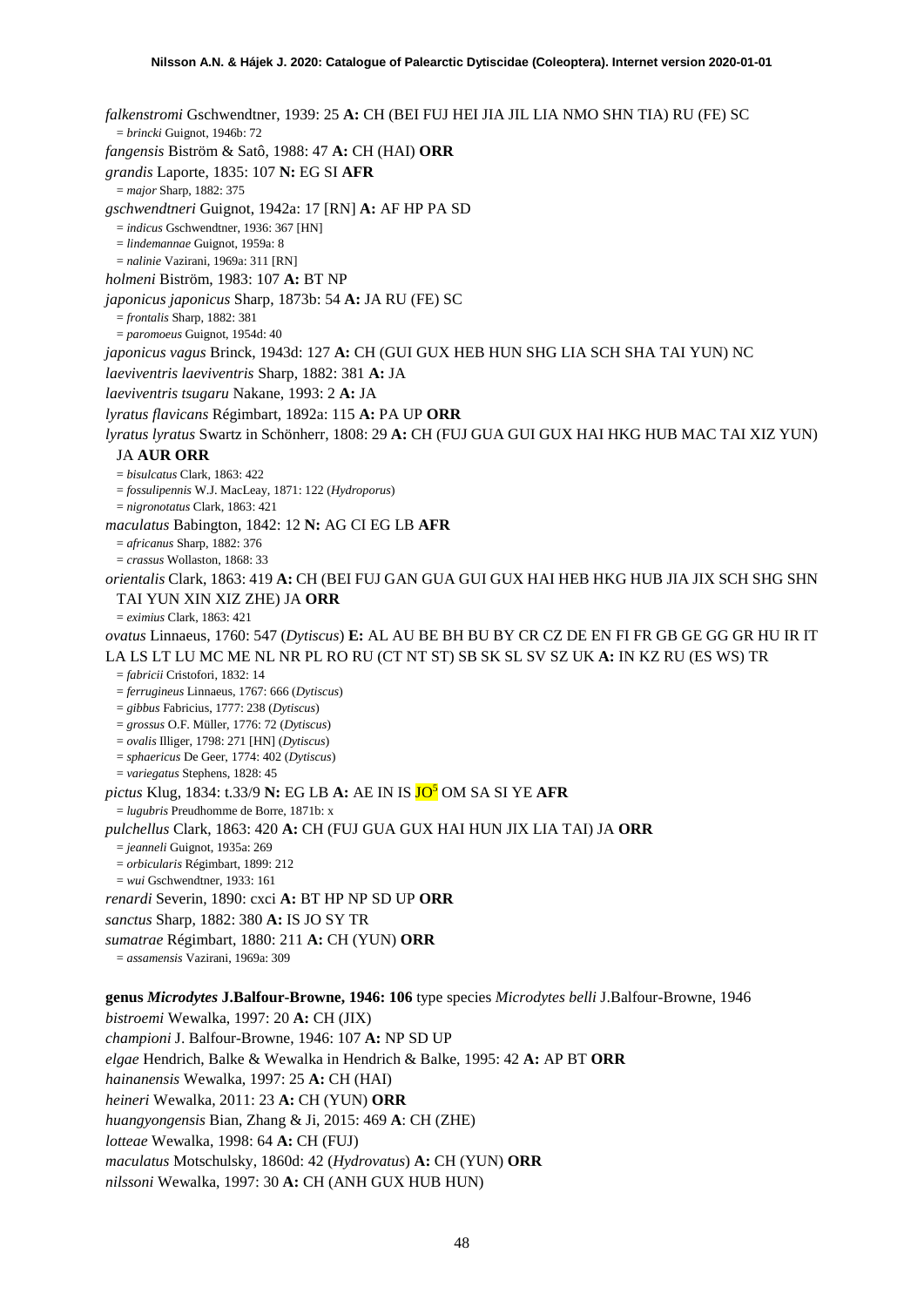*satoi* Wewalka, 1997: 33 **A:** CH (GUI GUX) *schoenmanni* Wewalka, 1997: 34 **A:** CH (YUN) NP SD **ORR** *shepardi* Wewalka, 1997: 37 **A:** CH (YUN) **ORR** *shunichii* Satô, 1995: 313 **A:** CH (HKG YUN) **ORR** = *holzmanni* Wewalka & Wang, 1998: 66 = *holzmannorum* Nilsson, 2007: 51 [UE] *sinensis* Wewalka, 1997: 38 **A:** CH (ANH HUN JIX) *tomokunii* Satô, 1981: 68 **A:** NP *trontelji* Wewalka, Ribera & Balke, 2007:61 **A:** CH (HAI) *uenoi* Satô, 1972a: 49 **A:** CH (ANH FUJ GUI HUN SCH TAI ZHE) JA *wewalkai* Bian & Ji, 2009: 37 **A:** CH (HAI)

tribe Laccornini Wolfe & Roughley, 1990

**genus** *Laccornis* **Gozis, 1914: 111** type species *Hydroporus oblongus* Stephens, 1835

= *Agaporus* Zimmermann, 1919a: 147 type species *Hydroporus oblongus* Stephens, 1835

*kocae* Ganglbauer, 1904: 352 (*Hydroporus*) **E:** AU CR HU RU (ST) SK UK = *breviusculus* Gschwendtner, 1935c: 206

*oblongus* Stephens, 1835: 437 (*Hydroporus*) **E:** AU BE BY CZ DE EN FI FR GB GE HU IR LA LT NL NR PL RU

(CT NT ST) SK SV **A:** M[G1](#page-2-0) RU (ES WS) **NAR**

= *bohemani* Thomson, 1856: 198 (*Hydroporus*)

= *nitidus* Sturm, 1835: 38 (*Hydroporus*)

tribe Methlini Branden, 1885

**genus** *Methles* **Sharp, 1882: 317** type species *Methles punctipennis* Sharp, 1882 (= *Hydroporus cribratellus* Fairmaire, 1880)

*cribratellus* Fairmaire, 1880a: 248 (*Hydroporus*) **E:** IT PT SP **N:** AG EG **A:** SA **AFR** = *punctipennis* Sharp, 1882: 490

= *umbrosus* Gschwendtner, 1930: 210 *rectus* Sharp, 1882: 490 **A:** IN IQ

*spinosus* Sharp, 1882: 489 **N:** EG **A:** CY IS JO5 SI SY TR **AFR**

tribe Pachydrini Biström, Nilsson & Wewalka, 1997

**genus** *Heterhydrus* **Fairmaire, 1869: 186** type species *Heterhydrus agaboides* Fairmaire, 1869 *senegalensis* Laporte, 1835: 106 (*Hyphydrus*) **N:** EG SI **AFR**

tribe Vatellini Sharp, 1880

**genus** *Derovatellus* **Sharp, 1882: 282** type species *Vatellus lentus* Wehncke, 1876 *bisignatus* Ahlwarth, 1921: 442 **N:** EG **AFR**

= *nyasaensis* Omer-Cooper, 1958: 250

incertae sedis (Hydroporinae)

**genus** *Morimotoa* **Uéno, 1957: 260** type species *Morimotoa phreatica* Uéno, 1957 *gigantea* Uéno, 1996: 33 **A:** JA *morimotoi* Uéno, 1996: 29 **A:** JA *phreatica miurai* Uéno, 1957: 273 **A:** JA *phreatica phreatica* Uéno, 1957: 268 **A:** JA

> subfamily **Laccophilinae** Gistel, 1848 tribe Agabetini Branden, 1885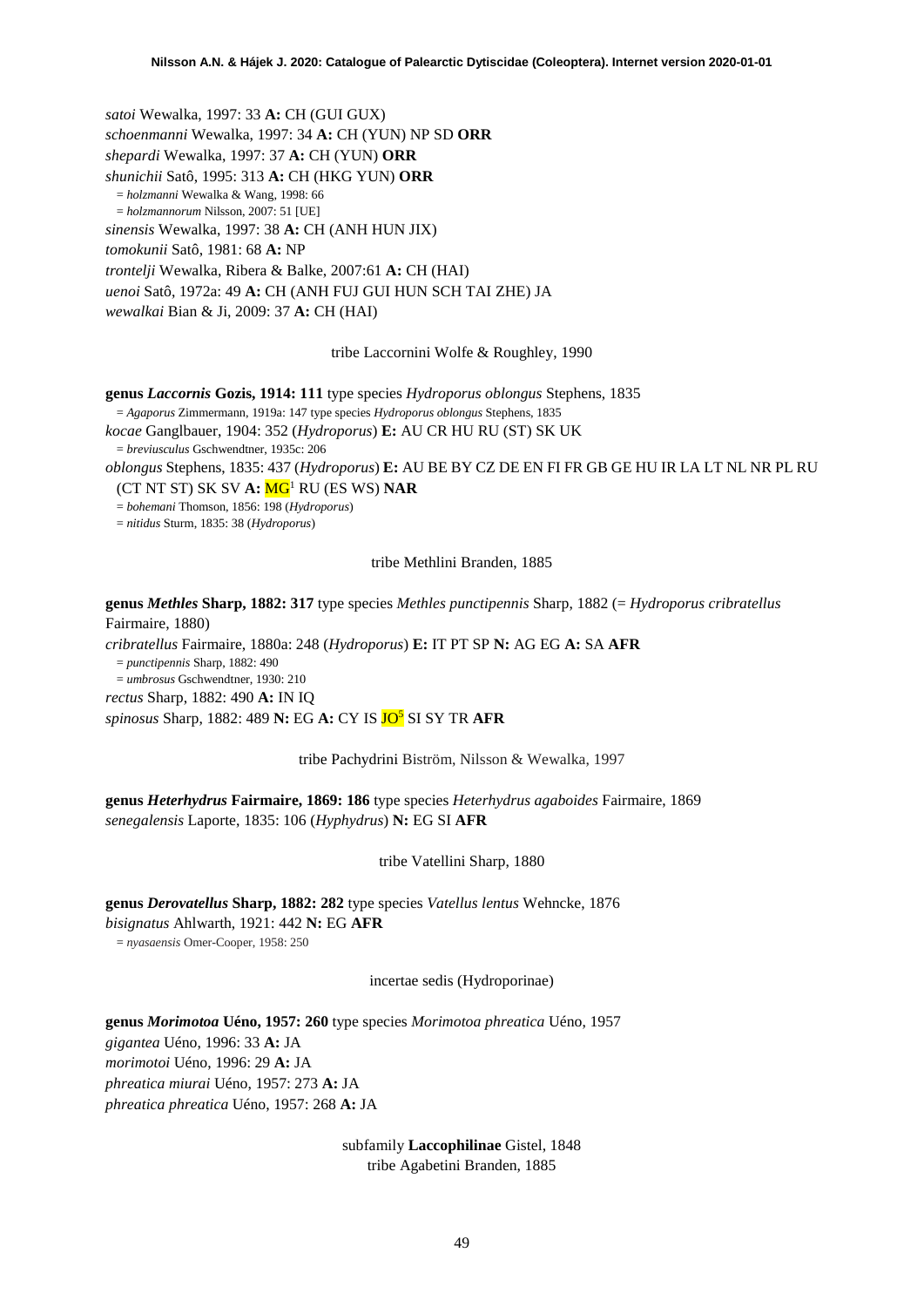**genus** *Agabetes* **Crotch, 1873: 398** type species *Colymbetes acuductus* Harris, 1828 *svetlanae* Nilsson, 1989: 36 **A:** IN

tribe Laccophilini Gistel, 1848

**genus** *Japanolaccophilus* **Satô, 1972a: 57** type species *Neptosternus niponensis* Kamiya, 1939 *niponensis* Kamiya, 1939: 32 (*Neptosternus*) **A:** JA

**genus** *Laccophilus* **Leach, 1815: 84** type species *Dytiscus minutus* Linnaeus, 1758

*anticatus anticatus* Sharp, 1890: 341 **A:** UP **ORR**

= *wewalki* Vazirani, 1975a: 487 = *wewalkai* Nilsson, 1999b: 20 [UE]

*biguttatus* Kirby, 1837: 69 **E:** FI NR RU (NT) SV **A:** CH (HEB NMO) MG RU (ES WS) **NAR**

= *apicicornis* Reitter, 1899: 198

= *fengi* Guignot, 1942b: 86 [RN]

= *inconspicuus* Fall, 1917: 164

= *pallidulus* Zimmermann, 1930: 50

= *strohmi* Thomson, 1874: 535

= *uniformis* Feng, 1936: 1 [HN]

*chinensis* Boheman, 1858: 21 **A:** BT CH (ANH FUJ GUA GUI HAI HKG HUN JIX SCH TAI XIZ YUN) HP JA NP PA SD UP **ORR**

*continentalis* Gschwendtner, 1935b: 16 **A:** YE (Socotra) **AFR**

= *perplexus* Omer-Cooper, 1970b: 288

*demoflysi* Normand, 1938: 343 **N:** TU

*difficilis* Sharp, 1873b: 53 **A:** CH (BEI FUJ GUA GUI HAI HEI HUB HUN JIA JIL JIX LIA SCH SHG SHN SHX ZHE YUN) JA NC RU (FE) SC

*dikinohaseus* Kamite, Hikida & Satô, 2005:624 **A:** JA

*ellipticus* Régimbart, 1889a: 152 **A**: CH (FUJ GUA HAI XIZ) **ORR**

*flexuosus* Aubé, 1838b: 430 **A:** CH (FUJ GUA GUI HAI HKG HUB JIA TAI) HP IN JA NP PA SD UP **ORR** = *chloroticus* Régimbart, 1887: 267

= *cognatus* Sharp, 1882: 316

= *formosanus* Takizawa, 1932: 22

= *solutus* Sharp, 1882: 315

*hyalinus* De Geer, 1774: 406 (*Dytiscus*) **E:** AB AL AR AU BE BH BU BY CR CZ DE EN FI FR GB GE GG GR HU IR IT LA LT LU MA MC MD ME NL NR PL PT RO RU (NT ST) SK SL SP SV SZ UK YU **N:** AG CI EG LB MO TU **A:** CY IN IQ IS **JO<sup>5</sup>** KI LE RU (ES WS) SY TM TR UZ

= *cyprioticus* Mouchamps, 1956: 3

= *hyalinus* Marsham, 1802: 420 (*Dytiscus*)

= *inflatus* Wollaston, 1864: 79

= *interruptus* Panzer, 1795a: 80 (*Dytiscus*)

= *kusteri* Marseul, 1866: 19 [RN]

= *marmoratus* Geoffroy in Fourcroy, 1785: 70 (*Dyticus*)

= *marmoreus* Olivier, 1795: 20 (*Dytiscus*)

= *pictus* Küster, 1851: 9 [HN] *= testaceus* Aubé, 1837: 214

*indicus* Gschwendtner, 1936: 366 **A:** PA **ORR**

= *sindensis* Vazirani, 1969a: 247

*inefficiens* Walker, 1859: 51 (*Hydroporus*) **A:** IN HP NP PA UP **ORR**

= *basalis* Motschulsky, 1860d: 45

*inobservatus* Biström, Nilsson & Bergsten, 2015: 63 **A**: YE **AFR**

*kempi holmeni* Brancucci, 1983b: 276 **A:** CH (YUN) **ORR**

*kempi kempi* Gschwendtner, 1936: 366 **A:** SD

*kobensis* Sharp, 1873b: 53 **A:** CH (FUJ GUX HUN SHN TAI) JA SC

*komareki* Hájek & Brancucci, 2015: 320 **A:** CH (GUA GUX)

*lewisioides* Brancucci, 1983b: 272 **A:** CH (HEB JIA NMO SHG) RU (FE) SC

*lewisius* Sharp, 1873b: 52 **A:** CH (ANH BEI FUJ HEB HUN JIA JIL JIX SCH SHG SHN ZHE) JA

*maindroni maindroni* Régimbart, 1897: 207 **A:** AE OM

*maindroni persicus* Brancucci, 1983b: 286 **A:** IN PA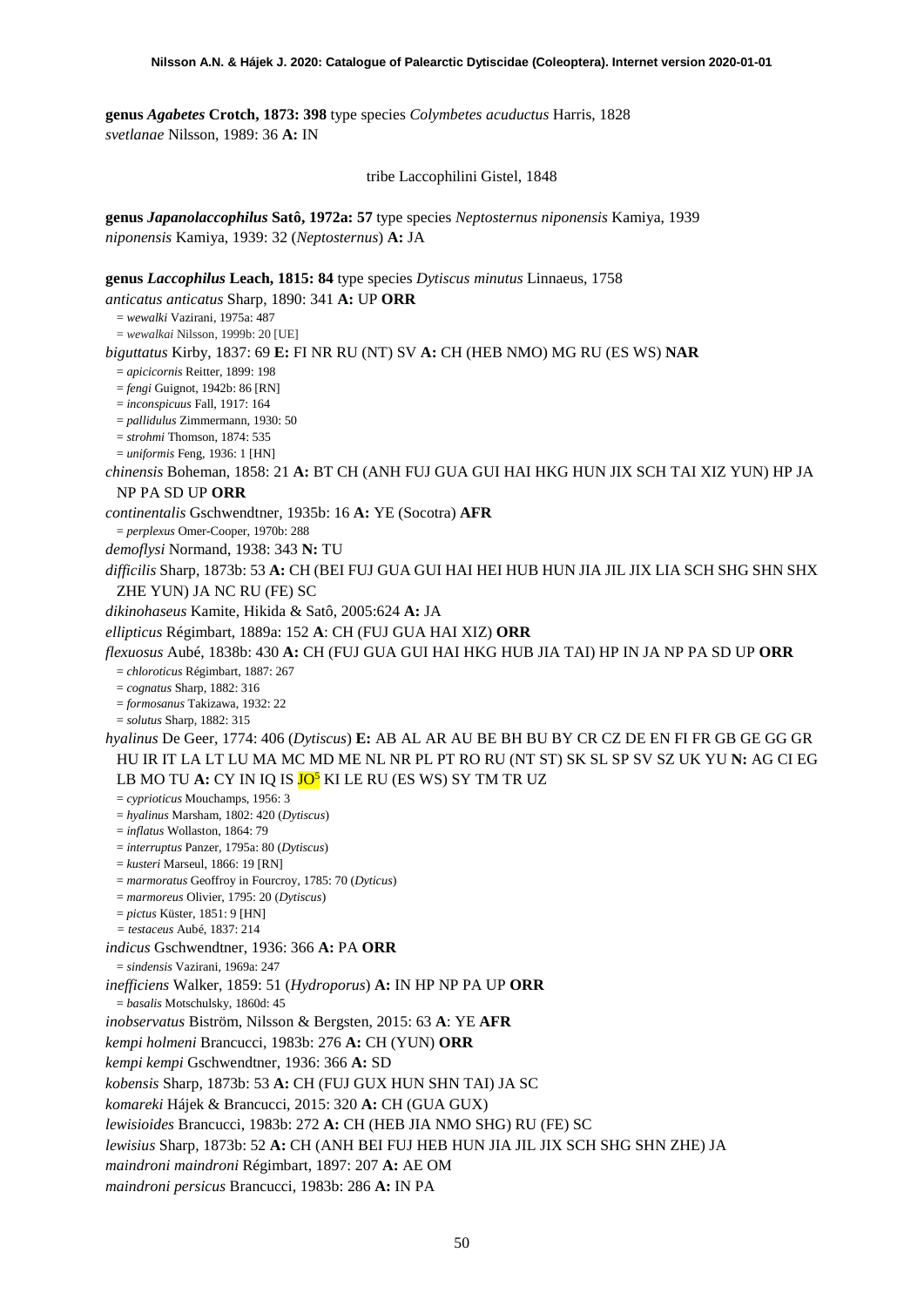*mateui* Omer-Cooper, 1970b: 285 **N:** AG *medialis* Sharp, 1882: 309 **A:** BT CH (GUA YUN) SD **ORR** = *birmanicus* Régimbart, 1891: 538 = *cingulifer* Guignot, 1956d: 60 = *lucasseni* Régimbart, 1893: 106 *minutus* Linnaeus, 1758: 412 (*Dytiscus*) **E:** AB AL AR AU BE BH BU BY CR CZ DE EN FI FR GB GE GG GR HU IR IT LA LT LU MA MC MD ME NL NR PL PT RO RU (NT ST) SK SL SP SV SZ UK YU **N:** AG LB MO TU **A:** AF CH (XIN YUN) CY IN IQ IS JO KA KI KZ MG PA RU (ES WS) SY TD TM TR UZ **ORR** = *cimicoides* O.F. Müller, 1776: 72 (*Dyticus*) = *gibbus* Gmelin, 1790: 1957 (*Dytiscus*) = *gilvus* O.F. Müller, 1776: 72 (*Dyticus*) = *melanophtalmos* Geoffroy in Fourcroy, 1785: 68 (*Dyticus*) = *obscurus* Panzer, 1795a: 77 (*Dytiscus*) = *striatus* Depoli, 1930: 141 = *variolosus* Herbst, 1784: 128 (*Dytiscus*) = *virescens* Brahm, 1790: 27 [HN] (*Dytiscus*) *nakajimai* Kamite, Hikida & Satô, 2005:622 **A:** JA (Ryukyus) *pallescens* Régimbart, 1903a: 14 **A:** YE (Socotra) **AFR** *parvulus obtusus* Sharp, 1882: 311 **A:** CH (FUJ GUA GUX HAI HUB HUN SCH XIZ YUN) **ORR** = *derasus* Sharp, 1882: 311 = *dispersus* Sharp, 1882: 312 *parvulus parvulus* Aubé, 1838b: 429 **A:** AP BT HP NP PA UP **ORR** = *orientalis* Aubé, 1838b: 431 = *proteus* Régimbart, 1877g: 110 = *proteus* Régimbart, 1877a: lxxix [HN] = *undulifer* Motschulsky, 1860d: 44 *pictipennis* Sharp, 1882: 305 **A:** OM SA YE **AFR** = *discretus* Sharp, 1882: 305 = *wehnckei* Sharp, 1882: 306 *poecilus* Klug, 1834: pl. 33/8 **E:** AB AL AR AU BE BH BU CR CZ EN FR GB GE GG GR HU IT LA LS LT LU MC ME NL NR PL RO RU (ST) SK SL SP SV SZ UK YU **N:** AG EG MO **A:** AF CH (XIN) CY IN IQ IS KI KU KZ LE SA SI SY TD TM TR UZ = *latior* Pic, 1896: 140 = *parumpunctatus* Schneider, 1903: 51 *= ponticus* Sharp, 1882: 311 = *variegatus* Germar & Kaulfuss, 1816: t. 6 [HN] (*Dytiscus*) *pulicarius* Sharp, 1882: 313 **A:** CH (HKG) JA **ORR** = *chibi* Satô, 1972a: 56 = *mjobergi* Zimmermann, 1927b: 4 = *planitarsis* Régimbart, 1891: 539 *punctatissimus* Brancucci, 1983b: 368 **A:** NP PA UP **ORR** *restrictus* Sharp, 1882: 315 **N**: EG **AFR** = *evanescens* Régimbart, 1895: 134 *sharpi* Régimbart, 1889a: 151 **A:** CH (ANH BEI FUJ GUA GUI GUX HAI HEB HKG HUB HUN JIA JIL JIX LIA SCH SHX TAI YUN ZHE) HP IN JA NP PA SA SC SD UP YE **AUR ORR** = *samosir* Csiki, 1938: 125 = *similis* Régimbart, 1889a: 150 *siamensis siamensis* Sharp, 1882: 306 **A:** CH (YUN) **ORR** = *assimilis* Régimbart, 1883: 226 *siamensis taiwanensis* Brancucci, 1983b: 302 **A:** CH (FUJ GUA GUX HAI JIX TAI YUN) *sordidus* Sharp, 1882: 302 **N:** EG LB **A:** IN SA SI YE *sublineatus* Sharp, 1882: 305 **A:** SA YE *tonkinensis* Brancucci, 1983b: 258 **A:** CH (HAI) **ORR** *transversalis lituratus* Sharp, 1882: 313 **A:** CH (FUJ GUA HAI HKG YUN) **ORR** *uniformis* Motschulsky, 1860d: 46 **A:** CH (FUJ GUA HUB) UP **ORR** = *rufulus* Régimbart, 1888: 611 = *weyersi* Régimbart, 1900a: 147 *vagelineatus* Zimmermann, 1922: 19 **A:** CH (ANH FUJ HUB JIA JIX YUN ZHE) JA RU (FE) SC *wittmeri* Brancucci, 1983b: 260 **A:** CH (YUN) **ORR**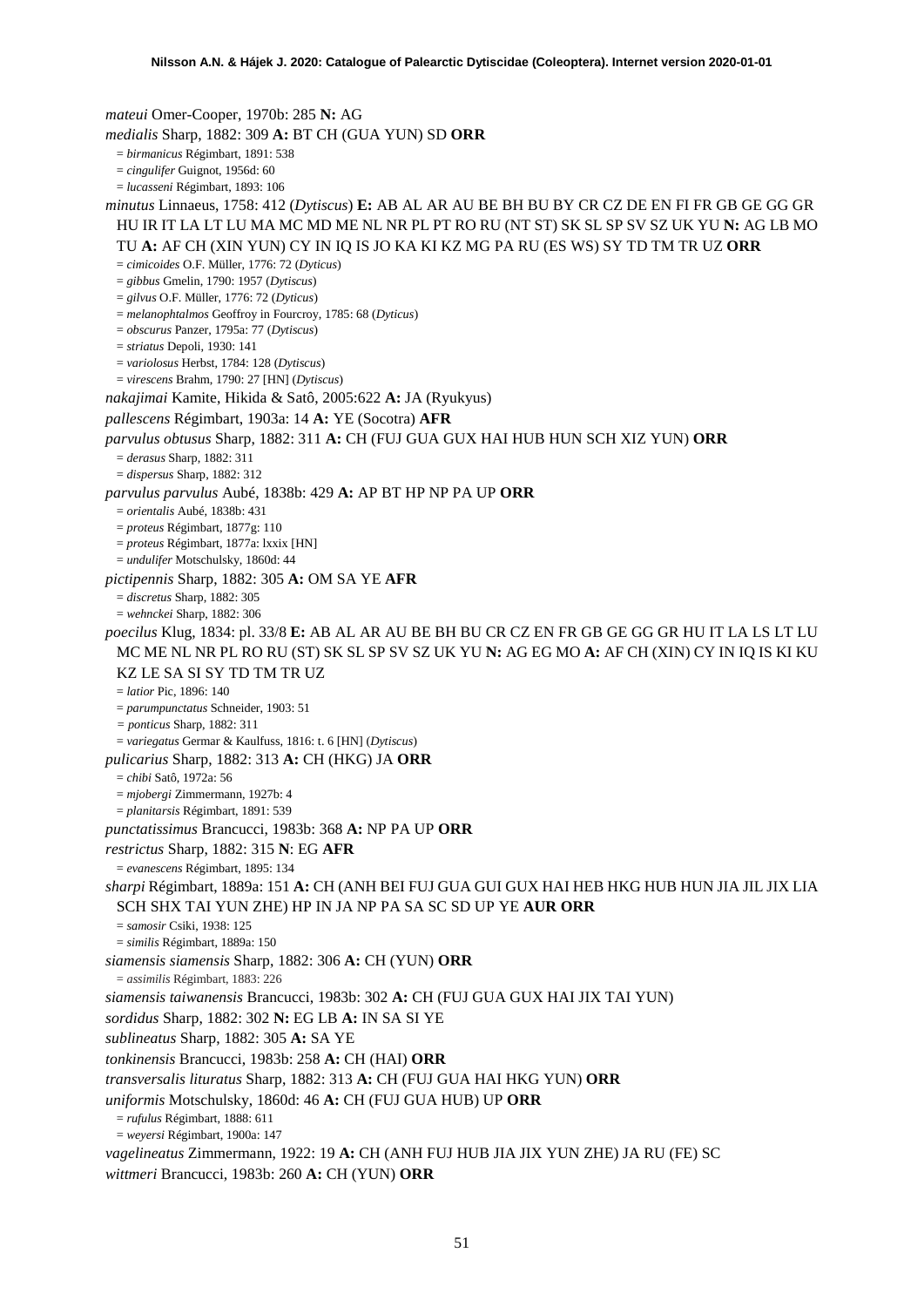## *yoshitomii* Watanabe & Kamite, 2018: 418 **A:** JA

**genus** *Laccoporus* **J. Balfour-Browne, 1938: 103** type species *Laccoporus viator* J. Balfour-Browne, 1938 (= *Laccophilus nigritulus* Gschwendtner, 1936) *nigritulus* Gschwendtner, 1936: 367 (*Laccophilus*) **A:** CH (XIZ) *= viator* J. Balfour-Browne, 1938: 104

**genus** *Neptosternus* **Sharp, 1882: 286** type species *Neptosternus ornatus* Sharp, 1882 *circumductus* Régimbart, 1899: 268 **A:** IN UP **ORR** *coomani* Peschet, 1923: 175 **A:** CH (GUA GUX HAI HKG) **ORR** *haibini* Peng, Ji, Bian & Hájek, 2018: 582 **A:** CH (GUA) *hydaticoides* Régimbart, 1877g: 110 (*Laccophilus*) **A:** CH (GUX HAI HKG TAI) **ORR** = *hydaticoides* Régimbart, 1877a: lxxix (*Laccophilus*) [HN] = *tenasserimus* Guignot, 1956e: 452 = *yanbini* Bian & Ji, 2009: 36 *maculatus* Hendrich & Balke, 1997: 62 **A:** CH (GUA) **ORR** *ornatus* Sharp, 1882: 317 **N:** AG **AFR** = *meridianus* Omer-Cooper, 1970a: 66 = *nigeriensis* Omer-Cooper, 1970a: 67 = *rotroui* Pic, 1924: 21 (*Laccophilus*) = *tridens* Sharp, 1882: 218 = *tropicus* Guignot, 1954b: 6 *pocsi* Satô, 1972b: 149 **A:** CH (YUN) **ORR** *punctatus* Zhao, Hájek, Jia & Pang, 2012: 206 **A:** CH (GUA) *strnadi* Hendrich & Balke, 1997: 64 **A:** CH (YUN) **ORR** *taiwanensis* Hendrich & Balke, 1997: 65 **A:** CH (TAI) *wewalkai* Balke, Hendrich & C.M. Yang, 1997: 372 **A:** CH (GUX) **ORR**

**genus** *Philodytes* **J. Balfour-Browne, 1939b: 479** type species *Laccophilus umbrinus* Motschulsky, 1855

*umbrinus* Motschulsky, 1855a: 83 (*Laccophilus*) **N:** AG EG **A:** SI **AFR** = *luridus* Schaum, 1864a: 107 (*Laccophilus*)